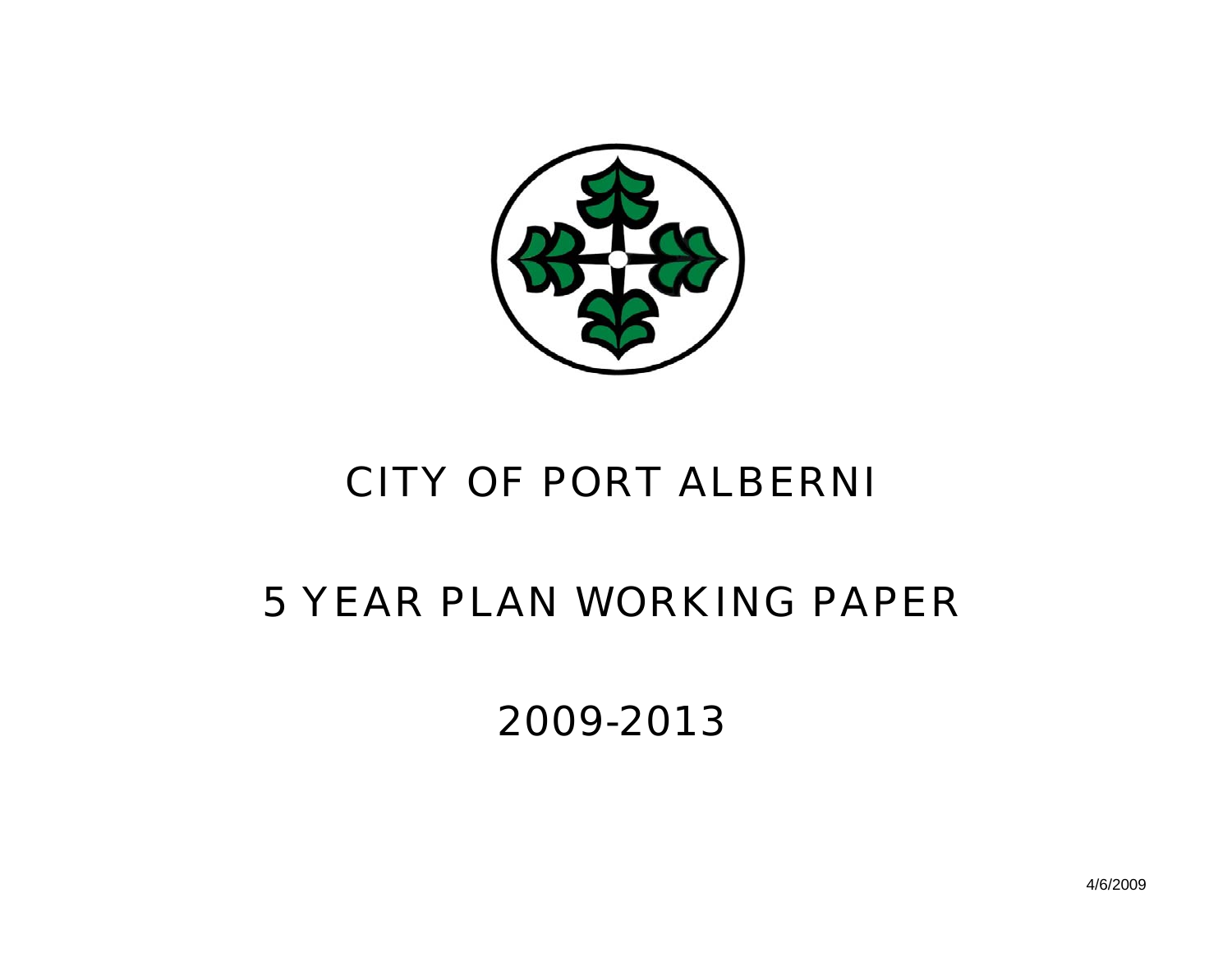### **CITY OF PORT ALBERNI**



### **5 YEAR PLAN 2009-2013**

#### **Contents**

|                                      | Page |
|--------------------------------------|------|
| Financial Plan 2009-2013             |      |
| <b>WORKING SCHEDULES:</b>            |      |
| General Revenue Fund Revenue         | 2    |
| General Revenue Fund Expenditure     | 7    |
| Water Revenue Fund Revenue           | 17   |
| Water Revenue Fund Expenditure       | 18   |
| Sewer Revenue Fund Revenue           | 20   |
| Sewer Revenue Fund Expenditure       | 21   |
| <b>Parks Acquisition Reserve</b>     | 23   |
| Capital Works Reserve                | 24   |
| <b>Equipment Replacement Reserve</b> | 25   |
| Land Sale Reserve                    | 26   |
| Cemetery Trust Fund                  | 27   |
| Capital Expenditure Program -2009    | 28   |
| Capital Expenditure Program -2010    | 31   |
| Capital Expenditure Program -2011    | 33   |
| Capital Expenditure Program -2012    | 35   |
| Capital Expenditure Program -2013    | 37   |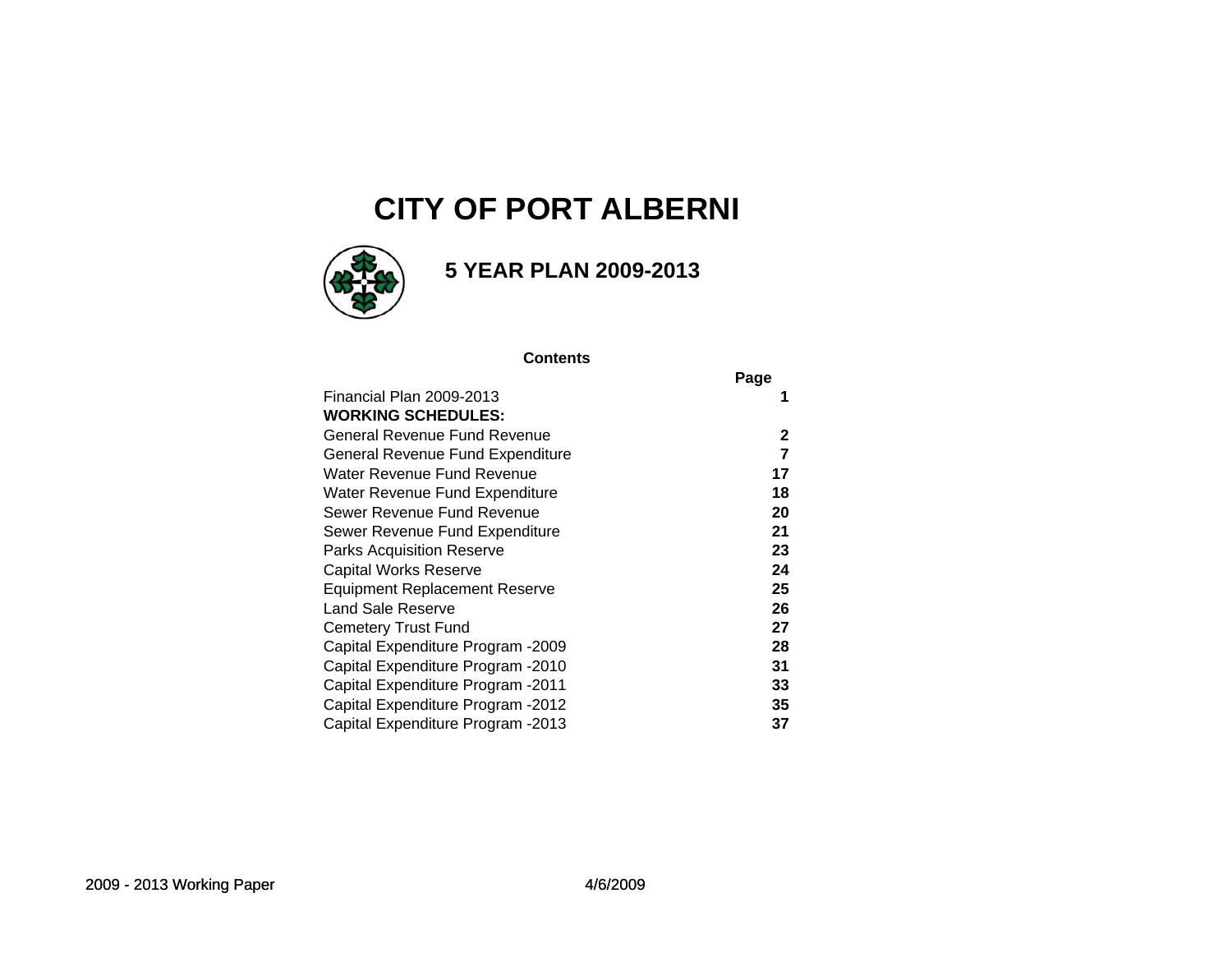

#### **CITY OF PORT ALBERNI FINANCIAL PLAN 2009-2013**

| ▼                                            | Page                          |    | 2009            |      | 2010                              |      | 2011             | 2012                  |      | 2013         |
|----------------------------------------------|-------------------------------|----|-----------------|------|-----------------------------------|------|------------------|-----------------------|------|--------------|
| <b>Revenues</b>                              |                               |    |                 |      |                                   |      |                  |                       |      |              |
| Taxes                                        |                               |    |                 |      |                                   |      |                  |                       |      |              |
| <b>Property Taxes</b>                        | $\overline{2}$                |    | \$17,632,430    |      | \$18,050,573                      | \$   | 18,153,036       | \$18,611,680          | \$   | 19,259,016   |
|                                              |                               |    |                 |      |                                   |      |                  |                       |      |              |
| <b>Parcel Taxes</b>                          | $\overline{2}$                | \$ | 231,545         | \$   | 231,545                           | \$   | 231,545          | \$<br>231,545         | \$   | 231,545      |
| <b>Other Taxes</b>                           | 2,20                          | \$ | 172,691         | \$   | 172,691                           | \$   | 172,505          | \$<br>172,505         | \$   | 172,505      |
| Grants in Lieu of Taxes                      | 2                             | \$ | 526,008         | \$   | 526,008                           | \$   | 526,008          | \$<br>526,008         | -\$  | 526,008      |
| Fees and Charges                             |                               |    |                 |      |                                   |      |                  |                       |      |              |
| Sales of Service                             | $2 - 4$                       | \$ | 4,058,377       | \$   | 4,136,102 \$                      |      | 4,204,309        | \$<br>4,340,664       | -\$  | 4,409,256    |
| Sales of Service/Utilities                   | 17,20                         | \$ | 3,328,100       | \$   | 3,346,017                         | \$   | 3,482,725        | \$<br>3,501,466       | -\$  | 3,651,523    |
| Service to other Government                  | $\overline{\mathbf{c}}$       | \$ | 100,000         | \$   | 100,000                           | \$   | 100,000          | \$<br>100,000         | \$   | 100,000      |
| User Fees/Fines                              | 5                             | \$ | 224,100         | \$   | 236,100 \$                        |      | 236,100 \$       | 249,300               | -\$  | 249,300      |
|                                              |                               |    |                 |      |                                   |      |                  |                       |      |              |
| <b>Other Revenue</b>                         |                               |    |                 |      |                                   |      |                  |                       |      |              |
| Rentals                                      | 5                             | \$ | 55,026          | \$   | 43,030                            | - \$ | 43,030 \$        | 43,030                | - \$ | 43,030       |
| Interest/Penalties                           | 5,17,20                       | \$ | 425,360         | \$   | 425,727                           | \$   | 426,102          | \$<br>426,484         | \$   | 426,862      |
| <b>Grants/Other Governments</b>              | 5, 17, 20, 29, 31, 33, 35, 37 | \$ | 7,648,832       | \$   | 1,998,000                         | \$   | 1,038,000        | \$<br>1,068,000       | \$   | 1,068,000    |
| Other                                        | 29,31,33,35,37                |    | 1,492,975       | \$   | 69,695                            | \$   | 29,900           | \$<br>29,900          | \$   | 29,900       |
|                                              |                               |    | \$35,895,444    |      | \$29,335,488                      |      | \$ 28,643,260    | \$29,300,582          |      | \$30,166,945 |
|                                              |                               |    |                 |      |                                   |      |                  |                       |      |              |
|                                              |                               |    |                 |      |                                   |      |                  |                       |      |              |
| <b>Expenditures</b>                          |                               |    |                 |      |                                   |      |                  |                       |      |              |
| Debt Interest                                | 15,19,22                      | \$ | 267,036         | - \$ | 263,236                           | -\$  | 259,322          | \$<br>255,287         | -\$  | 251,128      |
| Capital Expenditure                          | 29,31,33,35,37                |    | \$15,541,673    | \$   | 4,366,226                         | \$   | 3,150,441        | \$<br>2,825,890       | \$   | 3,216,235    |
| <b>Other Municipal Purposes</b>              |                               |    |                 |      |                                   |      |                  |                       |      |              |
| <b>General Municipal</b>                     | $7 - 8$                       | \$ | 2,968,477       | \$   | 3,000,367                         | \$   | 3,116,639        | \$<br>3,126,277       | - \$ | 3,185,210    |
| <b>Police Services</b>                       | 8                             | \$ | 5,498,271       | \$   | 5,709,294                         | \$   | 5,942,008        | \$<br>6,175,377       | -\$  | 6,417,407    |
| <b>Fire Services</b>                         | 8                             | \$ | 2,582,690       | \$   | 2,664,069                         | \$   | 2,717,053        | \$<br>2,771,395       | \$   | 2,826,823    |
| <b>Other Protective Services</b>             | 9                             | \$ | 226,300         | \$   | 228,684                           | \$   | 226,728          | \$<br>227,103         | \$   | 227,487      |
|                                              |                               |    |                 |      |                                   |      |                  |                       |      |              |
| <b>Transportation Services</b>               | $9 - 11$                      | \$ | 3,520,012       | \$   | 3,274,815                         | \$   | 3,340,309        | \$<br>3,407,117       | \$   | 3,475,259    |
| Environmental Health and Development         | $12 - 13$                     | \$ | 1,907,580       | \$   | 1,942,822                         | \$   | 1,980,287        | \$<br>2,018,644       | \$   | 2,057,675    |
| Parks and Recreation                         | $13 - 14$                     | \$ | 4,796,912       | \$   | 4,907,572                         | \$   | 4,993,715        | \$<br>5,110,975       | \$   | 5,214,315    |
| Cultural                                     | 15                            | \$ | 1,624,259       | \$   | 1,634,184                         | \$   | 1,630,347        | \$<br>1,664,107       | \$   | 1,685,721    |
| Water                                        | 18                            | \$ | 1,267,300       | \$   | 1,292,799                         | \$   | 1,318,655        | \$<br>1,345,028       | \$   | 1,371,929    |
| Sewer                                        | 21                            | \$ | 945,630         | \$   | 964,543                           | \$   | 983,833          | \$<br>1,003,510       | \$   | 1,023,580    |
| Contingency                                  | 16                            |    | 248,895         | \$   | 250,000                           | \$   | 250,000          | \$<br>250,000         | \$   | 250,000      |
|                                              |                               |    |                 |      |                                   |      |                  |                       |      |              |
|                                              |                               |    | \$41,395,035    |      | \$30,498,611                      |      | \$ 29,909,337    | \$30,180,710          |      | \$31,202,769 |
| Revenue in Excess (Shortfall) of Expenditure |                               |    |                 |      | $$$ (5,499,591) \$ (1,163,123) \$ |      | $(1,266,077)$ \$ | $(880, 128)$ \$       |      | (1,035,824)  |
| Other                                        |                               |    |                 |      |                                   |      |                  |                       |      |              |
| <b>Borrowing Proceeds</b>                    | 30, 32, 34, 36, 38            | \$ | 670,000 \$      |      |                                   | \$   |                  | \$<br>276,020 \$      |      |              |
| Debt Principal                               |                               | \$ | $(325, 392)$ \$ |      | $(325, 392)$ \$                   |      | $(325, 392)$ \$  | $(325, 392)$ \$       |      | (325, 392)   |
|                                              | 15,19,22                      |    |                 |      |                                   |      |                  |                       |      |              |
| Transfer to Other Governments - Repayment    | 16                            | \$ | $(231, 545)$ \$ |      | $(231, 545)$ \$                   |      | $(231, 545)$ \$  | $(231, 545)$ \$       |      | (231, 545)   |
| Transfer from Equipment Replacement Reserve  | 30, 32, 34, 36, 38            | \$ | 727,500         | \$   | 508,229                           | \$   | 1,172,955        | \$<br>973,444         | \$   | 776,841      |
| Transfer from Land Sale Reserve              | 30, 32, 34, 36, 38            | \$ | 1,356,000       | \$   |                                   | \$   | $\overline{a}$   | \$                    | \$   |              |
| <b>Transfer from Cemetery Trust</b>          | 6                             | \$ |                 | \$   |                                   | \$   |                  | \$                    | \$   |              |
| Transfer from other reserves                 | 20, 30, 32, 34, 36, 38        | \$ | 2,129,480       | \$   | 1,091,050                         | \$   | 432,662          | \$<br>375,542         | \$   | 301,118      |
| Transfer from (to) Surplus                   | 6, 15, 17, 19, 20, 22         |    | 1,173,548       | \$   | 120,781                           | \$   | 217,397          | \$<br>$(187, 941)$ \$ |      | 514,802      |
|                                              |                               |    |                 |      |                                   |      |                  |                       |      |              |
|                                              |                               | S  | 5,499,591       | \$   | 1,163,123                         | \$   | 1,266,077        | \$<br>880,128         | \$   | 1,035,824    |
| <b>Balanced Budget</b>                       |                               | \$ |                 | \$   |                                   | \$   |                  | \$                    | \$   |              |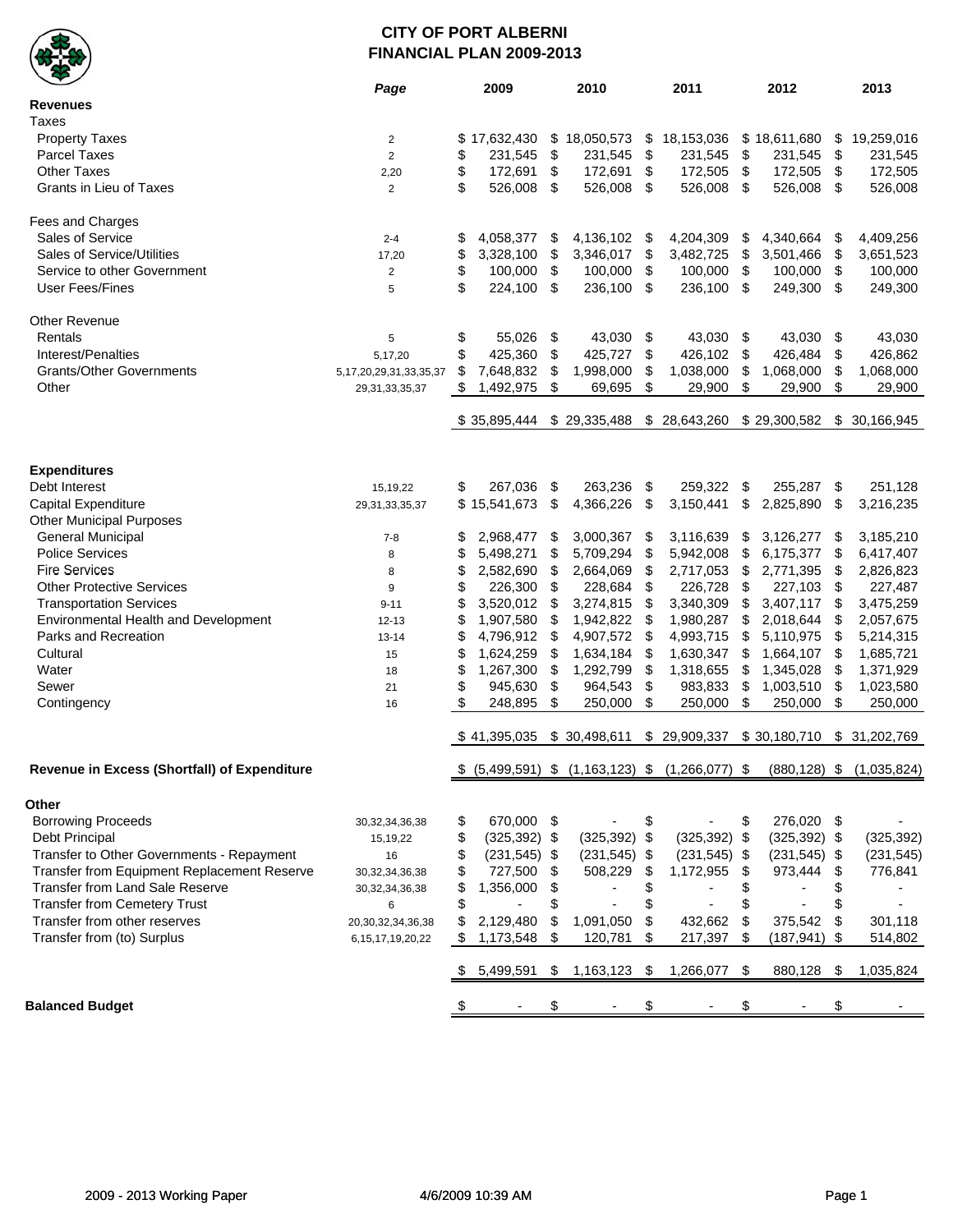| S<br>B<br>R<br>U<br>$\vee$<br>W<br>X<br>Y<br>Z<br>AA<br>AB<br>AC<br>$\overline{A}$<br><b>CITY OF PORT ALBERNI</b><br>***<br><b>JOENERAL REVENUE FUND - 5 YEAR PLAN</b><br>3<br>$\overline{4}$<br>2008<br>2009<br>2009<br>2010<br>2011<br>2012<br>2013<br>$\overline{5}$<br><b>Final</b><br><b>Projected</b><br>$\frac{6}{7}$<br><b>Last Year</b><br><b>REAL PROPERTY TAXES</b><br>$\bf 8$<br>$\overline{9}$<br>11111 General Purposes - Taxes<br>17,223,799<br>17,386,982<br>17,907,588<br>18,366,232<br>17,126,158<br>17,805,125<br>19,013,568<br>$\overline{10}$<br>245,448<br>245,448<br>245,448<br>11112 Debt Purposes - Taxes<br>245,448<br>245,448<br>245,448<br>245,448<br>11<br><b>TAX LEVY</b><br>17,632,430<br>18,050,573<br>18,611,680<br>3.48%<br>17,371,606<br>17,469,247<br>2.37%<br>18,153,036<br>2.53%<br>19,259,016<br>1.50%<br>0.57%<br>$\overline{12}$<br>$\overline{13}$<br>$\overline{14}$<br>0.00%<br>0.00%<br>0 -100.00%<br>$\mathbf 0$<br>11210 Local Improvements<br>186<br>186<br>186<br>0<br>186<br>15<br>1,376<br>234.30%<br>4,600<br>0.00%<br>0.00%<br>4,600<br>0.00%<br>4,600<br>0.00%<br>11211 Special Area Levy<br>1,376<br>4,600<br>4,600<br>$\overline{16}$<br>11212 Parcel Tax<br>231,006<br>0.23%<br>0.00%<br>0.00%<br>0.00%<br>0.00%<br>231,006<br>231,545<br>231,545<br>231,545<br>231,545<br>231,545<br>$\overline{17}$<br>SPECIAL ASSESSMENTS<br>232,568<br>1.62%<br>236,331<br>0.00%<br>236,145<br>$-0.08%$<br>236,145<br>236,145<br>0.00%<br>232,568<br>236,331<br>0.00%<br>18<br>19<br>0.00%<br>0.00%<br>0.00%<br>11910 Utility Tax<br>126,134<br>126,134<br>133,944<br>6.19%<br>133,944<br>133,944<br>133,944<br>0.00%<br>133,944<br>20<br>21<br><b>TAXES</b><br>17,827,949<br>18,002,705<br>18,420,848<br>2.32%<br>0.56%<br>18,981,769<br>19,629,105<br>3.41%<br>17,730,308<br>1.54%<br>18,523,125<br>2.48%<br>$\frac{22}{23}$<br>$\frac{23}{24}$<br>FEDERAL GOVERNMENT<br>0.00%<br>35,089<br>35,089<br>31,770<br>$-9.46%$<br>31,770<br>0.00%<br>31,770<br>0.00%<br>31,770<br>0.00%<br>31,770<br>12110 Federal Building Grant<br>12210 C B C Grant<br>$-18.95%$<br>2,939<br>0.00%<br>2,939<br>0.00%<br>2,939<br>3,626<br>3,626<br>2,939<br>2,939<br>0.00%<br>PROVINCIAL GOVERNMENT<br>26<br>27<br>28<br>12310 Provincial Government Grant<br>55,878<br>55,878<br>56,719<br>1.51%<br>56,719<br>0.00%<br>56,719<br>0.00%<br>56,719<br>0.00%<br>56,719<br>$-6.81%$<br>0.00%<br>0.00%<br>12410 B. C. Hydro<br>428,287<br>428,287<br>399,125<br>399,125<br>399,125<br>399,125<br>0.00%<br>399,125<br>12411 Public Housing Grant<br>28,005<br>35,231<br>28,005<br>35,231<br>25.80%<br>35,231<br>0.00%<br>0.00%<br>35,231<br>0.00%<br>35,231<br>29<br>30<br><b>OTHER ENTITIES</b><br>$-3.03%$<br>0.00%<br>224<br>0.00%<br>224<br>0.00%<br>0.00%<br>12910 University of Victoria<br>231<br>231<br>224<br>224<br>224<br>31<br><b>GRANTS IN LIEU OF TAXES</b><br>0.00%<br>551,116<br>551,116<br>526,008<br>$-4.56%$<br>526,008<br>0.00%<br>526,008<br>526,008<br>0.00%<br>0.00%<br>526,008<br>$\frac{32}{33}$<br>$\frac{33}{34}$<br>$\frac{35}{35}$<br>SERVICES PROVIDED TO GOVERNMENT<br>13121 PRISONER EXPENSE RECOVERY<br>120,000<br>120,000<br>100,000<br>$-16.67%$<br>100,000<br>0.00%<br>100,000<br>0.00%<br>100,000<br>0.00%<br>100,000<br>0.00%<br>$\overline{36}$<br>$\overline{37}$<br><b>SALES OF SERVICES</b><br>38<br>39<br>14120 ADMINISTRATION SERVICE CHARGE<br>80,784<br>13.79%<br>91,928<br>2.00%<br>93,766<br>2.00%<br>97,554<br>2.00%<br>79,200<br>90,125<br>95,641<br>2.00%<br>40<br>41<br>14221 Law Enforcement Service Charge<br>143,000<br>143,360<br>143,000<br>0.00%<br>143,727<br>0.51%<br>144,102<br>0.26%<br>144,484<br>0.27%<br>144,845<br>0.25%<br>42<br>95,428<br>$-0.96%$<br>0.00%<br>0.00%<br>14241 Fire Department Service Charge<br>93,596<br>105,212<br>12.41%<br>104,198<br>104,198<br>104,198<br>104,198<br>43<br><b>PROTECTIVE SERVICES</b><br>247,925<br>248,300<br>236,596<br>238,788<br>248,212<br>4.91%<br>$-0.12%$<br>0.15%<br>248,682<br>0.15%<br>249,043 |  |  |  |  |  |  |  |       |
|--------------------------------------------------------------------------------------------------------------------------------------------------------------------------------------------------------------------------------------------------------------------------------------------------------------------------------------------------------------------------------------------------------------------------------------------------------------------------------------------------------------------------------------------------------------------------------------------------------------------------------------------------------------------------------------------------------------------------------------------------------------------------------------------------------------------------------------------------------------------------------------------------------------------------------------------------------------------------------------------------------------------------------------------------------------------------------------------------------------------------------------------------------------------------------------------------------------------------------------------------------------------------------------------------------------------------------------------------------------------------------------------------------------------------------------------------------------------------------------------------------------------------------------------------------------------------------------------------------------------------------------------------------------------------------------------------------------------------------------------------------------------------------------------------------------------------------------------------------------------------------------------------------------------------------------------------------------------------------------------------------------------------------------------------------------------------------------------------------------------------------------------------------------------------------------------------------------------------------------------------------------------------------------------------------------------------------------------------------------------------------------------------------------------------------------------------------------------------------------------------------------------------------------------------------------------------------------------------------------------------------------------------------------------------------------------------------------------------------------------------------------------------------------------------------------------------------------------------------------------------------------------------------------------------------------------------------------------------------------------------------------------------------------------------------------------------------------------------------------------------------------------------------------------------------------------------------------------------------------------------------------------------------------------------------------------------------------------------------------------------------------------------------------------------------------------------------------------------------------------------------------------------------------------------------------------------------------------------------------------------------------------------------------------------------------------------------------------------------------------------------------------------------------------------------------------------------------------------------------------------------------------------------------------------------------------------------------------------------------------------------------------------------------------|--|--|--|--|--|--|--|-------|
|                                                                                                                                                                                                                                                                                                                                                                                                                                                                                                                                                                                                                                                                                                                                                                                                                                                                                                                                                                                                                                                                                                                                                                                                                                                                                                                                                                                                                                                                                                                                                                                                                                                                                                                                                                                                                                                                                                                                                                                                                                                                                                                                                                                                                                                                                                                                                                                                                                                                                                                                                                                                                                                                                                                                                                                                                                                                                                                                                                                                                                                                                                                                                                                                                                                                                                                                                                                                                                                                                                                                                                                                                                                                                                                                                                                                                                                                                                                                                                                                                                            |  |  |  |  |  |  |  |       |
|                                                                                                                                                                                                                                                                                                                                                                                                                                                                                                                                                                                                                                                                                                                                                                                                                                                                                                                                                                                                                                                                                                                                                                                                                                                                                                                                                                                                                                                                                                                                                                                                                                                                                                                                                                                                                                                                                                                                                                                                                                                                                                                                                                                                                                                                                                                                                                                                                                                                                                                                                                                                                                                                                                                                                                                                                                                                                                                                                                                                                                                                                                                                                                                                                                                                                                                                                                                                                                                                                                                                                                                                                                                                                                                                                                                                                                                                                                                                                                                                                                            |  |  |  |  |  |  |  |       |
|                                                                                                                                                                                                                                                                                                                                                                                                                                                                                                                                                                                                                                                                                                                                                                                                                                                                                                                                                                                                                                                                                                                                                                                                                                                                                                                                                                                                                                                                                                                                                                                                                                                                                                                                                                                                                                                                                                                                                                                                                                                                                                                                                                                                                                                                                                                                                                                                                                                                                                                                                                                                                                                                                                                                                                                                                                                                                                                                                                                                                                                                                                                                                                                                                                                                                                                                                                                                                                                                                                                                                                                                                                                                                                                                                                                                                                                                                                                                                                                                                                            |  |  |  |  |  |  |  |       |
|                                                                                                                                                                                                                                                                                                                                                                                                                                                                                                                                                                                                                                                                                                                                                                                                                                                                                                                                                                                                                                                                                                                                                                                                                                                                                                                                                                                                                                                                                                                                                                                                                                                                                                                                                                                                                                                                                                                                                                                                                                                                                                                                                                                                                                                                                                                                                                                                                                                                                                                                                                                                                                                                                                                                                                                                                                                                                                                                                                                                                                                                                                                                                                                                                                                                                                                                                                                                                                                                                                                                                                                                                                                                                                                                                                                                                                                                                                                                                                                                                                            |  |  |  |  |  |  |  |       |
|                                                                                                                                                                                                                                                                                                                                                                                                                                                                                                                                                                                                                                                                                                                                                                                                                                                                                                                                                                                                                                                                                                                                                                                                                                                                                                                                                                                                                                                                                                                                                                                                                                                                                                                                                                                                                                                                                                                                                                                                                                                                                                                                                                                                                                                                                                                                                                                                                                                                                                                                                                                                                                                                                                                                                                                                                                                                                                                                                                                                                                                                                                                                                                                                                                                                                                                                                                                                                                                                                                                                                                                                                                                                                                                                                                                                                                                                                                                                                                                                                                            |  |  |  |  |  |  |  |       |
|                                                                                                                                                                                                                                                                                                                                                                                                                                                                                                                                                                                                                                                                                                                                                                                                                                                                                                                                                                                                                                                                                                                                                                                                                                                                                                                                                                                                                                                                                                                                                                                                                                                                                                                                                                                                                                                                                                                                                                                                                                                                                                                                                                                                                                                                                                                                                                                                                                                                                                                                                                                                                                                                                                                                                                                                                                                                                                                                                                                                                                                                                                                                                                                                                                                                                                                                                                                                                                                                                                                                                                                                                                                                                                                                                                                                                                                                                                                                                                                                                                            |  |  |  |  |  |  |  |       |
|                                                                                                                                                                                                                                                                                                                                                                                                                                                                                                                                                                                                                                                                                                                                                                                                                                                                                                                                                                                                                                                                                                                                                                                                                                                                                                                                                                                                                                                                                                                                                                                                                                                                                                                                                                                                                                                                                                                                                                                                                                                                                                                                                                                                                                                                                                                                                                                                                                                                                                                                                                                                                                                                                                                                                                                                                                                                                                                                                                                                                                                                                                                                                                                                                                                                                                                                                                                                                                                                                                                                                                                                                                                                                                                                                                                                                                                                                                                                                                                                                                            |  |  |  |  |  |  |  |       |
|                                                                                                                                                                                                                                                                                                                                                                                                                                                                                                                                                                                                                                                                                                                                                                                                                                                                                                                                                                                                                                                                                                                                                                                                                                                                                                                                                                                                                                                                                                                                                                                                                                                                                                                                                                                                                                                                                                                                                                                                                                                                                                                                                                                                                                                                                                                                                                                                                                                                                                                                                                                                                                                                                                                                                                                                                                                                                                                                                                                                                                                                                                                                                                                                                                                                                                                                                                                                                                                                                                                                                                                                                                                                                                                                                                                                                                                                                                                                                                                                                                            |  |  |  |  |  |  |  |       |
|                                                                                                                                                                                                                                                                                                                                                                                                                                                                                                                                                                                                                                                                                                                                                                                                                                                                                                                                                                                                                                                                                                                                                                                                                                                                                                                                                                                                                                                                                                                                                                                                                                                                                                                                                                                                                                                                                                                                                                                                                                                                                                                                                                                                                                                                                                                                                                                                                                                                                                                                                                                                                                                                                                                                                                                                                                                                                                                                                                                                                                                                                                                                                                                                                                                                                                                                                                                                                                                                                                                                                                                                                                                                                                                                                                                                                                                                                                                                                                                                                                            |  |  |  |  |  |  |  |       |
|                                                                                                                                                                                                                                                                                                                                                                                                                                                                                                                                                                                                                                                                                                                                                                                                                                                                                                                                                                                                                                                                                                                                                                                                                                                                                                                                                                                                                                                                                                                                                                                                                                                                                                                                                                                                                                                                                                                                                                                                                                                                                                                                                                                                                                                                                                                                                                                                                                                                                                                                                                                                                                                                                                                                                                                                                                                                                                                                                                                                                                                                                                                                                                                                                                                                                                                                                                                                                                                                                                                                                                                                                                                                                                                                                                                                                                                                                                                                                                                                                                            |  |  |  |  |  |  |  |       |
|                                                                                                                                                                                                                                                                                                                                                                                                                                                                                                                                                                                                                                                                                                                                                                                                                                                                                                                                                                                                                                                                                                                                                                                                                                                                                                                                                                                                                                                                                                                                                                                                                                                                                                                                                                                                                                                                                                                                                                                                                                                                                                                                                                                                                                                                                                                                                                                                                                                                                                                                                                                                                                                                                                                                                                                                                                                                                                                                                                                                                                                                                                                                                                                                                                                                                                                                                                                                                                                                                                                                                                                                                                                                                                                                                                                                                                                                                                                                                                                                                                            |  |  |  |  |  |  |  |       |
|                                                                                                                                                                                                                                                                                                                                                                                                                                                                                                                                                                                                                                                                                                                                                                                                                                                                                                                                                                                                                                                                                                                                                                                                                                                                                                                                                                                                                                                                                                                                                                                                                                                                                                                                                                                                                                                                                                                                                                                                                                                                                                                                                                                                                                                                                                                                                                                                                                                                                                                                                                                                                                                                                                                                                                                                                                                                                                                                                                                                                                                                                                                                                                                                                                                                                                                                                                                                                                                                                                                                                                                                                                                                                                                                                                                                                                                                                                                                                                                                                                            |  |  |  |  |  |  |  |       |
|                                                                                                                                                                                                                                                                                                                                                                                                                                                                                                                                                                                                                                                                                                                                                                                                                                                                                                                                                                                                                                                                                                                                                                                                                                                                                                                                                                                                                                                                                                                                                                                                                                                                                                                                                                                                                                                                                                                                                                                                                                                                                                                                                                                                                                                                                                                                                                                                                                                                                                                                                                                                                                                                                                                                                                                                                                                                                                                                                                                                                                                                                                                                                                                                                                                                                                                                                                                                                                                                                                                                                                                                                                                                                                                                                                                                                                                                                                                                                                                                                                            |  |  |  |  |  |  |  |       |
|                                                                                                                                                                                                                                                                                                                                                                                                                                                                                                                                                                                                                                                                                                                                                                                                                                                                                                                                                                                                                                                                                                                                                                                                                                                                                                                                                                                                                                                                                                                                                                                                                                                                                                                                                                                                                                                                                                                                                                                                                                                                                                                                                                                                                                                                                                                                                                                                                                                                                                                                                                                                                                                                                                                                                                                                                                                                                                                                                                                                                                                                                                                                                                                                                                                                                                                                                                                                                                                                                                                                                                                                                                                                                                                                                                                                                                                                                                                                                                                                                                            |  |  |  |  |  |  |  |       |
|                                                                                                                                                                                                                                                                                                                                                                                                                                                                                                                                                                                                                                                                                                                                                                                                                                                                                                                                                                                                                                                                                                                                                                                                                                                                                                                                                                                                                                                                                                                                                                                                                                                                                                                                                                                                                                                                                                                                                                                                                                                                                                                                                                                                                                                                                                                                                                                                                                                                                                                                                                                                                                                                                                                                                                                                                                                                                                                                                                                                                                                                                                                                                                                                                                                                                                                                                                                                                                                                                                                                                                                                                                                                                                                                                                                                                                                                                                                                                                                                                                            |  |  |  |  |  |  |  |       |
|                                                                                                                                                                                                                                                                                                                                                                                                                                                                                                                                                                                                                                                                                                                                                                                                                                                                                                                                                                                                                                                                                                                                                                                                                                                                                                                                                                                                                                                                                                                                                                                                                                                                                                                                                                                                                                                                                                                                                                                                                                                                                                                                                                                                                                                                                                                                                                                                                                                                                                                                                                                                                                                                                                                                                                                                                                                                                                                                                                                                                                                                                                                                                                                                                                                                                                                                                                                                                                                                                                                                                                                                                                                                                                                                                                                                                                                                                                                                                                                                                                            |  |  |  |  |  |  |  |       |
|                                                                                                                                                                                                                                                                                                                                                                                                                                                                                                                                                                                                                                                                                                                                                                                                                                                                                                                                                                                                                                                                                                                                                                                                                                                                                                                                                                                                                                                                                                                                                                                                                                                                                                                                                                                                                                                                                                                                                                                                                                                                                                                                                                                                                                                                                                                                                                                                                                                                                                                                                                                                                                                                                                                                                                                                                                                                                                                                                                                                                                                                                                                                                                                                                                                                                                                                                                                                                                                                                                                                                                                                                                                                                                                                                                                                                                                                                                                                                                                                                                            |  |  |  |  |  |  |  |       |
|                                                                                                                                                                                                                                                                                                                                                                                                                                                                                                                                                                                                                                                                                                                                                                                                                                                                                                                                                                                                                                                                                                                                                                                                                                                                                                                                                                                                                                                                                                                                                                                                                                                                                                                                                                                                                                                                                                                                                                                                                                                                                                                                                                                                                                                                                                                                                                                                                                                                                                                                                                                                                                                                                                                                                                                                                                                                                                                                                                                                                                                                                                                                                                                                                                                                                                                                                                                                                                                                                                                                                                                                                                                                                                                                                                                                                                                                                                                                                                                                                                            |  |  |  |  |  |  |  |       |
|                                                                                                                                                                                                                                                                                                                                                                                                                                                                                                                                                                                                                                                                                                                                                                                                                                                                                                                                                                                                                                                                                                                                                                                                                                                                                                                                                                                                                                                                                                                                                                                                                                                                                                                                                                                                                                                                                                                                                                                                                                                                                                                                                                                                                                                                                                                                                                                                                                                                                                                                                                                                                                                                                                                                                                                                                                                                                                                                                                                                                                                                                                                                                                                                                                                                                                                                                                                                                                                                                                                                                                                                                                                                                                                                                                                                                                                                                                                                                                                                                                            |  |  |  |  |  |  |  |       |
|                                                                                                                                                                                                                                                                                                                                                                                                                                                                                                                                                                                                                                                                                                                                                                                                                                                                                                                                                                                                                                                                                                                                                                                                                                                                                                                                                                                                                                                                                                                                                                                                                                                                                                                                                                                                                                                                                                                                                                                                                                                                                                                                                                                                                                                                                                                                                                                                                                                                                                                                                                                                                                                                                                                                                                                                                                                                                                                                                                                                                                                                                                                                                                                                                                                                                                                                                                                                                                                                                                                                                                                                                                                                                                                                                                                                                                                                                                                                                                                                                                            |  |  |  |  |  |  |  |       |
|                                                                                                                                                                                                                                                                                                                                                                                                                                                                                                                                                                                                                                                                                                                                                                                                                                                                                                                                                                                                                                                                                                                                                                                                                                                                                                                                                                                                                                                                                                                                                                                                                                                                                                                                                                                                                                                                                                                                                                                                                                                                                                                                                                                                                                                                                                                                                                                                                                                                                                                                                                                                                                                                                                                                                                                                                                                                                                                                                                                                                                                                                                                                                                                                                                                                                                                                                                                                                                                                                                                                                                                                                                                                                                                                                                                                                                                                                                                                                                                                                                            |  |  |  |  |  |  |  |       |
|                                                                                                                                                                                                                                                                                                                                                                                                                                                                                                                                                                                                                                                                                                                                                                                                                                                                                                                                                                                                                                                                                                                                                                                                                                                                                                                                                                                                                                                                                                                                                                                                                                                                                                                                                                                                                                                                                                                                                                                                                                                                                                                                                                                                                                                                                                                                                                                                                                                                                                                                                                                                                                                                                                                                                                                                                                                                                                                                                                                                                                                                                                                                                                                                                                                                                                                                                                                                                                                                                                                                                                                                                                                                                                                                                                                                                                                                                                                                                                                                                                            |  |  |  |  |  |  |  |       |
|                                                                                                                                                                                                                                                                                                                                                                                                                                                                                                                                                                                                                                                                                                                                                                                                                                                                                                                                                                                                                                                                                                                                                                                                                                                                                                                                                                                                                                                                                                                                                                                                                                                                                                                                                                                                                                                                                                                                                                                                                                                                                                                                                                                                                                                                                                                                                                                                                                                                                                                                                                                                                                                                                                                                                                                                                                                                                                                                                                                                                                                                                                                                                                                                                                                                                                                                                                                                                                                                                                                                                                                                                                                                                                                                                                                                                                                                                                                                                                                                                                            |  |  |  |  |  |  |  |       |
|                                                                                                                                                                                                                                                                                                                                                                                                                                                                                                                                                                                                                                                                                                                                                                                                                                                                                                                                                                                                                                                                                                                                                                                                                                                                                                                                                                                                                                                                                                                                                                                                                                                                                                                                                                                                                                                                                                                                                                                                                                                                                                                                                                                                                                                                                                                                                                                                                                                                                                                                                                                                                                                                                                                                                                                                                                                                                                                                                                                                                                                                                                                                                                                                                                                                                                                                                                                                                                                                                                                                                                                                                                                                                                                                                                                                                                                                                                                                                                                                                                            |  |  |  |  |  |  |  | 0.00% |
|                                                                                                                                                                                                                                                                                                                                                                                                                                                                                                                                                                                                                                                                                                                                                                                                                                                                                                                                                                                                                                                                                                                                                                                                                                                                                                                                                                                                                                                                                                                                                                                                                                                                                                                                                                                                                                                                                                                                                                                                                                                                                                                                                                                                                                                                                                                                                                                                                                                                                                                                                                                                                                                                                                                                                                                                                                                                                                                                                                                                                                                                                                                                                                                                                                                                                                                                                                                                                                                                                                                                                                                                                                                                                                                                                                                                                                                                                                                                                                                                                                            |  |  |  |  |  |  |  |       |
|                                                                                                                                                                                                                                                                                                                                                                                                                                                                                                                                                                                                                                                                                                                                                                                                                                                                                                                                                                                                                                                                                                                                                                                                                                                                                                                                                                                                                                                                                                                                                                                                                                                                                                                                                                                                                                                                                                                                                                                                                                                                                                                                                                                                                                                                                                                                                                                                                                                                                                                                                                                                                                                                                                                                                                                                                                                                                                                                                                                                                                                                                                                                                                                                                                                                                                                                                                                                                                                                                                                                                                                                                                                                                                                                                                                                                                                                                                                                                                                                                                            |  |  |  |  |  |  |  | 0.00% |
|                                                                                                                                                                                                                                                                                                                                                                                                                                                                                                                                                                                                                                                                                                                                                                                                                                                                                                                                                                                                                                                                                                                                                                                                                                                                                                                                                                                                                                                                                                                                                                                                                                                                                                                                                                                                                                                                                                                                                                                                                                                                                                                                                                                                                                                                                                                                                                                                                                                                                                                                                                                                                                                                                                                                                                                                                                                                                                                                                                                                                                                                                                                                                                                                                                                                                                                                                                                                                                                                                                                                                                                                                                                                                                                                                                                                                                                                                                                                                                                                                                            |  |  |  |  |  |  |  | 0.00% |
|                                                                                                                                                                                                                                                                                                                                                                                                                                                                                                                                                                                                                                                                                                                                                                                                                                                                                                                                                                                                                                                                                                                                                                                                                                                                                                                                                                                                                                                                                                                                                                                                                                                                                                                                                                                                                                                                                                                                                                                                                                                                                                                                                                                                                                                                                                                                                                                                                                                                                                                                                                                                                                                                                                                                                                                                                                                                                                                                                                                                                                                                                                                                                                                                                                                                                                                                                                                                                                                                                                                                                                                                                                                                                                                                                                                                                                                                                                                                                                                                                                            |  |  |  |  |  |  |  | 0.00% |
|                                                                                                                                                                                                                                                                                                                                                                                                                                                                                                                                                                                                                                                                                                                                                                                                                                                                                                                                                                                                                                                                                                                                                                                                                                                                                                                                                                                                                                                                                                                                                                                                                                                                                                                                                                                                                                                                                                                                                                                                                                                                                                                                                                                                                                                                                                                                                                                                                                                                                                                                                                                                                                                                                                                                                                                                                                                                                                                                                                                                                                                                                                                                                                                                                                                                                                                                                                                                                                                                                                                                                                                                                                                                                                                                                                                                                                                                                                                                                                                                                                            |  |  |  |  |  |  |  |       |
|                                                                                                                                                                                                                                                                                                                                                                                                                                                                                                                                                                                                                                                                                                                                                                                                                                                                                                                                                                                                                                                                                                                                                                                                                                                                                                                                                                                                                                                                                                                                                                                                                                                                                                                                                                                                                                                                                                                                                                                                                                                                                                                                                                                                                                                                                                                                                                                                                                                                                                                                                                                                                                                                                                                                                                                                                                                                                                                                                                                                                                                                                                                                                                                                                                                                                                                                                                                                                                                                                                                                                                                                                                                                                                                                                                                                                                                                                                                                                                                                                                            |  |  |  |  |  |  |  |       |
|                                                                                                                                                                                                                                                                                                                                                                                                                                                                                                                                                                                                                                                                                                                                                                                                                                                                                                                                                                                                                                                                                                                                                                                                                                                                                                                                                                                                                                                                                                                                                                                                                                                                                                                                                                                                                                                                                                                                                                                                                                                                                                                                                                                                                                                                                                                                                                                                                                                                                                                                                                                                                                                                                                                                                                                                                                                                                                                                                                                                                                                                                                                                                                                                                                                                                                                                                                                                                                                                                                                                                                                                                                                                                                                                                                                                                                                                                                                                                                                                                                            |  |  |  |  |  |  |  |       |
|                                                                                                                                                                                                                                                                                                                                                                                                                                                                                                                                                                                                                                                                                                                                                                                                                                                                                                                                                                                                                                                                                                                                                                                                                                                                                                                                                                                                                                                                                                                                                                                                                                                                                                                                                                                                                                                                                                                                                                                                                                                                                                                                                                                                                                                                                                                                                                                                                                                                                                                                                                                                                                                                                                                                                                                                                                                                                                                                                                                                                                                                                                                                                                                                                                                                                                                                                                                                                                                                                                                                                                                                                                                                                                                                                                                                                                                                                                                                                                                                                                            |  |  |  |  |  |  |  |       |
|                                                                                                                                                                                                                                                                                                                                                                                                                                                                                                                                                                                                                                                                                                                                                                                                                                                                                                                                                                                                                                                                                                                                                                                                                                                                                                                                                                                                                                                                                                                                                                                                                                                                                                                                                                                                                                                                                                                                                                                                                                                                                                                                                                                                                                                                                                                                                                                                                                                                                                                                                                                                                                                                                                                                                                                                                                                                                                                                                                                                                                                                                                                                                                                                                                                                                                                                                                                                                                                                                                                                                                                                                                                                                                                                                                                                                                                                                                                                                                                                                                            |  |  |  |  |  |  |  |       |
|                                                                                                                                                                                                                                                                                                                                                                                                                                                                                                                                                                                                                                                                                                                                                                                                                                                                                                                                                                                                                                                                                                                                                                                                                                                                                                                                                                                                                                                                                                                                                                                                                                                                                                                                                                                                                                                                                                                                                                                                                                                                                                                                                                                                                                                                                                                                                                                                                                                                                                                                                                                                                                                                                                                                                                                                                                                                                                                                                                                                                                                                                                                                                                                                                                                                                                                                                                                                                                                                                                                                                                                                                                                                                                                                                                                                                                                                                                                                                                                                                                            |  |  |  |  |  |  |  |       |
|                                                                                                                                                                                                                                                                                                                                                                                                                                                                                                                                                                                                                                                                                                                                                                                                                                                                                                                                                                                                                                                                                                                                                                                                                                                                                                                                                                                                                                                                                                                                                                                                                                                                                                                                                                                                                                                                                                                                                                                                                                                                                                                                                                                                                                                                                                                                                                                                                                                                                                                                                                                                                                                                                                                                                                                                                                                                                                                                                                                                                                                                                                                                                                                                                                                                                                                                                                                                                                                                                                                                                                                                                                                                                                                                                                                                                                                                                                                                                                                                                                            |  |  |  |  |  |  |  |       |
|                                                                                                                                                                                                                                                                                                                                                                                                                                                                                                                                                                                                                                                                                                                                                                                                                                                                                                                                                                                                                                                                                                                                                                                                                                                                                                                                                                                                                                                                                                                                                                                                                                                                                                                                                                                                                                                                                                                                                                                                                                                                                                                                                                                                                                                                                                                                                                                                                                                                                                                                                                                                                                                                                                                                                                                                                                                                                                                                                                                                                                                                                                                                                                                                                                                                                                                                                                                                                                                                                                                                                                                                                                                                                                                                                                                                                                                                                                                                                                                                                                            |  |  |  |  |  |  |  |       |
|                                                                                                                                                                                                                                                                                                                                                                                                                                                                                                                                                                                                                                                                                                                                                                                                                                                                                                                                                                                                                                                                                                                                                                                                                                                                                                                                                                                                                                                                                                                                                                                                                                                                                                                                                                                                                                                                                                                                                                                                                                                                                                                                                                                                                                                                                                                                                                                                                                                                                                                                                                                                                                                                                                                                                                                                                                                                                                                                                                                                                                                                                                                                                                                                                                                                                                                                                                                                                                                                                                                                                                                                                                                                                                                                                                                                                                                                                                                                                                                                                                            |  |  |  |  |  |  |  |       |
|                                                                                                                                                                                                                                                                                                                                                                                                                                                                                                                                                                                                                                                                                                                                                                                                                                                                                                                                                                                                                                                                                                                                                                                                                                                                                                                                                                                                                                                                                                                                                                                                                                                                                                                                                                                                                                                                                                                                                                                                                                                                                                                                                                                                                                                                                                                                                                                                                                                                                                                                                                                                                                                                                                                                                                                                                                                                                                                                                                                                                                                                                                                                                                                                                                                                                                                                                                                                                                                                                                                                                                                                                                                                                                                                                                                                                                                                                                                                                                                                                                            |  |  |  |  |  |  |  |       |
|                                                                                                                                                                                                                                                                                                                                                                                                                                                                                                                                                                                                                                                                                                                                                                                                                                                                                                                                                                                                                                                                                                                                                                                                                                                                                                                                                                                                                                                                                                                                                                                                                                                                                                                                                                                                                                                                                                                                                                                                                                                                                                                                                                                                                                                                                                                                                                                                                                                                                                                                                                                                                                                                                                                                                                                                                                                                                                                                                                                                                                                                                                                                                                                                                                                                                                                                                                                                                                                                                                                                                                                                                                                                                                                                                                                                                                                                                                                                                                                                                                            |  |  |  |  |  |  |  |       |
|                                                                                                                                                                                                                                                                                                                                                                                                                                                                                                                                                                                                                                                                                                                                                                                                                                                                                                                                                                                                                                                                                                                                                                                                                                                                                                                                                                                                                                                                                                                                                                                                                                                                                                                                                                                                                                                                                                                                                                                                                                                                                                                                                                                                                                                                                                                                                                                                                                                                                                                                                                                                                                                                                                                                                                                                                                                                                                                                                                                                                                                                                                                                                                                                                                                                                                                                                                                                                                                                                                                                                                                                                                                                                                                                                                                                                                                                                                                                                                                                                                            |  |  |  |  |  |  |  |       |
|                                                                                                                                                                                                                                                                                                                                                                                                                                                                                                                                                                                                                                                                                                                                                                                                                                                                                                                                                                                                                                                                                                                                                                                                                                                                                                                                                                                                                                                                                                                                                                                                                                                                                                                                                                                                                                                                                                                                                                                                                                                                                                                                                                                                                                                                                                                                                                                                                                                                                                                                                                                                                                                                                                                                                                                                                                                                                                                                                                                                                                                                                                                                                                                                                                                                                                                                                                                                                                                                                                                                                                                                                                                                                                                                                                                                                                                                                                                                                                                                                                            |  |  |  |  |  |  |  | 0.00% |
|                                                                                                                                                                                                                                                                                                                                                                                                                                                                                                                                                                                                                                                                                                                                                                                                                                                                                                                                                                                                                                                                                                                                                                                                                                                                                                                                                                                                                                                                                                                                                                                                                                                                                                                                                                                                                                                                                                                                                                                                                                                                                                                                                                                                                                                                                                                                                                                                                                                                                                                                                                                                                                                                                                                                                                                                                                                                                                                                                                                                                                                                                                                                                                                                                                                                                                                                                                                                                                                                                                                                                                                                                                                                                                                                                                                                                                                                                                                                                                                                                                            |  |  |  |  |  |  |  | 0.15% |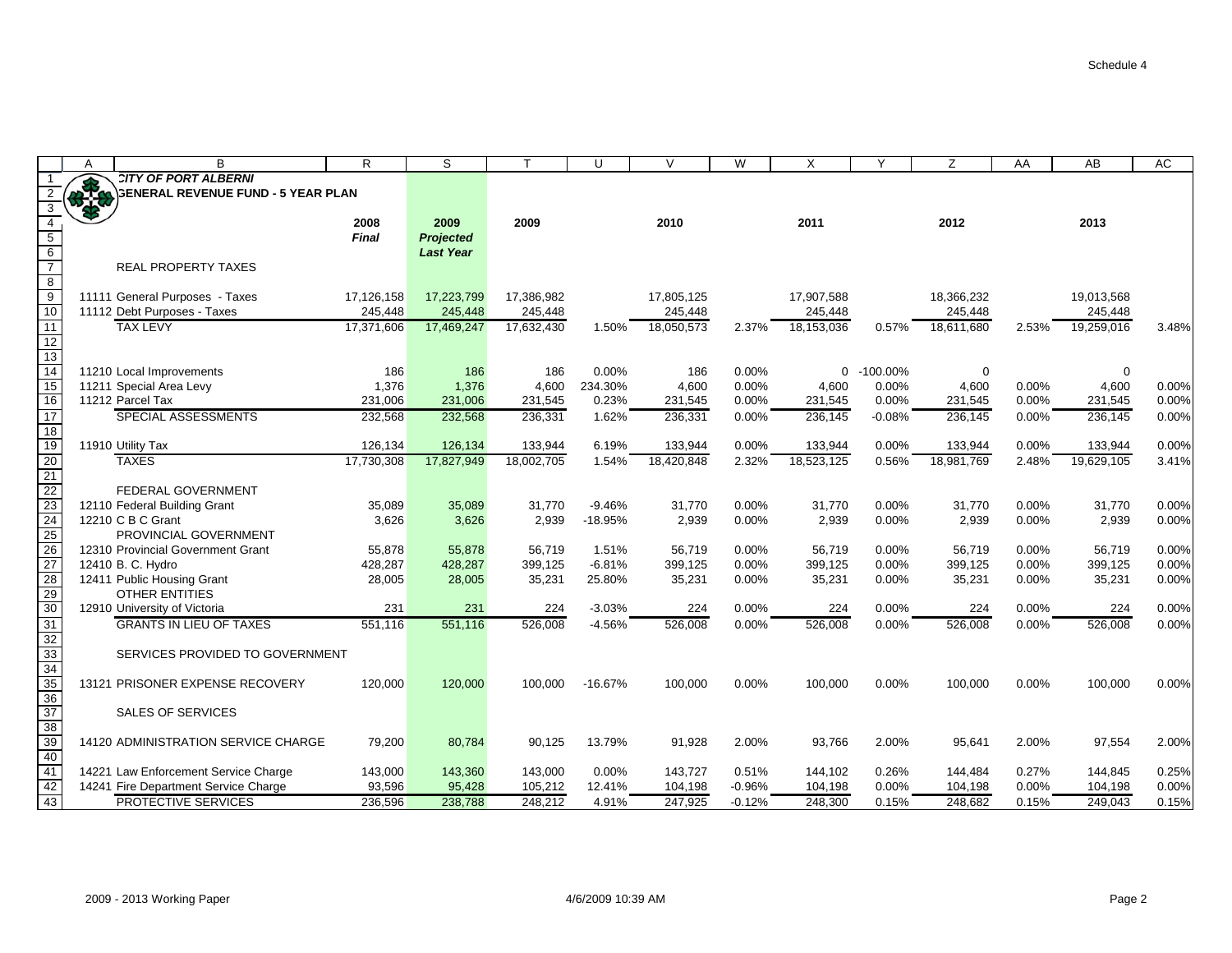|                                                                                                                 | A   | B                                         | R.           | S                | $\mathsf{T}$ | U         | $\vee$    | W         | X         | $\checkmark$ | Z         | AA    | AB        | AC    |
|-----------------------------------------------------------------------------------------------------------------|-----|-------------------------------------------|--------------|------------------|--------------|-----------|-----------|-----------|-----------|--------------|-----------|-------|-----------|-------|
|                                                                                                                 |     | <b>CITY OF PORT ALBERNI</b>               |              |                  |              |           |           |           |           |              |           |       |           |       |
|                                                                                                                 | 878 | <b>SENERAL REVENUE FUND - 5 YEAR PLAN</b> |              |                  |              |           |           |           |           |              |           |       |           |       |
| 3                                                                                                               |     |                                           |              |                  |              |           |           |           |           |              |           |       |           |       |
| $\overline{4}$                                                                                                  |     |                                           | 2008         | 2009             | 2009         |           | 2010      |           | 2011      |              | 2012      |       | 2013      |       |
|                                                                                                                 |     |                                           | <b>Final</b> | <b>Projected</b> |              |           |           |           |           |              |           |       |           |       |
|                                                                                                                 |     |                                           |              | <b>Last Year</b> |              |           |           |           |           |              |           |       |           |       |
| $rac{5}{6}$<br>$rac{6}{45}$                                                                                     |     |                                           |              |                  |              |           |           |           |           |              |           |       |           |       |
|                                                                                                                 |     | 14310 Public Works Service Charge         | 33,600       | 34,272           | 53,600       | 59.52%    | 54,672    | 2.00%     | 55,765    | 2.00%        | 56,881    | 2.00% | 58,018    | 2.00% |
| 46                                                                                                              |     | 14400 Public Transit Revenue              | 210,000      | 214,200          | 250,000      | 19.05%    | 255,000   | 2.00%     | 260,100   | 2.00%        | 265,302   | 2.00% | 270,608   | 2.00% |
| 47                                                                                                              |     | <b>TRANSPORTATION SERVICES</b>            | 243,600      | 248,472          | 303,600      | 24.63%    | 309,672   | 2.00%     | 315,865   | 2.00%        | 322,183   | 2.00% | 328,626   | 2.00% |
| 48                                                                                                              |     |                                           |              |                  |              |           |           |           |           |              |           |       |           |       |
| 49<br>50                                                                                                        |     | 14433 ENVIRON, HEALTH-GARBAGE COLL,       | 1,139,424    | 1,252,285        | 1,229,545    | 7.91%     | 1,263,600 | 2.77%     | 1,263,600 | 0.00%        | 1,320,375 | 4.49% | 1,320,375 | 0.00% |
|                                                                                                                 |     |                                           |              |                  |              |           |           |           |           |              |           |       |           |       |
|                                                                                                                 |     | 14516 PUBLIC HEALTH-CEMETERIES            | 30,000       | 30,600           | 30,600       | 2.00%     | 31,212    | 2.00%     | 31,836    | 2.00%        | 32,473    | 2.00% | 33,122    | 2.00% |
|                                                                                                                 |     |                                           |              |                  |              |           |           |           |           |              |           |       |           |       |
|                                                                                                                 |     | 14550 PLANNING ADMINISTRATION             | 16,200       | 16,200           | 16,200       | 0.00%     | 16,200    | 0.00%     | 16,200    | 0.00%        | 16,200    | 0.00% | 16,200    | 0.00% |
|                                                                                                                 |     |                                           |              |                  |              |           |           |           |           |              |           |       |           |       |
|                                                                                                                 |     | 14600 Marine Commercial Building          | 63,672       | 64,945           | 66,667       | 4.70%     | 71,538    | 7.31%     | 72,968    | 2.00%        | 74,428    | 2.00% | 75,916    | 2.00% |
|                                                                                                                 |     | 14601 Port Building                       | 25,111       | 25,613           | 18,320       | $-27.04%$ | 18,616    | 1.62%     | 18,988    | 2.00%        | 19,368    | 2.00% | 19,755    | 2.00% |
|                                                                                                                 |     | 14602 Market Square                       | 26,000       | 26,520           | 27,762       | 6.78%     | 18,360    | $-33.87%$ | 18,727    | 2.00%        | 19,102    | 2.00% | 19,484    | 2.00% |
|                                                                                                                 |     | 14690 A. H. Q. Miscellaneous Revenue      | 500          | 510              | 510          | 2.00%     | 816       | 60.00%    | 832       | 1.96%        | 849       | 2.04% | 866       | 2.00% |
| $\frac{51}{52}$ $\frac{53}{54}$ $\frac{54}{55}$ $\frac{56}{57}$ $\frac{58}{59}$ $\frac{59}{60}$ $\frac{60}{61}$ |     | <b>ALBERNI HARBOUR QUAY</b>               | 115,283      | 117,588          | 113,259      | $-1.76%$  | 109,330   | $-3.47%$  | 111,515   | 2.00%        | 113,747   | 2.00% | 116,021   | 2.00% |
|                                                                                                                 |     |                                           |              |                  |              |           |           |           |           |              |           |       |           |       |
|                                                                                                                 |     | <b>RECREATION SERVICES</b>                |              |                  |              |           |           |           |           |              |           |       |           |       |
| 62<br>63                                                                                                        |     |                                           |              |                  |              |           |           |           |           |              |           |       |           |       |
|                                                                                                                 |     | <b>RECREATION FACILITIES</b>              |              |                  |              |           |           |           |           |              |           |       |           |       |
| 64                                                                                                              |     |                                           |              |                  |              |           |           |           |           |              |           |       |           |       |
| $\frac{65}{66}$                                                                                                 |     | 14710 Gyro Youth Centre                   | 3,600        | 3,708            | 4.500        | 25.00%    | 4.635     | 3.00%     | 4.774     | 3.00%        | 4,917     | 3.00% | 5,065     | 3.01% |
|                                                                                                                 |     | 14712 Echo '67 Centre                     | 177,720      | 181,650          | 183,719      | 3.38%     | 187,393   | 2.00%     | 194,000   | 3.53%        | 197,950   | 2.04% | 199,959   | 1.01% |
| 67                                                                                                              |     | 14714 Glenwood Centre                     | 45,300       | 46,659           | 44,100       | $-2.65%$  | 45,423    | 3.00%     | 46,786    | 3.00%        | 48,189    | 3.00% | 49,635    | 3.00% |
| $\overline{68}$                                                                                                 |     | 14716 Echo Aquatic Centre                 | 82,400       | 74,872           | 69,000       | $-16.26%$ | 71,070    | 3.00%     | 74,129    | 4.30%        | 77,326    | 4.31% | 80,668    | 4.32% |
| 69                                                                                                              |     | 14718 AV Multiplex                        | 685,100      | 705,653          | 704,100      | 2.77%     | 725,223   | 3.00%     | 746,980   | 3.00%        | 769,389   | 3.00% | 792,471   | 3.00% |
| $\frac{70}{71}$                                                                                                 |     | 14720 Stadium & Athletic Fields           | 30,600       | 31,518           | 29,300       | $-4.25%$  | 33,825    | 15.44%    | 34,840    | 3.00%        | 35,885    | 3.00% | 36,962    | 3.00% |
|                                                                                                                 |     |                                           |              |                  |              |           |           |           |           |              |           |       |           |       |

J.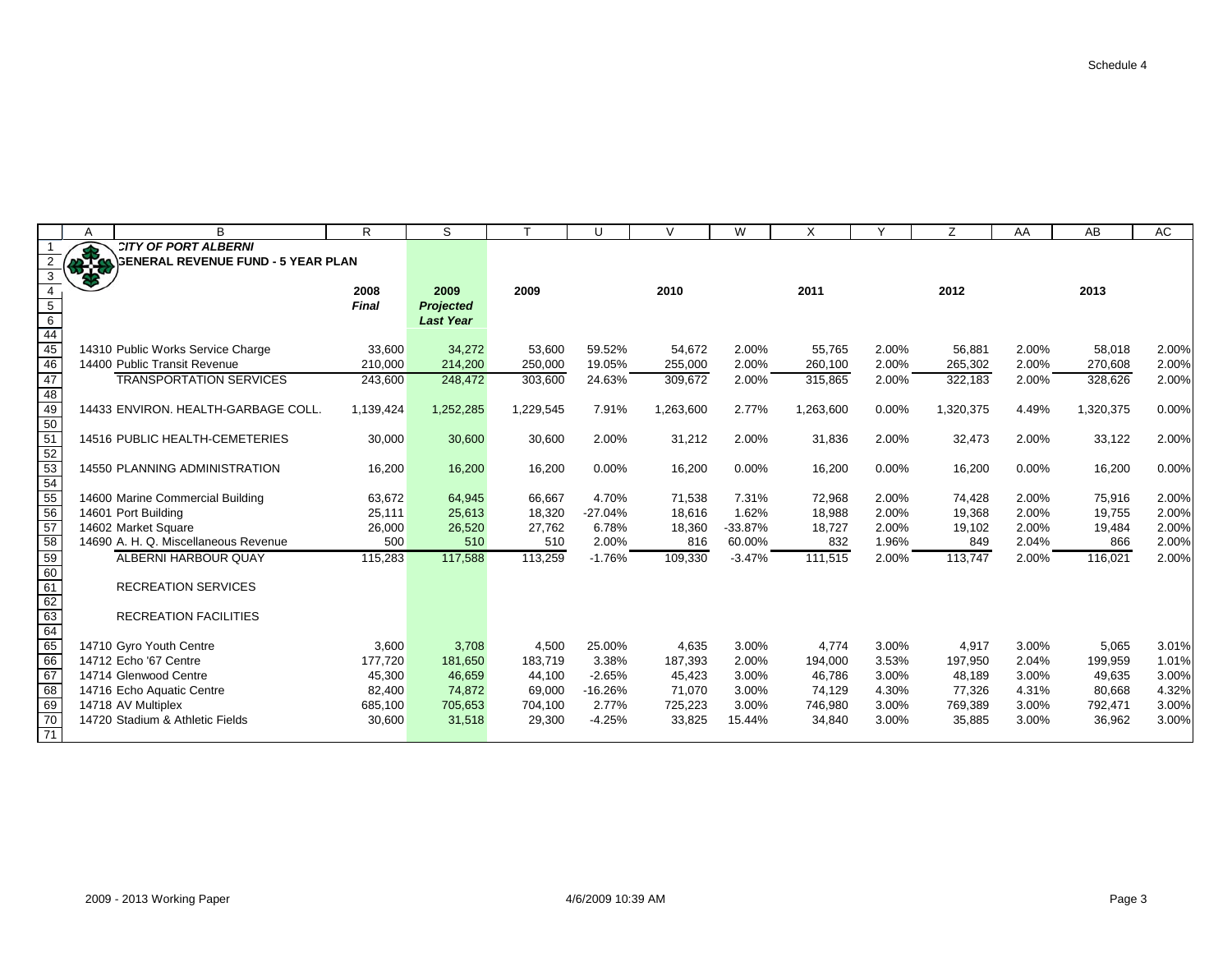|                                             |               | B                                    | R                | S                |                  | U         | $\mathsf{V}$ | W         | Χ         |           | Z                | AA       | AB               | AC       |
|---------------------------------------------|---------------|--------------------------------------|------------------|------------------|------------------|-----------|--------------|-----------|-----------|-----------|------------------|----------|------------------|----------|
|                                             |               | <b>CITY OF PORT ALBERNI</b>          |                  |                  |                  |           |              |           |           |           |                  |          |                  |          |
|                                             | $\frac{1}{2}$ | SENERAL REVENUE FUND - 5 YEAR PLAN ( |                  |                  |                  |           |              |           |           |           |                  |          |                  |          |
| 3                                           |               |                                      |                  |                  |                  |           |              |           |           |           |                  |          |                  |          |
| $\overline{4}$                              |               |                                      | 2008             | 2009             | 2009             |           | 2010         |           | 2011      |           | 2012             |          | 2013             |          |
|                                             |               |                                      | <b>Final</b>     | Projected        |                  |           |              |           |           |           |                  |          |                  |          |
| $\begin{array}{r} 5 \\ 6 \\ 72 \end{array}$ |               |                                      |                  | <b>Last Year</b> |                  |           |              |           |           |           |                  |          |                  |          |
|                                             |               | <b>RECREATION PROGRAMS</b>           |                  |                  |                  |           |              |           |           |           |                  |          |                  |          |
| 73                                          |               |                                      |                  |                  |                  |           |              |           |           |           |                  |          |                  |          |
| $\frac{1}{74}$                              |               | <b>SPORT PROGRAMS</b>                |                  |                  |                  |           |              |           |           |           |                  |          |                  |          |
| 76                                          |               | 14730 Glenwood Centre                | 5,100            | 5,253            | 4,100            | $-19.61%$ | 4,223        | 3.00%     | 4,350     | 3.01%     | 4,480            | 2.99%    | 4,615            | 3.01%    |
| $\overline{77}$                             |               | 14732 Echo Aquatic Centre            | 259,600          | 222,118          | 257,510          | $-0.81%$  | 265,235      | 3.00%     | 273,192   | 3.00%     | 281.388          | 3.00%    | 289,830          | 3.00%    |
| $\frac{78}{80}$                             |               | 14734 AV Multiplex                   | 37,700           | 38,831           | 37,700           | 0.00%     | 38,831       | 3.00%     | 39,996    | 3.00%     | 41,196           | 3.00%    | 42,432           | 3.00%    |
|                                             |               |                                      |                  |                  |                  |           |              |           |           |           |                  |          |                  |          |
| 81                                          |               | LEISURE DIVISION PROGRAMS            |                  |                  |                  |           |              |           |           |           |                  |          |                  |          |
| $\frac{82}{83}$                             |               | 14738 Children's Programs            | 127,000          | 130,810          | 133,000          | 4.72%     | 136,990      | 3.00%     | 136,776   | $-0.16%$  | 140,879          | 3.00%    | 145,105          | 3.00%    |
|                                             |               | 14740 Youth Programs & Services      | 3,500            | 3,605            | 1,500            | $-57.14%$ | 1,545        | 3.00%     | 1,591     | 2.98%     | 1,639            | 3.02%    | 1,688            | 2.99%    |
| 84                                          |               | 14742 Adult Programs                 | 60,000           | 61,800           | 69,000           | 15.00%    | 71,070       | 3.00%     | 73,202    | 3.00%     | 75,398           | 3.00%    | 77,660           | 3.00%    |
|                                             |               | 14750 Special Events                 | 1,500            | 1,545            | 1,500            | 0.00%     | 1,545        | 3.00%     | 1,591     | 2.98%     | 1,639            | 3.02%    | 1,688            | 2.99%    |
| $\frac{85}{86}$                             |               |                                      |                  |                  |                  |           |              |           |           |           |                  |          |                  |          |
|                                             |               | <b>COMMUNITY SERVICES</b>            |                  |                  |                  |           |              |           |           |           |                  |          |                  |          |
| 88                                          |               | 14760 Community Serv. Misc. Revenue  | 13,700           | 14,111           | 8,500            | $-37.96%$ | 8,500        | 0.00%     | 8,500     | 0.00%     | 8,500            | $0.00\%$ | 8,500            | 0.00%    |
| 90                                          |               | 14770 Contributions & Grants         | 129,949          | 82,139           | 115,817          | $-10.88%$ | 96,182       | $-16.95%$ | 98,617    | 2.53%     | 101,125          | 2.54%    | 103,709          | 2.56%    |
|                                             |               | <b>RECREATION SERVICES</b>           | 1,662,769        | 1,604,272        | 1,663,346        | 0.03%     | 1,691,690    | 1.70%     | 1,739,324 | 2.82%     | 1,789,900        | 2.91%    | 1,839,987        | 2.80%    |
|                                             |               |                                      |                  |                  |                  |           |              |           |           |           |                  |          |                  |          |
|                                             |               | <b>CULTURAL SERVICES</b>             |                  |                  |                  |           |              |           |           |           |                  |          |                  |          |
| $\frac{91}{92}$ $\frac{93}{95}$             |               | <b>MUSEUM SERVICES</b>               |                  |                  |                  |           |              |           |           |           |                  |          |                  |          |
| 96                                          |               | 14810 Museum - Sales & Service       |                  |                  |                  | 40.41%    | 28,940       | $-4.93%$  | 25,640    | $-11.40%$ |                  | $-0.78%$ |                  | $-3.93%$ |
| $\frac{1}{97}$                              |               | 14830 Museum - Grants                | 21,680<br>73,000 | 21,680<br>73,000 | 30,440<br>64,000 | $-12.33%$ | 64,000       | 0.00%     | 64,000    | 0.00%     | 25,440<br>69,000 | 7.81%    | 24,440<br>64,000 | $-7.25%$ |
| 98                                          |               | 14910 McLean Mill - Sales & Service  | 245,500          | 257,800          | 269,050          | 9.59%     | 281,605      | 4.67%     | 294,263   | 4.49%     | 307,023          | 4.34%    | 319,888          | 4.19%    |
|                                             |               | <b>CULTURAL SERVICES</b>             |                  |                  |                  |           |              |           |           |           | 401,463          |          |                  | 1.71%    |
|                                             |               |                                      | 340,180          | 352,480          | 363,490          | 6.85%     | 374,545      | 3.04%     | 383,903   | 2.50%     |                  | 4.57%    | 408,328          |          |
| $\frac{100}{99}$<br>100                     |               | <b>SALES OF SERVICES</b>             |                  |                  | 4,058,377        |           | 4,136,102    | 1.92%     |           |           | 4,340,664        | 3.24%    | 4,409,256        |          |
| 102                                         |               |                                      | 3,863,252        | 3,941,469        |                  | 5.05%     |              |           | 4,204,309 | 1.65%     |                  |          |                  | 1.58%    |
|                                             |               |                                      |                  |                  |                  |           |              |           |           |           |                  |          |                  |          |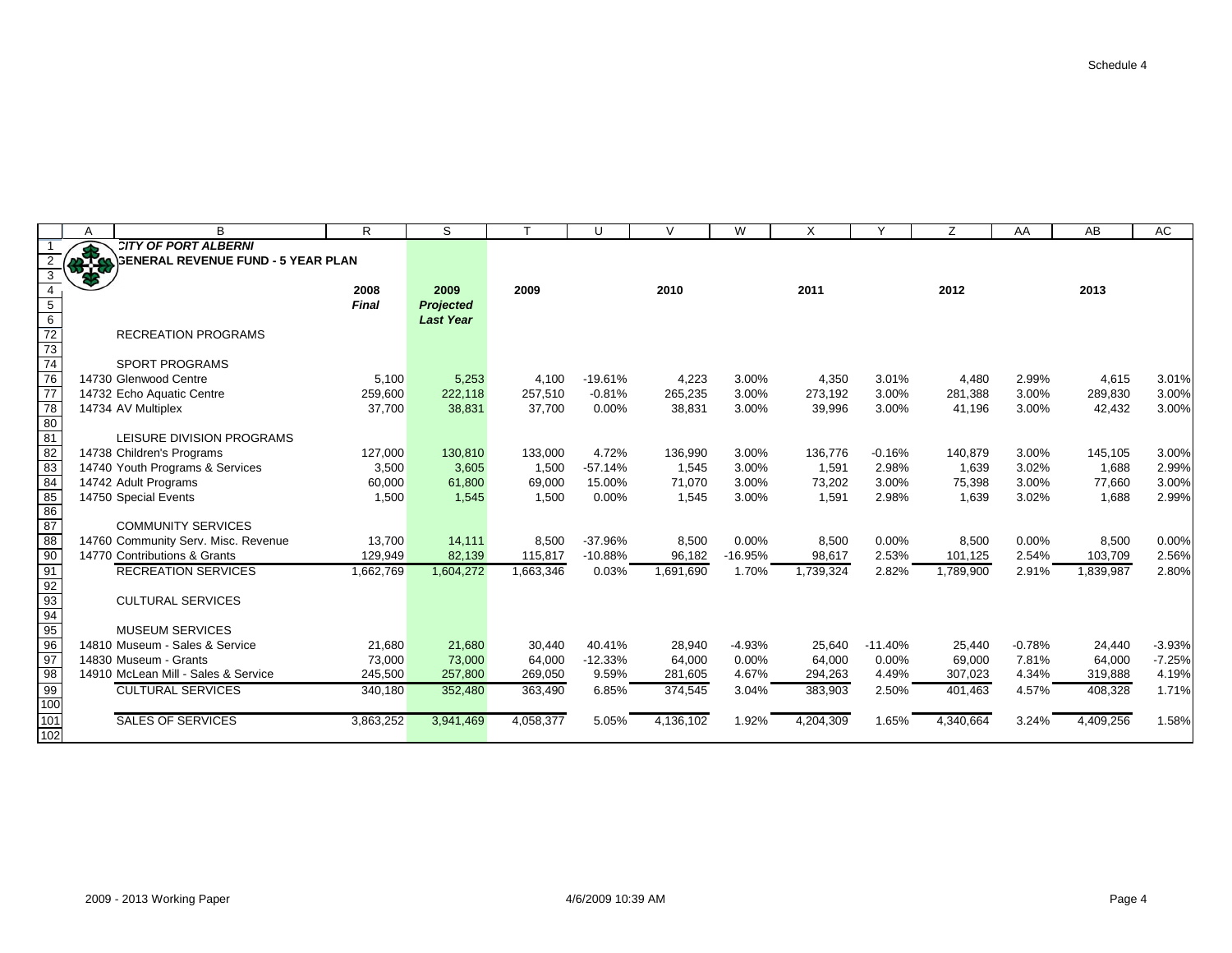|                                  | A | B                                         | R.                   | S                             |             | U           | $\vee$   | W         | X         | Y        | Z           | AA       | AB          | AC    |
|----------------------------------|---|-------------------------------------------|----------------------|-------------------------------|-------------|-------------|----------|-----------|-----------|----------|-------------|----------|-------------|-------|
| -1                               |   | <b>CITY OF PORT ALBERNI</b>               |                      |                               |             |             |          |           |           |          |             |          |             |       |
|                                  |   | <b>SENERAL REVENUE FUND - 5 YEAR PLAN</b> |                      |                               |             |             |          |           |           |          |             |          |             |       |
| 3                                |   |                                           |                      |                               |             |             |          |           |           |          |             |          |             |       |
| $\overline{4}$<br>$\overline{5}$ |   |                                           | 2008<br><b>Final</b> | 2009                          | 2009        |             | 2010     |           | 2011      |          | 2012        |          | 2013        |       |
| $6\overline{6}$                  |   |                                           |                      | Projected<br><b>Last Year</b> |             |             |          |           |           |          |             |          |             |       |
| 103                              |   | OTHER REVENUE OWN SOURCES                 |                      |                               |             |             |          |           |           |          |             |          |             |       |
| 104                              |   |                                           |                      |                               |             |             |          |           |           |          |             |          |             |       |
| 105                              |   | 15110 Prof. & Business Licence Fees       | 120,000              | 132,000                       | 120,000     | 0.00%       | 132,000  | 10.00%    | 132,000   | $0.00\%$ | 145,200     | 10.00%   | 145,200     | 0.00% |
| 106                              |   | 15121 Municipal Vehicle Licence Fees      | 4,300                | 4,386                         | $\mathbf 0$ | $-100.00\%$ | $\Omega$ |           | 0         |          | $\mathbf 0$ |          | $\mathbf 0$ |       |
| 107                              |   | 15160 Dog Licence Fees                    | 8,500                | 8,670                         | 8,500       | 0.00%       | 8,500    | 0.00%     | 8,500     | 0.00%    | 8,500       | 0.00%    | 8,500       | 0.00% |
| 108                              |   | 15170 Building/Plumbing Permit Fees       | 77,000               | 77,000                        | 77,000      | 0.00%       | 77,000   | 0.00%     | 77,000    | 0.00%    | 77,000      | 0.00%    | 77,000      | 0.00% |
| 109                              |   | 15181 Other Const./Demo. Permit Fees      | 100                  | 100                           | 100         | 0.00%       | 100      | 0.00%     | 100       | 0.00%    | 100         | 0.00%    | 100         | 0.00% |
| 110                              |   | <b>LICENCES &amp; PERMITS</b>             | 209,900              | 222,156                       | 205,600     | $-2.05%$    | 217,600  | 5.84%     | 217,600   | 0.00%    | 230,800     | 6.07%    | 230,800     | 0.00% |
| 111                              |   |                                           |                      |                               |             |             |          |           |           |          |             |          |             |       |
| 112                              |   | 15210 FINES & PARKING TICKETS             | 14,000               | 18,500                        | 18,500      | 32.14%      | 18,500   | 0.00%     | 18,500    | 0.00%    | 18,500      | 0.00%    | 18,500      | 0.00% |
| $\overline{113}$<br>114          |   | 15320 RENTALS                             | 94,148               | 50,948                        | 55,026      | $-41.55%$   | 43,030   | $-21.80%$ | 43,030    | 0.00%    | 43,030      | $0.00\%$ | 43,030      | 0.00% |
| $\overline{115}$                 |   |                                           |                      |                               |             |             |          |           |           |          |             |          |             |       |
| $\overline{116}$                 |   | 15510 Interest On Investments             | 150,000              | 150,000                       | 150,000     | 0.00%       | 150,000  | 0.00%     | 150,000   | 0.00%    | 150,000     | 0.00%    | 150,000     | 0.00% |
| 117                              |   | 15590 Other Interest                      | 30,000               | 30,000                        | 30,000      | 0.00%       | 30,000   | 0.00%     | 30,000    | 0.00%    | 30,000      | 0.00%    | 30,000      | 0.00% |
| 118                              |   | <b>RETURN ON INVESTMENTS</b>              | 180,000              | 180,000                       | 180,000     | 0.00%       | 180.000  | 0.00%     | 180,000   | 0.00%    | 180.000     | 0.00%    | 180,000     | 0.00% |
| 119                              |   |                                           |                      |                               |             |             |          |           |           |          |             |          |             |       |
| $\overline{120}$                 |   | 15611 Current Tax Penalties               | 75,000               | 75,000                        | 75,000      | 0.00%       | 75,000   | 0.00%     | 75,000    | 0.00%    | 75,000      | 0.00%    | 75,000      | 0.00% |
| 121                              |   | 15621 Arrears & Del. Tax Interest         | 39,000               | 39,000                        | 39,000      | 0.00%       | 39,000   | 0.00%     | 39,000    | $0.00\%$ | 39,000      | 0.00%    | 39,000      | 0.00% |
| 122                              |   | PENALTIES & INTEREST                      | 114,000              | 114,000                       | 114,000     | 0.00%       | 114,000  | 0.00%     | 114,000   | 0.00%    | 114,000     | 0.00%    | 114,000     | 0.00% |
| 123                              |   |                                           |                      |                               |             |             |          |           |           |          |             |          |             |       |
| 124                              |   | 15930 MISC, REVENUE                       | 113,000              | 113,360                       | 113,360     | 0.32%       | 113,727  | 0.32%     | 114,102   | 0.33%    | 114,484     | 0.33%    | 114,862     | 0.33% |
| $\overline{125}$                 |   | OTHER REVENUE OWN SOURCE                  | 725,048              | 698,964                       | 686,486     | $-5.32%$    | 686,857  | 0.05%     | 687,232   | 0.05%    | 700,814     | 1.98%    | 701,192     | 0.05% |
| 126<br>127                       |   | UNCOND TRANSFERS OTHER GOV'T              |                      |                               |             |             |          |           |           |          |             |          |             |       |
| $\overline{128}$                 |   |                                           |                      |                               |             |             |          |           |           |          |             |          |             |       |
| 129                              |   | PROVINCIAL GOVERNMENT                     |                      |                               |             |             |          |           |           |          |             |          |             |       |
| 130                              |   | 16212 Small Community Protection Grant    | 170,000              | 200,000                       | 200,000     | 17.65%      | 200,000  | 0.00%     | 200,000   | 0.00%    | 200,000     | 0.00%    | 200,000     | 0.00% |
| 131                              |   | 16214 Revenue Sharing - Traffic Fines     | 325,000              | 325,000                       | 350,000     | 7.69%       | 350,000  | 0.00%     | 350,000   | 0.00%    | 350,000     | 0.00%    | 350,000     | 0.00% |
| 132                              |   | 16215 Community Gaming Revenue            | 345,000              | 392,500                       | 500,000     | 44.93%      | 430,000  | $-14.00%$ | 470,000   | 9.30%    | 500,000     | 6.38%    | 500,000     | 0.00% |
| 133                              |   | UNCOND TRNFRS OTHER GOV'T                 | 840,000              | 917,500                       | 1,050,000   | 25.00%      | 980,000  | $-6.67%$  | 1,020,000 | 4.08%    | 1,050,000   | 2.94%    | 1,050,000   | 0.00% |
| 134                              |   |                                           |                      |                               |             |             |          |           |           |          |             |          |             |       |
| 135                              |   | COND TRANSFERS OTHER                      |                      |                               |             |             |          |           |           |          |             |          |             |       |
| 136                              |   |                                           |                      |                               |             |             |          |           |           |          |             |          |             |       |
| 137                              |   | 18121 Grants/Contributions Other          | $\mathbf 0$          |                               | 18,000      | 0.00%       | 18,000   | 0.00%     | 18,000    | 0.00%    | 18,000      | 0.00%    | 18,000      | 0.00% |
| 138                              |   | <b>COND TRANSFERS OTHER</b>               | $\Omega$             | $\Omega$                      | 18,000      | 0.00%       | 18,000   | 0.00%     | 18.000    | 0.00%    | 18,000      | 0.00%    | 18,000      | 0.00% |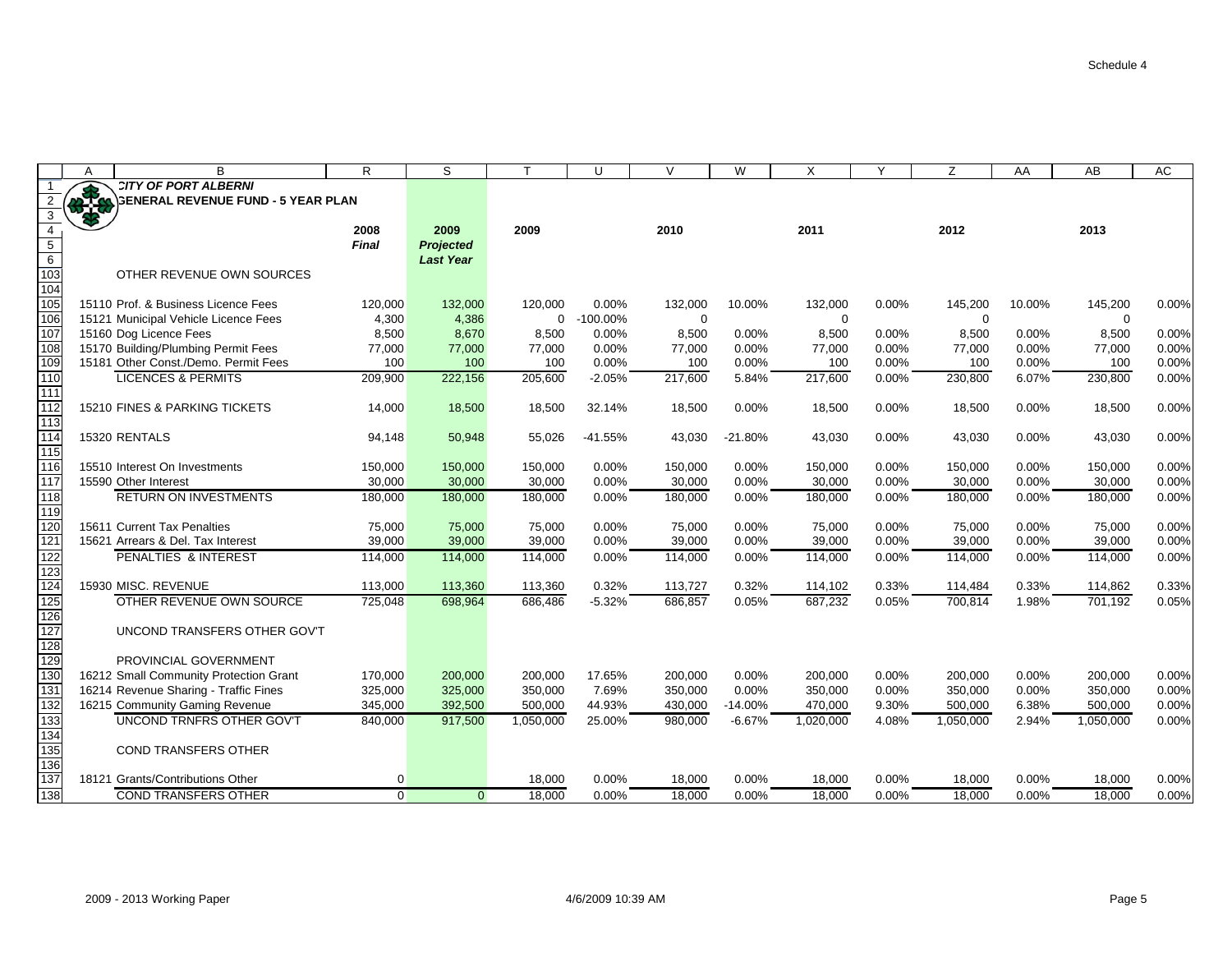| <b>CITY OF PORT ALBERNI</b><br>$\overline{1}$<br>$\overline{2}$<br><b>GENERAL REVENUE FUND - 5 YEAR PLAN</b><br>$\overline{\mathbf{3}}$<br>$\begin{array}{c c c}\n & \text{if } 1 & \text{if } 1 & \text{if } 1 & \text{if } 1 & \text{if } 1 & \text{if } 1 & \text{if } 1 & \text{if } 1 & \text{if } 1 & \text{if } 1 & \text{if } 1 & \text{if } 1 & \text{if } 1 & \text{if } 1 & \text{if } 1 & \text{if } 1 & \text{if } 1 & \text{if } 1 & \text{if } 1 & \text{if } 1 & \text{if } 1 & \text{if } 1 & \text{if } 1 & \text{if } 1 & \text{if } 1 & \text{if } 1$<br>2009<br>2009<br>2010<br>2008<br>2011<br>2012<br>2013<br>Final<br><b>Projected</b><br><b>Last Year</b><br>OTHER TRANSFERS & COLLECTIONS<br>143<br>19110 Cemetery Trust Fund<br>144<br>19111 Reserve For Projects/Purchase<br>$-83.20%$<br>359,464<br>60.400<br>145<br>19113 Reserve For Bad Debts-Taxation<br>146<br>19114 Operating Funds From Prior Years<br>31.75%<br>$-41.62%$<br>0.00%<br>0.00%<br>650,000<br>500,000<br>856,400<br>500,000<br>500,000<br>500,000<br>500,000<br>147<br>500,000<br><b>TRANSFERS FROM OWN RESERVES</b><br>500,000<br>916,800<br>500,000<br>$-45.46%$<br>500,000<br>0.00%<br>500,000<br>0.00%<br>1,009,464<br>$-9.18%$<br>$\frac{11}{148}$<br>$\frac{149}{150}$ | AC             |
|-------------------------------------------------------------------------------------------------------------------------------------------------------------------------------------------------------------------------------------------------------------------------------------------------------------------------------------------------------------------------------------------------------------------------------------------------------------------------------------------------------------------------------------------------------------------------------------------------------------------------------------------------------------------------------------------------------------------------------------------------------------------------------------------------------------------------------------------------------------------------------------------------------------------------------------------------------------------------------------------------------------------------------------------------------------------------------------------------------------------------------------------------------------------------------------------------------------------------------------------------------------------------------|----------------|
|                                                                                                                                                                                                                                                                                                                                                                                                                                                                                                                                                                                                                                                                                                                                                                                                                                                                                                                                                                                                                                                                                                                                                                                                                                                                               |                |
|                                                                                                                                                                                                                                                                                                                                                                                                                                                                                                                                                                                                                                                                                                                                                                                                                                                                                                                                                                                                                                                                                                                                                                                                                                                                               |                |
|                                                                                                                                                                                                                                                                                                                                                                                                                                                                                                                                                                                                                                                                                                                                                                                                                                                                                                                                                                                                                                                                                                                                                                                                                                                                               |                |
|                                                                                                                                                                                                                                                                                                                                                                                                                                                                                                                                                                                                                                                                                                                                                                                                                                                                                                                                                                                                                                                                                                                                                                                                                                                                               |                |
|                                                                                                                                                                                                                                                                                                                                                                                                                                                                                                                                                                                                                                                                                                                                                                                                                                                                                                                                                                                                                                                                                                                                                                                                                                                                               |                |
|                                                                                                                                                                                                                                                                                                                                                                                                                                                                                                                                                                                                                                                                                                                                                                                                                                                                                                                                                                                                                                                                                                                                                                                                                                                                               |                |
|                                                                                                                                                                                                                                                                                                                                                                                                                                                                                                                                                                                                                                                                                                                                                                                                                                                                                                                                                                                                                                                                                                                                                                                                                                                                               |                |
|                                                                                                                                                                                                                                                                                                                                                                                                                                                                                                                                                                                                                                                                                                                                                                                                                                                                                                                                                                                                                                                                                                                                                                                                                                                                               |                |
|                                                                                                                                                                                                                                                                                                                                                                                                                                                                                                                                                                                                                                                                                                                                                                                                                                                                                                                                                                                                                                                                                                                                                                                                                                                                               |                |
|                                                                                                                                                                                                                                                                                                                                                                                                                                                                                                                                                                                                                                                                                                                                                                                                                                                                                                                                                                                                                                                                                                                                                                                                                                                                               |                |
|                                                                                                                                                                                                                                                                                                                                                                                                                                                                                                                                                                                                                                                                                                                                                                                                                                                                                                                                                                                                                                                                                                                                                                                                                                                                               |                |
|                                                                                                                                                                                                                                                                                                                                                                                                                                                                                                                                                                                                                                                                                                                                                                                                                                                                                                                                                                                                                                                                                                                                                                                                                                                                               |                |
|                                                                                                                                                                                                                                                                                                                                                                                                                                                                                                                                                                                                                                                                                                                                                                                                                                                                                                                                                                                                                                                                                                                                                                                                                                                                               |                |
|                                                                                                                                                                                                                                                                                                                                                                                                                                                                                                                                                                                                                                                                                                                                                                                                                                                                                                                                                                                                                                                                                                                                                                                                                                                                               | 0.00%          |
|                                                                                                                                                                                                                                                                                                                                                                                                                                                                                                                                                                                                                                                                                                                                                                                                                                                                                                                                                                                                                                                                                                                                                                                                                                                                               | 0.00%          |
|                                                                                                                                                                                                                                                                                                                                                                                                                                                                                                                                                                                                                                                                                                                                                                                                                                                                                                                                                                                                                                                                                                                                                                                                                                                                               |                |
| COLLECTIONS FOR OTHER GOV'T                                                                                                                                                                                                                                                                                                                                                                                                                                                                                                                                                                                                                                                                                                                                                                                                                                                                                                                                                                                                                                                                                                                                                                                                                                                   |                |
| 151                                                                                                                                                                                                                                                                                                                                                                                                                                                                                                                                                                                                                                                                                                                                                                                                                                                                                                                                                                                                                                                                                                                                                                                                                                                                           |                |
| 19811 Non-Residential School<br>2,873,985<br>2,873,985<br>2.681.647<br>$-6.69%$<br>2,681,647<br>0.00%<br>2,681,647<br>0.00%<br>2,681,647<br>0.00%<br>2,681,647<br>19812 Residential School<br>1.45%<br>0.00%<br>0.00%<br>0.00%<br>3,305,689<br>3,353,782                                                                                                                                                                                                                                                                                                                                                                                                                                                                                                                                                                                                                                                                                                                                                                                                                                                                                                                                                                                                                      | 0.00%<br>0.00% |
| 3,305,689<br>3,353,782<br>3,353,782<br>3,353,782<br>3,353,782                                                                                                                                                                                                                                                                                                                                                                                                                                                                                                                                                                                                                                                                                                                                                                                                                                                                                                                                                                                                                                                                                                                                                                                                                 |                |
| 6,035,429<br>0.00%<br>6,035,429<br>6,035,429<br>0.00%<br>6,179,674<br>6,035,429<br>$-2.33%$<br>0.00%<br>6,035,429<br>6,179,674                                                                                                                                                                                                                                                                                                                                                                                                                                                                                                                                                                                                                                                                                                                                                                                                                                                                                                                                                                                                                                                                                                                                                | 0.00%          |
| <b>REGIONAL GOVERNMENT</b>                                                                                                                                                                                                                                                                                                                                                                                                                                                                                                                                                                                                                                                                                                                                                                                                                                                                                                                                                                                                                                                                                                                                                                                                                                                    |                |
| 19820 Regional Hospital District<br>955,726<br>955,726<br>$-4.59%$<br>911,855<br>0.00%<br>0.00%<br>911,855<br>0.00%<br>911,855<br>911,855<br>911,855                                                                                                                                                                                                                                                                                                                                                                                                                                                                                                                                                                                                                                                                                                                                                                                                                                                                                                                                                                                                                                                                                                                          | 0.00%          |
| 4.42%<br>0.00%<br>0.00%<br>0.00%<br>19821 Regional District Alberni-Clayoquot<br>674,371<br>674,371<br>704,156<br>704,156<br>704,156<br>704,156<br>704,156                                                                                                                                                                                                                                                                                                                                                                                                                                                                                                                                                                                                                                                                                                                                                                                                                                                                                                                                                                                                                                                                                                                    | 0.00%          |
| 1,616,011<br>1,616,011<br>0.00%<br>1,616,011<br>0.00%<br>1,616,011<br>0.00%<br>1,616,011<br>1,630,097<br>1,630,097<br>$-0.86%$                                                                                                                                                                                                                                                                                                                                                                                                                                                                                                                                                                                                                                                                                                                                                                                                                                                                                                                                                                                                                                                                                                                                                | 0.00%          |
|                                                                                                                                                                                                                                                                                                                                                                                                                                                                                                                                                                                                                                                                                                                                                                                                                                                                                                                                                                                                                                                                                                                                                                                                                                                                               |                |
| JOINT BOARDS AND COMMISSIONS                                                                                                                                                                                                                                                                                                                                                                                                                                                                                                                                                                                                                                                                                                                                                                                                                                                                                                                                                                                                                                                                                                                                                                                                                                                  |                |
| 19830 Municipal Finance Authority<br>435<br>435<br>453<br>4.14%<br>453<br>0.00%<br>453<br>0.00%<br>453<br>0.00%                                                                                                                                                                                                                                                                                                                                                                                                                                                                                                                                                                                                                                                                                                                                                                                                                                                                                                                                                                                                                                                                                                                                                               | 453<br>0.00%   |
| 7.87%<br>0.00%<br>0.00%<br>0.00%<br>19831 B. C. Assessment Authority<br>171.914<br>171.914<br>185,446<br>185,446<br>185,446<br>185,446<br>185,446                                                                                                                                                                                                                                                                                                                                                                                                                                                                                                                                                                                                                                                                                                                                                                                                                                                                                                                                                                                                                                                                                                                             | 0.00%          |
| 185,899<br>172,349<br>172,349<br>7.86%<br>185,899<br>0.00%<br>185,899<br>0.00%<br>0.00%<br>185,899<br>185,899                                                                                                                                                                                                                                                                                                                                                                                                                                                                                                                                                                                                                                                                                                                                                                                                                                                                                                                                                                                                                                                                                                                                                                 | 0.00%          |
|                                                                                                                                                                                                                                                                                                                                                                                                                                                                                                                                                                                                                                                                                                                                                                                                                                                                                                                                                                                                                                                                                                                                                                                                                                                                               |                |
| OTHER TRANSFER, COLLECTIONS<br>7,982,120<br>7,982,120<br>7,837,339<br>0.00%<br>7,837,339<br>0.00%<br>7,837,339<br>0.00%<br>$-1.81%$<br>7,837,339<br>7,837,339                                                                                                                                                                                                                                                                                                                                                                                                                                                                                                                                                                                                                                                                                                                                                                                                                                                                                                                                                                                                                                                                                                                 | 0.00%          |
|                                                                                                                                                                                                                                                                                                                                                                                                                                                                                                                                                                                                                                                                                                                                                                                                                                                                                                                                                                                                                                                                                                                                                                                                                                                                               |                |
| 32,539,118<br><b>GENERAL FUND REVENUE</b><br>32,821,308<br>33,195,715<br>0.03%<br>1.14%<br>33,205,154<br>33,416,013<br>0.64%<br>34,054,594<br>1.91%<br>34,770,900                                                                                                                                                                                                                                                                                                                                                                                                                                                                                                                                                                                                                                                                                                                                                                                                                                                                                                                                                                                                                                                                                                             | 2.10%          |
|                                                                                                                                                                                                                                                                                                                                                                                                                                                                                                                                                                                                                                                                                                                                                                                                                                                                                                                                                                                                                                                                                                                                                                                                                                                                               |                |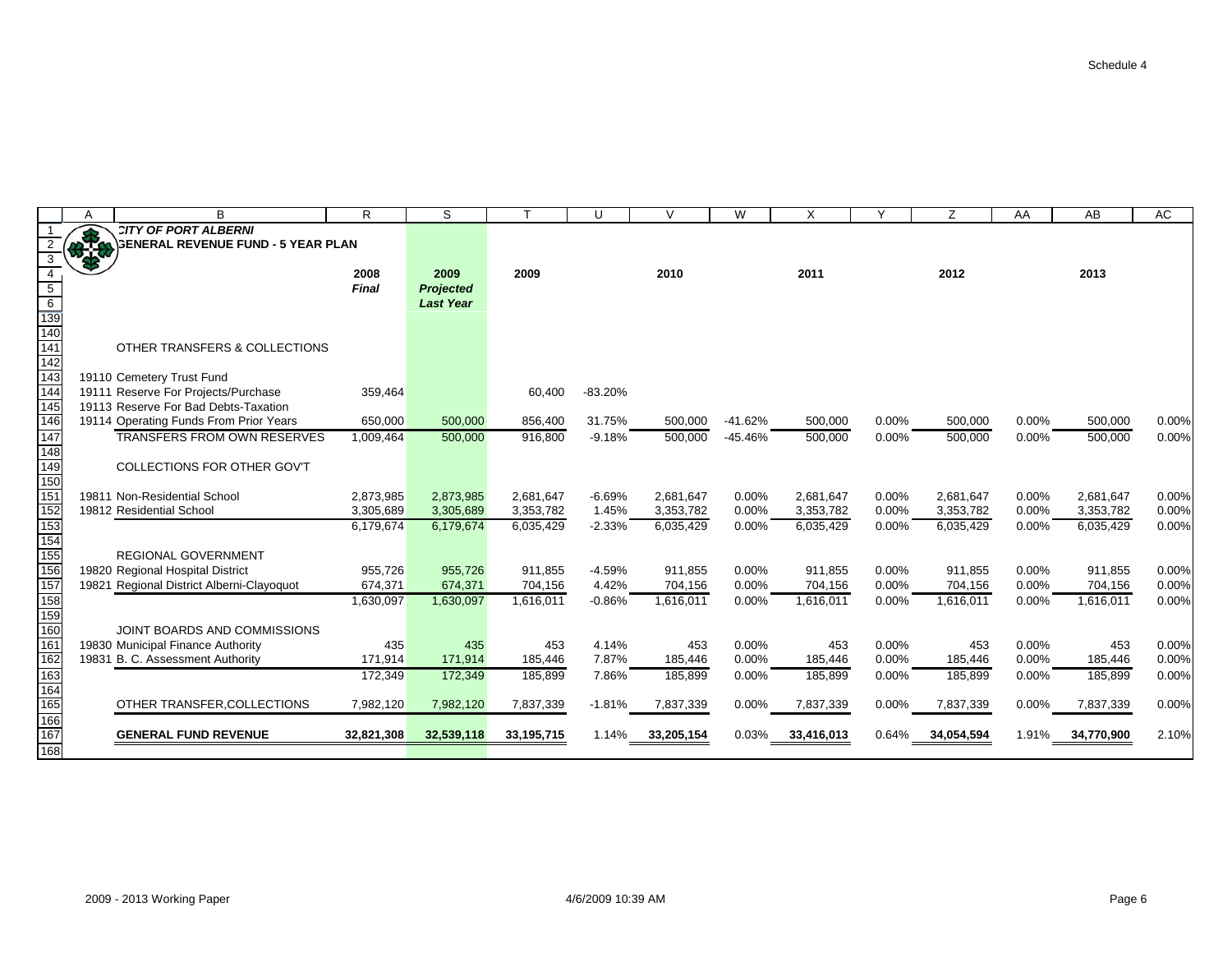|                         | A             | B                                         | R            | S                |         | $\cup$    | V       | W        | X       | ٧     | Z       | AA     | AB      | AC    |
|-------------------------|---------------|-------------------------------------------|--------------|------------------|---------|-----------|---------|----------|---------|-------|---------|--------|---------|-------|
|                         |               | <b>CITY OF PORT ALBERNI</b>               |              |                  |         |           |         |          |         |       |         |        |         |       |
|                         | $\frac{1}{2}$ | <b>GENERAL REVENUE FUND - 5 YEAR PLAN</b> |              |                  |         |           |         |          |         |       |         |        |         |       |
| 3                       |               |                                           |              |                  |         |           |         |          |         |       |         |        |         |       |
|                         |               |                                           | 2008         | 2009             | 2009    |           | 2010    |          | 2011    |       | 2012    |        | 2013    |       |
| 5                       |               |                                           | <b>Final</b> | <b>Projected</b> |         |           |         |          |         |       |         |        |         |       |
| $\frac{6}{7}$           |               |                                           |              | <b>Last Year</b> |         |           |         |          |         |       |         |        |         |       |
|                         |               | <b>GENERAL GOVERNMENT SERVICE</b>         |              |                  |         |           |         |          |         |       |         |        |         |       |
| $\overline{\mathbf{8}}$ |               |                                           |              |                  |         |           |         |          |         |       |         |        |         |       |
| $\overline{9}$          |               | 21110 Mayor-Stipends                      | 32,329       | 32,329           | 32,329  | 0.00%     | 32,329  | 0.00%    | 32,329  | 0.00% | 32,329  | 0.00%  | 32,329  | 0.00% |
| 10                      |               | 21130 Councillors-Stipends                | 77,480       | 77,480           | 77,480  | 0.00%     | 77,480  | 0.00%    | 77,480  | 0.00% | 77,480  | 0.00%  | 77,480  | 0.00% |
| 11                      |               | 21190 Receptions and Other Services       | 32,130       | 32,773           | 32,773  | 2.00%     | 33,428  | 2.00%    | 34,097  | 2.00% | 44,779  | 31.33% | 45,675  | 2.00% |
| 12                      |               | <b>LEGISLATIVE</b>                        | 141,939      | 142,582          | 142,582 | 0.45%     | 143,237 | 0.46%    | 143,906 | 0.47% | 154,588 | 7.42%  | 155,484 | 0.58% |
| 13                      |               |                                           |              |                  |         |           |         |          |         |       |         |        |         |       |
| 14                      |               | <b>GENERAL ADMINISTRATION</b>             |              |                  |         |           |         |          |         |       |         |        |         |       |
| 15                      |               |                                           |              |                  |         |           |         |          |         |       |         |        |         |       |
| 16                      |               | <b>ADMINISTRATIVE</b>                     |              |                  |         |           |         |          |         |       |         |        |         |       |
| 17                      |               | 21211 City Manager                        | 222,974      | 227,433          | 227,433 | 2.00%     | 231.982 | 2.00%    | 236.621 | 2.00% | 241,354 | 2.00%  | 246,181 | 2.00% |
| 18                      |               | 21212 Municipal Clerk                     | 338,952      | 345,731          | 375,731 | 10.85%    | 383.246 | 2.00%    | 390.911 | 2.00% | 398.729 | 2.00%  | 406.703 | 2.00% |
| 19                      |               | 21215 Legal Services                      | 42,840       | 43,697           | 43,697  | 2.00%     | 44,571  | 2.00%    | 45,462  | 2.00% | 46,372  | 2.00%  | 47,299  | 2.00% |
| 20                      |               | 21216 By-Law Prosecution Services         | 7,140        | 7,283            | 7,283   | 2.00%     | 7,429   | 2.00%    | 7,577   | 2.00% | 7,729   | 2.00%  | 7,883   | 2.00% |
| 21                      |               |                                           |              |                  |         |           |         |          |         |       |         |        |         |       |
| 22                      |               | <b>FINANCIAL MANAGEMENT</b>               |              |                  |         |           |         |          |         |       |         |        |         |       |
| 23                      |               | 21221 Financial Management Administration | 680,964      | 694,583          | 694,583 | 2.00%     | 708,475 | 2.00%    | 722,644 | 2.00% | 737,097 | 2.00%  | 751,839 | 2.00% |
| 24                      |               | 21225 External Audit                      | 12,880       | 13,138           | 13,138  | 2.00%     | 13,401  | 2.00%    | 13,669  | 2.00% | 13,942  | 2.00%  | 14,221  | 2.00% |
| 25                      |               | 21226 Purchasing Administration           | 210,165      | 214,368          | 214,368 | 2.00%     | 218,655 | 2.00%    | 223,028 | 2.00% | 227,489 | 2.00%  | 232,039 | 2.00% |
| 26                      |               | 21229 Other Financial Management          | 127,236      | 26,375           | 26,375  | $-79.27%$ | 26,903  | 2.00%    | 27,440  | 2.00% | 27,990  | 2.00%  | 28,550  | 2.00% |
| 27                      |               |                                           |              |                  |         |           |         |          |         |       |         |        |         |       |
| 28                      |               | <b>COMMON SERVICES</b>                    |              |                  |         |           |         |          |         |       |         |        |         |       |
| 29                      |               | 21222 Administration Vehicle              | 9,200        | 9,384            | 9,056   | $-1.57%$  | 9,237   | 2.00%    | 9,422   | 2.00% | 9,610   | 2.00%  | 9,802   | 2.00% |
| 30                      |               | 21252 City Hall                           | 85,754       | 88,081           | 91,409  | 6.59%     | 93,993  | 2.83%    | 95,344  | 1.44% | 98,045  | 2.83%  | 99,450  | 1.43% |
| 31                      |               | 21253 Other City Buildings                | 5,023        | 5,117            | 5,413   | 7.76%     | 5,537   | 2.29%    | 5,663   | 2.28% | 5,765   | 1.80%  | 5,898   | 2.31% |
| 32                      |               | 21254 Plywood Plant Site                  | 8,000        | 8,160            | 7,566   | $-5.43%$  | 7,566   | 0.00%    | 7,566   | 0.00% | 7,566   | 0.00%  | 7,566   | 0.00% |
| 34                      |               | 21259 Other Common Services               | 271,334      | 276,761          | 276,761 | 2.00%     | 282,296 | 2.00%    | 287,942 | 2.00% | 293,701 | 2.00%  | 299,575 | 2.00% |
| 35                      |               |                                           |              |                  |         |           |         |          |         |       |         |        |         |       |
| 36                      |               | <b>INFORMATION SERVICES</b>               |              |                  |         |           |         |          |         |       |         |        |         |       |
| 37                      |               | 21261 Information Services Administration | 454,260      | 447,199          | 491,645 | 8.23%     | 487,200 | $-0.90%$ | 496,945 | 2.00% | 506,883 | 2.00%  | 517,019 | 2.00% |
| 38                      |               |                                           |              |                  |         |           |         |          |         |       |         |        |         |       |
| 39                      |               | OTHER ADMINISTRATIVE SERVICES             |              |                  |         |           |         |          |         |       |         |        |         |       |
| 40                      |               | 21282 Appraisals                          | 20,000       |                  |         |           |         |          | 25,000  |       |         |        |         |       |
| 41                      |               | 21283 Personnel (Human Resources)         | 204,243      | 200,168          | 208,214 | 1.94%     | 212,378 | 2.00%    | 216,626 | 2.00% | 220,958 | 2.00%  | 225,378 | 2.00% |
| 42                      |               | 21285 Employee Wellness                   | 13,260       | 13,525           | 12,500  | $-5.73%$  | 12,750  | 2.00%    | 13,005  | 2.00% | 13,265  | 2.00%  | 13,530  | 2.00% |
| 43                      |               |                                           |              |                  |         |           |         |          |         |       |         |        |         |       |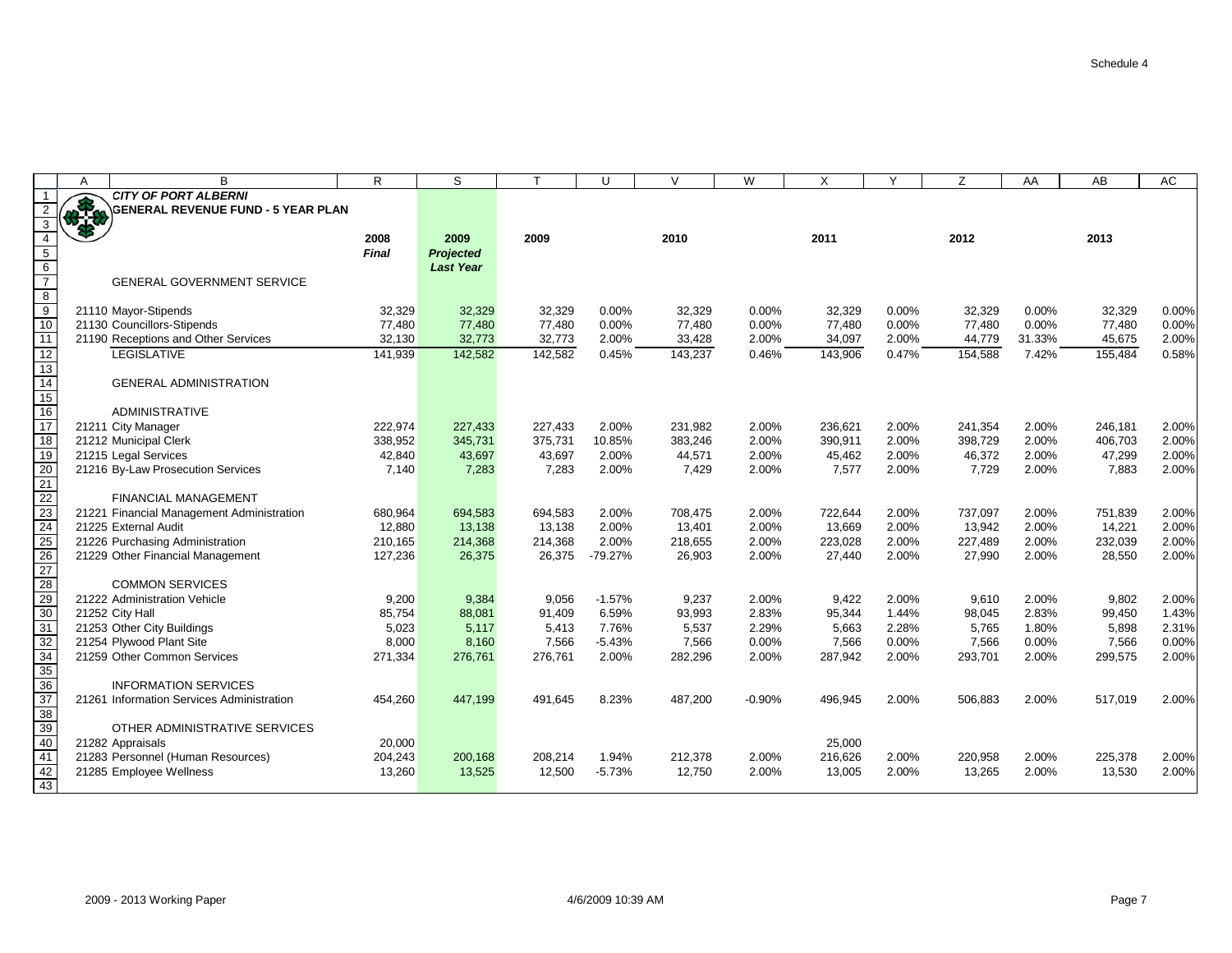|                 | А             | B                                            | R.               | S                | т                | $\cup$    | $\vee$           | W         | X          | Y        | Z          | AA       | AB         | AC    |
|-----------------|---------------|----------------------------------------------|------------------|------------------|------------------|-----------|------------------|-----------|------------|----------|------------|----------|------------|-------|
| $\mathbf{1}$    |               | <b>CITY OF PORT ALBERNI</b>                  |                  |                  |                  |           |                  |           |            |          |            |          |            |       |
| $\overline{2}$  | $\frac{1}{2}$ | <b>GENERAL REVENUE FUND - 5 YEAR PLAN</b>    |                  |                  |                  |           |                  |           |            |          |            |          |            |       |
| 3               |               |                                              |                  |                  |                  |           |                  |           |            |          |            |          |            |       |
| $\overline{4}$  |               |                                              | 2008             | 2009             | 2009             |           | 2010             |           | 2011       |          | 2012       |          | 2013       |       |
| $\overline{5}$  |               |                                              | Final            | <b>Projected</b> |                  |           |                  |           |            |          |            |          |            |       |
| 6               |               |                                              |                  | <b>Last Year</b> |                  |           |                  |           |            |          |            |          |            |       |
| 44              |               | <b>RECOVERIES</b>                            |                  |                  |                  |           |                  |           |            |          |            |          |            |       |
| 45              |               | 21290 Admin./Acc't Services Recovered        | $-241,484$       | $-246,314$       | $-246,854$       | 2.22%     | $-251,791$       | 2.00%     | $-256,827$ | 2.00%    | $-261,963$ | 2.00%    | $-267,203$ | 2.00% |
| 46              |               | <b>GENERAL ADMINISTRATION</b>                | 2,472,741        | 2,374,689        | 2,458,318        | $-0.58%$  | 2,493,827        | 1.44%     | 2,568,039  | 2.98%    | 2,594,531  | 1.03%    | 2,645,730  | 1.97% |
| 47              |               |                                              |                  |                  |                  |           |                  |           |            |          |            |          |            |       |
| 48              |               | 21911 Election Expense                       | 32,860           | 300              | 300              | -99.09%   | 300              | 0.00%     | 34,832     |          | 300        |          |            |       |
| 49              |               | 21920 Training and Development               | 150,790          | 153,806          | 153,806          | 2.00%     | 156,882          | 2.00%     | 160,019    | 2.00%    | 163,219    | 2.00%    | 166,483    | 2.00% |
| 50              |               | 21925 Council Travel and Development         | 29,972           | 30,571           | 30,571           | 2.00%     | 31,183           | 2.00%     | 31,806     | 2.00%    | 32,442     | 2.00%    | 33,091     | 2.00% |
| 51              |               | 21930 Public Liability Insurance             | 125,646          | 128,159          | 126,900          | 1.00%     | 129,438          | 2.00%     | 132,027    | 2.00%    | 134,667    | 2.00%    | 137,361    | 2.00% |
| 52              |               | 21931 Damage Claims                          | 25,000           | 25,500           | 25,000           | 0.00%     | 25,500           | 2.00%     | 26,010     | 2.00%    | 26,530     | 2.00%    | 27,061     | 2.00% |
| 53              |               | 21950 Donations & Grants                     | 16,000           | 16,000           | 31,000           | 93.75%    | 20,000           | $-35.48%$ | 20,000     | 0.00%    | 20,000     | 0.00%    | 20,000     | 0.00% |
| 55              |               | OTHER GENERAL GOV'T SERVICES                 | 380,268          | 354,336          | 367,577          | $-3.34%$  | 363,303          | $-1.16%$  | 404,694    | 11.39%   | 377,158    | $-6.80%$ | 383,996    | 1.81% |
| 56              |               |                                              |                  |                  |                  |           |                  |           |            |          |            |          |            |       |
| 57              |               | <b>GENERAL GOVERNMENT SERVICE</b>            | 2,994,948        | 2,871,607        | 2,968,477        | $-0.88%$  | 3,000,367        | 1.07%     | 3,116,639  | 3.88%    | 3,126,277  | 0.31%    | 3,185,210  | 1.89% |
| 58              |               |                                              |                  |                  |                  |           |                  |           |            |          |            |          |            |       |
| 59              |               | PROTECTIVE SERVICES                          |                  |                  |                  |           |                  |           |            |          |            |          |            |       |
| 60              |               |                                              |                  |                  |                  |           |                  |           |            |          |            |          |            |       |
| 61              |               | 22121 R.C.M.P. Contract                      | 3,961,415        | 4,032,849        | 4,149,745        | 4.75%     | 4,336,297        | 4.50%     | 4,536,889  | 4.63%    | 4,744,470  | 4.58%    | 4,953,028  | 4.40% |
| 62              |               | 22122 Police Service Administration          | 735,263          | 749,968          | 749,968          | 2.00%     | 764,967          | 2.00%     | 780,267    | 2.00%    | 795,872    | 2.00%    | 811,789    | 2.00% |
| 63              |               | 22130 Community Policing                     | 36,690           | 36,690           | 39,950           | 8.89%     | 36,450           | $-8.76%$  | 39,950     | 9.60%    | 36,450     | $-8.76%$ | 39,950     | 9.60% |
| 64              |               | 22140 Commissionaire Services                | 33,339           | 34,006           | 34,006           | 2.00%     | 34,686           | 2.00%     | 35,380     | 2.00%    | 36,087     | 2.00%    | 36,809     | 2.00% |
| 65              |               | 22160 Police Building Maintenance            | 137,642          | 142,114          | 128,064          | $-6.96%$  | 132,425          | 3.41%     | 136,964    | 3.43%    | 141,688    | 3.45%    | 146,605    | 3.47% |
| 66              |               | 22180 Detention/Custody of Prisoner          | 388,763          | 396,538          | 396,538          | 2.00%     | 404,469          | 2.00%     | 412,558    | 2.00%    | 420,809    | 2.00%    | 429,226    | 2.00% |
| 67              |               | POLICE PROTECTION                            | 5,293,112        | 5,392,165        | 5,498,271        | 3.88%     | 5,709,294        | 3.84%     | 5,942,008  | 4.08%    | 6,175,377  | 3.93%    | 6,417,407  | 3.92% |
| 68              |               |                                              |                  |                  |                  |           |                  |           |            |          |            |          |            |       |
| 69              |               | 22411 Fire Protection Administration         | 245,410          | 250,318          | 243,533          | $-0.76%$  | 269,014          | 10.46%    | 259,094    | $-3.69%$ | 264,276    | 2.00%    | 269,562    | 2.00% |
| 70              |               | 22421 Fire Crew                              | 1,845,418        | 1,882,327        | 1,911,826        | 3.60%     | 1,959,179        | 2.48%     | 2,013,363  | 2.77%    | 2,053,631  | 2.00%    | 2,094,703  | 2.00% |
| 71              |               | 22422 Personnel Expense                      | 38,550           | 39,321           | 39,321           | 2.00%     | 40,107           | 2.00%     | 40,910     | 2.00%    | 41,728     | 2.00%    | 42,562     | 2.00% |
| 72              |               | 22431 Alarm System & Telephone               | 8,226            | 8,391            | 8,391            | 2.01%     | 8,558            | 1.99%     | 8,729      | 2.00%    | 8,904      | 2.00%    | 9,082      | 2.00% |
| 73              |               | 22440 Fire Investigation                     | 832              | 849              | 848              | 1.92%     | 865              | 2.00%     | 882        | 1.97%    | 900        | 2.04%    | 918        | 2.00% |
| 74              |               | 22441 Fire Prevention                        | 104,058          | 106,138          | 107,439          | 3.25%     | 109,588          | 2.00%     | 111,780    | 2.00%    | 114,015    | 2.00%    | 116,296    | 2.00% |
| 75              |               | 22471 Fire Building Maintenance              | 56,720           | 57,855           | 65,973           | 16.31%    | 67,292           | 2.00%     | 68,638     | 2.00%    | 70,011     | 2.00%    | 71,411     | 2.00% |
| 76              |               | 22472 Fire Boat Shed Maintenance             | 3,891            | 3,894            | 1,003            | $-74.22%$ | 1,023            | 1.99%     | 1.044      | 2.05%    | 1.065      | 2.01%    | 1.086      | 2.00% |
| $\overline{77}$ |               | 22480 Vehicle Repair & Maintenance           | 165,509          | 169,807          | 176,851          | 6.85%     | 180,388          | 2.00%     | 183,996    | 2.00%    | 187,676    | 2.00%    | 191,430    | 2.00% |
| 78              |               |                                              |                  |                  |                  | 2.00%     |                  | 2.00%     | 13,746     | 2.00%    | 14,021     | 2.00%    | 14,301     | 2.00% |
| 79              |               | 22481 Sundry Equipment Maintenance/Rep       | 12,953<br>14,013 | 13,212<br>14,293 | 13,212<br>14,293 | 2.00%     | 13,476<br>14,579 | 2.00%     | 14,871     | 2.00%    | 15,168     | 2.00%    | 15,471     | 2.00% |
|                 |               | 22482 Fire Fighting Tools/Supplies Purchases |                  |                  |                  |           |                  |           |            |          |            |          |            |       |
| 80              |               | <b>FIRE PROTECTION</b>                       | 2,495,580        | 2,546,405        | 2,582,690        | 3.49%     | 2,664,069        | 3.15%     | 2,717,053  | 1.99%    | 2,771,395  | 2.00%    | 2,826,823  | 2.00% |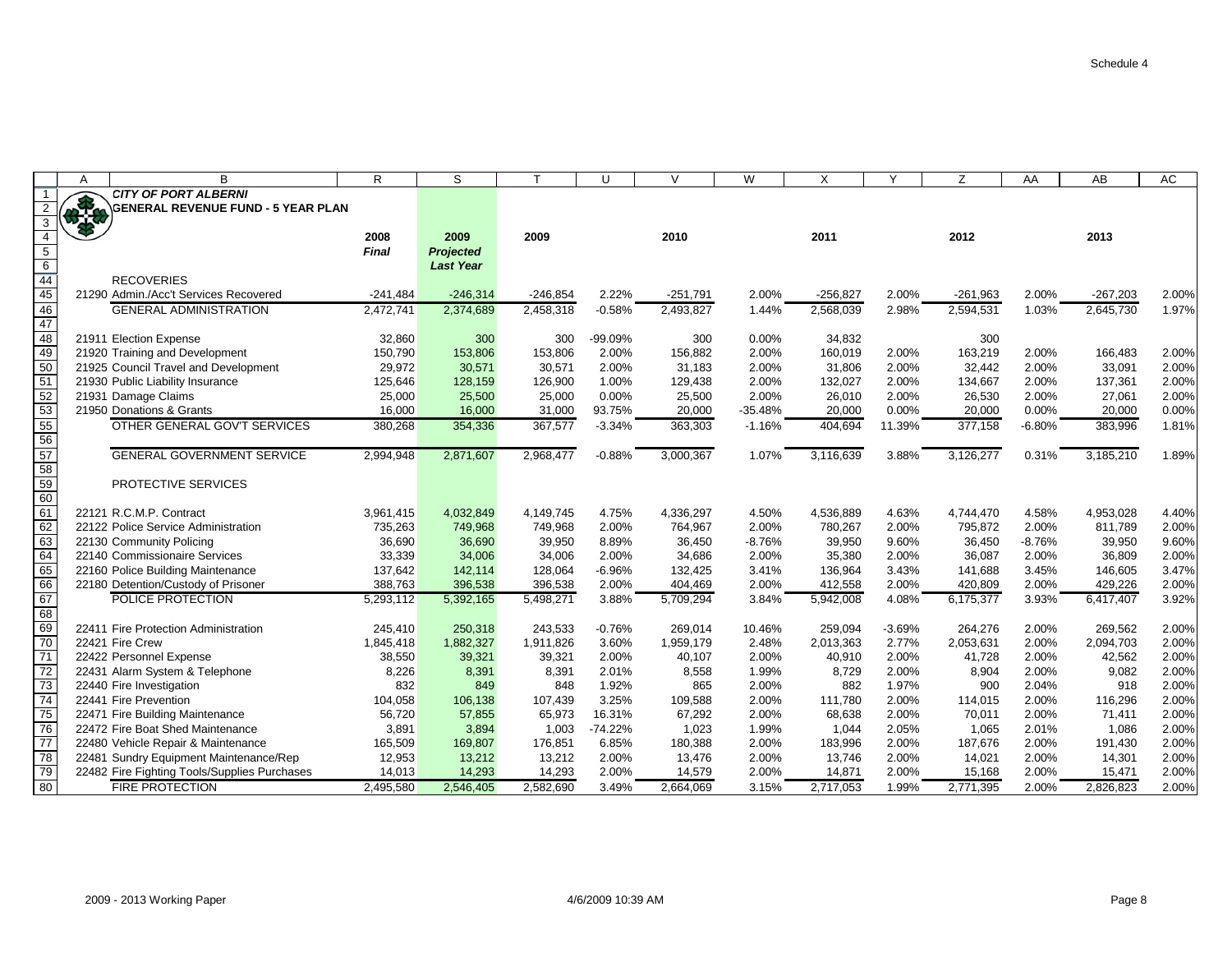|                                    | A | B                                                                         | R                 | S                                    |                   | U                    | $\vee$            | W              | X                 |                | Z                 | AA             | AB                | AC             |
|------------------------------------|---|---------------------------------------------------------------------------|-------------------|--------------------------------------|-------------------|----------------------|-------------------|----------------|-------------------|----------------|-------------------|----------------|-------------------|----------------|
|                                    |   | <b>CITY OF PORT ALBERNI</b>                                               |                   |                                      |                   |                      |                   |                |                   |                |                   |                |                   |                |
|                                    |   | <b>GENERAL REVENUE FUND - 5 YEAR PLAN</b>                                 |                   |                                      |                   |                      |                   |                |                   |                |                   |                |                   |                |
|                                    |   |                                                                           |                   |                                      |                   |                      |                   |                |                   |                |                   |                |                   |                |
|                                    |   |                                                                           | 2008              | 2009                                 | 2009              |                      | 2010              |                | 2011              |                | 2012              |                | 2013              |                |
| 5<br>6                             |   |                                                                           | <b>Final</b>      | <b>Projected</b><br><b>Last Year</b> |                   |                      |                   |                |                   |                |                   |                |                   |                |
|                                    |   |                                                                           |                   |                                      |                   |                      |                   |                |                   |                |                   |                |                   |                |
| $\frac{81}{82}$<br>$\frac{82}{83}$ |   | 22512 Emergency Program                                                   | 2,678             | 2,731                                | 2,731             | 1.98%                | 2,786             | 2.01%          | 2,842             | 2.01%          | 2,899             | 2.01%          | 2,957             | 2.00%          |
|                                    |   | <b>EMERGENCY MEASURES</b>                                                 | 2,678             | 2,731                                | 2,731             | 1.98%                | 2,786             | 2.01%          | 2,842             | 2.01%          | 2,899             | 2.01%          | 2,957             | 2.00%          |
| 84                                 |   |                                                                           |                   |                                      |                   |                      |                   |                |                   |                |                   |                |                   |                |
| $\frac{1}{85}$                     |   | 22921 Building/Plumbing Inspection                                        | 117,000           | 119,340                              | 104,700           | $-10.51%$            | 104,851           | 0.14%          | 105,005           | 0.15%          | 105,162           | 0.15%          | 105,323           | 0.15%          |
| 86                                 |   | 22926 Building Inspector Vehicle                                          | 5,339             | 5,446                                | 4,666             | $-12.61%$            | 4,759             | 2.00%          | 4,855             | 2.00%          | 4,952             | 2.00%          | 5,051             | 2.00%          |
| 87                                 |   | 22931 Animal Pound Operation                                              | 113,935           | 113,992                              | 114,203           | 0.24%                | 116,288           | 1.83%          | 114,026           | $-1.95%$       | 114,090           | 0.06%          | 114,156           | 0.06%          |
| 88                                 |   | OTHER PROTECTION                                                          | 236,274           | 238,778                              | 223,569           | $-5.38%$             | 225,898           | 1.04%          | 223,886           | $-0.89%$       | 224,204           | 0.14%          | 224,530           | 0.15%          |
| 89                                 |   |                                                                           |                   |                                      |                   |                      |                   |                |                   |                |                   |                |                   |                |
| 90                                 |   | PROTECTIVE SERVICES                                                       | 8,027,644         | 8,180,079                            | 8,307,261         | 3.48%                | 8,602,048         | 3.55%          | 8,885,788         | 3.30%          | 9,173,874         | 3.24%          | 9,471,717         | 3.25%          |
| 91                                 |   |                                                                           |                   |                                      |                   |                      |                   |                |                   |                |                   |                |                   |                |
| 92                                 |   | <b>TRANSPORTATION SERVICE</b>                                             |                   |                                      |                   |                      |                   |                |                   |                |                   |                |                   |                |
| 93                                 |   |                                                                           |                   |                                      |                   |                      |                   |                |                   |                |                   |                |                   |                |
| 94<br>95                           |   | <b>COMMON SERVICES</b>                                                    |                   |                                      |                   |                      |                   |                |                   |                |                   |                |                   |                |
| 96                                 |   | 23110 Engineering Administration<br>23121 Engineering Consulting Services | 522,075<br>10,000 | 532,517<br>10,200                    | 517,695<br>10,000 | $-0.84%$<br>$0.00\%$ | 528,049<br>10,200 | 2.00%<br>2.00% | 538,610<br>10.404 | 2.00%<br>2.00% | 549,382<br>10,612 | 2.00%<br>2.00% | 560,370<br>10,824 | 2.00%<br>2.00% |
| 97                                 |   |                                                                           |                   |                                      |                   |                      |                   |                |                   |                |                   |                |                   |                |
| 98                                 |   | PUBLIC WORKS ADMINISTRATION                                               |                   |                                      |                   |                      |                   |                |                   |                |                   |                |                   |                |
| 99                                 |   | 23129 Clerical & Reception-Operation                                      | 102,898           | 104,956                              | 98,898            | $-3.89%$             | 100,876           | 2.00%          | 102,893           | 2.00%          | 104,951           | 2.00%          | 107,050           | 2.00%          |
| 100                                |   | 23130 Supervision Operations                                              | 340,000           | 346,800                              | 340,000           | 0.00%                | 326,400           | $-4.00%$       | 332,928           | 2.00%          | 339,587           | 2.00%          | 346,378           | 2.00%          |
| 101                                |   | 23134 Small Tools/Equipment/Supplies                                      | 32,201            | 32,845                               | 33,740            | 4.78%                | 34,415            | 2.00%          | 35,103            | 2.00%          | 35,805            | 2.00%          | 36,521            | 2.00%          |
| 102                                |   | 23136 Works Yard Maintenance                                              | 51,000            | 52,020                               | 51,000            | 0.00%                | 52,020            | 2.00%          | 53,060            | 2.00%          | 54,122            | 2.00%          | 55,204            | 2.00%          |
| 103                                |   | 23137 Main Building Maintenance                                           | 125,000           | 127,500                              | 125,000           | $0.00\%$             | 127,500           | 2.00%          | 130,050           | 2.00%          | 132,651           | 2.00%          | 135,304           | 2.00%          |
| 104                                |   | 23138 Shop Overhead                                                       | 61,800            | 63,036                               | 85,300            | 38.03%               | 87,006            | 2.00%          | 88,746            | 2.00%          | 90,521            | 2.00%          | 92,331            | 2.00%          |
| 105                                |   |                                                                           |                   |                                      |                   |                      |                   |                |                   |                |                   |                |                   |                |
| 106                                |   | <b>GENERAL EQUIPMENT</b>                                                  |                   |                                      |                   |                      |                   |                |                   |                |                   |                |                   |                |
| 107                                |   | 23160 General Equipment Maintenance                                       | 611,526           | 623,757                              | 617,305           | 0.95%                | 629,651           | 2.00%          | 642,244           | 2.00%          | 655,089           | 2.00%          | 668,191           | 2.00%          |
| 108                                |   | 23161 Eng. Vehicle Maint. & Replacement                                   | 14,970            | 15,269                               | 13,754            | $-8.12%$             | 14,029            | 2.00%          | 14,310            | 2.00%          | 14,596            | 2.00%          | 14,888            | 2.00%          |
| 109                                |   | 23162 Sup. Vehicle Maint. & Replacement                                   | 29,105            | 29,687                               | 24,218            | -16.79%              | 24,702            | 2.00%          | 25,196            | 2.00%          | 25,700            | 2.00%          | 26,214            | 2.00%          |
| 110<br>111                         |   | <b>COMMON SERVICE</b>                                                     | 1,900,575         | 1,938,587                            | 1,916,910         | 0.86%                | 1.934.848         | 0.94%          | 1,973,545         | 2.00%          | 2,013,016         | 2.00%          | 2,053,276         | 2.00%          |
|                                    |   |                                                                           |                   |                                      |                   |                      |                   |                |                   |                |                   |                |                   |                |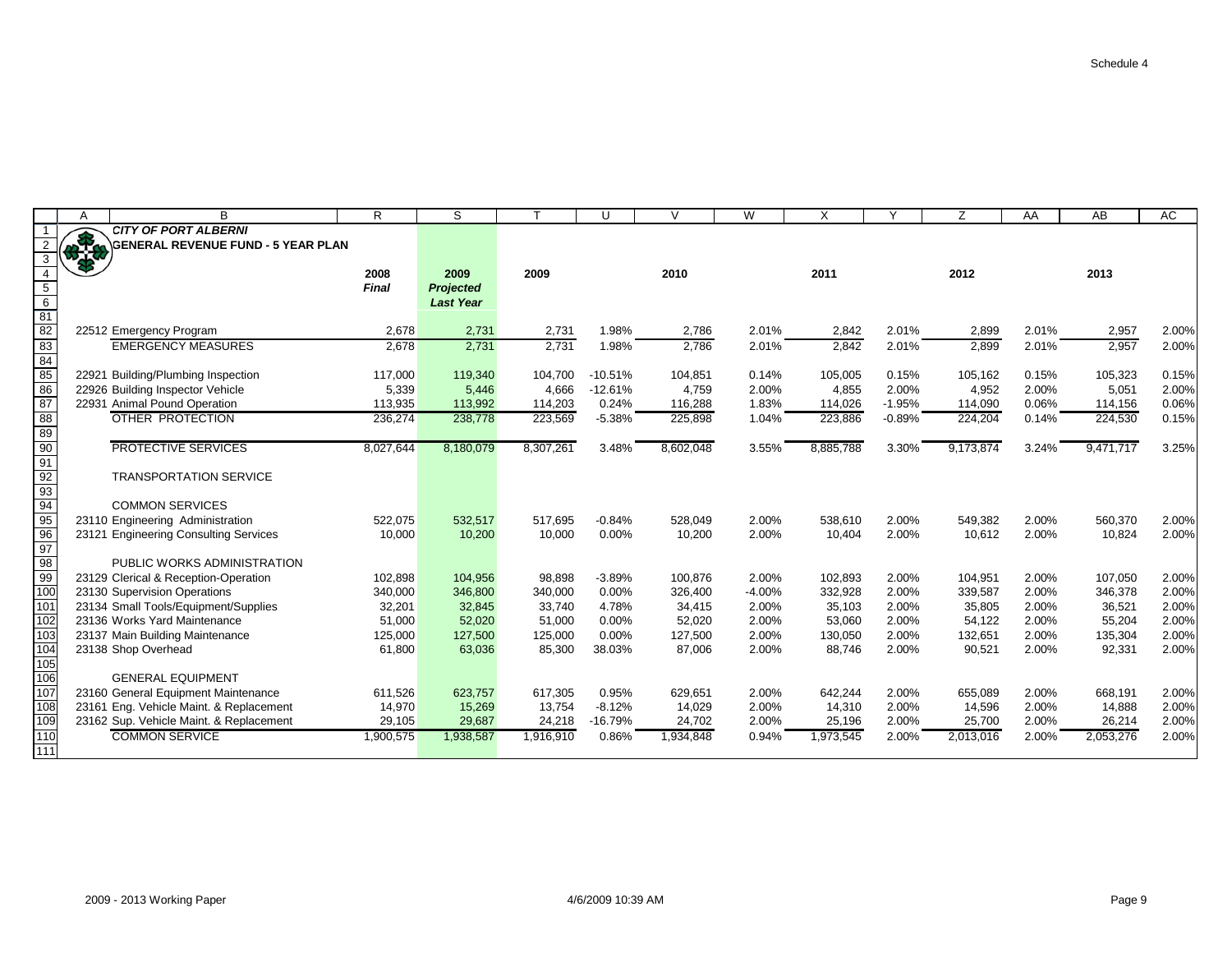|                                                            |                       | B                                         | R.           | S                |           | $\mathsf{I}$ | $\mathcal{U}$ | W         |           |       | Ζ         | AA    | AB        | AC    |
|------------------------------------------------------------|-----------------------|-------------------------------------------|--------------|------------------|-----------|--------------|---------------|-----------|-----------|-------|-----------|-------|-----------|-------|
|                                                            |                       | <b>CITY OF PORT ALBERNI</b>               |              |                  |           |              |               |           |           |       |           |       |           |       |
|                                                            | $\mathbf{B}_{\alpha}$ | <b>GENERAL REVENUE FUND - 5 YEAR PLAN</b> |              |                  |           |              |               |           |           |       |           |       |           |       |
|                                                            |                       |                                           |              |                  |           |              |               |           |           |       |           |       |           |       |
|                                                            |                       |                                           | 2008         | 2009             | 2009      |              | 2010          |           | 2011      |       | 2012      |       | 2013      |       |
|                                                            |                       |                                           | <b>Final</b> | Projected        |           |              |               |           |           |       |           |       |           |       |
| $\begin{array}{r} 5 \\ \hline 6 \\ \hline 112 \end{array}$ |                       |                                           |              | <b>Last Year</b> |           |              |               |           |           |       |           |       |           |       |
|                                                            |                       | <b>ROAD TRANSPORT</b>                     |              |                  |           |              |               |           |           |       |           |       |           |       |
| 113                                                        |                       |                                           |              |                  |           |              |               |           |           |       |           |       |           |       |
| 114                                                        |                       | ROADS AND STREETS                         |              |                  |           |              |               |           |           |       |           |       |           |       |
| 116                                                        |                       | 23205 Customer Service Requests - Streets | 30,000       | 30,600           | 30,000    | 0.00%        | 30,600        | 2.00%     | 31,212    | 2.00% | 31,836    | 2.00% | 32,473    | 2.00% |
| 117                                                        |                       | 23210 Small Tools/Supplies - Streets      | 3,570        | 3,641            | 3,570     | 0.00%        | 3,641         | 2.00%     | 3,714     | 2.00% | 3,789     | 2.00% | 3,864     | 2.00% |
| $\overline{118}$                                           |                       | 23220 Streets Inspections                 | 33,762       | 34,437           | 33,762    | 0.00%        | 34,437        | 2.00%     | 35,126    | 2.00% | 35,829    | 2.00% | 36,545    | 2.00% |
| 119                                                        |                       | 23231 Roadway Surfaces Maintenance        | 408,000      | 416,160          | 420,000   | 2.94%        | 428,400       | 2.00%     | 436,968   | 2.00% | 445,707   | 2.00% | 454,622   | 2.00% |
| 120                                                        |                       | 23233 Road Allowance Maintenance          | 222,000      | 226,440          | 228,000   | 2.70%        | 232,560       | 2.00%     | 237,211   | 2.00% | 241,955   | 2.00% | 246,795   | 2.00% |
| 121                                                        |                       | 23234 New Driveway Crossings              | 20,400       | 20,808           | 20,400    | 0.00%        | 20,808        | 2.00%     | 21,224    | 2.00% | 21,649    | 2.00% | 22,082    | 2.00% |
| 122                                                        |                       | 23236 Street Sweeping                     | 130,000      | 132,600          | 130,000   | 0.00%        | 132,600       | 2.00%     | 135,252   | 2.00% | 137,957   | 2.00% | 140,716   | 2.00% |
| 123                                                        |                       | 23237 Snow & Ice Removal                  | 163,600      | 166,872          | 380,000   | 132.27%      | 177,072       | $-53.40%$ | 180,613   | 2.00% | 184,226   | 2.00% | 187,910   | 2.00% |
| $\frac{124}{125}$                                          |                       |                                           |              |                  |           |              |               |           |           |       |           |       |           |       |
|                                                            |                       | <b>BRIDGES AND TUNNELS</b>                |              |                  |           |              |               |           |           |       |           |       |           |       |
| 126<br>127                                                 | 23241                 | <b>Bridges and Retaining Walls</b>        | 20,000       | 20,400           | 20,000    | $0.00\%$     | 20,400        | 2.00%     | 20,808    | 2.00% | 21,224    | 2.00% | 21,649    | 2.00% |
|                                                            |                       |                                           |              |                  |           |              |               |           |           |       |           |       |           |       |
| 128                                                        |                       | <b>STREET LIGHTING</b>                    |              |                  |           |              |               |           |           |       |           |       |           |       |
| 129                                                        |                       | 23250 Overhead & Decorative Lighting      | 234,400      | 239,088          | 234,400   | 0.00%        | 239,088       | 2.00%     | 243,870   | 2.00% | 248,747   | 2.00% | 253,722   | 2.00% |
| 130                                                        |                       | 23261 Signs & Traffic Marking             | 197,000      | 200,940          | 197,000   | 0.00%        | 200,940       | 2.00%     | 204,959   | 2.00% | 209,058   | 2.00% | 213,239   | 2.00% |
| 131                                                        |                       | 23264 Traffic & Railroad Signals          | 40,000       | 40,800           | 40,000    | 0.00%        | 40,800        | 2.00%     | 41,616    | 2.00% | 42,448    | 2.00% | 43,297    | 2.00% |
| 132                                                        |                       |                                           |              |                  |           |              |               |           |           |       |           |       |           |       |
| 133                                                        |                       | <b>PARKING</b>                            |              |                  |           |              |               |           |           |       |           |       |           |       |
| 134                                                        |                       | 23272 Off-Street Parking                  | 15,302       | 15,608           | 7,902     | -48.36%      | 8,060         | 2.00%     | 8,221     | 2.00% | 8,386     | 2.00% | 8,553     | 2.00% |
| 135                                                        |                       |                                           |              |                  |           |              |               |           |           |       |           |       |           |       |
| 136                                                        |                       | OTHER TRANSPORTATION                      |              |                  |           |              |               |           |           |       |           |       |           |       |
| 137                                                        |                       | 23291 Gravel                              | 167,000      | 190,000          | 135,000   | $-19.16%$    | 137,700       | 2.00%     | 140,454   | 2.00% | 143,263   | 2.00% | 146,128   | 2.00% |
| 138                                                        |                       | <b>ROADS &amp; STREETS</b>                | 1,685,034    | 1,738,395        | 1,880,034 | 11.57%       | 1,707,107     | $-9.20%$  | 1,741,249 | 2.00% | 1,776,074 | 2.00% | 1,811,595 | 2.00% |
| 139                                                        |                       |                                           |              |                  |           |              |               |           |           |       |           |       |           |       |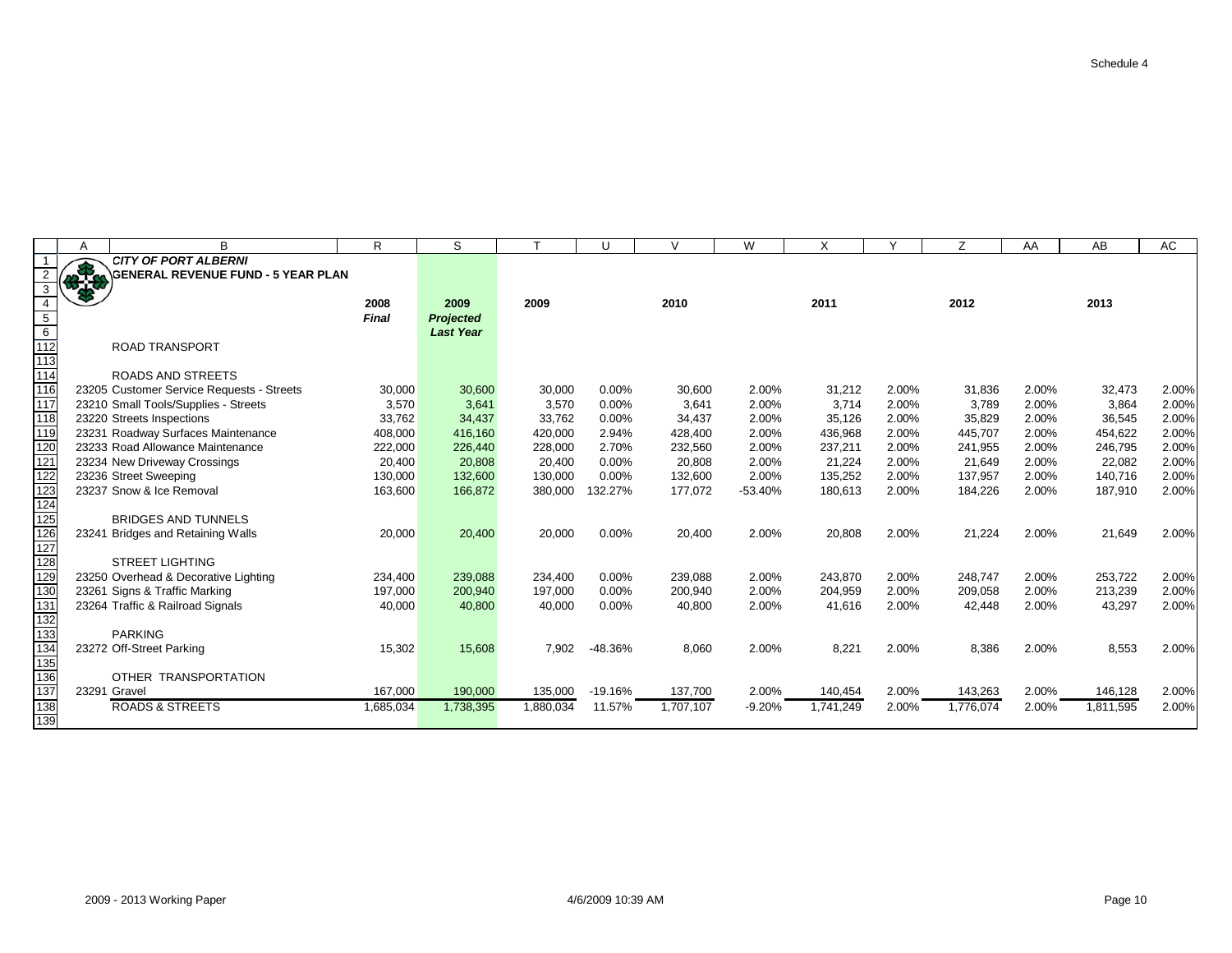|                   | Α     | B                                         | R            | S                |              | U         | $\vee$       | W         | X            |       | Ζ            | AA    | AB           | AC    |
|-------------------|-------|-------------------------------------------|--------------|------------------|--------------|-----------|--------------|-----------|--------------|-------|--------------|-------|--------------|-------|
| $\overline{1}$    |       | <b>CITY OF PORT ALBERNI</b>               |              |                  |              |           |              |           |              |       |              |       |              |       |
|                   | 好好    | <b>GENERAL REVENUE FUND - 5 YEAR PLAN</b> |              |                  |              |           |              |           |              |       |              |       |              |       |
| 3                 |       |                                           |              |                  |              |           |              |           |              |       |              |       |              |       |
|                   |       |                                           | 2008         | 2009             | 2009         |           | 2010         |           | 2011         |       | 2012         |       | 2013         |       |
| $\overline{5}$    |       |                                           | <b>Final</b> | <b>Projected</b> |              |           |              |           |              |       |              |       |              |       |
| $\frac{6}{140}$   |       |                                           |              | <b>Last Year</b> |              |           |              |           |              |       |              |       |              |       |
| 141               |       | <b>STORM DRAINAGE</b>                     |              |                  |              |           |              |           |              |       |              |       |              |       |
| 142               |       | <b>OPEN DRAINAGE</b>                      |              |                  |              |           |              |           |              |       |              |       |              |       |
| 143               | 23311 | Ditch/Creek & Dyke Maintenance            |              |                  | 221,250      | 44.37%    | 141,005      | $-36.27%$ | 143,825      | 2.00% | 146,702      | 2.00% | 149,636      | 2.00% |
|                   |       |                                           | 153,250      | 156,315          |              |           |              |           |              |       |              |       |              |       |
| $\frac{144}{145}$ |       | <b>STORM SEWERS</b>                       |              |                  |              |           |              |           |              |       |              |       |              |       |
| 146               |       | 23331 Storm Sewer Maintenance             | 158,895      | 162,073          | 168,895      | 6.29%     | 172,273      | 2.00%     | 175,718      | 2.00% | 179,233      | 2.00% | 182,817      | 2.00% |
| 147               |       | 23333 Storm Sewer Pump Station            | 10,300       | 10,506           | 11,300       | 9.71%     | 11,526       | 2.00%     | 11,757       | 2.00% | 11,992       | 2.00% | 12,231       | 2.00% |
| $\overline{148}$  |       | 23335 Storm Sewer Connections             | 57,500       | 58,650           | 65,500       | 13.91%    | 66,810       | 2.00%     | 68,146       | 2.00% | 69,509       | 2.00% | 70,899       | 2.00% |
| 149               |       | <b>STORM DRAINAGE</b>                     | 379,945      | 387,544          | 466,945      | 22.90%    | 391,614      | $-16.13%$ | 399,446      | 2.00% | 407,435      | 2.00% | 415,584      | 2.00% |
| $\overline{150}$  |       |                                           |              |                  |              |           |              |           |              |       |              |       |              |       |
| 151               |       | OTHER COMMON SERVICES                     |              |                  |              |           |              |           |              |       |              |       |              |       |
| $\overline{152}$  |       | 23880 Union Grievance/Negotiations        | 500          | 510              | 500          | $0.00\%$  | 510          | 2.00%     | 520          | 2.00% | 531          | 2.00% | 541          | 2.00% |
| 153               |       | 23881 Training Program                    | 73,000       | 74,460           | 73,000       | 0.00%     | 74,460       | 2.00%     | 75,949       | 2.00% | 77,468       | 2.00% | 79,018       | 2.00% |
| 154               |       | 23882 Safety                              | 28,000       | 28,560           | 28,000       | 0.00%     | 28,560       | 2.00%     | 29,131       | 2.00% | 29,714       | 2.00% | 30,308       | 2.00% |
| 155               |       | 23883 Week-End Standby                    | 500          | 510              | 500          | 0.00%     | 510          | 2.00%     | 520          | 2.00% | 531          | 2.00% | 541          | 2.00% |
| 156               |       | 23884 Public Works Cost of Sales          | 30,600       | 31,212           | 30,600       | $0.00\%$  | 31,212       | 2.00%     | 31,836       | 2.00% | 32,473       | 2.00% | 33,122       | 2.00% |
| $\frac{1}{157}$   |       | OTHER COMMON SERVICES                     | 132,600      | 135,252          | 132,600      | 0.00%     | 135,252      | 2.00%     | 137,957      | 2.00% | 140,716      | 2.00% | 143,531      | 2.00% |
| 158               |       |                                           |              |                  |              |           |              |           |              |       |              |       |              |       |
| 159               |       | <b>OTHER</b>                              |              |                  |              |           |              |           |              |       |              |       |              |       |
| 160               |       | 23510 PUBLIC TRANSIT                      | 635,350      | 648,057          | 731,617      | 15.15%    | 746,249      | 2.00%     | 761,174      | 2.00% | 776,398      | 2.00% | 791,926      | 2.00% |
| $\overline{161}$  |       |                                           |              |                  |              |           |              |           |              |       |              |       |              |       |
| $\overline{162}$  |       | <b>RECOVERIES</b>                         |              |                  |              |           |              |           |              |       |              |       |              |       |
| 163               |       | 23951 General Overhead Recovery           | $-737,441$   | $-752,190$       | $-719,969$   | $-2.37%$  | $-734,368$   | 2.00%     | $-749,056$   | 2.00% | $-764,037$   | 2.00% | $-779,318$   | 2.00% |
| 164               |       | 23952 Main Building Expense Recovery      | $-24,073$    | $-24,554$        | $-22,625$    | $-6.02%$  | $-23,078$    | 2.00%     | $-23,539$    | 2.00% | $-24,010$    | 2.00% | $-24,490$    | 2.00% |
| 165               |       | 23953 Shop Overhead Recovery              | $-66,468$    | $-67,797$        | $-85,500$    | 28.63%    | $-87,210$    | 2.00%     | $-88,954$    | 2.00% | $-90,733$    | 2.00% | $-92,548$    | 2.00% |
| 166               |       | 23958 Equipment Charges Recovery          | $-600,000$   | $-612,000$       | $-600,000$   | $0.00\%$  | $-612,000$   | 2.00%     | $-624,240$   | 2.00% | $-636,725$   | 2.00% | $-649,459$   | 2.00% |
| 167               |       | 23959 Gravel Cost Recovery                | $-217,000$   | $-221,340$       | $-180,000$   | $-17.05%$ | $-183,600$   | 2.00%     | $-187,272$   | 2.00% | $-191,017$   | 2.00% | $-194,838$   | 2.00% |
| 168               |       | <b>RECOVERIES</b>                         | $-1,644,982$ | $-1,677,882$     | $-1,608,094$ | $-2.24%$  | $-1,640,256$ | 2.00%     | $-1,673,061$ | 2.00% | $-1,706,522$ | 2.00% | $-1,740,653$ | 2.00% |
| 169               |       |                                           |              |                  |              |           |              |           |              |       |              |       |              |       |
| 170<br>171        |       | <b>TRANSPORTATION SERVICE</b>             | 3,088,522    | 3,169,952        | 3,520,012    | 13.97%    | 3,274,814    | $-6.97%$  | 3,340,311    | 2.00% | 3,407,117    | 2.00% | 3,475,259    | 2.00% |
|                   |       |                                           |              |                  |              |           |              |           |              |       |              |       |              |       |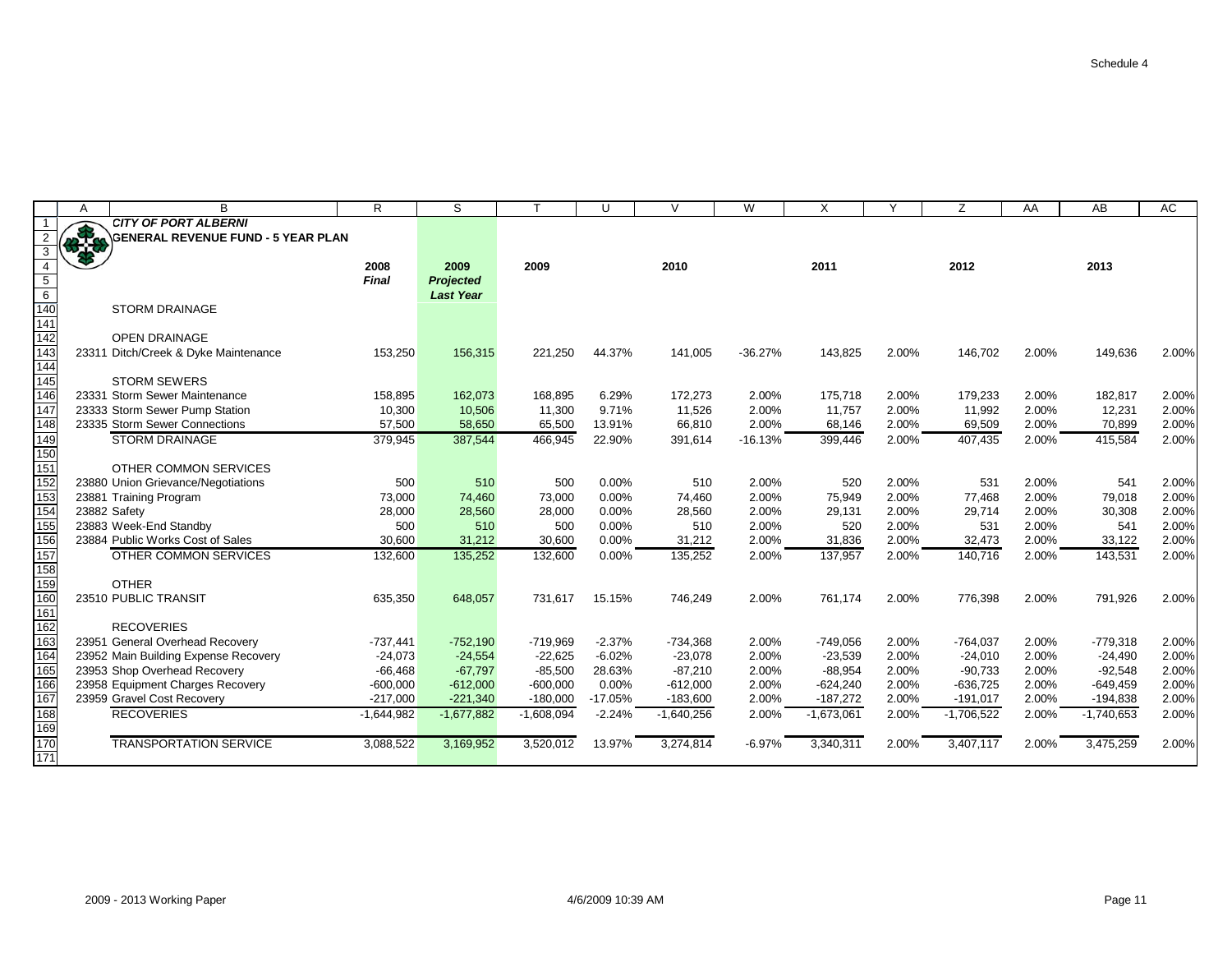|                                  | A             | B                                              | R            | S                |           | $\cup$    | $\vee$    | W     | X         |       | Z         | AA    | $\overline{AB}$ | AC    |
|----------------------------------|---------------|------------------------------------------------|--------------|------------------|-----------|-----------|-----------|-------|-----------|-------|-----------|-------|-----------------|-------|
| $\overline{1}$                   |               | <b>CITY OF PORT ALBERNI</b>                    |              |                  |           |           |           |       |           |       |           |       |                 |       |
| 2                                | $\frac{1}{2}$ | <b>GENERAL REVENUE FUND - 5 YEAR PLAN</b>      |              |                  |           |           |           |       |           |       |           |       |                 |       |
| $\mathbf{3}$                     |               |                                                |              |                  |           |           |           |       |           |       |           |       |                 |       |
| $\overline{4}$                   |               |                                                | 2008         | 2009             | 2009      |           | 2010      |       | 2011      |       | 2012      |       | 2013            |       |
| $rac{5}{172}$<br>$rac{172}{173}$ |               |                                                | <b>Final</b> | <b>Projected</b> |           |           |           |       |           |       |           |       |                 |       |
|                                  |               |                                                |              | <b>Last Year</b> |           |           |           |       |           |       |           |       |                 |       |
|                                  |               | ENVIRONMENTAL HEALTH SERVICES                  |              |                  |           |           |           |       |           |       |           |       |                 |       |
|                                  |               |                                                |              |                  |           |           |           |       |           |       |           |       |                 |       |
| 174                              |               | <b>GARBAGE AND WASTE COLLECTION</b>            |              |                  |           |           |           |       |           |       |           |       |                 |       |
| 175                              |               | 24320 Residential Waste Collection             | 397,000      | 404,940          | 410,000   | 3.27%     | 418,200   | 2.00% | 426,564   | 2.00% | 435,095   | 2.00% | 443,797         | 2.00% |
| 176                              |               | 24321 Commercial Waste Collection              | 281,000      | 286,620          | 281,000   | 0.00%     | 286,620   | 2.00% | 292,352   | 2.00% | 298,199   | 2.00% | 304,163         | 2.00% |
| 177                              |               | 24322 Solid Waste Cont Purchase/Maintenance    | 45,000       | 45,900           | 45,000    | 0.00%     | 45,900    | 2.00% | 46,818    | 2.00% | 47,754    | 2.00% | 48,709          | 2.00% |
| 178                              |               | 24323 Solid Waste Disposal                     | 475,000      | 593,283          | 546,400   | 15.03%    | 557,328   | 2.00% | 568,475   | 2.00% | 579,844   | 2.00% | 591,441         | 2.00% |
| 179                              |               | 24324 Special Solid Waste-Recycling            | 85,000       | 10,000           | 10,000    | $-88.24%$ | 10,000    | 0.00% | 10,000    | 0.00% | 10,000    | 0.00% | 10,000          | 0.00% |
| 180                              |               | ENVIRONMENTAL HEALTH                           | 1,283,000    | 1,340,743        | 1,292,400 | 0.73%     | 1,318,048 | 1.98% | 1,344,209 | 1.98% | 1,370,893 | 1.99% | 1,398,111       | 1.99% |
| 181                              |               |                                                |              |                  |           |           |           |       |           |       |           |       |                 |       |
| 182                              |               | PUBLIC HEALTH AND WELFARE                      |              |                  |           |           |           |       |           |       |           |       |                 |       |
| 183                              |               |                                                |              |                  |           |           |           |       |           |       |           |       |                 |       |
| 184                              |               | 25161 Cemetery Maintenance                     | 13,331       | 13,118           | 13,656    | 2.44%     | 13,929    | 2.00% | 14,208    | 2.00% | 14,492    | 2.00% | 14,782          | 2.00% |
| 185                              |               | 25162 Interments                               | 26,100       | 26,622           | 29,100    | 11.49%    | 29,682    | 2.00% | 30,276    | 2.00% | 30,881    | 2.00% | 31,499          | 2.00% |
| 186                              |               | 25163 Memorial Marker Installation             | 5,500        | 5,610            | 6,000     | 9.09%     | 6,120     | 2.00% | 6,242     | 2.00% | 6,367     | 2.00% | 6,495           | 2.00% |
| 187                              |               | <b>CEMETERIES &amp; CREMATORIUMS</b>           | 44,931       | 45,350           | 48,756    | 8.51%     | 49,731    | 2.00% | 50,726    | 2.00% | 51,740    | 2.00% | 52,775          | 2.00% |
| 188                              |               |                                                |              |                  |           |           |           |       |           |       |           |       |                 |       |
| 189                              |               | 25281 Gov't Agents Building Maintenance/Repair | 30,128       | 30,725           | 30,156    | 0.09%     | 30,791    | 2.11% | 31,353    | 1.83% | 32,045    | 2.21% | 32,630          | 1.83% |
| 190                              |               | <b>GENERAL PUBLIC HEALTH</b>                   | 30,128       | 30,725           | 30,156    | 0.09%     | 30,791    | 2.11% | 31,353    | 1.83% | 32,045    | 2.21% | 32,630          | 1.83% |
| 191                              |               |                                                |              |                  |           |           |           |       |           |       |           |       |                 |       |
| 192                              |               | PUBLIC HEALTH & WELFARE                        | 75,059       | 76,075           | 78,912    | 5.13%     | 80,522    | 2.04% | 82,079    | 1.93% | 83,785    | 2.08% | 85,405          | 1.93% |
| 193                              |               |                                                |              |                  |           |           |           |       |           |       |           |       |                 |       |
| 194                              |               | ENVIRONMENTAL DEVELOPMENT                      |              |                  |           |           |           |       |           |       |           |       |                 |       |
| 195                              |               |                                                |              |                  |           |           |           |       |           |       |           |       |                 |       |
| 196                              |               | 26129 Planning Administration                  | 187,150      | 190,872          | 188,826   | 0.90%     | 191,001   | 1.15% | 194,796   | 1.99% | 198,664   | 1.99% | 202,605         | 1.98% |
| 197                              |               | 26132 Consulting Services                      |              |                  |           |           |           |       |           |       |           |       |                 |       |
| 198                              |               | <b>RESEARCH AND PLANNING</b>                   | 187,150      | 190,872          | 188,826   | 0.90%     | 191,001   | 1.15% | 194,796   | 1.99% | 198,664   | 1.99% | 202,605         | 1.98% |
| 199                              |               |                                                |              |                  |           |           |           |       |           |       |           |       |                 |       |
| 200<br>201                       |               | 26234 Business Development                     |              |                  |           |           |           |       |           |       |           |       |                 |       |
|                                  |               | 26235 Economic Development                     | 154,429      | 157,518          | 157,518   | 2.00%     | 160,668   | 2.00% | 163,882   | 2.00% | 167,159   | 2.00% | 170,502         | 2.00% |
| 203                              |               | 26450 Community Forest                         | 64,536       |                  |           |           |           |       |           |       |           |       |                 |       |
| $\frac{1}{204}$                  |               | <b>COMMUNITY DEVELOPMENT</b>                   | 218,965      | 157,518          | 157,518   | $-28.06%$ | 160,668   | 2.00% | 163,882   | 2.00% | 167,159   | 2.00% | 170,502         | 2.00% |
| 205<br>205<br>206                |               |                                                |              |                  |           |           |           |       |           |       |           |       |                 |       |
|                                  |               | 26701 A.H.Q. Overhead                          | 24,561       | 25,472           | 21,136    | $-13.94%$ | 21,874    | 3.49% | 22,642    | 3.51% | 23,442    | 3.53% | 24,276          | 3.56% |
|                                  |               | 26770 Harbour Quay - Buildings Maintenance     | 78,824       | 82,495           | 82,442    | 4.59%     | 84,316    | 2.27% | 86,238    | 2.28% | 88,211    | 2.29% | 90,236          | 2.30% |
| 208                              |               | ALBERNI HARBOUR QUAY                           | 103,385      | 107,967          | 103,578   | 0.19%     | 106.190   | 2.52% | 108,880   | 2.53% | 111,653   | 2.55% | 114,512         | 2.56% |
| 209                              |               |                                                |              |                  |           |           |           |       |           |       |           |       |                 |       |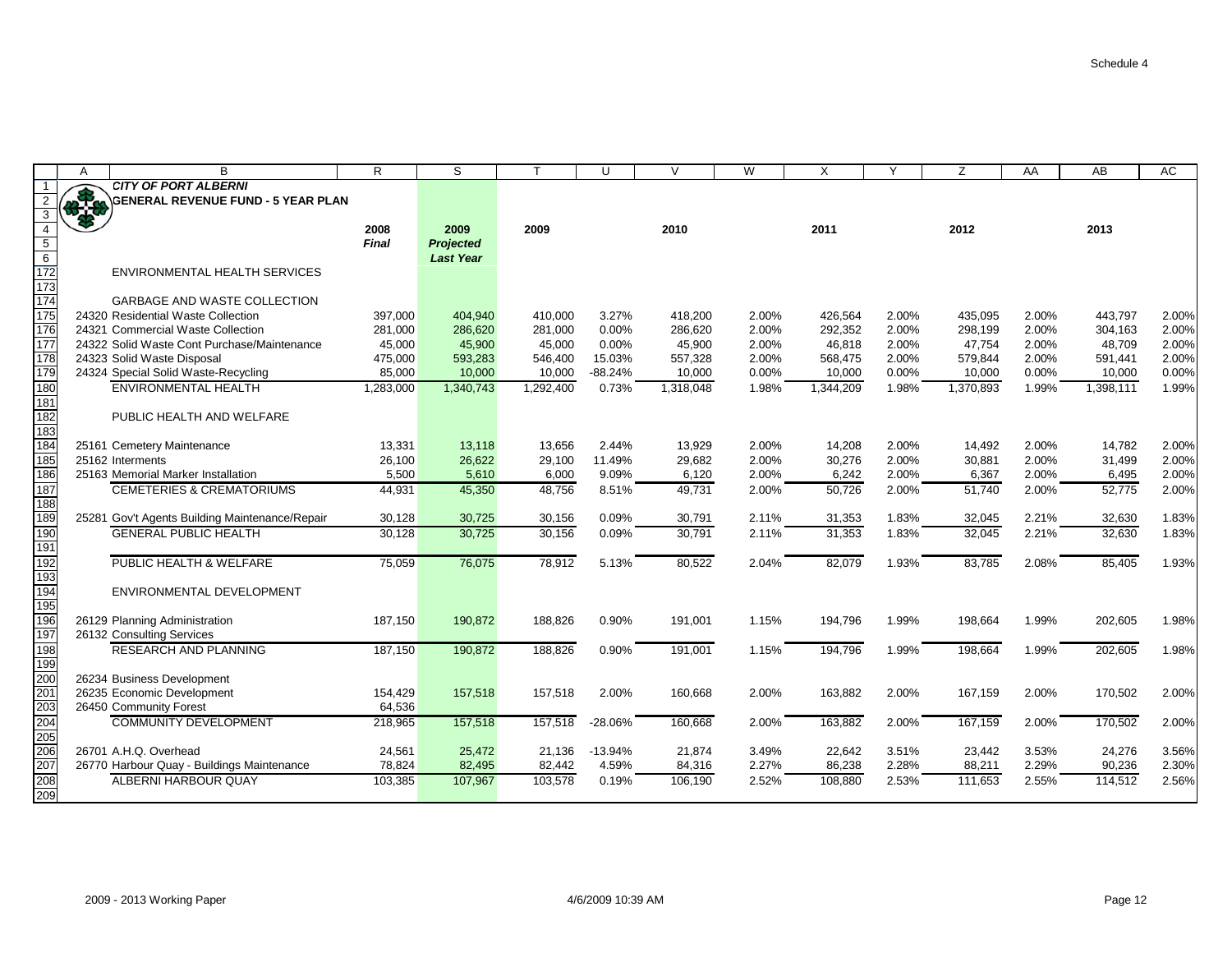|                   | Α | B                                                                 | R                | S                |                  | U                 | $\vee$           | W              | X                |                | Z                | AA             | AB               | AC             |
|-------------------|---|-------------------------------------------------------------------|------------------|------------------|------------------|-------------------|------------------|----------------|------------------|----------------|------------------|----------------|------------------|----------------|
|                   |   | <b>CITY OF PORT ALBERNI</b>                                       |                  |                  |                  |                   |                  |                |                  |                |                  |                |                  |                |
|                   |   | <b>GENERAL REVENUE FUND - 5 YEAR PLAN</b>                         |                  |                  |                  |                   |                  |                |                  |                |                  |                |                  |                |
| 3                 |   |                                                                   |                  |                  |                  |                   |                  |                |                  |                |                  |                |                  |                |
|                   |   |                                                                   | 2008             | 2009             | 2009             |                   | 2010             |                | 2011             |                | 2012             |                | 2013             |                |
| 5                 |   |                                                                   | <b>Final</b>     | <b>Projected</b> |                  |                   |                  |                |                  |                |                  |                |                  |                |
| $6\overline{6}$   |   |                                                                   |                  | <b>Last Year</b> |                  |                   |                  |                |                  |                |                  |                |                  |                |
| 210               |   | OTHER ENVIRONMENTAL DEVELOPMENT                                   |                  |                  |                  |                   |                  |                |                  |                |                  |                |                  |                |
| 211               |   |                                                                   |                  |                  |                  |                   |                  |                |                  |                |                  |                |                  |                |
| 212               |   | 26911 Travel Bureau                                               | 84,000           | 84,000           | 84,000           | 0.00%             | 84,000           | $0.00\%$       | 84,000           | $0.00\%$       | 84,000           | 0.00%          | 84,000           | 0.00%          |
| 213               |   | 26917 Promotion of Tourism                                        | 2,300            | 2,346            | 2,346            | 2.00%             | 2,393            | 2.00%          | 2,441            | 2.01%          | 2,490            | 2.01%          | 2,540            | 2.00%          |
| 214               |   | <b>TOURISM</b>                                                    | 86,300           | 86,346           | 86,346           | 0.05%             | 86,393           | 0.05%          | 86,441           | 0.06%          | 86,490           | 0.06%          | 86,540           | 0.06%          |
| 215               |   |                                                                   |                  |                  |                  |                   |                  |                |                  |                |                  |                |                  |                |
| 216               |   | <b>ENVIRONMENTAL DEVELOPMENT</b>                                  | 595,800          | 542,703          | 536,268          | $-9.99%$          | 544,252          | 1.49%          | 553,999          | 1.79%          | 563,966          | 1.80%          | 574,159          | 1.81%          |
| 217               |   |                                                                   |                  |                  |                  |                   |                  |                |                  |                |                  |                |                  |                |
| 218               |   | RECREATION & CULTURAL SERVICE                                     |                  |                  |                  |                   |                  |                |                  |                |                  |                |                  |                |
| 219               |   |                                                                   |                  |                  |                  |                   |                  |                |                  |                |                  |                |                  |                |
| 220<br>221        |   | <b>RECREATION FACILITIES</b>                                      |                  |                  |                  |                   |                  |                |                  |                |                  |                |                  |                |
|                   |   |                                                                   |                  |                  |                  |                   |                  |                |                  |                |                  |                |                  |                |
| 222               |   | <b>ADMINISTRATION</b>                                             |                  |                  |                  |                   |                  |                |                  |                |                  |                |                  |                |
| 223               |   | 27110 Parks & Rec Management Services                             | 484,561          | 499,383          | 498,680          | 2.91%             | 509,209          | 2.11%          | 520,863          | 2.29%          | 532,824          | 2.30%          | 545,101          | 2.30%          |
| 224               |   |                                                                   |                  |                  |                  |                   |                  |                |                  |                |                  |                |                  |                |
| 225               |   | <b>COMMUNITY CENTRES AND HALLS</b>                                |                  |                  |                  |                   |                  |                |                  |                |                  |                |                  |                |
| 226<br>227        |   | 27120 Gyro Youth Centre Maintenance<br>27124 Glenwood Concessions | 31,153<br>11,200 | 32,553<br>11,393 | 32,316<br>10,900 | 3.73%<br>$-2.68%$ | 33,251<br>11,118 | 2.89%<br>2.00% | 33,713<br>11,340 | 1.39%<br>2.00% | 34,691<br>11,567 | 2.90%<br>2.00% | 35,172<br>11,799 | 1.39%<br>2.01% |
| 228               |   | 27126 Glenwood Skate Shop                                         | 4,700            | 4,783            | 5,000            | 6.38%             | 5,100            | 2.00%          | 5,202            | 2.00%          | 5,306            | 2.00%          | 5,412            | 2.00%          |
|                   |   | 27128 Glenwood Centre Maintenance                                 | 49,819           | 52,445           | 54,202           | 8.80%             | 55,822           | 2.99%          | 56,124           | 0.54%          | 57,892           | 3.15%          | 58,209           | 0.55%          |
| 229<br>230        |   | 27129 Bob Dailey Stadium                                          | 15,720           | 16,293           | 16,184           | 2.95%             | 16,739           | 3.43%          | 17,317           | 3.45%          | 17,919           | 3.48%          | 18,545           | 3.49%          |
| 231               |   | 27130 Echo Activity Centre Maintenance                            | 226,098          | 243,465          | 235,263          | 4.05%             | 241,669          | 2.72%          | 245,312          | 1.51%          | 252,004          | 2.73%          | 255,794          | 1.50%          |
|                   |   | 27132 Echo Aquatic Concessions                                    | 4,000            | 4,380            | 3,000            | $-25.00%$         | 3,060            | 2.00%          | 3,121            | 1.99%          | 3,184            | 2.02%          | 3,247            | 1.98%          |
| 232<br>233        |   | 27134 Echo Aquatic Maintenance                                    | 424,421          | 388,215          | 429,875          | 1.29%             | 441,515          | 2.71%          | 453,021          | 2.61%          | 465,436          | 2.74%          | 478,267          | 2.76%          |
|                   |   | 27140 AV Multiplex Concessions                                    | 220,500          | 224,585          | 209,500          | $-4.99%$          | 213,690          | 2.00%          | 217,444          | 1.76%          | 221,792          | 2.00%          | 226,228          | 2.00%          |
|                   |   | 27142 AV Multiplex Skate Shop                                     | 10,200           | 10,368           | 8,600            | $-15.69%$         | 8,772            | 2.00%          | 8,947            | 1.99%          | 9,126            | 2.00%          | 9,309            | 2.01%          |
| 234<br>235<br>236 |   | 27144 AV Multiplex Maintenance                                    | 701,906          | 729,637          | 732,600          | 4.37%             | 752,544          | 2.72%          | 761,386          | 1.17%          | 782,031          | 2.71%          | 793,642          | 1.48%          |
|                   |   | 27146 Parks Building & Fieldhouses                                | 91,377           | 94,306           | 95,563           | 4.58%             | 98,501           | 3.07%          | 101,549          | 3.09%          | 104,712          | 3.11%          | 107,994          | 3.13%          |
| 237<br>238        |   | 27148 Echo Park Complex                                           | 45,475           | 47,627           | 47,358           | 4.14%             | 48,878           | 3.21%          | 50,385           | 3.08%          | 51,949           | 3.10%          | 53,571           | 3.12%          |
| 239               |   |                                                                   |                  |                  |                  |                   |                  |                |                  |                |                  |                |                  |                |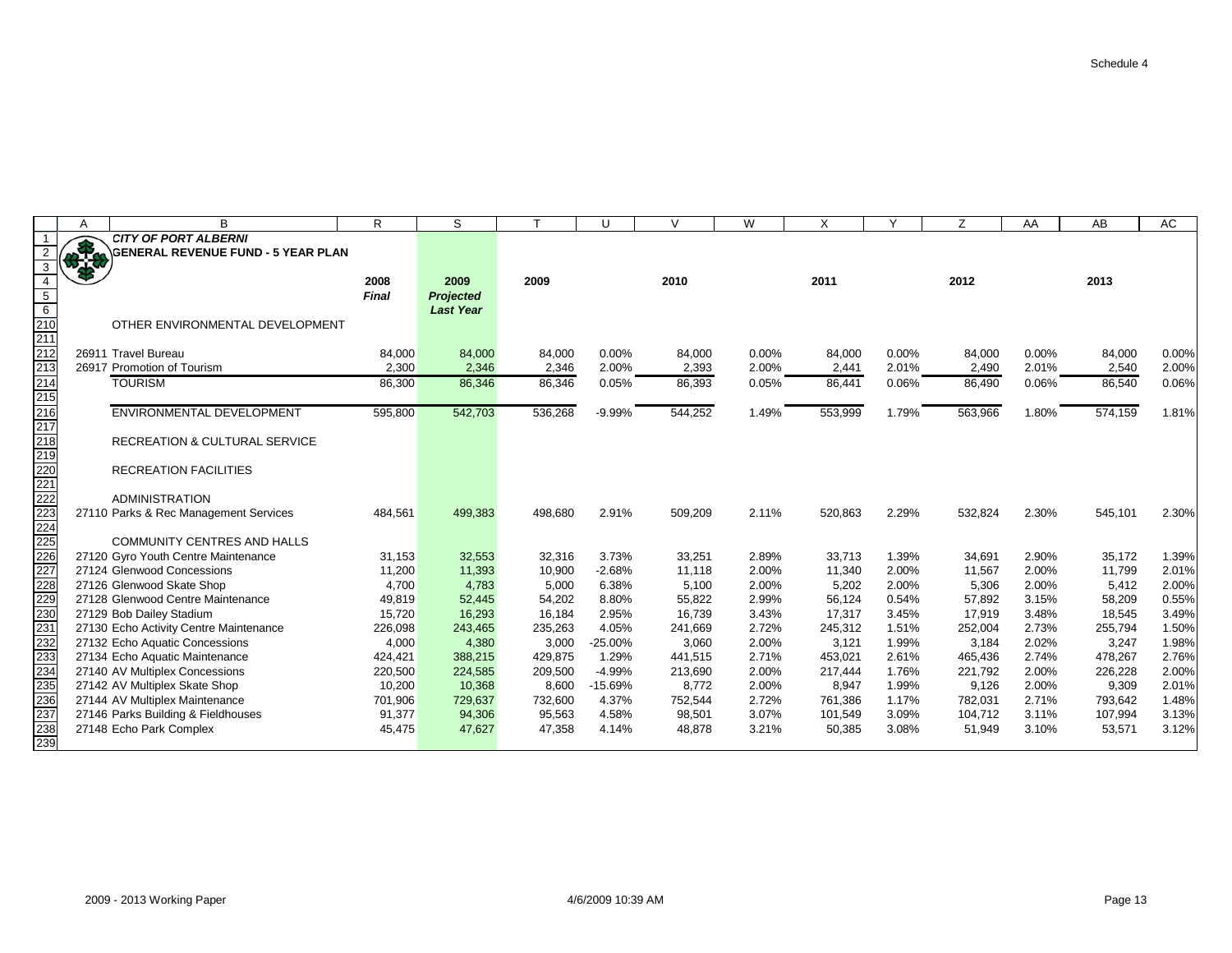|                                                             | Α | B                                             | $\mathsf{R}$ | S                |           | U         | $\vee$    | W     | X         |           | Ζ         | AA    | AB        | AC    |
|-------------------------------------------------------------|---|-----------------------------------------------|--------------|------------------|-----------|-----------|-----------|-------|-----------|-----------|-----------|-------|-----------|-------|
|                                                             |   | <b>CITY OF PORT ALBERNI</b>                   |              |                  |           |           |           |       |           |           |           |       |           |       |
| $\overline{2}$                                              |   | <b>GENERAL REVENUE FUND - 5 YEAR PLAN</b>     |              |                  |           |           |           |       |           |           |           |       |           |       |
| 3                                                           |   |                                               |              |                  |           |           |           |       |           |           |           |       |           |       |
| $\overline{4}$                                              |   |                                               | 2008         | 2009             | 2009      |           | 2010      |       | 2011      |           | 2012      |       | 2013      |       |
| $\frac{5}{6}$                                               |   |                                               | <b>Final</b> | <b>Projected</b> |           |           |           |       |           |           |           |       |           |       |
|                                                             |   |                                               |              | <b>Last Year</b> |           |           |           |       |           |           |           |       |           |       |
|                                                             |   | <b>RECREATION PROGRAMS</b>                    |              |                  |           |           |           |       |           |           |           |       |           |       |
|                                                             |   |                                               |              |                  |           |           |           |       |           |           |           |       |           |       |
|                                                             |   | SPORT DIVISION PROGRAMS                       |              |                  |           |           |           |       |           |           |           |       |           |       |
| 240<br>241<br>245<br>246<br>248<br>249<br>249               |   | 27156 Glenwood Centre Programs                | 10,800       | 10,962           | 9,500     | $-12.04%$ | 9,690     | 2.00% | 9,884     | 2.00%     | 10,081    | 1.99% | 10,283    | 2.00% |
|                                                             |   | 27160 Echo Aquatic Programs                   | 555,162      | 488,724          | 534,365   | $-3.75%$  | 545,052   | 2.00% | 554,913   | 1.81%     | 566,011   | 2.00% | 577,331   | 2.00% |
|                                                             |   | 27163 AV Multiplex Programs                   | 240,263      | 205,900          | 207,640   | $-13.58%$ | 211,793   | 2.00% | 216,029   | 2.00%     | 220,349   | 2.00% | 224,756   | 2.00% |
|                                                             |   |                                               |              |                  |           |           |           |       |           |           |           |       |           |       |
|                                                             |   | LEISURE DIVISION PROGRAMS                     |              |                  |           |           |           |       |           |           |           |       |           |       |
|                                                             |   | 27166 Leisure Service Programs                | 146,866      | 149,084          | 227,000   | 54.56%    | 231,540   | 2.00% | 230,969   | $-0.25%$  | 235,588   | 2.00% | 240,300   | 2.00% |
| 250<br>251                                                  |   | 27170 Youth Services and Programs             | 76,950       | 78,143           | 23,700    | $-69.20%$ | 24,174    | 2.00% | 24,657    | 2.00%     | 25,151    | 2.00% | 25,654    | 2.00% |
|                                                             |   | 27173 Children's Programs                     | 172,983      | 173,763          | 191,000   | 10.42%    | 194.820   | 2.00% | 198,716   | 2.00%     | 202,691   | 2.00% | 206.745   | 2.00% |
| 252<br>253<br>254<br>255                                    |   | 27180 Adult Programs                          | 45,500       | 46,400           | 48,000    | 5.49%     | 48,960    | 2.00% | 49,939    | 2.00%     | 50,938    | 2.00% | 51,957    | 2.00% |
|                                                             |   |                                               |              |                  |           |           |           |       |           |           |           |       |           |       |
|                                                             |   | <b>SPECIAL EVENTS</b>                         |              |                  |           |           |           |       |           |           |           |       |           |       |
| 256                                                         |   | 27190 Special Events                          | 2,100        | 1,933            | 7.000     | 233.33%   | 7,140     | 2.00% | 4,162     | $-41.71%$ | 4,245     | 1.99% | 4,330     | 2.00% |
|                                                             |   | 27198 Vans Maintenance & Repair               | 16,735       | 17,059           | 17,798    | 6.35%     | 18,154    | 2.00% | 18,517    | 2.00%     | 18,887    | 2.00% | 19,265    | 2.00% |
| 258<br>259<br>260<br>261<br>262<br>263<br>265<br>265<br>266 |   | <b>RECREATION FACILITIES &amp; PROGRAMS</b>   | 3,588,489    | 3,531,401        | 3,645,044 | 1.58%     | 3,731,191 | 2.36% | 3,793,510 | 1.67%     | 3,884,374 | 2.40% | 3,962,911 | 2.02% |
|                                                             |   |                                               |              |                  |           |           |           |       |           |           |           |       |           |       |
|                                                             |   | PARKS AND PLAYGROUNDS                         |              |                  |           |           |           |       |           |           |           |       |           |       |
|                                                             |   |                                               |              |                  |           |           |           |       |           |           |           |       |           |       |
|                                                             |   | 27210 Parks & Facility Management Services    | 186,090      | 188,714          | 188.668   | 1.39%     | 192,241   | 1.89% | 195,835   | 1.87%     | 199,552   | 1.90% | 203,291   | 1.87% |
|                                                             |   | 27215 Parks Maintenance                       | 494,708      | 501,690          | 523,442   | 5.81%     | 533,987   | 2.01% | 544,613   | 1.99%     | 555,586   | 2.01% | 566,641   | 1.99% |
|                                                             |   | 27220 Horticultural Services                  | 284,382      | 270,396          | 274,454   | $-3.49%$  | 279,943   | 2.00% | 285,542   | 2.00%     | 291,253   | 2.00% | 297,078   | 2.00% |
|                                                             |   | 27225 Parks Vehicles & Equip. Mtce. & Repairs | 129,939      | 131,888          | 135,419   | 4.22%     | 138,127   | 2.00% | 140,890   | 2.00%     | 143,708   | 2.00% | 146,582   | 2.00% |
| 267                                                         |   | 27230 Parks Upgrading                         | 117,568      | 105,896          | 109,885   | $-6.53%$  | 112,083   | 2.00% | 113,325   | 1.11%     | 116,502   | 2.80% | 117,812   | 1.12% |
|                                                             |   | 27499 Equipment Recovery                      | $-85,000$    | $-85,000$        | $-80,000$ | $-5.88%$  | $-80,000$ | 0.00% | $-80,000$ | 0.00%     | $-80,000$ | 0.00% | $-80,000$ | 0.00% |
| 268<br>269                                                  |   | <b>PARKS &amp; PLAYGROUNDS</b>                | 1,127,687    | 1,113,584        | 1,151,868 | 2.14%     | 1,176,381 | 2.13% | 1,200,205 | 2.03%     | 1,226,601 | 2.20% | 1,251,404 | 2.02% |
| 270                                                         |   |                                               |              |                  |           |           |           |       |           |           |           |       |           |       |

AC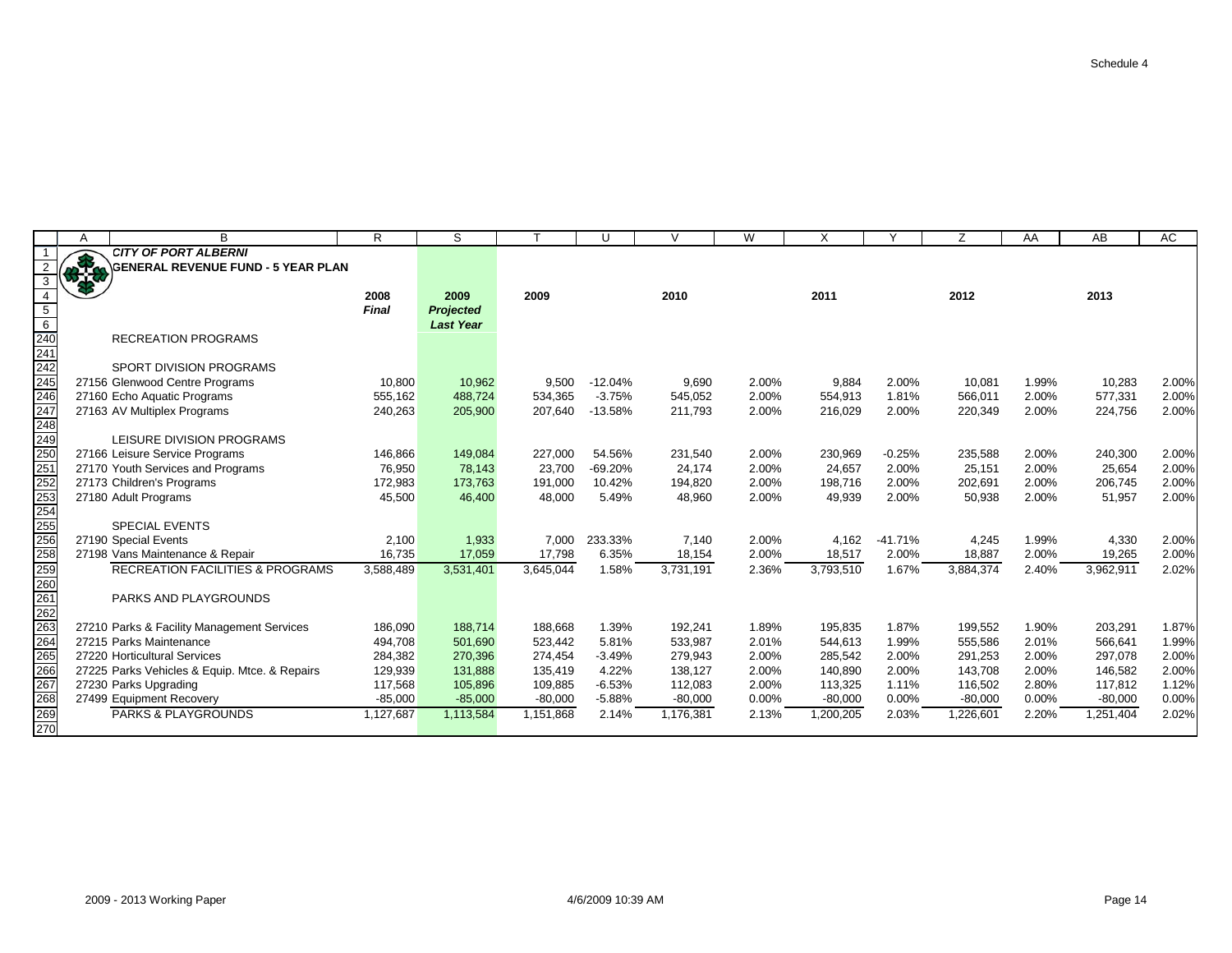|                                 | A             | B                                           | $\mathsf{R}$ | S                | $\mathsf{T}$ | $\cup$    | $\vee$    | W         | X         | Y          | Z         | AA     | AB        | AC       |
|---------------------------------|---------------|---------------------------------------------|--------------|------------------|--------------|-----------|-----------|-----------|-----------|------------|-----------|--------|-----------|----------|
| -1                              |               | <b>CITY OF PORT ALBERNI</b>                 |              |                  |              |           |           |           |           |            |           |        |           |          |
| $\overline{2}$                  | $\frac{1}{2}$ | <b>GENERAL REVENUE FUND - 5 YEAR PLAN</b>   |              |                  |              |           |           |           |           |            |           |        |           |          |
| $\mathbf{3}$                    |               |                                             |              |                  |              |           |           |           |           |            |           |        |           |          |
| $\overline{4}$                  |               |                                             | 2008         | 2009             | 2009         |           | 2010      |           | 2011      |            | 2012      |        | 2013      |          |
| $5\overline{)}$                 |               |                                             | Final        | <b>Projected</b> |              |           |           |           |           |            |           |        |           |          |
| $6\overline{6}$                 |               |                                             |              | <b>Last Year</b> |              |           |           |           |           |            |           |        |           |          |
| 271                             |               | <b>CULTURAL SERVICES</b>                    |              |                  |              |           |           |           |           |            |           |        |           |          |
| 272                             |               |                                             |              |                  |              |           |           |           |           |            |           |        |           |          |
| 273                             |               | <b>MUSEUM SERVICES</b>                      |              |                  |              |           |           |           |           |            |           |        |           |          |
| 274<br>275                      |               | 27510 Museum Services                       | 377,132      | 370,528          | 371,375      | $-1.53%$  | 366,691   | $-1.26%$  | 365,827   | $-0.24%$   | 368,963   | 0.86%  | 375,907   | 1.88%    |
|                                 |               | 27515 Museum Programs - Curatorial          | 15,314       | 13,550           | 15,686       | 2.43%     | 13,287    | $-15.29%$ | 13,349    | 0.47%      | 13,413    | 0.48%  | 13,301    | $-0.84%$ |
| 276                             |               | 27516 Museum Programs Permanent Exhibition  | 9,050        | 8,000            | 9,230        | 1.99%     | 8,500     | $-7.91%$  | 6,500     | $-23.53%$  | 6,500     | 0.00%  | 6,500     | 0.00%    |
| 277                             |               | 27517 Museum Programs Temp. Exhibits        | 45,690       | 46,604           | 46,370       | 1.49%     | 46,446    | 0.16%     | 25,769    | $-44.52%$  | 34,300    | 33.11% | 27,600    | -19.53%  |
| 278                             |               | 27530 Industrial Collections                | 35,300       | 35,000           | 42,248       | 19.68%    | 41,701    | $-1.29%$  | 41,722    | 0.05%      | 43,814    | 5.01%  | 44,982    | 2.67%    |
| 279                             |               | 27550 Museum Maintenance                    | 62,195       | 63,400           | 63,818       | 2.61%     | 64,154    | 0.53%     | 65,593    | 2.24%      | 67,036    | 2.20%  | 68,536    | 2.24%    |
| 280                             |               | 27555 McLean Mill                           | 541,100      | 548,400          | 559,650      | 3.43%     | 567,205   | 1.35%     | 574,863   | 1.35%      | 582,623   | 1.35%  | 590,488   | 1.35%    |
| 281                             |               | 27600 Library Services                      | 508,749      | 523,793          | 515,882      | 1.40%     | 526,200   | 2.00%     | 536,724   | 2.00%      | 547,458   | 2.00%  | 558,407   | 2.00%    |
| 282                             |               | <b>CULTURAL SERVICES</b>                    | 1,594,530    | 1,609,275        | 1,624,259    | 1.86%     | 1,634,184 | 0.61%     | 1,630,347 | $-0.23%$   | 1,664,107 | 2.07%  | 1,685,721 | 1.30%    |
| 283<br>284<br>285<br>286<br>287 |               |                                             |              |                  |              |           |           |           |           |            |           |        |           |          |
|                                 |               | <b>RECREATION &amp; CULTURAL</b>            | 6,310,706    | 6,254,260        | 6,421,171    | 1.75%     | 6,541,756 | 1.88%     | 6,624,062 | 1.26%      | 6,775,082 | 2.28%  | 6,900,036 | 1.84%    |
|                                 |               |                                             |              |                  |              |           |           |           |           |            |           |        |           |          |
|                                 |               |                                             |              |                  |              |           |           |           |           |            |           |        |           |          |
|                                 |               | <b>FISCAL SERVICES</b>                      |              |                  |              |           |           |           |           |            |           |        |           |          |
| 288                             |               |                                             |              |                  |              |           |           |           |           |            |           |        |           |          |
| 289                             |               | <b>DEBT CHARGES</b>                         |              |                  |              |           |           |           |           |            |           |        |           |          |
| 290<br>291                      |               | 28111 Chartered Banks                       | 5,000        | 5,000            | 5,000        | 0.00%     | 5,000     | 0.00%     | 5,000     | 0.00%      | 5,000     | 0.00%  | 5,000     | 0.00%    |
|                                 |               | 28115 Interest on Prepaid Taxes             | 15,000       | 15,000           | 15,000       | 0.00%     | 15,000    | 0.00%     | 15,000    | 0.00%      | 15,000    | 0.00%  | 15,000    | 0.00%    |
| 292                             |               | 28121 Interest on Own Debentures            | 161,625      | 161,625          | 161,625      | 0.00%     | 161,625   | 0.00%     | 161,625   | 0.00%      | 161,625   | 0.00%  | 161,625   | 0.00%    |
| 293                             |               | 28131 Principal Instalment on Own Debenture | 84,009       | 84,009           | 84,009       | $0.00\%$  | 84,009    | 0.00%     | 84,009    | 0.00%      | 84,009    | 0.00%  | 84,009    | 0.00%    |
|                                 |               | 28193 Banking Service Charges               | 1,800        | 1,836            | 1,800        | $0.00\%$  | 1,836     | 2.00%     | 1,873     | 2.02%      | 1,910     | 1.98%  | 1,948     | 1.99%    |
| 294<br>295<br>296               |               | <b>DEBT CHARGES</b>                         | 267,434      | 267,470          | 267,434      | 0.00%     | 267,470   | 0.01%     | 267,507   | 0.01%      | 267,544   | 0.01%  | 267,582   | 0.01%    |
|                                 |               |                                             |              |                  |              |           |           |           |           |            |           |        |           |          |
| 297                             |               | TRANSFER TO RESERVE AND FUNDS               |              |                  |              |           |           |           |           |            |           |        |           |          |
| 298                             |               |                                             |              |                  |              |           |           |           |           |            |           |        |           |          |
| 299                             |               | TRANSFER TO RESERVE ACCOUNTS                |              |                  |              |           |           |           |           |            |           |        |           |          |
| 300                             |               | 28211 Transfers to Reserve & Allowance      |              |                  |              |           |           |           |           |            |           |        |           |          |
| 301                             |               | TRANSFERS TO OWN FUNDS                      |              |                  |              |           |           |           |           |            |           |        |           |          |
| 302                             |               | 28220 Transfer to General Capital Fund      | 1,743,531    | 1,407,868        | 1,477,001    | $-15.29%$ | 1,247,993 | $-15.50%$ | 873,536   | $-30.00%$  | 958,171   | 9.69%  | 1,085,537 | 13.29%   |
| 304                             |               | TRANSFER TO RESERVE & FUNDS                 | 1,743,531    | 1,407,868        | 1,477,001    | $-15.29%$ | 1,247,993 | $-15.50%$ | 873,536   | $-30.00\%$ | 958,171   | 9.69%  | 1,085,537 | 13.29%   |
| 305                             |               |                                             |              |                  |              |           |           |           |           |            |           |        |           |          |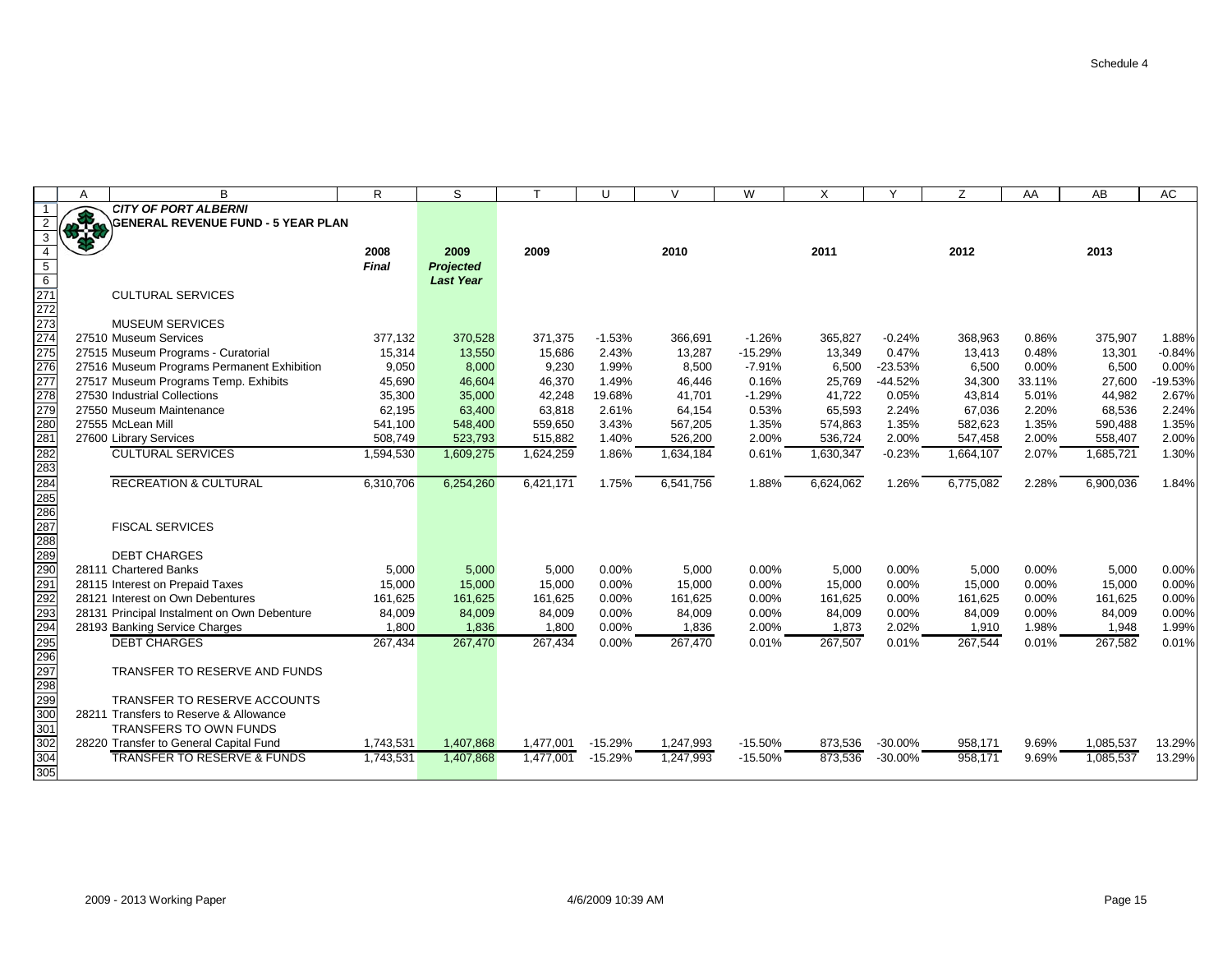|                  | A             | B                                           | R.           | S                | $\mathbf \tau$ | $\cup$   | $\vee$     | W        | X          | $\checkmark$ | Z          | AA    | AB         | <b>AC</b> |
|------------------|---------------|---------------------------------------------|--------------|------------------|----------------|----------|------------|----------|------------|--------------|------------|-------|------------|-----------|
|                  |               | <b>CITY OF PORT ALBERNI</b>                 |              |                  |                |          |            |          |            |              |            |       |            |           |
| 2                | $\frac{1}{2}$ | <b>GENERAL REVENUE FUND - 5 YEAR PLAN</b>   |              |                  |                |          |            |          |            |              |            |       |            |           |
| 3                |               |                                             |              |                  |                |          |            |          |            |              |            |       |            |           |
|                  |               |                                             | 2008         | 2009             | 2009           |          | 2010       |          | 2011       |              | 2012       |       | 2013       |           |
| 5                |               |                                             | <b>Final</b> | <b>Projected</b> |                |          |            |          |            |              |            |       |            |           |
| $6\overline{6}$  |               |                                             |              | <b>Last Year</b> |                |          |            |          |            |              |            |       |            |           |
| 306              |               | <b>COND TRANSFERS REG &amp; OTHER</b>       |              |                  |                |          |            |          |            |              |            |       |            |           |
| 307              |               |                                             |              |                  |                |          |            |          |            |              |            |       |            |           |
| 308<br>309       |               | <b>REGIONAL DISTRICTS</b><br>28410 R.D.A.C. |              |                  |                |          |            |          |            |              |            |       |            |           |
| 310              |               |                                             | 905,377      | 905,377          | 935,701        | 3.35%    | 935,701    | 0.00%    | 935,701    | 0.00%        | 935,701    | 0.00% | 935,701    | 0.00%     |
| $\overline{311}$ |               | TRANSMISSION OF TAX COLLECTED               |              |                  |                |          |            |          |            |              |            |       |            |           |
| $\overline{312}$ |               |                                             |              |                  |                |          |            |          |            |              |            |       |            |           |
| 313              |               | <b>SCHOOL DISTRICTS</b>                     |              |                  |                |          |            |          |            |              |            |       |            |           |
| 314              |               | 28811 Non-Residential School Levy           | 2,873,985    | 2,873,985        | 2,681,647      | $-6.69%$ | 2,681,647  | 0.00%    | 2,681,647  | 0.00%        | 2,681,647  | 0.00% | 2,681,647  | 0.00%     |
| 315              |               | 28812 Residential School Levy               | 3,305,689    | 3,305,689        | 3,353,782      | 1.45%    | 3,353,782  | 0.00%    | 3,353,782  | 0.00%        | 3,353,782  | 0.00% | 3,353,782  | 0.00%     |
| 316              |               |                                             |              |                  |                |          |            |          |            |              |            |       |            |           |
| 317              |               | <b>REGIONAL GOVERNMENTS</b>                 |              |                  |                |          |            |          |            |              |            |       |            |           |
| $\overline{318}$ |               | 28820 Hospital District                     | 955,726      | 955,726          | 911,855        | $-4.59%$ | 911,855    | 0.00%    | 911,855    | 0.00%        | 911,855    | 0.00% | 911,855    | 0.00%     |
| 319              |               |                                             |              |                  |                |          |            |          |            |              |            |       |            |           |
| 320              |               | JOINT BOARDS AND COMMISSIONS                |              |                  |                |          |            |          |            |              |            |       |            |           |
| 321              |               | 28830 Municipal Finance Authority           | 435          | 435              | 453            | 4.14%    | 453        | 0.00%    | 453        | 0.00%        | 453        | 0.00% | 453        | 0.00%     |
| 322              |               | 28831 B.C. Assessment Authority             | 171,914      | 171,914          | 185,446        | 7.87%    | 185,446    | 0.00%    | 185,446    | 0.00%        | 185,446    | 0.00% | 185,446    | 0.00%     |
| 323              |               | <b>TAXES COLLECTED FOR OTHERS</b>           | 7,307,749    | 7,307,749        | 7,133,183      | $-2.39%$ | 7,133,183  | 0.00%    | 7,133,183  | 0.00%        | 7,133,183  | 0.00% | 7,133,183  | 0.00%     |
| 324              |               |                                             |              |                  |                |          |            |          |            |              |            |       |            |           |
| 325              |               | OTHER FISCAL SERVICES                       |              |                  |                |          |            |          |            |              |            |       |            |           |
| 326<br>327       |               |                                             |              |                  |                |          |            |          |            |              |            |       |            |           |
|                  |               | 28910 Debt Reserve Transfer                 | 9,000        | 9,000            | 9,000          | 0.00%    | 9,000      | 0.00%    | 9,000      | 0.00%        | 9,000      | 0.00% | 9,000      | 0.00%     |
| 328              |               | <b>OTHER FISCAL SERVICES</b>                | 9,000        | 9,000            | 9,000          | 0.00%    | 9,000      | 0.00%    | 9,000      | 0.00%        | 9,000      | 0.00% | 9,000      | 0.00%     |
| 329<br>330       |               |                                             |              |                  |                |          |            |          |            |              |            |       |            |           |
|                  |               | <b>FISCAL SERVICES</b>                      | 10,233,091   | 9,897,464        | 9,822,319      | $-4.01%$ | 9,593,347  | $-2.33%$ | 9,218,927  | $-3.90%$     | 9,303,599  | 0.92% | 9,431,003  | 1.37%     |
| 331              |               |                                             |              |                  |                |          |            |          |            |              |            |       |            |           |
| 332              |               | <b>OTHER SERVICES</b>                       |              |                  |                |          |            |          |            |              |            |       |            |           |
| 333<br>334       |               |                                             |              |                  |                |          |            |          |            |              |            |       |            |           |
|                  |               | OTHER BUDGET CONSIDERATIONS                 |              |                  |                |          |            |          |            |              |            |       |            |           |
| 335              |               | 29911 Contingency Funds                     | 212,538      | 206,234          | 248,895        | 17.11%   | 250,000    | 0.44%    | 250,000    | 0.00%        | 250,000    | 0.00% | 250,000    | 0.00%     |
| 336              |               | OTHER BUDGET CONSIDERATIONS                 | 212,538      | 206,234          | 248.895        | 17.11%   | 250.000    | 0.44%    | 250,000    | 0.00%        | 250,000    | 0.00% | 250,000    | 0.00%     |
| 337<br>338       |               | <b>GENERAL FUND EXPENDITURE</b>             | 32,821,308   | 32,539,118       | 33,195,715     | 1.14%    | 33,205,154 | 0.03%    | 33,416,013 | 0.64%        | 34,054,594 | 1.91% | 34,770,900 | 2.10%     |
| 339              |               |                                             |              |                  |                |          |            |          |            |              |            |       |            |           |
|                  |               |                                             |              |                  |                |          |            |          |            |              |            |       |            |           |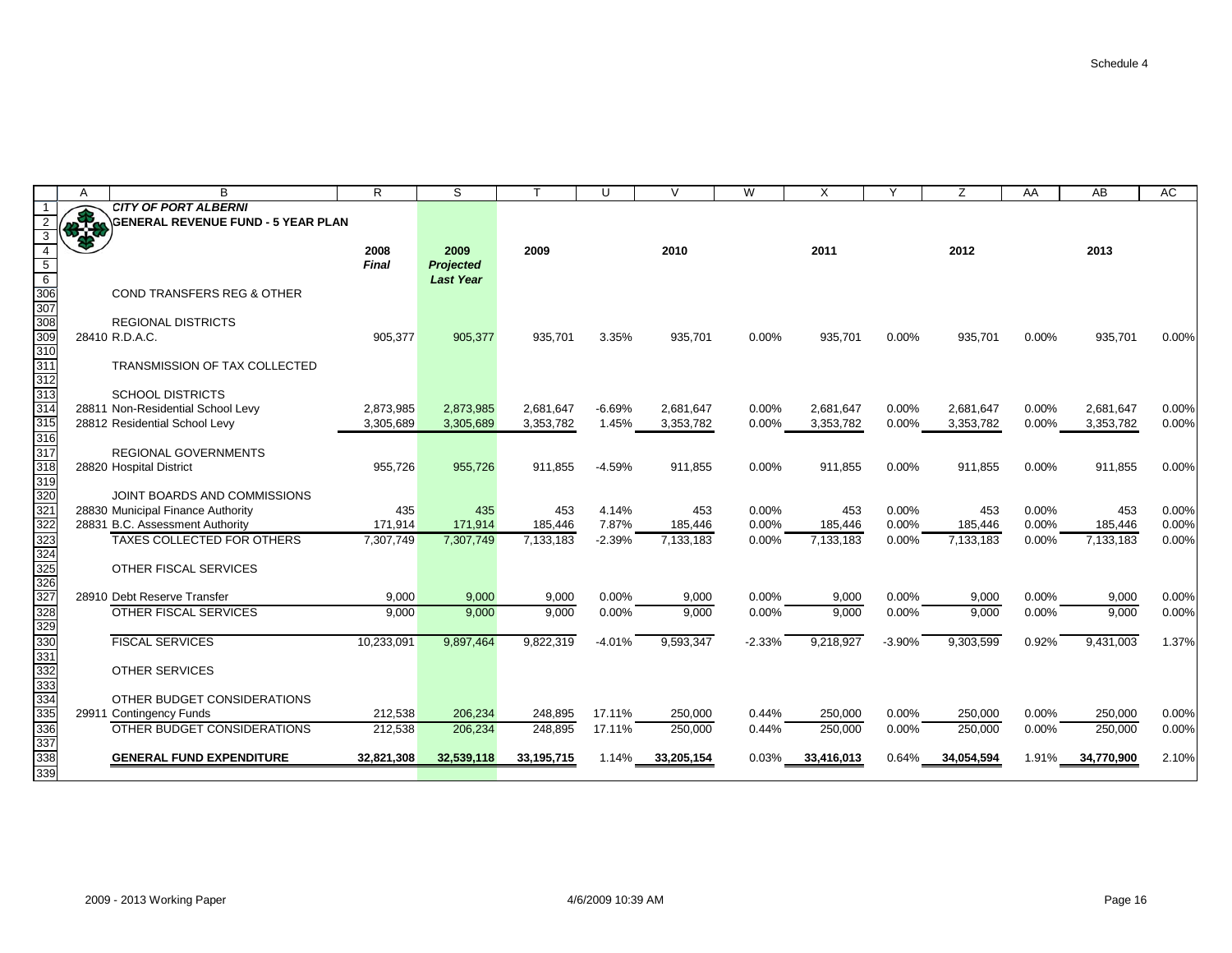|                                                                 | Α         | B                                        | R            | S                |           | U         | $\vee$    | W         | X         | $\checkmark$ | Ζ         | AA    | AB        | AC    |
|-----------------------------------------------------------------|-----------|------------------------------------------|--------------|------------------|-----------|-----------|-----------|-----------|-----------|--------------|-----------|-------|-----------|-------|
|                                                                 |           | <b>CITY OF PORT ALBERNI</b>              |              |                  |           |           |           |           |           |              |           |       |           |       |
|                                                                 | $\bullet$ | <b>WATER REVENUE FUND-5 YEAR PLAN</b>    |              |                  |           |           |           |           |           |              |           |       |           |       |
|                                                                 | 33.58     |                                          | 2008         | 2009             | 2009      |           | 2010      |           | 2011      |              | 2012      |       | 2013      |       |
|                                                                 |           |                                          | <b>Final</b> | <b>Projected</b> |           |           |           |           |           |              |           |       |           |       |
|                                                                 |           |                                          |              | <b>Last Year</b> |           |           |           |           |           |              |           |       |           |       |
| $\begin{array}{c} 5 \\ 6 \\ 7 \end{array}$                      |           |                                          |              |                  |           |           |           |           |           |              |           |       |           |       |
|                                                                 |           | <b>SALES OF SERVICE</b>                  |              |                  |           |           |           |           |           |              |           |       |           |       |
| $\frac{8}{9}$                                                   |           | 54421 Metered Sales                      | 2,070,151    | 2,080,502        | 2,000,000 | $-3.39%$  | 2,010,000 | 0.50%     | 2,020,050 | 0.50%        | 2,030,150 | 0.50% | 2,040,301 | 0.50% |
|                                                                 |           | 54431 Connections                        | 25,000       | 25,500           | 30,000    | 20.00%    | 30,600    | 2.00%     | 31,212    | 2.00%        | 31,836    | 2.00% | 32,473    | 2.00% |
| 10                                                              |           | 54432 Turn-On Charges                    | 300          | 306              | 300       | 0.00%     | 306       | 2.00%     | 312       | 2.00%        | 318       | 2.00% | 325       | 2.00% |
| $\overline{11}$                                                 |           | 54433 Service Charges Sundry             | 7,500        | 7,650            | 7,500     | 0.00%     | 7,650     | 2.00%     | 7,803     | 2.00%        | 7,959     | 2.00% | 8,118     | 2.00% |
| $\overline{12}$                                                 |           | <b>SALES OF SERVICE</b>                  | 2,102,951    | 2,113,958        | 2,037,800 | $-3.10%$  | 2,048,556 | $-3.09%$  | 2,059,377 | 0.53%        | 2,070,264 | 0.53% | 2,081,217 | 0.53% |
| 13                                                              |           |                                          |              |                  |           |           |           |           |           |              |           |       |           |       |
| $\frac{14}{15}$                                                 |           | OTHER REVENUE FROM OWN SOURCE            |              |                  |           |           |           |           |           |              |           |       |           |       |
|                                                                 |           |                                          |              |                  |           |           |           |           |           |              |           |       |           |       |
| 16                                                              |           | 55590 Other Interest                     | 5,475        | 5,475            | 5,475     | 0.00%     | 5,475     | 0.00%     | 5,475     | 0.00%        | 5,475     | 0.00% | 5,475     | 0.00% |
| 17                                                              |           | 55611 Water Penalty                      | 20,000       | 20,000           | 20,000    | 0.00%     | 20,000    | 0.00%     | 20,000    | 0.00%        | 20,000    | 0.00% | 20,000    | 0.00% |
| $\overline{18}$                                                 |           | <b>OTHER REVENUE</b>                     | 25,475       | 25,475           | 25,475    | 0.00%     | 25,475    | 0.00%     | 25,475    | 0.00%        | 25,475    | 0.00% | 25,475    | 0.00% |
| 19                                                              |           |                                          |              |                  |           |           |           |           |           |              |           |       |           |       |
| $\frac{20}{21}$ $\frac{22}{25}$ $\frac{25}{26}$ $\frac{27}{29}$ |           | CONDITIONAL TRANSFERS OTHER GOV'T        |              |                  |           |           |           |           |           |              |           |       |           |       |
|                                                                 |           |                                          |              |                  |           |           |           |           |           |              |           |       |           |       |
|                                                                 |           | PROVINCIAL GOVERNMENT                    |              |                  |           |           |           |           |           |              |           |       |           |       |
|                                                                 |           |                                          |              |                  |           |           |           |           |           |              |           |       |           |       |
|                                                                 |           |                                          |              |                  |           |           |           |           |           |              |           |       |           |       |
|                                                                 |           | <b>OTHER TRANSFERS</b>                   |              |                  |           |           |           |           |           |              |           |       |           |       |
|                                                                 |           | 59111 Reserve For Projects/Purchase      | 413,344      |                  |           |           |           |           |           |              |           |       |           |       |
|                                                                 |           | 59112 Operating Surplus From Prior Years | 1,166,668    |                  | 583,334   |           |           |           |           |              |           |       |           |       |
| $\overline{30}$                                                 |           | <b>OTHER TRANSFERS</b>                   | 1,580,012    | $\Omega$         | 583,334   |           | $\Omega$  |           |           |              |           |       |           |       |
|                                                                 |           |                                          |              |                  |           |           |           |           |           |              |           |       |           |       |
| 31<br>32<br>33                                                  |           | <b>WATER FUND REVENUE</b>                | 3,708,438    | 2,139,433        | 2,646,609 | $-28.63%$ | 2,074,031 | $-21.63%$ | 2,084,852 | 0.52%        | 2,095,739 | 0.52% | 2,106,692 | 0.52% |
|                                                                 |           |                                          |              |                  |           |           |           |           |           |              |           |       |           |       |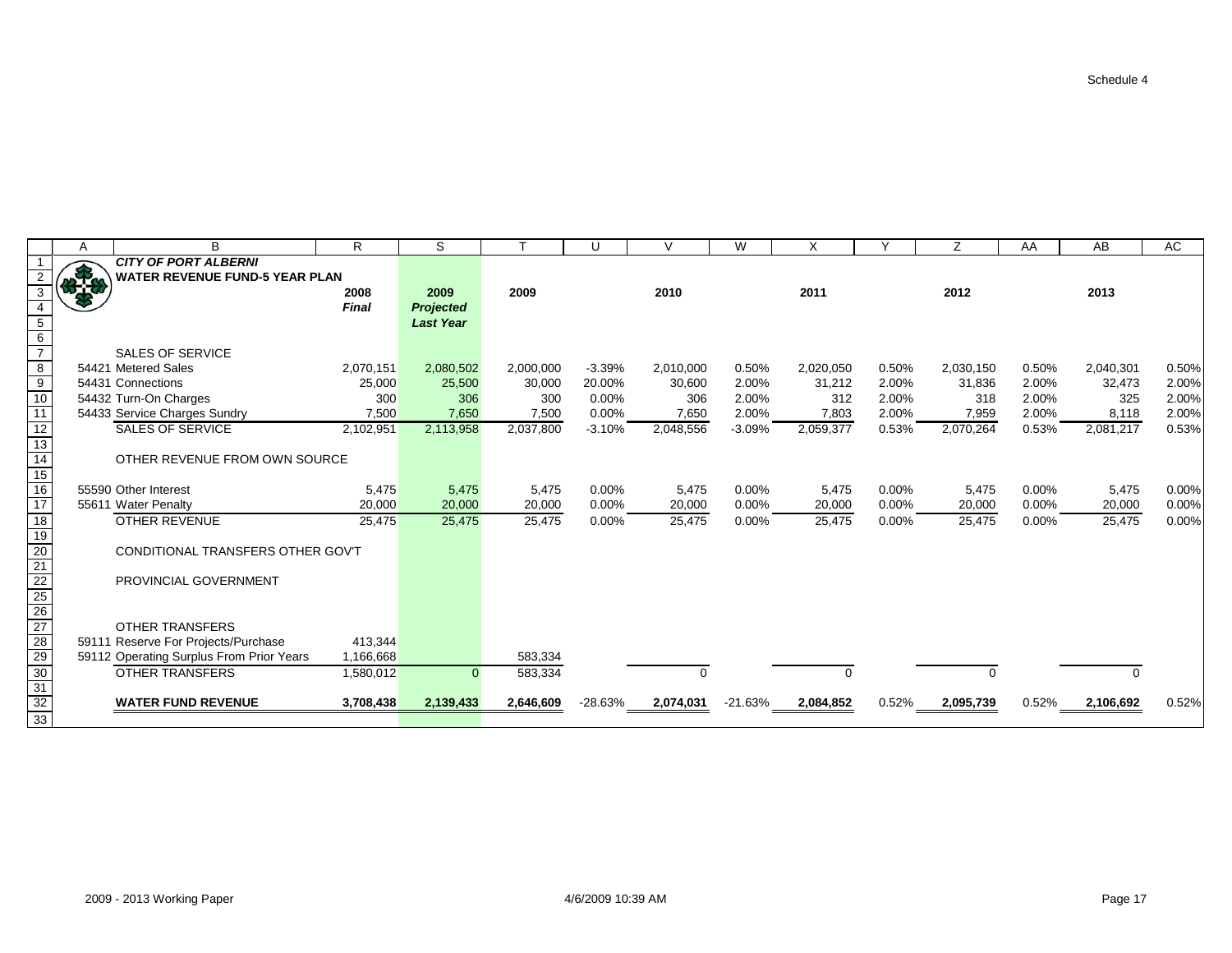$\mathbb{R}^2$ 

|                 | A   | B                                      | R            | S                |           | U        | V         | W     | X         | Y     | Z         | AA    | AB        | <b>AC</b> |
|-----------------|-----|----------------------------------------|--------------|------------------|-----------|----------|-----------|-------|-----------|-------|-----------|-------|-----------|-----------|
| $\mathbf{1}$    |     | <b>CITY OF PORT ALBERNI</b>            |              |                  |           |          |           |       |           |       |           |       |           |           |
|                 | REA | <b>WATER REVENUE FUND-5 YEAR PLAN</b>  |              |                  |           |          |           |       |           |       |           |       |           |           |
|                 |     |                                        | 2008         | 2009             | 2009      |          | 2010      |       | 2011      |       | 2012      |       | 2013      |           |
|                 |     |                                        | <b>Final</b> | <b>Projected</b> |           |          |           |       |           |       |           |       |           |           |
| $5\phantom{.0}$ |     |                                        |              | <b>Last Year</b> |           |          |           |       |           |       |           |       |           |           |
| $6\overline{6}$ |     |                                        |              |                  |           |          |           |       |           |       |           |       |           |           |
| $\frac{34}{35}$ |     |                                        |              |                  |           |          |           |       |           |       |           |       |           |           |
|                 |     |                                        |              |                  |           |          |           |       |           |       |           |       |           |           |
|                 |     | <b>WATER SUPPLY SYSTEM</b>             |              |                  |           |          |           |       |           |       |           |       |           |           |
| $\overline{37}$ |     |                                        |              |                  |           |          |           |       |           |       |           |       |           |           |
| 38              |     | <b>ADMINISTRATION</b>                  |              |                  |           |          |           |       |           |       |           |       |           |           |
| 39              |     | 64110 Water Administration & Other     | 186,500      | 190,230          | 186,500   | 0.00%    | 190,230   | 2.00% | 194,035   | 2.00% | 197,915   | 2.00% | 201,874   | 2.00%     |
| 40              |     |                                        |              |                  |           |          |           |       |           |       |           |       |           |           |
| 41              |     | <b>ENGINEERING SERVICES</b>            |              |                  |           |          |           |       |           |       |           |       |           |           |
| 42              |     | 64121 Engineering Consulting Services  | 20,000       | 20,400           | 20,000    | 0.00%    | 20,400    | 2.00% | 20,808    | 2.00% | 21,224    | 2.00% | 21,649    | 2.00%     |
| 43              |     |                                        |              |                  |           |          |           |       |           |       |           |       |           |           |
| 44              |     | WATER SYSTEM ADMINISTRATION            |              |                  |           |          |           |       |           |       |           |       |           |           |
| 45              |     | 64133 Customer Service Requests        | 75,000       | 76,500           | 92,000    | 22.67%   | 93,840    | 2.00% | 95,717    | 2.00% | 97,631    | 2.00% | 99,584    | 2.00%     |
| 46              |     | 64136 Small Tools/Equipment/Supplies   | 8,000        | 8,160            | 8,000     | 0.00%    | 8,160     | 2.00% | 8,323     | 2.00% | 8,490     | 2.00% | 8,659     | 2.00%     |
| 47              |     |                                        |              |                  |           |          |           |       |           |       |           |       |           |           |
| 48              |     | SERVICE OF SUPPLY                      |              |                  |           |          |           |       |           |       |           |       |           |           |
| 49              |     | 64141 Supply Inspection & Operation    | 198,750      | 202,725          | 199,750   | 0.50%    | 203,745   | 2.00% | 207,820   | 2.00% | 211,976   | 2.00% | 216,216   | 2.00%     |
| 50              |     |                                        |              |                  |           |          |           |       |           |       |           |       |           |           |
| 51              |     | <b>PUMPING</b>                         |              |                  |           |          |           |       |           |       |           |       |           |           |
| 52              |     | 64161 Pumping Inspection & Operation   | 185,500      | 189,210          | 180,500   | $-2.70%$ | 184,110   | 2.00% | 187,792   | 2.00% | 191,548   | 2.00% | 195,379   | 2.00%     |
| 53              |     |                                        |              |                  |           |          |           |       |           |       |           |       |           |           |
| 54              |     | <b>TRANSMISSION &amp; DISTRIBUTION</b> |              |                  |           |          |           |       |           |       |           |       |           |           |
| 55              |     | 64181 Transmission/Distribution System | 289,000      | 294,780          | 280,000   | $-3.11%$ | 285,600   | 2.00% | 291,312   | 2.00% | 297,138   | 2.00% | 303,081   | 2.00%     |
| 56              |     | 64183 Connections                      | 89,000       | 90,780           | 98,000    | 10.11%   | 99,960    | 2.00% | 101,959   | 2.00% | 103,998   | 2.00% | 106,078   | 2.00%     |
| 57              |     | 64185 Meters                           | 153,000      | 156,060          | 144,500   | $-5.56%$ | 147,390   | 2.00% | 150,338   | 2.00% | 153,345   | 2.00% | 156,411   | 2.00%     |
|                 |     | 64187 Hydrants                         | 50,550       | 51,561           | 50,550    | 0.00%    | 51,561    | 2.00% | 52,592    | 2.00% | 53,644    | 2.00% | 54,717    | 2.00%     |
| 58<br>59        |     |                                        |              |                  |           |          |           |       |           |       |           |       |           |           |
| 60              |     | OTHER COMMON SERVICES                  |              |                  |           |          |           |       |           |       |           |       |           |           |
| 61              |     | 64194 Cost Of Sales - Water            | 7,500        | 7,650            | 7,500     | 0.00%    | 7,803     | 2.00% | 7,959     | 2.00% | 8,118     | 2.00% | 8,281     | 2.00%     |
| 62              |     |                                        |              |                  |           |          |           |       |           |       |           |       |           |           |
| 63              |     | <b>WATER SUPPLY SYSTEM</b>             | 1,262,800    | 1,288,056        | 1,267,300 | 0.36%    | 1,292,799 | 0.37% | 1,318,655 | 2.00% | 1,345,028 | 2.00% | 1,371,929 | 2.00%     |
| 64              |     |                                        |              |                  |           |          |           |       |           |       |           |       |           |           |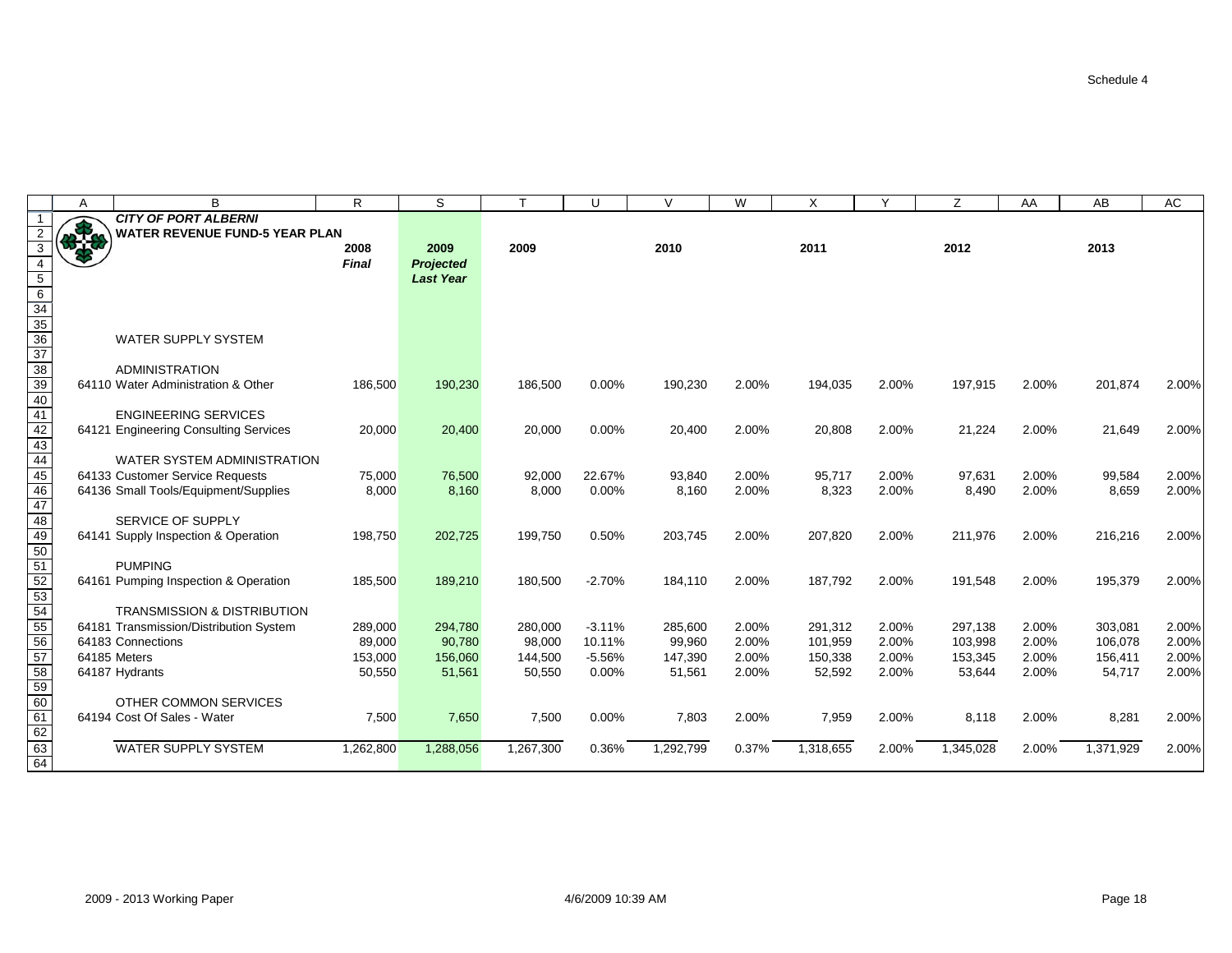|                                                       | A   | B                                     | R            | S                |           | U         | $\vee$    | W         | X         |           | Z.        | AA        | AB        | AC        |
|-------------------------------------------------------|-----|---------------------------------------|--------------|------------------|-----------|-----------|-----------|-----------|-----------|-----------|-----------|-----------|-----------|-----------|
|                                                       |     | <b>CITY OF PORT ALBERNI</b>           |              |                  |           |           |           |           |           |           |           |           |           |           |
|                                                       | *** | <b>WATER REVENUE FUND-5 YEAR PLAN</b> |              |                  |           |           |           |           |           |           |           |           |           |           |
|                                                       |     |                                       | 2008         | 2009             | 2009      |           | 2010      |           | 2011      |           | 2012      |           | 2013      |           |
|                                                       |     |                                       | <b>Final</b> | <b>Projected</b> |           |           |           |           |           |           |           |           |           |           |
| 5                                                     |     |                                       |              | <b>Last Year</b> |           |           |           |           |           |           |           |           |           |           |
|                                                       |     |                                       |              |                  |           |           |           |           |           |           |           |           |           |           |
| $\frac{6}{65}$<br>$\frac{65}{66}$<br>$\frac{67}{68}$  |     | <b>FISCAL SERVICES</b>                |              |                  |           |           |           |           |           |           |           |           |           |           |
|                                                       |     |                                       |              |                  |           |           |           |           |           |           |           |           |           |           |
|                                                       |     | <b>DEBT</b>                           |              |                  |           |           |           |           |           |           |           |           |           |           |
|                                                       |     | 68120 Interest On Own Debentures      |              |                  |           |           |           |           |           |           |           |           |           |           |
|                                                       |     | 68130 Principal Install. On Own Deb   |              |                  |           |           |           |           |           |           |           |           |           |           |
| $\overline{70}$                                       |     | <b>DEBT</b>                           |              |                  |           |           |           |           |           |           |           |           |           |           |
| $\frac{71}{72}$<br>$\frac{72}{73}$<br>$\frac{74}{75}$ |     |                                       |              |                  |           |           |           |           |           |           |           |           |           |           |
|                                                       |     | TRANSFERS TO FUNDS AND RESERVES       |              |                  |           |           |           |           |           |           |           |           |           |           |
|                                                       |     | 68211 Transfer To Reserves            |              |                  |           |           |           |           |           |           |           |           |           |           |
|                                                       |     | 68220 Transfers To Water Cap. Fund    | 1,892,112    | 459,117          | 1,132,385 | -40.15%   | 374,338   | $-18.47%$ | 399,057   | 6.60%     | 247,513   | $-37.98%$ | 546,232   | 120.69%   |
|                                                       |     | 68910 Debt Reserve Transfer           | 5,475        | 5,475            | 5,475     | $0.00\%$  | 5,475     | $0.00\%$  | 5,475     | $0.00\%$  | 5,475     | $0.00\%$  | 5,475     | 0.00%     |
|                                                       |     | <b>TRANSFERS</b>                      | 1,897,587    | 464,592          | 1,137,860 | -40.04%   | 379,813   | $-18.25%$ | 404,532   | 6.51%     | 252,988   | $-37.46%$ | 551,707   | 118.08%   |
|                                                       |     |                                       |              |                  |           |           |           |           |           |           |           |           |           |           |
|                                                       |     | <b>FISCAL SERVICES</b>                | 1,897,587    | 464,592          | 1,137,860 | -40.04%   | 379,813   | -18.25%   | 404,532   | 6.51%     | 252,988   | -37.46%   | 551,707   | 118.08%   |
|                                                       |     |                                       |              |                  |           |           |           |           |           |           |           |           |           |           |
|                                                       |     | EXCESS OF REVENUE OVER EXPI           | 548,051      | 386,785          | 241,449   | -55.94%   | 401,419   | 3.78%     | 361,665   | $-9.90\%$ | 497,723   | 37.62%    | 183,056   | $-63.22%$ |
| 76<br>77<br>78<br>79<br>80<br>81<br>82<br>82          |     |                                       |              |                  |           |           |           |           |           |           |           |           |           |           |
|                                                       |     | <b>WATER FUND EXPENDITURE</b>         | 3,708,438    | 2,139,433        | 2,646,609 | $-28.63%$ | 2,074,031 | $-3.06\%$ | 2,084,852 | 0.52%     | 2,095,739 | 0.52%     | 2,106,692 | 0.52%     |
|                                                       |     |                                       |              |                  |           |           |           |           |           |           |           |           |           |           |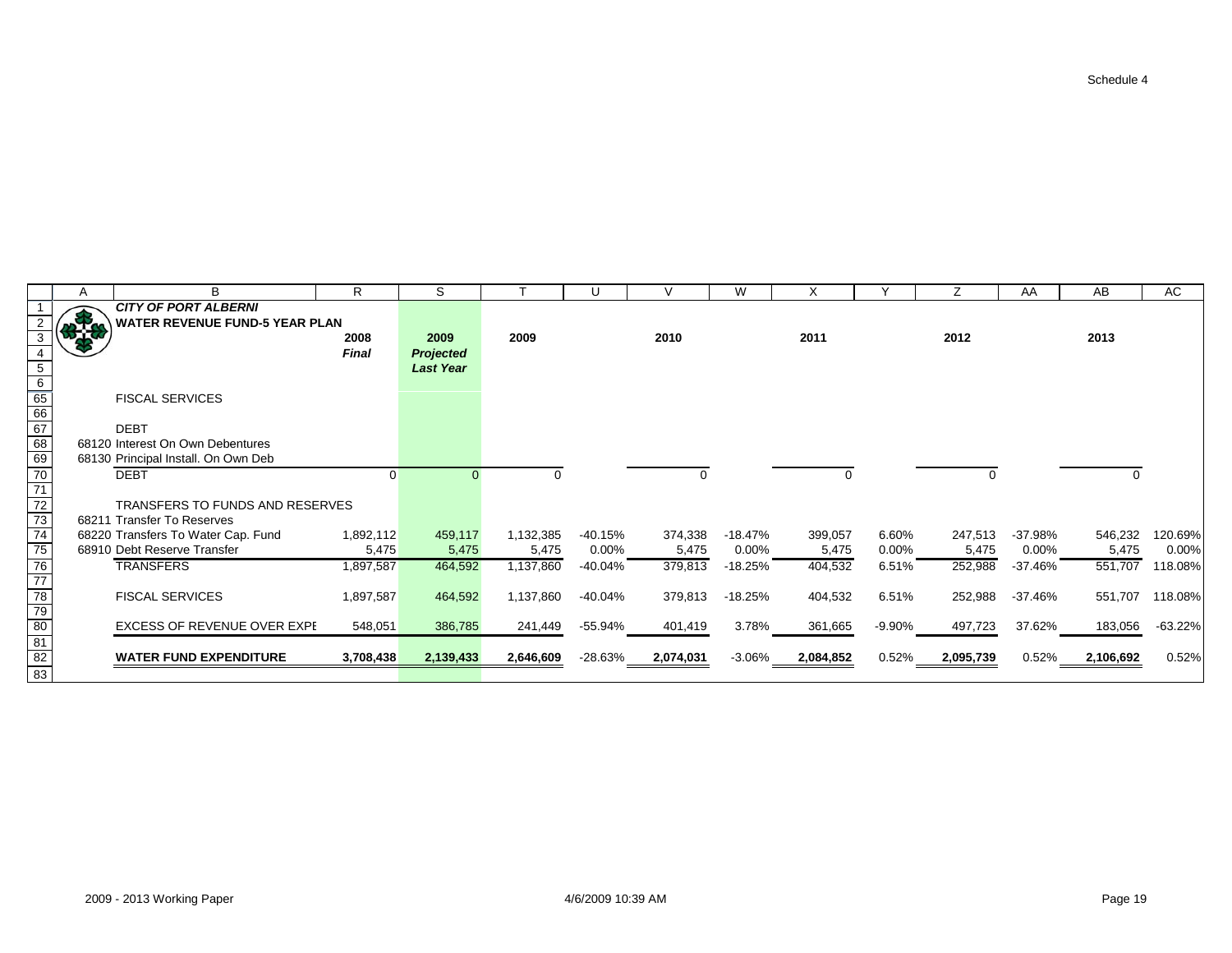|                                                                                       | A             | B                                           | $\mathsf{R}$ | S                |           | U        | $\vee$    | W        | X         |          | Z         | AA       | AB        | AC     |
|---------------------------------------------------------------------------------------|---------------|---------------------------------------------|--------------|------------------|-----------|----------|-----------|----------|-----------|----------|-----------|----------|-----------|--------|
|                                                                                       |               | <b>CITY OF PORT ALBERNI</b>                 |              |                  |           |          |           |          |           |          |           |          |           |        |
|                                                                                       | $\frac{1}{2}$ | <b>SEWER REVENUE FUND-5 YEAR PLAN</b>       |              |                  |           |          |           |          |           |          |           |          |           |        |
|                                                                                       |               |                                             | 2008         | 2009             | 2009      |          | 2010      |          | 2011      |          | 2012      |          | 2013      |        |
|                                                                                       |               |                                             | <b>Final</b> | Projected        |           |          |           |          |           |          |           |          |           |        |
|                                                                                       |               |                                             |              | <b>Last Year</b> |           |          |           |          |           |          |           |          |           |        |
| $\begin{array}{c}\n5 \\ 6 \\ 7\n\end{array}$                                          |               |                                             |              |                  |           |          |           |          |           |          |           |          |           |        |
|                                                                                       |               | <b>SALES OF SERVICE</b>                     |              |                  |           |          |           |          |           |          |           |          |           |        |
| $\frac{8}{9}$                                                                         |               |                                             |              |                  |           |          |           |          |           |          |           |          |           |        |
|                                                                                       |               | 94421 Sewer Fees                            | 1,100,000    | 1,243,000        | 1,243,000 | 13.00%   | 1,249,215 | 0.50%    | 1,374,137 | 10.00%   | 1,381,007 | 0.50%    | 1,519,107 | 10.00% |
| $\overline{10}$                                                                       |               | 94431 Sewer Connections                     | 25,140       | 25,643           | 25,140    | 0.00%    | 25,643    | 2.00%    | 26,156    | 2.00%    | 26,679    | 2.00%    | 27,212    | 2.00%  |
| 11                                                                                    |               | 94432 Service Charges Sundry                | 2,500        | 2,550            | 2,500     | 0.00%    | 2,550     | 2.00%    | 2,601     | 2.00%    | 2,653     | 2.00%    | 2,706     | 2.00%  |
|                                                                                       |               | 94433 User Charges                          | 10,600       | 10,812           | 11,500    | 8.49%    | 11,730    | 2.00%    | 11,965    | 2.00%    | 12,204    | 2.00%    | 12,448    | 2.00%  |
| 12<br>13<br>14                                                                        |               |                                             |              |                  |           |          |           |          |           |          |           |          |           |        |
|                                                                                       |               | <b>OTHER SERVICES</b>                       |              |                  |           |          |           |          |           |          |           |          |           |        |
| $\overline{15}$                                                                       |               | 94441 Sewage Disposal Fees                  | 8,000        | 8,160            | 8,160     | 2.00%    | 8,323     | 2.00%    | 8,490     | 2.00%    | 8,660     | 2.00%    | 8,833     | 2.00%  |
| 16                                                                                    |               | <b>SALES OF SERVICE</b>                     | 1,146,240    | 1,290,165        | 1,290,300 | 12.57%   | 1,297,461 | 0.55%    | 1,423,348 | 9.70%    | 1,431,202 | 0.55%    | 1,570,306 | 9.72%  |
| $\overline{17}$                                                                       |               |                                             |              |                  |           |          |           |          |           |          |           |          |           |        |
| $\overline{18}$                                                                       |               | OTHER REVENUE FROM OWN SOURCE               |              |                  |           |          |           |          |           |          |           |          |           |        |
| $\frac{18}{19}$<br>$\frac{20}{21}$                                                    |               |                                             |              |                  |           |          |           |          |           |          |           |          |           |        |
|                                                                                       |               | 95590 M.F.A. Debt Reserve Income            | 13,705       | 13,705           | 13,705    | 0.00%    | 13,705    | $0.00\%$ | 13,705    | 0.00%    | 13,705    | 0.00%    | 13,705    | 0.00%  |
|                                                                                       |               | 95611 Sewer Penalty                         | 7,000        | 7,000            | 7,000     | 0.00%    | 7,000     | 0.00%    | 7,000     | 0.00%    | 7,000     | 0.00%    | 7,000     | 0.00%  |
|                                                                                       |               | 95722 Sewer Local Improvement Charges       | 32,708       | 32,708           | 33,961    | 3.83%    | 33,961    | 0.00%    | 33,961    | 0.00%    | 33,961    | 0.00%    | 33,961    | 0.00%  |
|                                                                                       |               | <b>OTHER REVENUE</b>                        | 53,413       | 53,413           | 54,666    | 2.35%    | 54,666    | 2.35%    | 54,666    | 0.00%    | 54,666    | 0.00%    | 54,666    | 0.00%  |
| $\frac{22}{23} \frac{24}{25} \frac{24}{25} \frac{26}{27} \frac{28}{29} \frac{29}{30}$ |               |                                             |              |                  |           |          |           |          |           |          |           |          |           |        |
|                                                                                       |               | UNCONDITIONAL TRANSFERS                     |              |                  |           |          |           |          |           |          |           |          |           |        |
|                                                                                       |               | 96221 Sewerage Fac. Assist. Grant           |              |                  |           |          |           |          |           |          |           |          |           |        |
|                                                                                       |               | 95650 Sewer Study Grant                     |              |                  |           |          |           |          |           |          |           |          |           |        |
|                                                                                       |               | <b>OTHER TRANSFERS</b>                      |              |                  |           |          |           |          |           |          |           |          |           |        |
|                                                                                       |               | 99110 Transfer from Capital Res. - New Deal | 40,000       | 40,000           | 40,000    | $0.00\%$ | 40,000    | 0.00%    | 40,000    | $0.00\%$ | 40,000    | 0.00%    | 40,000    | 0.00%  |
|                                                                                       |               | 99111 Transfers from Reserves & Allowances  |              |                  |           |          |           |          |           |          |           |          |           |        |
|                                                                                       |               | 99114 Operating Funds from Prior Year       |              |                  |           |          | 50,000    |          | 100,000   |          |           |          | 200,000   |        |
| 32<br>33                                                                              |               | 99211 Contr. From General Revenue           |              |                  |           |          |           |          |           |          |           |          |           |        |
| $\overline{34}$                                                                       |               |                                             |              |                  |           |          |           |          |           |          |           |          |           |        |
|                                                                                       |               | <b>SEWER FUND REVENUE</b>                   | 1,239,653    | 1,383,578        | 1,384,966 | 11.72%   | 1,442,127 | 4.13%    | 1,618,014 | 12.20%   | 1,525,868 | $-5.69%$ | 1,864,972 | 22.22% |
| $\frac{35}{35}$<br>36                                                                 |               |                                             |              |                  |           |          |           |          |           |          |           |          |           |        |
|                                                                                       |               |                                             |              |                  |           |          |           |          |           |          |           |          |           |        |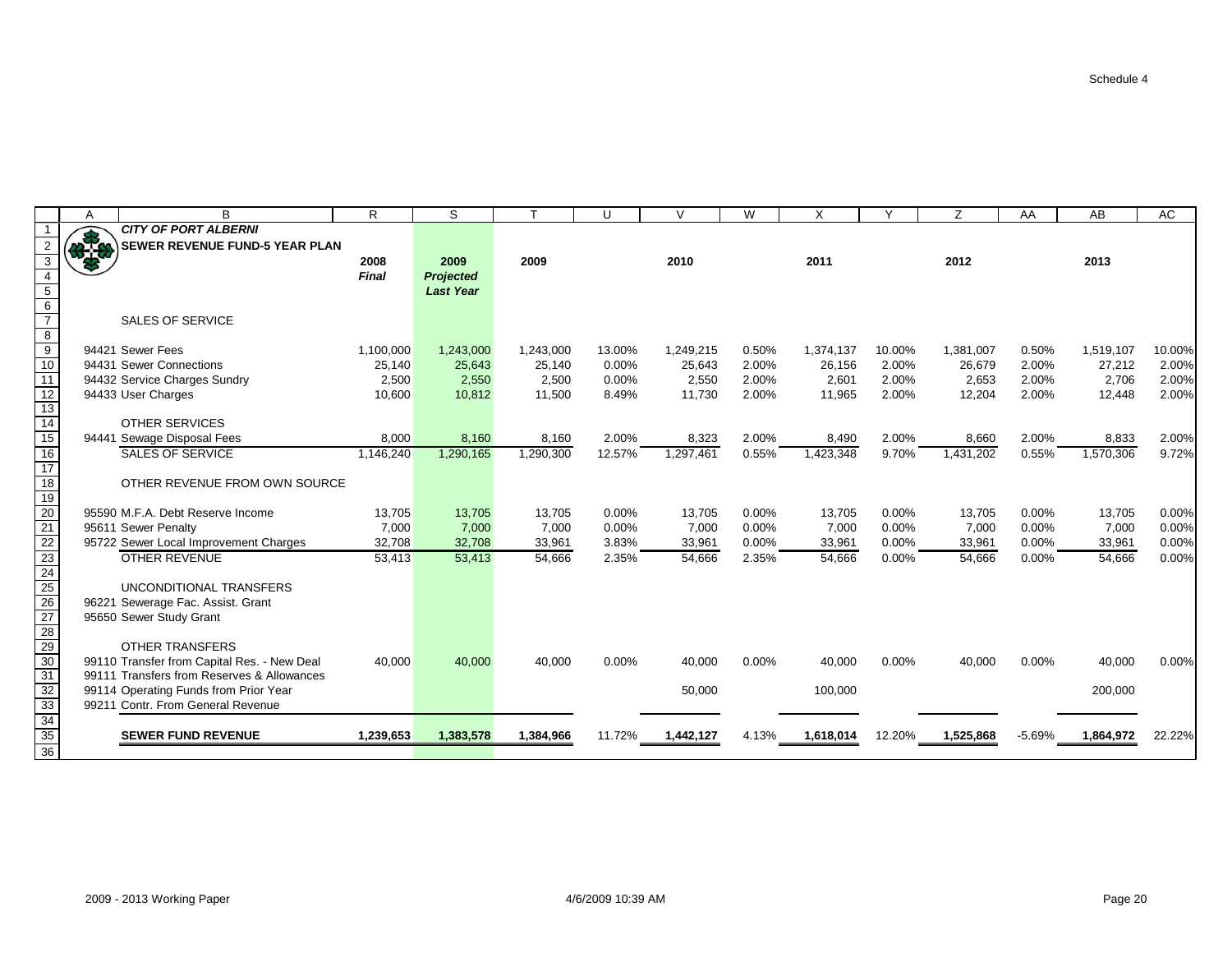|                                                                           | A | B                                     | R            | S                |         | $\cup$ | $\mathcal{U}$ | W     | X       |       | Z         | AA    | AB        | AC    |
|---------------------------------------------------------------------------|---|---------------------------------------|--------------|------------------|---------|--------|---------------|-------|---------|-------|-----------|-------|-----------|-------|
|                                                                           |   | <b>CITY OF PORT ALBERNI</b>           |              |                  |         |        |               |       |         |       |           |       |           |       |
| $\overline{2}$                                                            |   | SEWER REVENUE FUND-5 YEAR PLAN        |              |                  |         |        |               |       |         |       |           |       |           |       |
| $\overline{3}$                                                            |   |                                       | 2008         | 2009             | 2009    |        | 2010          |       | 2011    |       | 2012      |       | 2013      |       |
| $\overline{4}$                                                            |   |                                       | <b>Final</b> | <b>Projected</b> |         |        |               |       |         |       |           |       |           |       |
|                                                                           |   |                                       |              | <b>Last Year</b> |         |        |               |       |         |       |           |       |           |       |
|                                                                           |   |                                       |              |                  |         |        |               |       |         |       |           |       |           |       |
|                                                                           |   |                                       |              |                  |         |        |               |       |         |       |           |       |           |       |
|                                                                           |   |                                       |              |                  |         |        |               |       |         |       |           |       |           |       |
|                                                                           |   | <b>SEWER SYSTEM</b>                   |              |                  |         |        |               |       |         |       |           |       |           |       |
| $\frac{5}{\frac{6}{37}}$<br>$\frac{38}{\frac{39}{40}}$<br>$\frac{40}{41}$ |   |                                       |              |                  |         |        |               |       |         |       |           |       |           |       |
|                                                                           |   | <b>ADMINISTRATION</b>                 |              |                  |         |        |               |       |         |       |           |       |           |       |
| $\frac{11}{42}$<br>$\frac{43}{44}$                                        |   | 104210 Sewer Administration & Other   | 137,000      | 139,740          | 137,000 | 0.00%  | 139,740       | 2.00% | 142,535 | 2.00% | 145,385   | 2.00% | 148,293   | 2.00% |
|                                                                           |   |                                       |              |                  |         |        |               |       |         |       |           |       |           |       |
|                                                                           |   | <b>ENGINEERING SERVICES</b>           |              |                  |         |        |               |       |         |       |           |       |           |       |
| $\frac{11}{45}$<br>$\frac{46}{47}$                                        |   | 104221 Contract Services              | 40,000       | 40,800           | 40,000  | 0.00%  | 40,800        | 2.00% | 41,616  | 2.00% | 42,448    | 2.00% | 43,297    | 2.00% |
|                                                                           |   |                                       |              |                  |         |        |               |       |         |       |           |       |           |       |
|                                                                           |   | SEWER SYSTEM ADMINISTRATION           |              |                  |         |        |               |       |         |       |           |       |           |       |
| 48                                                                        |   | 104233 Customer Service Requests      | 105,000      | 107,100          | 105,000 | 0.00%  | 107,100       | 2.00% | 109,242 | 2.00% | 111,427   | 2.00% | 113,655   | 2.00% |
|                                                                           |   | 104236 Small Tools/Equipment/Supplies | 5,100        | 5,202            | 5,100   | 0.00%  | 5,202         | 2.00% | 5,306   | 2.00% | 5,412     | 2.00% | 5,520     | 2.00% |
|                                                                           |   |                                       |              |                  |         |        |               |       |         |       |           |       |           |       |
| $\frac{49}{50}$ $\frac{51}{52}$ $\frac{52}{53}$ $\frac{53}{54}$           |   | SEWER COLLECTION SYSTEM               |              |                  |         |        |               |       |         |       |           |       |           |       |
|                                                                           |   | 104240 Sewage Collection System Main  | 180,620      | 184,232          | 185.120 | 2.49%  | 188.822       | 2.00% | 192,599 | 2.00% | 196,451   | 2.00% | 200,380   | 2.00% |
|                                                                           |   | 104241 Sewer Service Connections      | 130,640      | 133,253          | 135,640 | 3.83%  | 138,353       | 2.00% | 141,120 | 2.00% | 143,942   | 2.00% | 146,821   | 2.00% |
|                                                                           |   |                                       |              |                  |         |        |               |       |         |       |           |       |           |       |
| 55                                                                        |   | <b>SEWER LIFT STATIONS</b>            |              |                  |         |        |               |       |         |       |           |       |           |       |
| $\frac{56}{57}$                                                           |   | 104260 Sewage Lift Stations           | 169,320      | 172,706          | 169,320 | 0.00%  | 172,706       | 2.00% | 176,161 | 2.00% | 179,684   | 2.00% | 183,277   | 2.00% |
|                                                                           |   |                                       |              |                  |         |        |               |       |         |       |           |       |           |       |
| $\frac{1}{58}$<br>$\frac{58}{60}$                                         |   | SEWER TREATMENT AND DISPOSAL          |              |                  |         |        |               |       |         |       |           |       |           |       |
|                                                                           |   | 104280 Sewage Treatment               | 152,950      | 156,009          | 165,950 | 8.50%  | 169,269       | 2.00% | 172,654 | 2.00% | 176,107   | 2.00% | 179,630   | 2.00% |
|                                                                           |   |                                       |              |                  |         |        |               |       |         |       |           |       |           |       |
| 61                                                                        |   | OTHER COMMON SERVICES                 |              |                  |         |        |               |       |         |       |           |       |           |       |
| $\frac{62}{63}$                                                           |   | 104294 Cost Of Sales - Sewer          | 2,500        | 2,550            | 2,500   | 0.00%  | 2,550         | 2.00% | 2,601   | 2.00% | 2,653     | 2.00% | 2,706     | 2.00% |
|                                                                           |   | <b>SEWER SYSTEM</b>                   | 923,130      | 941,593          | 945,630 | 2.44%  | 964,543       | 2.00% | 983,833 | 2.00% | 1,003,510 | 2.00% | 1,023,580 | 2.00% |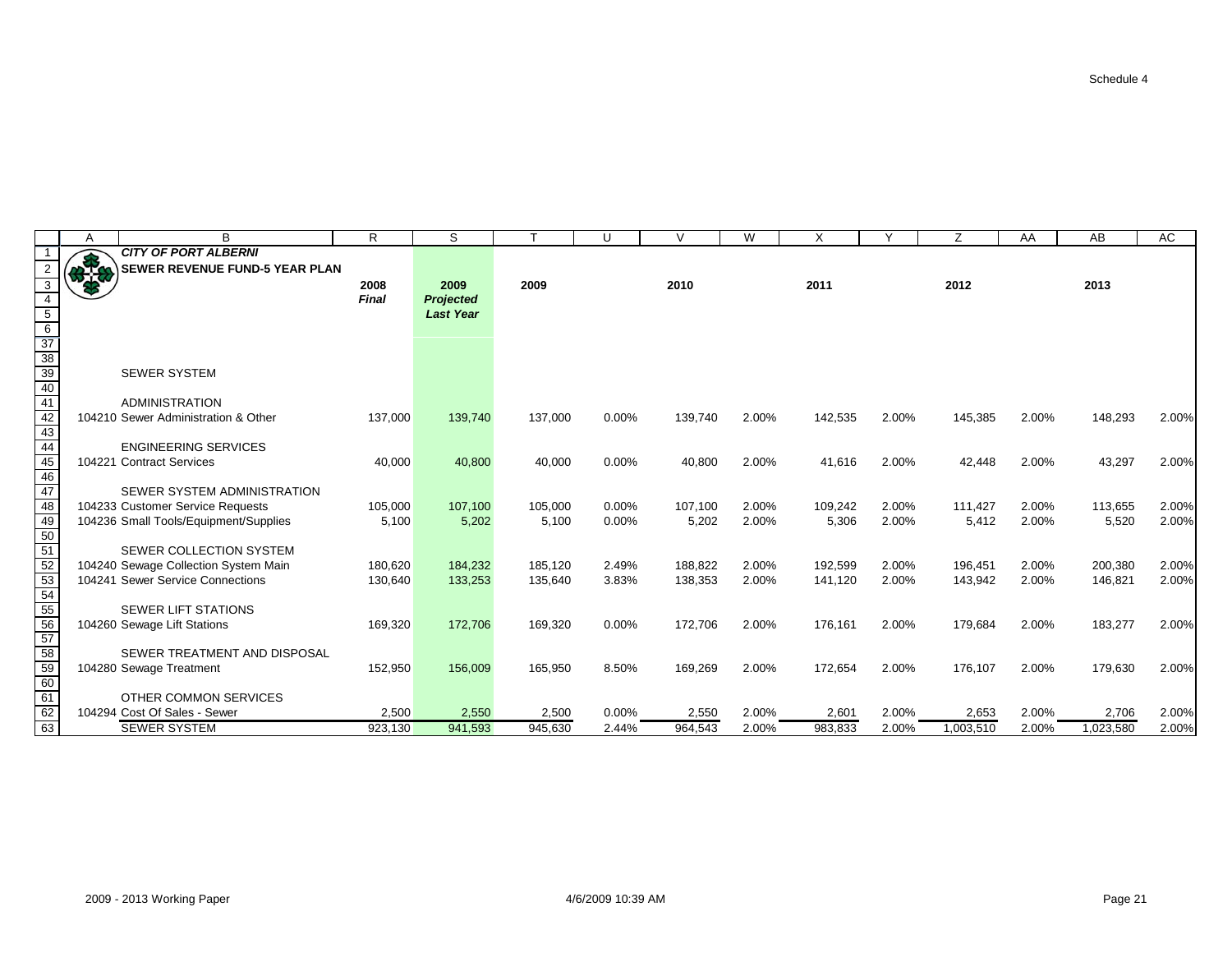|                                                      | B                                        | R         | S                |           |          | $\mathcal{U}$ | W         | X         |           | Ζ         | AA        | AB        | AC               |
|------------------------------------------------------|------------------------------------------|-----------|------------------|-----------|----------|---------------|-----------|-----------|-----------|-----------|-----------|-----------|------------------|
|                                                      | <b>CITY OF PORT ALBERNI</b>              |           |                  |           |          |               |           |           |           |           |           |           |                  |
| $\overline{2}$                                       | SEWER REVENUE FUND-5 YEAR PLAN           |           |                  |           |          |               |           |           |           |           |           |           |                  |
| 3                                                    |                                          | 2008      | 2009             | 2009      |          | 2010          |           | 2011      |           | 2012      |           | 2013      |                  |
| $\overline{4}$                                       |                                          | Final     | <b>Projected</b> |           |          |               |           |           |           |           |           |           |                  |
|                                                      |                                          |           | <b>Last Year</b> |           |          |               |           |           |           |           |           |           |                  |
| $\frac{5}{64}$<br>$\frac{64}{65}$<br>$\frac{66}{67}$ |                                          |           |                  |           |          |               |           |           |           |           |           |           |                  |
|                                                      |                                          |           |                  |           |          |               |           |           |           |           |           |           |                  |
|                                                      |                                          |           |                  |           |          |               |           |           |           |           |           |           |                  |
|                                                      | <b>FISCAL SERVICES</b>                   |           |                  |           |          |               |           |           |           |           |           |           |                  |
|                                                      |                                          |           |                  |           |          |               |           |           |           |           |           |           |                  |
| 68                                                   | <b>DEBT</b>                              |           |                  |           |          |               |           |           |           |           |           |           |                  |
| 69                                                   | 108120 Interest On Own Debentures        | 71,182    | 71,182           | 83,611    | 17.46%   | 79,775        | $-4.59%$  | 75,824    | $-4.95%$  | 71,752    | $-5.37%$  | 67,555    | $-5.85%$         |
| 70                                                   | 108130 Principal Install On Own Deb.     | 160,383   | 160.383          | 241,383   | 50.50%   | 241,383       | 0.00%     | 241,383   | $0.00\%$  | 241,383   | 0.00%     | 241,383   | 0.00%            |
| 71                                                   | <b>TOTAL DEBT</b>                        | 231,565   | 231,565          | 324,994   | 40.35%   | 321,158       | $-1.18%$  | 317,207   | $-1.23%$  | 313,135   | $-1.28%$  | 308,938   | $-1.34%$         |
| $\frac{72}{73}$                                      |                                          |           |                  |           |          |               |           |           |           |           |           |           |                  |
|                                                      | TRANSFER TO FUNDS AND RESERVES           |           |                  |           |          |               |           |           |           |           |           |           |                  |
| 74                                                   | 108220 Transfer To Sewer Capital Fund    | 9,000     | 9,300            | 15,500    | 72.22%   | 114,921       | 641.43%   | 282,331   | 145.67%   | 5,300     | $-98.12%$ |           | 516,607 9647.30% |
| 75                                                   | 108910 Debt Reserve Transfer             | 13,705    | 13,705           | 13,705    | $0.00\%$ | 13,705        | 0.00%     | 13,705    | $0.00\%$  | 13,705    | 0.00%     | 13,705    | 0.00%            |
| 76                                                   | 108211 Transfer to Reserves & Allowances |           |                  |           |          |               |           |           |           |           |           |           |                  |
| $\overline{77}$                                      | <b>TRANSFERS</b>                         | 22,705    | 23,005           | 29,205    | 28.63%   | 128,626       | 340.42%   | 296,036   | 130.15%   | 19,005    | -93.58%   |           | 530,312 2690.38% |
|                                                      |                                          |           |                  |           |          |               |           |           |           |           |           |           |                  |
|                                                      | <b>FISCAL SERVICES</b>                   | 254,270   | 254,570          | 354,199   | 39.30%   | 449,784       | 26.99%    | 613,243   | 36.34%    | 332,140   | $-45.84%$ | 839,250   | 152.68%          |
| $rac{78}{79}$<br>$rac{79}{80}$<br>$rac{80}{81}$      |                                          |           |                  |           |          |               |           |           |           |           |           |           |                  |
|                                                      | EXCESS OF REVENUE OVER EXPEND            | 62,253    | 187,415          | 85,137    | 36.76%   | 27,800        | $-67.35%$ | 20,938    | $-24.69%$ | 190,218   | 808.49%   | 2,142     | $-98.87%$        |
| 82                                                   |                                          |           |                  |           |          |               |           |           |           |           |           |           |                  |
| 83                                                   | <b>SEWER FUND EXPENDITURE</b>            | 1,239,653 | 1,383,578        | 1,384,966 | 10.50%   | 1,442,127     | 4.13%     | 1,618,014 | 12.20%    | 1,525,868 | $-5.69%$  | 1,864,972 | 22.22%           |
| 84                                                   |                                          |           |                  |           |          |               |           |           |           |           |           |           |                  |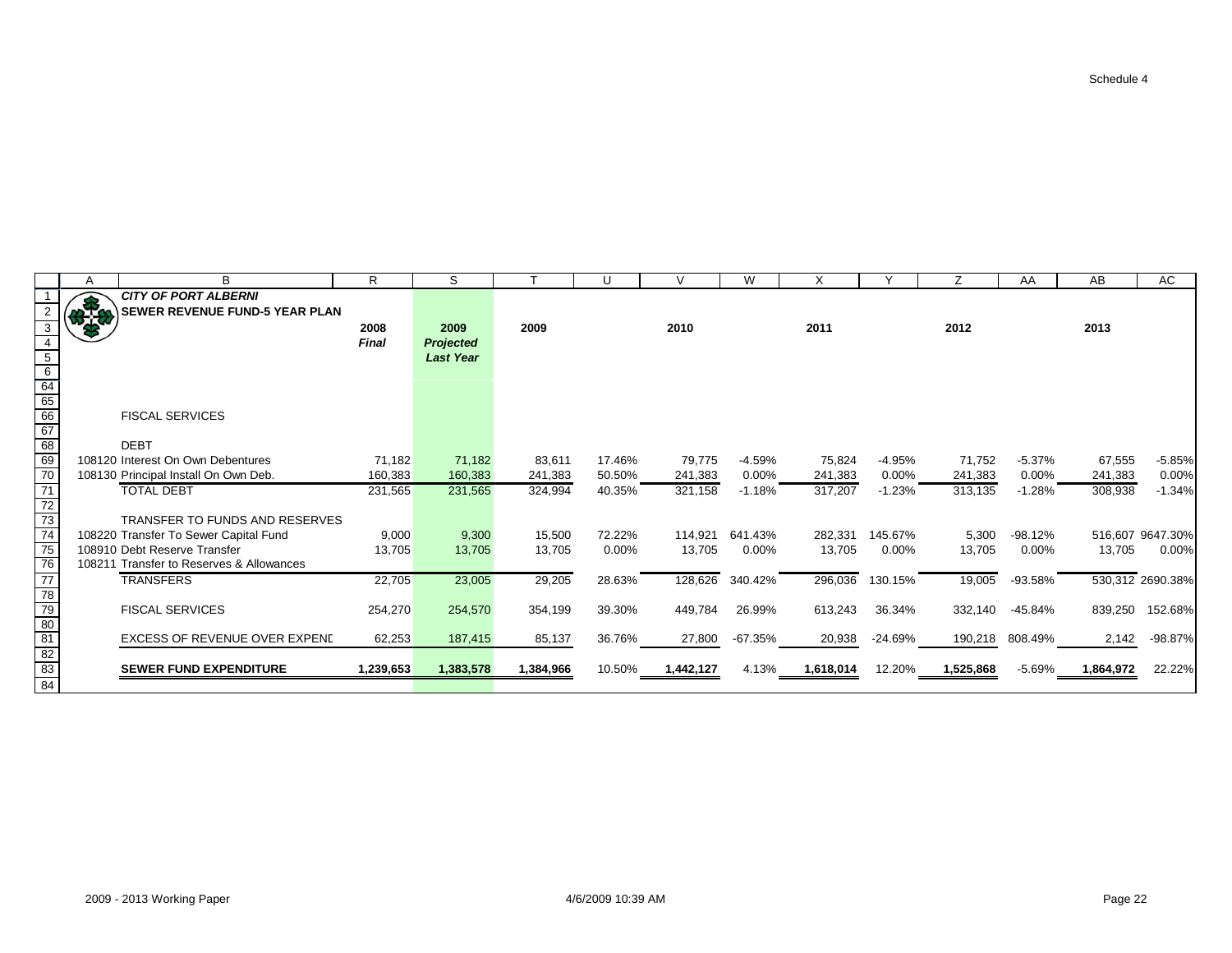|                 | A | B                                                 |      | E      |     | F              |     | G      |     | H              |                      |      | J      |
|-----------------|---|---------------------------------------------------|------|--------|-----|----------------|-----|--------|-----|----------------|----------------------|------|--------|
|                 |   | <b>CITY OF PORT ALBERNI</b>                       |      |        |     |                |     |        |     |                |                      |      |        |
|                 |   | <b>PARKS ACQUISITION RESERVE FUND-5 YEAR PLAN</b> |      |        |     |                |     |        |     |                |                      |      |        |
|                 |   |                                                   |      |        |     |                |     |        |     |                |                      |      |        |
|                 |   |                                                   |      | 2008   |     | 2009           |     | 2010   |     | 2011           | 2012                 |      | 2013   |
| 5               |   |                                                   |      | Actual |     |                |     |        |     |                |                      |      |        |
| $6\phantom{1}6$ |   | <b>RECEIPTS</b>                                   |      |        |     |                |     |        |     |                |                      |      |        |
| $\overline{7}$  |   | Investment Income                                 | \$   | 3,105  | \$  | 100            | \$  | 100    | S.  | 100            | \$<br>100            | \$   | 100    |
| $\overline{8}$  |   | <b>Parkland Dedication Deposits</b>               | \$   | 15,500 | \$  | $\blacksquare$ | \$  | $\sim$ | \$  | $\blacksquare$ | \$<br>$\blacksquare$ | \$   |        |
| 9               |   |                                                   |      |        |     |                |     |        |     |                |                      |      |        |
| 10              |   |                                                   |      | 18,605 | \$  | 100            | \$  | 100    | \$  | 100            | \$<br>100            | \$   | 100    |
| 11              |   |                                                   |      |        |     |                |     |        |     |                |                      |      |        |
| 12              |   |                                                   |      |        |     |                |     |        |     |                |                      |      |        |
| 13              |   | <b>EXPENDITURE</b>                                |      |        |     |                |     |        |     |                |                      |      |        |
| 14              |   | Acquisition of Parkland                           |      |        |     |                |     |        |     |                |                      |      |        |
| 15              |   |                                                   |      |        |     |                |     |        |     |                |                      |      |        |
| 16              |   |                                                   |      |        |     |                |     |        | \$. |                | \$                   | \$   |        |
| $\overline{17}$ |   |                                                   |      |        |     |                |     |        |     |                |                      |      |        |
| 18              |   | REVENUE OVER EXPENDITURE                          | - \$ | 18,605 | S.  | 100            | \$  | 100    | -\$ | $100 - $$      | 100 \$               |      | 100    |
| $\overline{19}$ |   |                                                   |      |        |     |                |     |        |     |                |                      |      |        |
| 20              |   |                                                   |      |        |     |                |     |        |     |                |                      |      |        |
| $\overline{21}$ |   | FUND EQUITY - ENDING                              |      | 75,895 | -SS | 75,995         | -86 | 76,095 | -95 | 76,195 \$      | 76,295               | - \$ | 76,395 |
| $\overline{22}$ |   |                                                   |      |        |     |                |     |        |     |                |                      |      |        |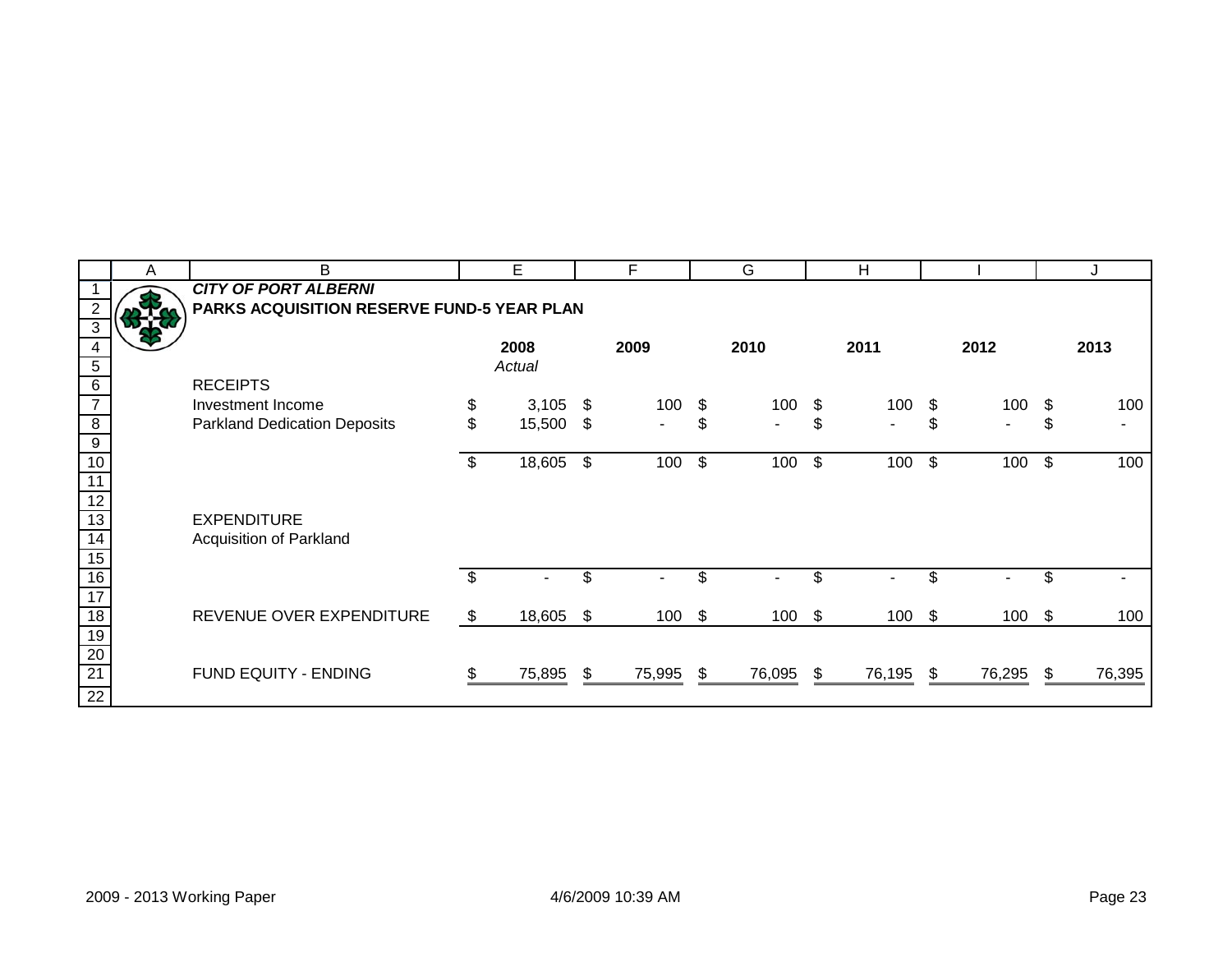|                                                 | A   | B                                      | G             |     | H              |     |                |     | J             |     | Κ              |      |         |
|-------------------------------------------------|-----|----------------------------------------|---------------|-----|----------------|-----|----------------|-----|---------------|-----|----------------|------|---------|
|                                                 |     | <b>CITY OF PORT ALBERNI</b>            |               |     |                |     |                |     |               |     |                |      |         |
|                                                 | 878 | CAPITAL WORKS RESERVE FUND-5 YEAR PLAN |               |     |                |     |                |     |               |     |                |      |         |
|                                                 |     |                                        |               |     |                |     |                |     |               |     |                |      |         |
|                                                 |     |                                        | 2008          |     | 2009           |     | 2010           |     | 2011          |     | 2012           |      | 2013    |
| 5                                               |     |                                        | Actual        |     |                |     |                |     |               |     |                |      |         |
| 6                                               |     | <b>RECEIPTS</b>                        |               |     |                |     |                |     |               |     |                |      |         |
|                                                 |     | <b>Transfer from ERRF</b>              | 186,272       | S   | 700,000        | S   | 200,000        | S.  | 200,000       | \$. | 200,000        | \$   | 200,000 |
| $\overline{8}$                                  |     | Investment Income                      | 37,549        | \$  | 15,000         | S   | 12,000         | S   | 10,000        | \$  | 9,000          | \$   | 9,000   |
| $\overline{9}$                                  |     | New Deal Gas Tax Funds                 | 368,773       | \$  | 211,472        | \$  | 313,533        | \$  | 178,268       | \$. | 136,096        | \$.  | 126,118 |
| 10                                              |     | <b>MFA Surplus</b>                     | 27,259        |     |                |     |                |     |               |     |                |      |         |
| 11                                              |     | Miscellaneous                          |               | \$  |                |     |                | \$  |               |     |                |      |         |
| 12                                              |     |                                        | \$<br>619,853 | \$  | 926,472        | \$  | 525,533        | \$  | 388,268       | \$  | 345,096        | \$   | 335,118 |
| 13                                              |     |                                        |               |     |                |     |                |     |               |     |                |      |         |
| 14                                              |     |                                        |               |     |                |     |                |     |               |     |                |      |         |
| 15                                              |     | <b>EXPENDITURE</b>                     |               |     |                |     |                |     |               |     |                |      |         |
| 16                                              |     | Gas Tax - capital projects             | \$<br>357,011 | \$  | 171,472        | S   | 273,533        | \$. | 138,268       | \$. | 96,096         | - \$ | 86,118  |
| 17                                              |     | Gas Tax - operating (capacity bldg)    | \$<br>11,762  | \$  | 40,000         | \$  | 40,000         | \$. | 40,000        | \$. | 40,000         | \$.  | 40,000  |
| $\overline{18}$                                 |     | <b>Capital Expenditures</b>            | \$<br>213,532 | \$. | 955,008        | \$. | 277,517        | \$. | 254,394       | \$. | 229,446        | S    | 175,000 |
| 19                                              |     | <b>Expenditure Bylaws</b>              |               |     |                |     |                |     |               |     |                |      |         |
|                                                 |     |                                        | \$<br>582,305 | \$  | 1,166,480      | \$  | 591,050        | \$  | 432,662       | \$  | 365,542 \$     |      | 301,118 |
|                                                 |     |                                        |               |     |                |     |                |     |               |     |                |      |         |
| $\frac{20}{21}$ $\frac{22}{24}$ $\frac{24}{25}$ |     | REVENUE OVER EXPENDITURE               | \$<br>37,548  | \$  | $(240,008)$ \$ |     | $(65, 517)$ \$ |     | $(44,394)$ \$ |     | $(20, 446)$ \$ |      | 34,000  |
|                                                 |     |                                        |               |     |                |     |                |     |               |     |                |      |         |
|                                                 |     | FUND EQUITY - ENDING                   | 753,674       | \$  | 513,666        | \$. | 448,149        | S   | 403,755       | \$. | 383,309        | \$.  | 417,309 |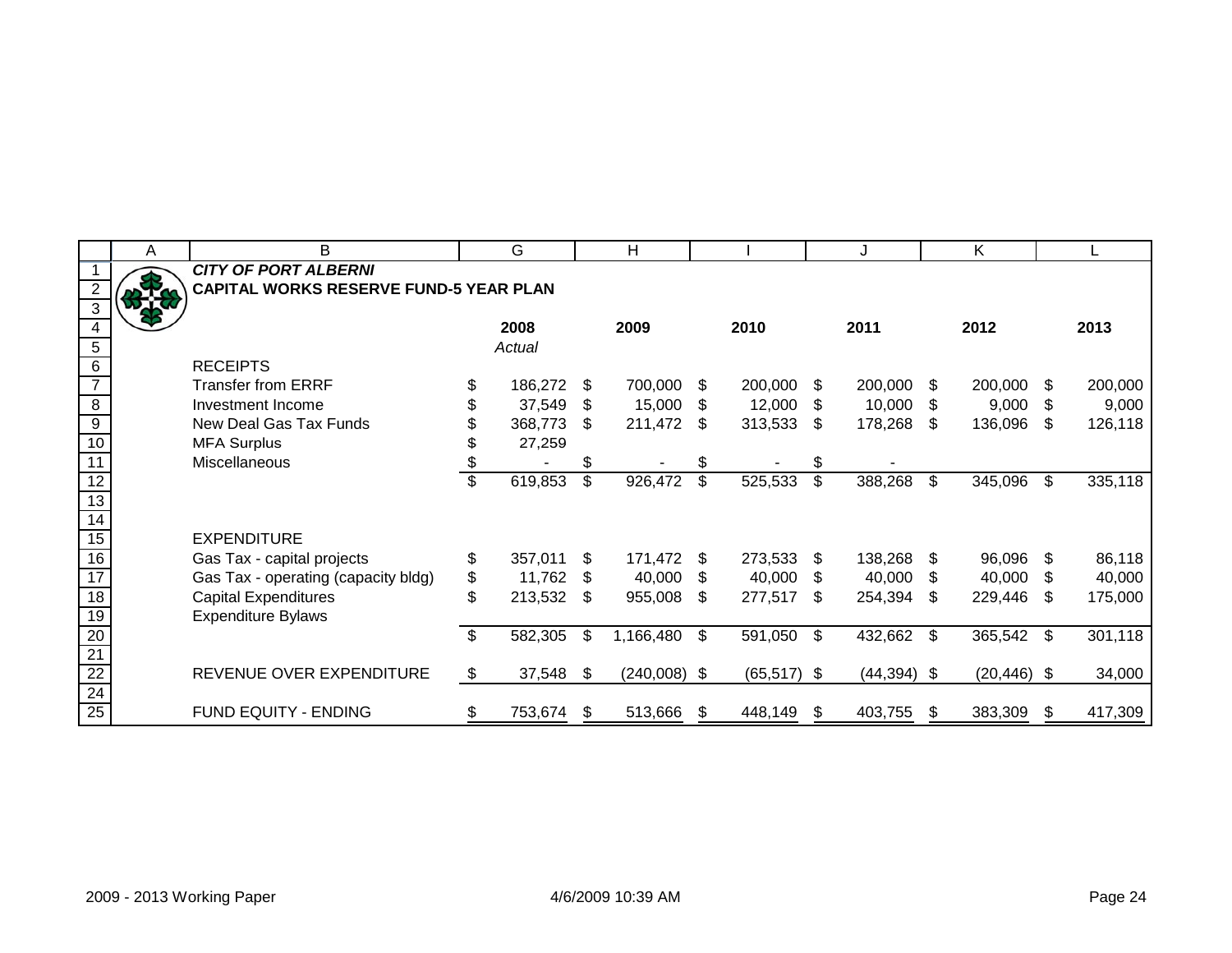|                 | A          | B                                              | G             |     | Н            |    |             |    | J           |      | K         |     |             |
|-----------------|------------|------------------------------------------------|---------------|-----|--------------|----|-------------|----|-------------|------|-----------|-----|-------------|
|                 |            | <b>CITY OF PORT ALBERNI</b>                    |               |     |              |    |             |    |             |      |           |     |             |
| $\overline{2}$  |            | EQUIPMENT REPLACEMENT RESERVE FUND-5 YEAR PLAN |               |     |              |    |             |    |             |      |           |     |             |
| $\overline{3}$  | <b>DYC</b> |                                                | 2008          |     | 2009         |    | 2010        |    | 2011        |      | 2012      |     | 2013        |
| $\overline{4}$  |            |                                                | Actual        |     |              |    |             |    |             |      |           |     |             |
| $\overline{5}$  |            |                                                |               |     |              |    |             |    |             |      |           |     |             |
| $6\overline{6}$ |            | Sale of Equipment                              | \$            |     |              |    |             | \$ |             |      |           |     |             |
| $\overline{7}$  |            | Investment Income                              | \$<br>179,225 | S   | 154,110      | S  | 133,747     | \$ | 133,908     | \$.  | 114,426   | S   | 97,910      |
| $\overline{8}$  |            | <b>Miscellaneous</b>                           | \$<br>659,172 | \$. | 599,314      | S  | 599,314     | \$ | 599,314     | S    | 599,314   | S   | 599,314     |
| $\overline{9}$  |            |                                                | \$<br>838,397 | \$  | 753,424      | \$ | 733,061     | \$ | 733,222     | \$.  | 713,740   | \$. | 697,224     |
| 10              |            |                                                |               |     |              |    |             |    |             |      |           |     |             |
| 11              |            |                                                |               |     |              |    |             |    |             |      |           |     |             |
| $\overline{12}$ |            | <b>EXPENDITURE</b>                             |               |     |              |    |             |    |             |      |           |     |             |
| 13              |            | <b>Transfer to Capital Works Bylaw</b>         | \$<br>186,272 | \$  | 700,000      | \$ | 200,000     | \$ | 200,000     | \$.  | 200,000   | S   | 200,000     |
| $\overline{14}$ |            | <b>Equipment Purchases</b>                     | \$<br>152,475 | S   | 732,500      | S. | 508,229     | S. | 1,172,955   | \$.  | 973,444   | S   | 751,841     |
| 15              |            |                                                | \$<br>338,747 | \$  | 1,432,500    | \$ | 708,229     | \$ | 1,372,955   | \$   | 1,173,444 | \$  | 951,841     |
| 16              |            |                                                |               |     |              |    |             |    |             |      |           |     |             |
| 17              |            | REVENUE OVER EXPENDITURE                       | \$<br>499,650 | \$  | (679,076) \$ |    | 24,832      | S  | (639, 733)  | - \$ | (459,704) | \$. | (254, 617)  |
| $\overline{18}$ |            |                                                |               |     |              |    |             |    |             |      |           |     |             |
| 19              |            |                                                |               |     |              |    |             |    |             |      |           |     |             |
| 20              |            |                                                |               |     |              |    |             |    |             |      |           |     |             |
| $\overline{21}$ |            | <b>FUND EQUITY - ENDING</b>                    | \$5,487,004   |     | \$4,807,928  |    | \$4,832,760 |    | \$4,193,027 | \$   | 3,733,323 |     | \$3,478,706 |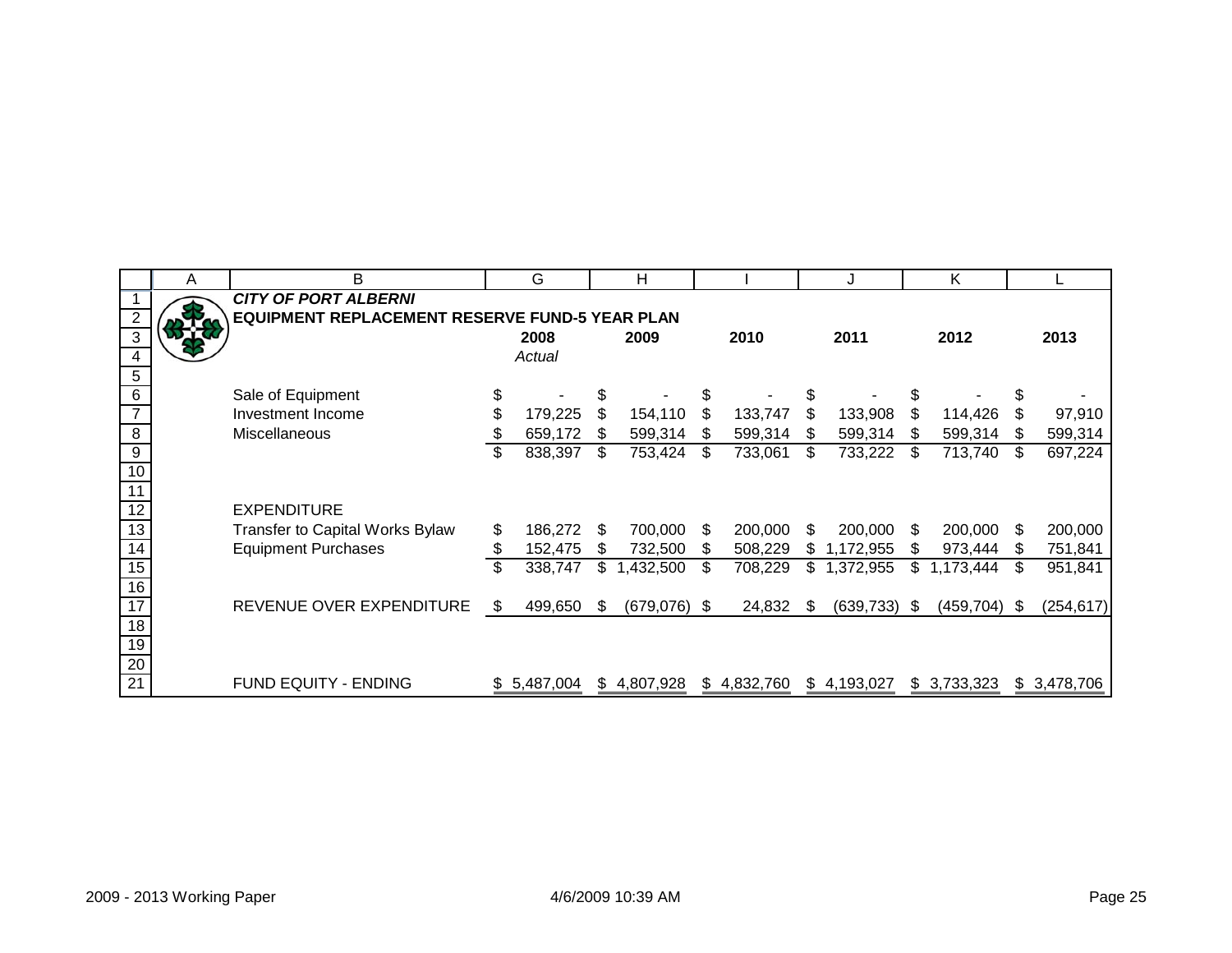|                 | A    | B                                         | G             |     | н             |     |             |     | J           |     | K           |     |             |
|-----------------|------|-------------------------------------------|---------------|-----|---------------|-----|-------------|-----|-------------|-----|-------------|-----|-------------|
|                 |      | <b>CITY OF PORT ALBERNI</b>               |               |     |               |     |             |     |             |     |             |     |             |
| $\overline{2}$  | 83.8 | <b>LAND SALE RESERVE FUND-5 YEAR PLAN</b> |               |     |               |     |             |     |             |     |             |     |             |
| $\overline{3}$  |      |                                           |               |     |               |     |             |     |             |     |             |     |             |
| $\overline{4}$  |      |                                           | 2008          |     | 2009          |     | 2010        |     | 2011        |     | 2012        |     | 2013        |
| $\overline{5}$  |      |                                           | Actual        |     |               |     |             |     |             |     |             |     |             |
| 6               |      | <b>RECEIPTS</b>                           |               |     |               |     |             |     |             |     |             |     |             |
| $\overline{7}$  |      | Sale of Property                          | \$1,162,042   | \$. | 100,000       | \$. | 100,000     | S   | 100,000     | \$  | 100,000     | S   | 100,000     |
| $\overline{8}$  |      | Investment Income                         | \$<br>99,457  | \$  | 75,000        | \$  | 75,000      | \$. | 75,000      | \$  | 75,000      | \$  | 75,000      |
| $\overline{9}$  |      | Miscellaneous                             |               |     |               |     |             |     |             |     |             |     |             |
| 10              |      |                                           | \$1,261,499   | \$  | 175,000       | \$  | 175,000     | \$  | 175,000     | \$  | 175,000     | \$. | 175,000     |
| 11              |      |                                           |               |     |               |     |             |     |             |     |             |     |             |
| 12              |      |                                           |               |     |               |     |             |     |             |     |             |     |             |
| 13              |      | <b>EXPENDITURE</b>                        |               |     |               |     |             |     |             |     |             |     |             |
| 14              |      | <b>Transfer to Other Funds</b>            | \$<br>21,793  |     | \$1,356,000   | \$  |             | \$  |             | \$  |             | \$  |             |
| 15              |      | <b>Expenditure Bylaws</b>                 | 134,591       | \$  | 50,000        | \$  | 50,000      | \$  | 50,000      | \$  | 50,000      | \$  | 50,000      |
| 16              |      |                                           | \$<br>156,384 |     | \$1,406,000   | \$  | 50,000      | \$  | 50,000      | \$  | 50,000      | \$  | 50,000      |
| $\overline{17}$ |      |                                           |               |     |               |     |             |     |             |     |             |     |             |
| 18              |      | REVENUE OVER EXPENDITURE                  | \$1,105,115   |     | \$(1,231,000) | \$  | 125,000     | \$  | 125,000     | \$. | 125,000     | \$. | 125,000     |
| 19              |      |                                           |               |     |               |     |             |     |             |     |             |     |             |
| 20              |      |                                           |               |     |               |     |             |     |             |     |             |     |             |
| $\overline{21}$ |      | <b>FUND EQUITY - ENDING</b>               | \$2,930,007   |     | \$1,699,007   |     | \$1,824,007 |     | \$1,949,007 |     | \$2,074,007 |     | \$2,199,007 |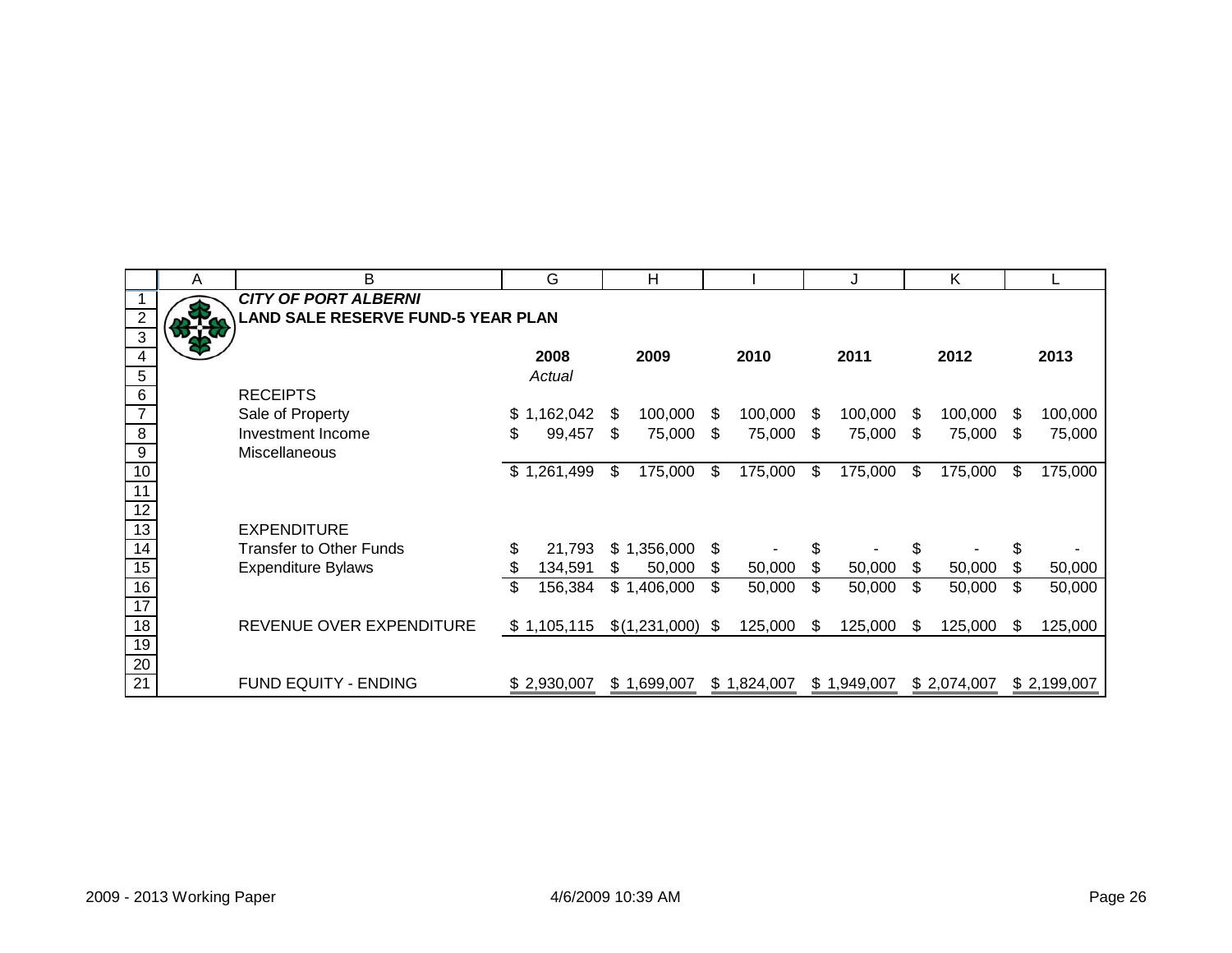|                  | A   | B                                      |    | G       |     | н       |    |         |     | J       |      | Κ       |     |         |
|------------------|-----|----------------------------------------|----|---------|-----|---------|----|---------|-----|---------|------|---------|-----|---------|
|                  |     | <b>CITY OF PORT ALBERNI</b>            |    |         |     |         |    |         |     |         |      |         |     |         |
| $\overline{c}$   | 818 | <b>CEMETERY TRUST FUND-5 YEAR PLAN</b> |    |         |     |         |    |         |     |         |      |         |     |         |
| $\overline{3}$   |     |                                        |    |         |     |         |    |         |     |         |      |         |     |         |
| $\overline{4}$   |     |                                        |    | 2008    |     | 2009    |    | 2010    |     | 2011    |      | 2012    |     | 2013    |
| $\overline{5}$   |     |                                        |    | Actual  |     |         |    |         |     |         |      |         |     |         |
| $\overline{6}$   |     | <b>RECEIPTS</b>                        |    |         |     |         |    |         |     |         |      |         |     |         |
| $\overline{7}$   |     | Sale Proceeds                          | \$ | 3,895   | S.  | 2,400   | S. | 2,400   | S.  | 2,400   | - \$ | 2,400   | S.  | 2,400   |
| 8                |     | Investment Income                      | \$ | 5,532   | \$. | 4,000   | S  | 4,000   | S   | 4,000   | S    | 4,000   | S.  | 4,000   |
| $\boldsymbol{9}$ |     |                                        | \$ | 9,427   | \$  | 6,400   | \$ | 6,400   | \$  | 6,400   | \$   | 6,400   | \$  | 6,400   |
| 10               |     |                                        |    |         |     |         |    |         |     |         |      |         |     |         |
| 11               |     |                                        |    |         |     |         |    |         |     |         |      |         |     |         |
| $\overline{12}$  |     | <b>EXPENDITURE</b>                     |    |         |     |         |    |         |     |         |      |         |     |         |
| 13               |     | <b>Transfer to General Revenue</b>     | \$ |         | \$  |         | \$ |         | \$  |         | \$   |         | \$  |         |
| 14               |     |                                        |    |         |     |         |    |         |     |         |      |         |     |         |
| 15               |     |                                        |    |         |     |         |    |         |     |         |      |         |     |         |
| 16               |     | REVENUE OVER EXPENDITURE               | \$ | 9,427   | \$. | 6,400   | S  | 6,400   | \$. | 6,400   | -SS  | 6,400   | \$. | 6,400   |
| 17               |     |                                        |    |         |     |         |    |         |     |         |      |         |     |         |
| $\overline{18}$  |     |                                        |    |         |     |         |    |         |     |         |      |         |     |         |
| 19               |     | <b>FUND EQUITY - ENDING</b>            | S. | 140,453 | SБ. | 146,853 | S  | 153,253 | S.  | 159,653 | S.   | 166,053 | S.  | 172,453 |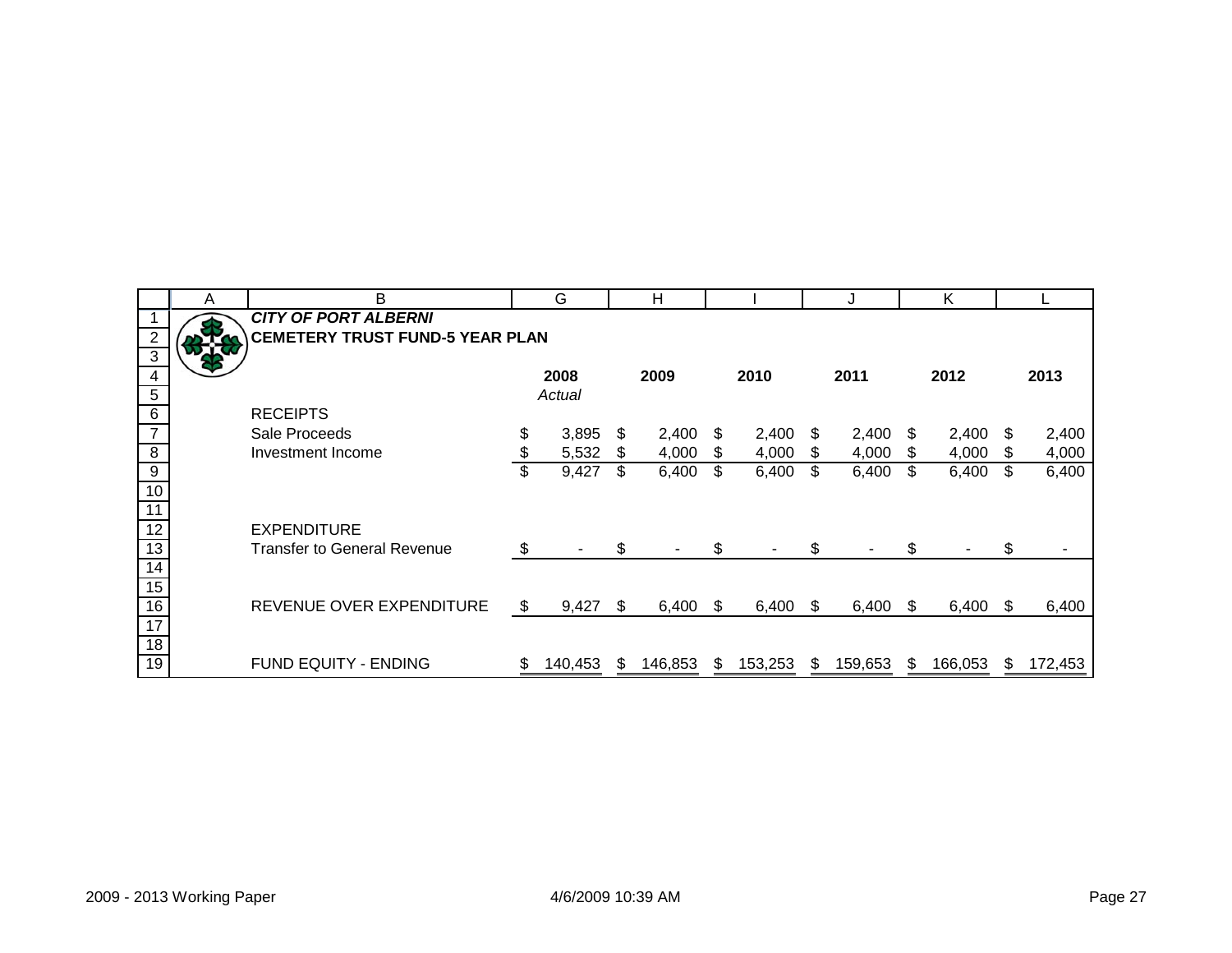|                 | $\mathbb{A}$                                                                           | $\mathbf{B}$                     | $\mathcal{C}$    | $\mathbb D$ | E       | F           | G               | H        |              | J             | K        | L         | M             | N         | $\Omega$      |  |
|-----------------|----------------------------------------------------------------------------------------|----------------------------------|------------------|-------------|---------|-------------|-----------------|----------|--------------|---------------|----------|-----------|---------------|-----------|---------------|--|
| $\mathbf{1}$    |                                                                                        | City of Port Alberni             |                  |             |         |             |                 |          |              |               |          |           |               |           |               |  |
|                 |                                                                                        |                                  |                  |             |         |             |                 |          |              |               |          |           |               |           |               |  |
|                 |                                                                                        | 2009 Capital Expenditure Program |                  |             |         |             |                 |          |              |               |          |           |               |           |               |  |
|                 |                                                                                        |                                  |                  |             |         |             |                 |          |              |               |          |           |               |           |               |  |
|                 |                                                                                        |                                  |                  |             |         |             |                 |          |              |               |          |           |               |           |               |  |
| -6              | Expenditure                                                                            |                                  |                  |             |         |             | Source of Funds |          |              |               |          |           |               |           |               |  |
| $\overline{7}$  |                                                                                        |                                  |                  |             |         |             |                 |          |              |               |          |           |               |           |               |  |
| $\overline{8}$  |                                                                                        |                                  | General Revenue  |             | Land    |             |                 | New Deal | Fed. & Prov. | Other         | Capital  |           | Water Revenue |           | Sewer Revenue |  |
| $\frac{9}{10}$  | Project                                                                                | Amount                           | Operating        | Reserves    | Sale    | <b>ERRF</b> | Borrowing       | Gas Tax  | Assistance   | Contributions | Reserves | Operating | Reserves      | Operating | Reserves      |  |
| 11              |                                                                                        | S                                | \$               |             | \$      | \$          | \$.             | \$       |              | \$            | \$       | \$        | £.            |           |               |  |
| 12 <sup>°</sup> | <b>ADMINISTRATION</b>                                                                  |                                  |                  |             |         |             |                 |          |              |               |          |           |               |           |               |  |
| 13              | Purchases/Equipment Replacement                                                        | 85,000                           |                  |             |         | 85,000      |                 |          |              |               |          |           |               |           |               |  |
|                 | Wireless Infrastructure                                                                | 67,400                           | 67,400           |             |         |             |                 |          |              |               |          |           |               |           |               |  |
|                 |                                                                                        |                                  |                  |             |         |             |                 |          |              |               |          |           |               |           |               |  |
|                 | POLICE PROTECTION                                                                      |                                  |                  |             |         |             |                 |          |              |               |          |           |               |           |               |  |
|                 | Purchases/Equipment Replacement                                                        | 5,000                            | 5,000            |             |         |             |                 |          |              |               |          |           |               |           |               |  |
|                 |                                                                                        |                                  |                  |             |         |             |                 |          |              |               |          |           |               |           |               |  |
| 19              | <b>FIRE DEPARTMENT</b>                                                                 |                                  |                  |             |         |             |                 |          |              |               |          |           |               |           |               |  |
| 20              | Purchases/Equipment Replacement                                                        | 527,000                          | 47,000           |             |         | 480,000     |                 |          |              |               |          |           |               |           |               |  |
| 21              |                                                                                        |                                  |                  |             |         |             |                 |          |              |               |          |           |               |           |               |  |
| 22              | <b>TRANSPORTATION SERVICES</b>                                                         |                                  |                  |             |         |             |                 |          |              |               |          |           |               |           |               |  |
| 23              | Purchases/Equipment Replacement                                                        | 191,000                          | 38,500           |             |         | 152,500     |                 |          |              |               |          |           |               |           |               |  |
| 24              |                                                                                        |                                  |                  |             |         |             |                 |          |              |               |          |           |               |           |               |  |
|                 | PAVING & ROAD CONSTRUCTION                                                             |                                  |                  |             |         |             |                 |          |              |               |          |           |               |           |               |  |
| 26              | Cherry Creek Rd - Michigan to Mulherr<br>Argyle St - Kingsway to 1st Ave (water/storm) | 40,000                           |                  | 40,000      |         |             |                 |          | 208,080      |               |          |           |               |           |               |  |
|                 | Cherry Creek Rd - at Highway 4 mall entrance                                           | 312,120<br>459,575               | 104,040          |             | 291,000 |             |                 |          |              | 168,575       |          |           |               |           |               |  |
| 28              | Ian Ave; Anderson Ave; 10th Ave                                                        | 175,000                          |                  |             |         |             |                 |          |              |               | 175,000  |           |               |           |               |  |
| 30              | 10th Ave - Bruce to Neill (sewer)                                                      | 104,040                          | 104,040          |             |         |             |                 |          |              |               |          |           |               |           |               |  |
|                 | Redford St - 5th to 7th                                                                | 104,040                          | 104.040          |             |         |             |                 |          |              |               |          |           |               |           |               |  |
| 32              | Melrose St - 10th to 11th                                                              | 78,030                           | 53,030           |             |         |             |                 |          |              |               | 25,000   |           |               |           |               |  |
| 33              |                                                                                        |                                  |                  |             |         |             |                 |          |              |               |          |           |               |           |               |  |
| 34              | <b>TRAFFIC UPGRADES</b>                                                                |                                  |                  |             |         |             |                 |          |              |               |          |           |               |           |               |  |
|                 | Audible Signal - 3rd Ave - (Angus; Mar; Argyle                                         | 7,000                            | 7,000            |             |         |             |                 |          |              |               |          |           |               |           |               |  |
| 36              | 10th Ave & Roger St modifications                                                      | 30,000                           | 20,000           |             |         |             |                 |          |              | 10,000        |          |           |               |           |               |  |
| 37              |                                                                                        |                                  |                  |             |         |             |                 |          |              |               |          |           |               |           |               |  |
|                 | STORM DRAINS                                                                           |                                  |                  |             |         |             |                 |          |              |               |          |           |               |           |               |  |
| 39              | Cherry Creek Rd - at Mulhern                                                           | 20,400                           |                  | 20,400      |         |             |                 |          |              |               |          |           |               |           |               |  |
| 40              | South side of Johnston Rd - Gertrude to Margare                                        | 69,707                           | 34,854           |             |         |             |                 | 34,853   |              |               |          |           |               |           |               |  |
| 41              | South side of Johnston - Margaret to Victoria Quay                                     | 57,222<br>81,600                 | 28,611<br>27,200 |             |         |             |                 | 28,611   |              |               |          |           |               |           |               |  |
|                 | Argyle St - 1st to Kingsway (ptp)                                                      |                                  |                  |             |         |             |                 |          | 54,400       |               |          |           |               |           |               |  |
| 43<br>44        | Blair Park (45m - 250mm)                                                               | 20,000                           | 20,000           |             |         |             |                 |          |              |               |          |           |               |           |               |  |
| 45              | <b>WORKS - OTHER</b>                                                                   |                                  |                  |             |         |             |                 |          |              |               |          |           |               |           |               |  |
| 46              | Sidewalk Replace - 6th Ave @ Redford; 5th Ave @ Strathern                              | 46,818                           | 46,818           |             |         |             |                 |          |              |               |          |           |               |           |               |  |
| 47              | Streetlight Replacements - Redford Heights                                             | 20,808                           | 20,808           |             |         |             |                 |          |              |               |          |           |               |           |               |  |
| 48              | Uptown Revitalization - Argyle Street                                                  | 3,446,280                        | 648,760          |             |         |             |                 |          | 2,297,520    |               | 500,000  |           |               |           |               |  |
| 49              | 5th Ave Parking Lot                                                                    | 130,000                          |                  |             | 130,000 |             |                 |          |              |               |          |           |               |           |               |  |
| 50              |                                                                                        |                                  |                  |             |         |             |                 |          |              |               |          |           |               |           |               |  |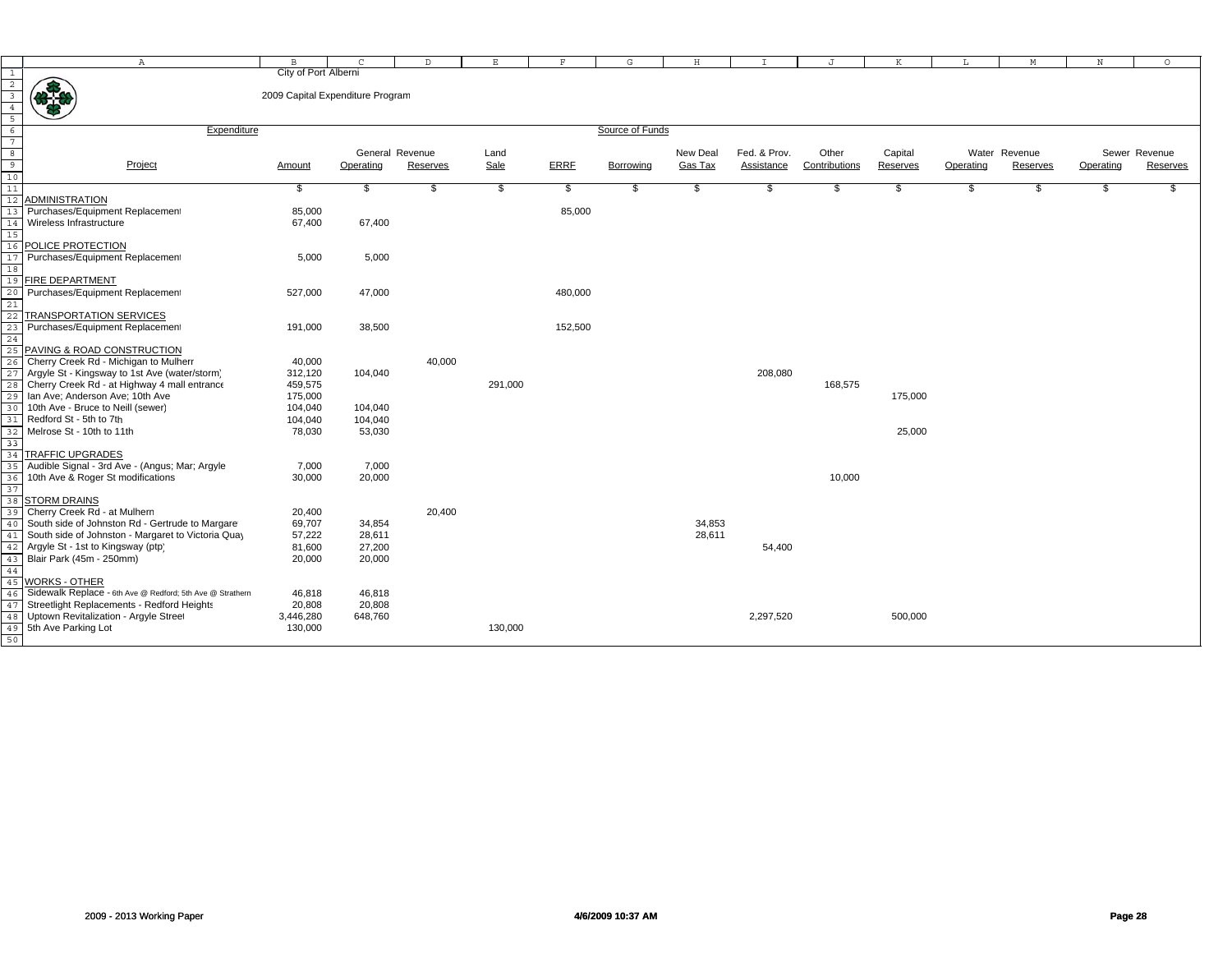|                                                          | $\mathbb{A}$                                   | B                                | $\Gamma$                 | D                        | $\mathbf E$              | F              | G               | H                        | $\mathbb{I}$ | J             | K         | L                        | M                        | N                        | $\circ$       |
|----------------------------------------------------------|------------------------------------------------|----------------------------------|--------------------------|--------------------------|--------------------------|----------------|-----------------|--------------------------|--------------|---------------|-----------|--------------------------|--------------------------|--------------------------|---------------|
| 51                                                       |                                                | City of Port Alberni             |                          |                          |                          |                |                 |                          |              |               |           |                          |                          |                          |               |
| 52<br>53<br>54<br>55<br>56<br>56<br>57<br>58<br>59<br>60 | <b>OB</b>                                      |                                  |                          |                          |                          |                |                 |                          |              |               |           |                          |                          |                          |               |
|                                                          |                                                | 2009 Capital Expenditure Program |                          |                          |                          |                |                 |                          |              |               |           |                          |                          |                          |               |
|                                                          |                                                |                                  |                          |                          |                          |                |                 |                          |              |               |           |                          |                          |                          |               |
|                                                          |                                                |                                  |                          |                          |                          |                |                 |                          |              |               |           |                          |                          |                          |               |
|                                                          | Expenditure                                    |                                  |                          |                          |                          |                | Source of Funds |                          |              |               |           |                          |                          |                          |               |
|                                                          |                                                |                                  |                          |                          |                          |                |                 |                          |              |               |           |                          |                          |                          |               |
|                                                          |                                                |                                  |                          | General Revenue          | Land                     |                |                 | New Deal                 | Fed. & Prov. | Other         | Capital   |                          | Water Revenue            |                          | Sewer Revenue |
|                                                          | Project                                        | Amount                           | Operating                | Reserves                 | Sale                     | <b>ERRF</b>    | Borrowing       | Gas Tax                  | Assistance   | Contributions | Reserves  | Operating                | Reserves                 | Operating                | Reserves      |
|                                                          |                                                |                                  |                          |                          |                          |                |                 |                          |              |               |           |                          |                          |                          |               |
| 61                                                       |                                                | -\$                              | S.                       |                          | S.                       | S.             | S.              | - 55                     | £.           | S.            | £.        | S.                       | SS.                      | -86                      |               |
| 62                                                       | <b>CULTURAL SERVICES</b>                       |                                  |                          |                          |                          |                |                 |                          |              |               |           |                          |                          |                          |               |
| 63                                                       | Purchases/Equipment Replacement - Museum       | 1,500                            | 1,500                    |                          |                          |                |                 |                          |              |               |           |                          |                          |                          |               |
| 64                                                       | Purchases/Equipment Replacement - McLean Mil   | 29,900                           |                          |                          |                          |                |                 |                          |              | 29,900        |           |                          |                          |                          |               |
| 65                                                       |                                                |                                  |                          |                          |                          |                |                 |                          |              |               |           |                          |                          |                          |               |
| 66                                                       | PARKS & RECREATION                             |                                  |                          |                          |                          |                |                 |                          |              |               |           |                          |                          |                          |               |
| 67                                                       | Purchases/Equipment Replacement                | 25,000                           | 5,000                    |                          |                          | 10,000         |                 |                          |              |               | 10,000    |                          |                          |                          |               |
| 68                                                       | Aquatic Centre Infrastructure Retrofits        | 173,000                          |                          |                          |                          |                |                 |                          |              |               | 173,000   |                          |                          |                          |               |
| 69                                                       | Echo Library Lighting Improvements             | 10,000                           | 8,000                    |                          |                          |                |                 |                          |              | 2,000         |           |                          |                          |                          |               |
|                                                          | City Hall Roof Replacement                     | 275,000                          |                          |                          | 275,000                  |                |                 |                          |              |               |           |                          |                          |                          |               |
| 70<br>71                                                 | Harbour Quay Spirit Square                     | 1,500,000                        |                          |                          | 500,000                  |                |                 |                          | 440,000      | 560,000       |           |                          |                          |                          |               |
|                                                          | Fieldhouse Roofs Paper Mill Dam & Rogers Creek |                                  |                          |                          |                          |                |                 |                          |              |               |           |                          |                          |                          |               |
| 72                                                       | NIC Tebo Campus Roof Replacement               | 25,000<br>160,000                | 25,000                   |                          |                          |                |                 |                          |              |               |           |                          |                          |                          |               |
| 73                                                       |                                                | 2,100,000                        |                          |                          | 160,000                  |                |                 |                          |              |               |           |                          |                          |                          |               |
| 74                                                       | AV Multiplex Multi-purpose Rooms               |                                  |                          |                          |                          |                |                 |                          | 1,400,000    |               | 700,000   |                          |                          |                          |               |
| 75                                                       | Klitsa Baseball Field Development              | 1,000,000                        |                          |                          |                          |                |                 |                          | 377,500      | 622,500       |           |                          |                          |                          |               |
| 76                                                       | Dry Creek Pedestrian Bridge                    | 80,000                           |                          |                          |                          |                |                 |                          |              | 40,000        | 40,000    |                          |                          |                          |               |
| 77                                                       | Roger Creek Trail Bridge                       | 80,000                           |                          |                          |                          |                |                 |                          |              | 40,000        | 40,000    |                          |                          |                          |               |
| 78                                                       |                                                |                                  |                          |                          |                          |                |                 |                          |              |               |           |                          |                          |                          |               |
| 79                                                       | TOTAL GENERAL CAPITAL                          | 11,537,440                       | 1,416,601                | 60,400                   | 1,356,000                | 727,500        | $\sim$          | 63,464                   | 4,777,500    | 1,472,975     | 1,663,000 | $\overline{\phantom{a}}$ | $\overline{\phantom{a}}$ | $\sim$                   |               |
| 80                                                       |                                                |                                  |                          |                          |                          |                |                 |                          |              |               |           |                          |                          |                          |               |
| 81                                                       | <b>WATER WORKS</b>                             |                                  |                          |                          |                          |                |                 |                          |              |               |           |                          |                          |                          |               |
| 82                                                       | Purchases/Equipment Replacement                | 4,600                            |                          |                          |                          |                |                 |                          |              |               |           | 4,600                    |                          |                          |               |
| 83                                                       |                                                |                                  |                          |                          |                          |                |                 |                          |              |               |           |                          |                          |                          |               |
|                                                          | 84 Main Renewals & Upgrades                    |                                  |                          |                          |                          |                |                 |                          |              |               |           |                          |                          |                          |               |
| 85                                                       | Dead Ends & Distribution Upgrades              | 100,000                          |                          |                          |                          |                |                 |                          |              |               |           | 100,000                  |                          |                          |               |
| 86                                                       | China Creek Supply Main Renewal - Phase I      | 1,750,000                        |                          |                          |                          |                |                 |                          | 1,166,666    |               |           | 583,334                  |                          |                          |               |
| 87                                                       | Argyle St - Kingsway to 3rd north side (ptp    | 160,000                          |                          |                          |                          |                |                 |                          | 106,666      |               |           | 53,334                   |                          |                          |               |
| 88                                                       | Klitsa field water line realignment            | 15,300                           |                          |                          |                          |                |                 |                          |              |               |           | 15,300                   |                          |                          |               |
| 89                                                       | Arrowsmith Reservoir Pumps - Burde Development | 40,000                           |                          |                          |                          |                |                 |                          |              | 20,000        |           | 20,000                   |                          |                          |               |
| 90                                                       |                                                |                                  |                          |                          |                          |                |                 |                          |              |               |           |                          |                          |                          |               |
| 91                                                       | nstallations                                   |                                  |                          |                          |                          |                |                 |                          |              |               |           |                          |                          |                          |               |
| 92                                                       | Anderson Ave - Burde St to 12th Ave            | 147,737                          |                          |                          |                          |                |                 |                          |              |               |           | 147,737                  |                          |                          |               |
| 93                                                       |                                                |                                  |                          |                          |                          |                |                 |                          |              |               |           |                          |                          |                          |               |
| 94                                                       | Treatment, Pumping & Meterinc                  |                                  |                          |                          |                          |                |                 |                          |              |               |           |                          |                          |                          |               |
| 95                                                       | <b>SCADA Communication Upgrades</b>            | 208,080                          |                          |                          |                          |                |                 |                          |              |               |           | 208,080                  |                          |                          |               |
| 96                                                       |                                                |                                  |                          |                          |                          |                |                 |                          |              |               |           |                          |                          |                          |               |
| 97                                                       | <b>TOTAL WATER CAPITAL</b>                     | 2,425,717                        | $\overline{\phantom{a}}$ | $\overline{\phantom{a}}$ | $\overline{\phantom{a}}$ | $\overline{a}$ | $\overline{a}$  | $\overline{\phantom{a}}$ | 1,273,332    | 20,000        |           | 1,132,385                | $\overline{\phantom{a}}$ | $\overline{\phantom{a}}$ |               |
|                                                          |                                                |                                  |                          |                          |                          |                |                 |                          |              |               |           |                          |                          |                          |               |
| 98                                                       |                                                |                                  |                          |                          |                          |                |                 |                          |              |               |           |                          |                          |                          |               |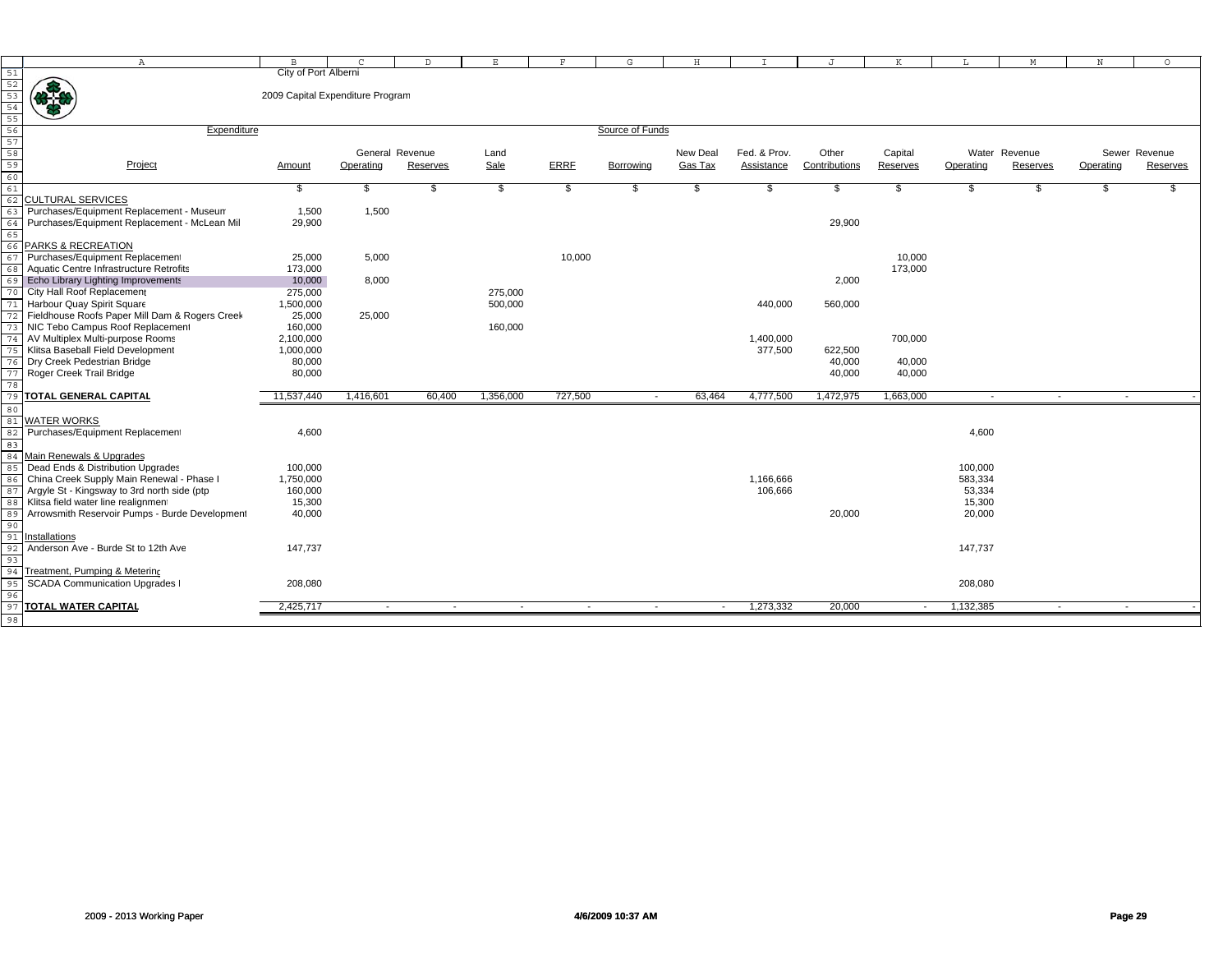|                                                                                                                              | Α                                                                                                                                                                                                                                                                                                                                                   | <sub>B</sub>                     | $\subset$ | D.                       | E.                       |             | G               | H                |              |                          |                  |                          | M             | N         | $\circ$       |
|------------------------------------------------------------------------------------------------------------------------------|-----------------------------------------------------------------------------------------------------------------------------------------------------------------------------------------------------------------------------------------------------------------------------------------------------------------------------------------------------|----------------------------------|-----------|--------------------------|--------------------------|-------------|-----------------|------------------|--------------|--------------------------|------------------|--------------------------|---------------|-----------|---------------|
|                                                                                                                              |                                                                                                                                                                                                                                                                                                                                                     | City of Port Alberni             |           |                          |                          |             |                 |                  |              |                          |                  |                          |               |           |               |
|                                                                                                                              |                                                                                                                                                                                                                                                                                                                                                     |                                  |           |                          |                          |             |                 |                  |              |                          |                  |                          |               |           |               |
|                                                                                                                              | $\begin{picture}(120,10) \put(0,0){\line(1,0){15}} \put(15,0){\line(1,0){15}} \put(15,0){\line(1,0){15}} \put(15,0){\line(1,0){15}} \put(15,0){\line(1,0){15}} \put(15,0){\line(1,0){15}} \put(15,0){\line(1,0){15}} \put(15,0){\line(1,0){15}} \put(15,0){\line(1,0){15}} \put(15,0){\line(1,0){15}} \put(15,0){\line(1,0){15}} \put(15,0){\line($ | 2009 Capital Expenditure Program |           |                          |                          |             |                 |                  |              |                          |                  |                          |               |           |               |
|                                                                                                                              |                                                                                                                                                                                                                                                                                                                                                     |                                  |           |                          |                          |             |                 |                  |              |                          |                  |                          |               |           |               |
|                                                                                                                              | Expenditure                                                                                                                                                                                                                                                                                                                                         |                                  |           |                          |                          |             | Source of Funds |                  |              |                          |                  |                          |               |           |               |
|                                                                                                                              |                                                                                                                                                                                                                                                                                                                                                     |                                  |           |                          |                          |             |                 |                  |              |                          |                  |                          |               |           |               |
|                                                                                                                              |                                                                                                                                                                                                                                                                                                                                                     |                                  |           | General Revenue          | Land                     |             |                 | New Deal         | Fed. & Prov. | Other                    | Capital          |                          | Water Revenue |           | Sewer Revenue |
| $\begin{array}{r} 99 \\ 100 \\ \hline 101 \\ 102 \\ 103 \\ \hline 104 \\ 105 \\ \hline 106 \\ 107 \\ 108 \\ 109 \end{array}$ | Project                                                                                                                                                                                                                                                                                                                                             | Amount                           | Operating | Reserves                 | Sale                     | <b>ERRF</b> | Borrowing       | Gas Tax          | Assistance   | Contributions            | Reserves         | Operating                | Reserves      | Operating | Reserves      |
|                                                                                                                              |                                                                                                                                                                                                                                                                                                                                                     | J.                               |           |                          |                          |             |                 |                  |              |                          |                  |                          |               |           |               |
|                                                                                                                              | 110 SEWER SYSTEM                                                                                                                                                                                                                                                                                                                                    |                                  |           |                          |                          |             |                 |                  |              |                          |                  |                          |               |           |               |
|                                                                                                                              | Purchases/Equipment Replacement                                                                                                                                                                                                                                                                                                                     | 15,500                           |           |                          |                          |             |                 |                  |              |                          |                  |                          |               | 15,500    |               |
|                                                                                                                              |                                                                                                                                                                                                                                                                                                                                                     |                                  |           |                          |                          |             |                 |                  |              |                          |                  |                          |               |           |               |
|                                                                                                                              | 3 Renewals/Relines                                                                                                                                                                                                                                                                                                                                  |                                  |           |                          |                          |             |                 |                  |              |                          |                  |                          |               |           |               |
|                                                                                                                              | 14 Melrose St - 11th Ave to 12th Ave                                                                                                                                                                                                                                                                                                                | 88,434                           |           |                          |                          |             |                 | 44,217           |              |                          | 44,217           |                          |               |           |               |
|                                                                                                                              | 10th Ave - 2525 to Neill St (twin) (ptp)<br>Dunbar St - Argyle to 10th reline                                                                                                                                                                                                                                                                       | 56,182<br>71,400                 |           |                          |                          |             |                 | 28,091<br>35,700 |              |                          | 28,091<br>35,700 |                          |               |           |               |
| 117                                                                                                                          |                                                                                                                                                                                                                                                                                                                                                     |                                  |           |                          |                          |             |                 |                  |              |                          |                  |                          |               |           |               |
|                                                                                                                              | 118 Installations                                                                                                                                                                                                                                                                                                                                   |                                  |           |                          |                          |             |                 |                  |              |                          |                  |                          |               |           |               |
| 119<br>120                                                                                                                   |                                                                                                                                                                                                                                                                                                                                                     |                                  |           |                          |                          |             |                 |                  |              |                          |                  |                          |               |           |               |
|                                                                                                                              |                                                                                                                                                                                                                                                                                                                                                     |                                  |           |                          |                          |             |                 |                  |              |                          |                  |                          |               |           |               |
|                                                                                                                              | Treatment & Pumping                                                                                                                                                                                                                                                                                                                                 |                                  |           |                          |                          |             |                 |                  |              |                          |                  |                          |               |           |               |
|                                                                                                                              | North Port Sewer Abatement completion                                                                                                                                                                                                                                                                                                               | 147.000                          |           |                          |                          |             |                 |                  |              |                          | 147,000          |                          |               |           |               |
| 124                                                                                                                          | 123 Argyle Pumphouse upgrade                                                                                                                                                                                                                                                                                                                        | 1,200,000                        |           |                          |                          |             | 670,000         |                  | 530,000      |                          |                  |                          |               |           |               |
|                                                                                                                              | <b>125 TOTAL SEWER CAPITAL</b>                                                                                                                                                                                                                                                                                                                      | 1,578,516                        | $\sim$    | $\overline{\phantom{a}}$ | $\overline{\phantom{0}}$ | $\sim$      | 670,000         | 108,008          | 530,000      | $\overline{\phantom{a}}$ | 255,008          | $\overline{\phantom{a}}$ | $\sim$        | 15,500    |               |
| 126                                                                                                                          |                                                                                                                                                                                                                                                                                                                                                     |                                  |           |                          |                          |             |                 |                  |              |                          |                  |                          |               |           |               |
|                                                                                                                              | 127 TOTAL 2009 CAPITAL                                                                                                                                                                                                                                                                                                                              | 15,541,673                       | 1,416,601 | 60,400                   | 1,356,000                | 727,500     | 670,000         | 171,472          | 6,580,832    | 1,492,975                | 1,918,008        | 1,132,385                |               | 15,500    |               |
| 128                                                                                                                          |                                                                                                                                                                                                                                                                                                                                                     |                                  |           |                          |                          |             |                 |                  |              |                          |                  |                          |               |           |               |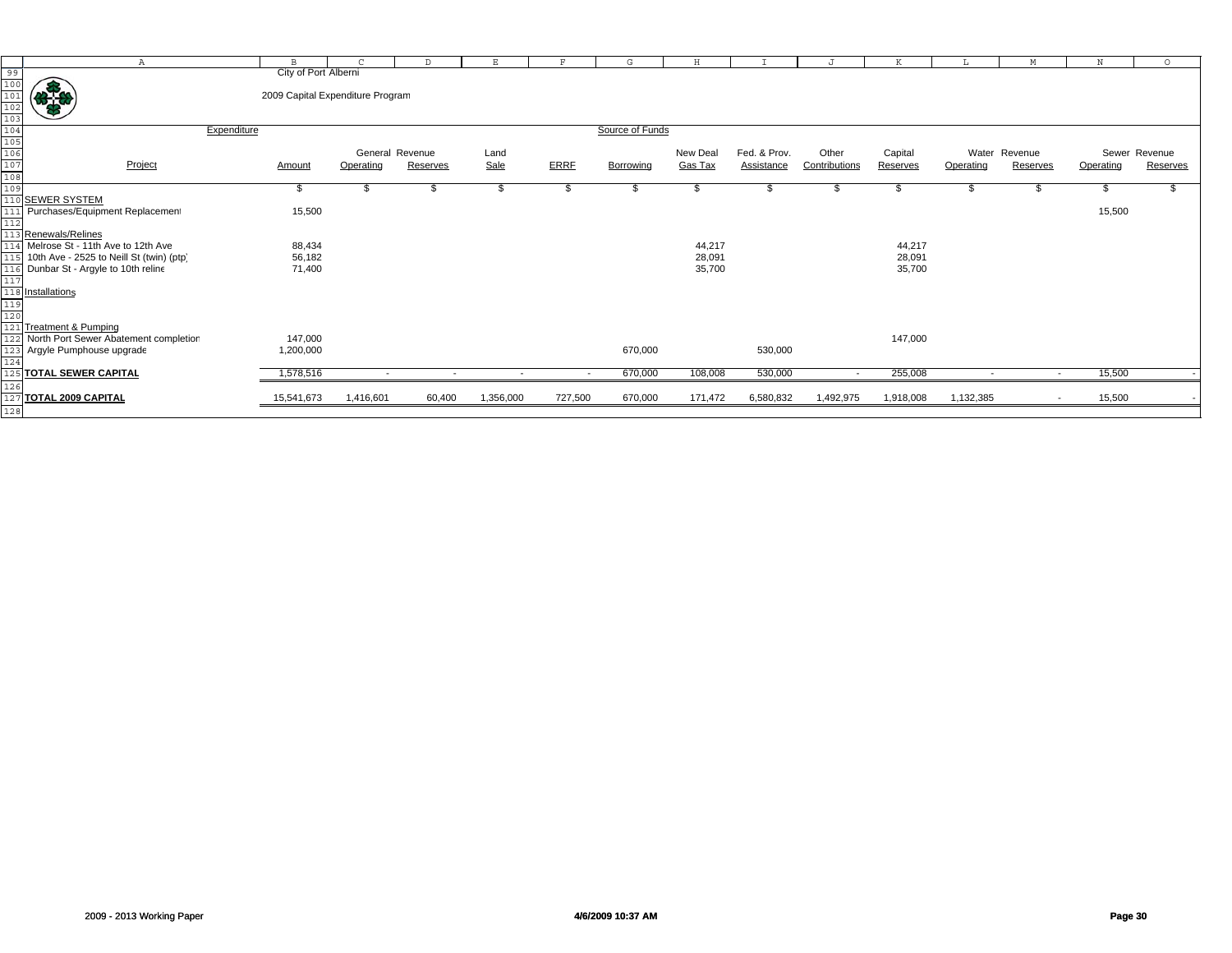|                                        | Α                                            | B.                               | C         | $\mathbb{D}$    | E.                    |             | G                | H        |              |               |          |                          | М                        | N         | $\circ$       |
|----------------------------------------|----------------------------------------------|----------------------------------|-----------|-----------------|-----------------------|-------------|------------------|----------|--------------|---------------|----------|--------------------------|--------------------------|-----------|---------------|
| 129<br>130<br>131                      |                                              | City of Port Alberni             |           |                 |                       |             |                  |          |              |               |          |                          |                          |           |               |
|                                        |                                              |                                  |           |                 |                       |             |                  |          |              |               |          |                          |                          |           |               |
|                                        |                                              | 2010 Capital Expenditure Program |           |                 |                       |             |                  |          |              |               |          |                          |                          |           |               |
| 132<br>133                             |                                              |                                  |           |                 |                       |             |                  |          |              |               |          |                          |                          |           |               |
|                                        |                                              |                                  |           |                 |                       |             |                  |          |              |               |          |                          |                          |           |               |
|                                        | Expenditure                                  |                                  |           |                 |                       |             | Source of Funds  |          |              |               |          |                          |                          |           |               |
|                                        |                                              |                                  |           |                 |                       |             |                  |          |              |               |          |                          |                          |           |               |
|                                        |                                              |                                  |           | General Revenue | Land                  |             |                  | New Deal | Fed. & Prov. | Other         | Capital  |                          | Water Revenue            |           | Sewer Revenue |
|                                        | Project                                      | Amount                           | Operating | Reserves        | Sale                  | <b>ERRE</b> | <b>Borrowing</b> | Gas Tax  | Assistance   | Contributions | Reserves | Operating                | Reserves                 | Operating | Reserves      |
|                                        |                                              |                                  |           |                 |                       |             |                  |          |              |               |          |                          |                          |           |               |
| 134<br>135<br>136<br>137<br>138<br>139 |                                              | \$                               | \$        | \$              | $\boldsymbol{\theta}$ | \$          | \$               | S        | \$           | \$            | \$       | \$                       | -\$                      | \$.       | \$            |
| 140                                    | <b>ADMINISTRATION</b>                        |                                  |           |                 |                       |             |                  |          |              |               |          |                          |                          |           |               |
| 141                                    | Purchases/Equipment Replacement              | 85,000                           |           |                 |                       | 85,000      |                  |          |              |               |          |                          |                          |           |               |
| 142                                    | Telephone System (City Hall)                 | 150,000                          | 150,000   |                 |                       |             |                  |          |              |               |          |                          |                          |           |               |
| 143                                    | Moneris - Virtual Termina                    | 6,739                            | 6,739     |                 |                       |             |                  |          |              |               |          |                          |                          |           |               |
|                                        |                                              |                                  |           |                 |                       |             |                  |          |              |               |          |                          |                          |           |               |
| 144                                    | POLICE PROTECTION                            |                                  |           |                 |                       |             |                  |          |              |               |          |                          |                          |           |               |
| 145                                    |                                              |                                  |           |                 |                       |             |                  |          |              |               |          |                          |                          |           |               |
| 146                                    | Purchases/Equipment Replacement              | 5,000                            | 5,000     |                 |                       |             |                  |          |              |               |          |                          |                          |           |               |
| 147                                    |                                              |                                  |           |                 |                       |             |                  |          |              |               |          |                          |                          |           |               |
| 148                                    | FIRE DEPARTMENT                              |                                  |           |                 |                       |             |                  |          |              |               |          |                          |                          |           |               |
| 149                                    | Purchases/Equipment Replacement              | 109,521                          | 71,960    |                 |                       | 37,561      |                  |          |              |               |          |                          |                          |           |               |
| 15(                                    |                                              |                                  |           |                 |                       |             |                  |          |              |               |          |                          |                          |           |               |
| 151                                    | TRANSPORTATION SERVICES                      |                                  |           |                 |                       |             |                  |          |              |               |          |                          |                          |           |               |
| 152                                    | Purchases/Equipment Replacement              | 370,968                          | 43,300    |                 |                       | 327,668     |                  |          |              |               |          |                          |                          |           |               |
| 153                                    |                                              |                                  |           |                 |                       |             |                  |          |              |               |          |                          |                          |           |               |
| 154                                    | PAVING & ROAD CONSTRUCTION                   |                                  |           |                 |                       |             |                  |          |              |               |          |                          |                          |           |               |
| 155                                    | 15th Ave - Burde to Redford (storm)          | 322,000                          | 147,000   |                 |                       |             |                  |          |              |               | 175,000  |                          |                          |           |               |
|                                        | McIntyre Dr - Wood Ave to Morton St          | 100,000                          | 100,000   |                 |                       |             |                  |          |              |               |          |                          |                          |           |               |
| 15'                                    | 18th Ave - Argyle St to Hilgrass P           | 100,000                          | 100,000   |                 |                       |             |                  |          |              |               |          |                          |                          |           |               |
|                                        | Cameron Dr - Hamilton Dr to Ship Creek Rd    | 116,733                          | 116,733   |                 |                       |             |                  |          |              |               |          |                          |                          |           |               |
| 159                                    | Anderson Ave - Argyle St to Bruce St (sewer) | 149,519                          | 124,519   |                 |                       |             |                  |          |              |               | 25,000   |                          |                          |           |               |
|                                        |                                              |                                  |           |                 |                       |             |                  |          |              |               |          |                          |                          |           |               |
| 160                                    | China Creek Rd - 14th Ave to 16th Ave        | 65,687                           | 65,687    |                 |                       |             |                  |          |              |               |          |                          |                          |           |               |
| 161                                    |                                              |                                  |           |                 |                       |             |                  |          |              |               |          |                          |                          |           |               |
| 162                                    | TRAFFIC UPGRADES                             |                                  |           |                 |                       |             |                  |          |              |               |          |                          |                          |           |               |
| 163                                    | Audible Signal - 3rd Ave (Angus; Mar; Argyle | 7,000                            | 7,000     |                 |                       |             |                  |          |              |               |          |                          |                          |           |               |
| 164                                    | Speed Reader Board                           | 6,300                            | 6,300     |                 |                       |             |                  |          |              |               |          |                          |                          |           |               |
| 165                                    |                                              |                                  |           |                 |                       |             |                  |          |              |               |          |                          |                          |           |               |
| 166                                    | <b>STORM DRAINS</b>                          |                                  |           |                 |                       |             |                  |          |              |               |          |                          |                          |           |               |
| 167                                    | 15th Ave - Burde to Redford (ptp)            | 99,450                           | 49,725    |                 |                       |             |                  | 49,725   |              |               |          |                          |                          |           |               |
| 168                                    | Leslie & Princess to 4861 Leslie             | 22,731                           | 11,366    |                 |                       |             |                  | 11,365   |              |               |          |                          |                          |           |               |
| 169                                    | Gordon St - lane south of Ballson to Lathon  | 8,118                            | 4,059     |                 |                       |             |                  | 4,059    |              |               |          |                          |                          |           |               |
|                                        | Regina - 4850 Regina to Johnston             | 36,803                           | 18,401    |                 |                       |             |                  | 18,402   |              |               |          |                          |                          |           |               |
| 171                                    | Anderson Ave - Bruce St to Neill St          | 42,448                           | 21,224    |                 |                       |             |                  | 21,224   |              |               |          |                          |                          |           |               |
| 172                                    | 3rd Ave Culverts at Ship Creek Rd            | 74,285                           | 37,143    |                 |                       |             |                  | 37,142   |              |               |          |                          |                          |           |               |
| 173                                    | Argyle St - Kingsway to outfal               | 108,202                          | 54,101    |                 |                       |             |                  | 54,101   |              |               |          |                          |                          |           |               |
|                                        |                                              |                                  |           |                 |                       |             |                  |          |              |               |          |                          |                          |           |               |
| 175                                    | <b>NORKS - OTHER</b>                         |                                  |           |                 |                       |             |                  |          |              |               |          |                          |                          |           |               |
|                                        | Streetlights - 16th Ave, Burde south         | 16,236                           | 16,236    |                 |                       |             |                  |          |              |               |          |                          |                          |           |               |
| 176                                    |                                              |                                  |           |                 |                       |             |                  |          |              |               |          |                          |                          |           |               |
| 17'                                    |                                              |                                  |           |                 |                       |             |                  |          |              |               |          |                          |                          |           |               |
| 178                                    | <b>CULTURAL SERVICES</b>                     |                                  |           |                 |                       |             |                  |          |              |               |          |                          |                          |           |               |
| 179                                    | Purchases/Equipment Replacement - Museum     | 1,500                            | 1,500     |                 |                       |             |                  |          |              |               |          |                          |                          |           |               |
| 180                                    | Purchases/Equipment Replacement - McLean Mil | 29,900                           |           |                 |                       |             |                  |          |              | 29,900        |          |                          |                          |           |               |
| 181                                    |                                              |                                  |           |                 |                       |             |                  |          |              |               |          |                          |                          |           |               |
| 182                                    | PARKS & RECREATION                           |                                  |           |                 |                       |             |                  |          |              |               |          |                          |                          |           |               |
| 183                                    | Purchases/Equipment Replacement              | 73,000                           | 15,000    |                 |                       | 58,000      |                  |          |              |               |          |                          |                          |           |               |
| 184                                    | <b>Bob Dailey Track Resurfacing</b>          | 1,500,000                        |           |                 |                       |             |                  |          | 1,000,000    |               | 500,000  |                          |                          |           |               |
| 185                                    | Kitsuksis Walkway Upgrades                   | 75,000                           | 75,000    |                 |                       |             |                  |          |              |               |          |                          |                          |           |               |
| 186                                    |                                              |                                  |           |                 |                       |             |                  |          |              |               |          |                          |                          |           |               |
| 187                                    | <b>TOTAL GENERAL CAPITAL</b>                 | 3,682,140                        | 1,247,993 |                 | $\sim$                | 508,229     | $\sim$           | 196,018  | 1,000,000    | 29,900        | 700,000  | $\overline{\phantom{a}}$ | $\overline{\phantom{a}}$ | $\sim$    |               |
| 188                                    |                                              |                                  |           |                 |                       |             |                  |          |              |               |          |                          |                          |           |               |
|                                        |                                              |                                  |           |                 |                       |             |                  |          |              |               |          |                          |                          |           |               |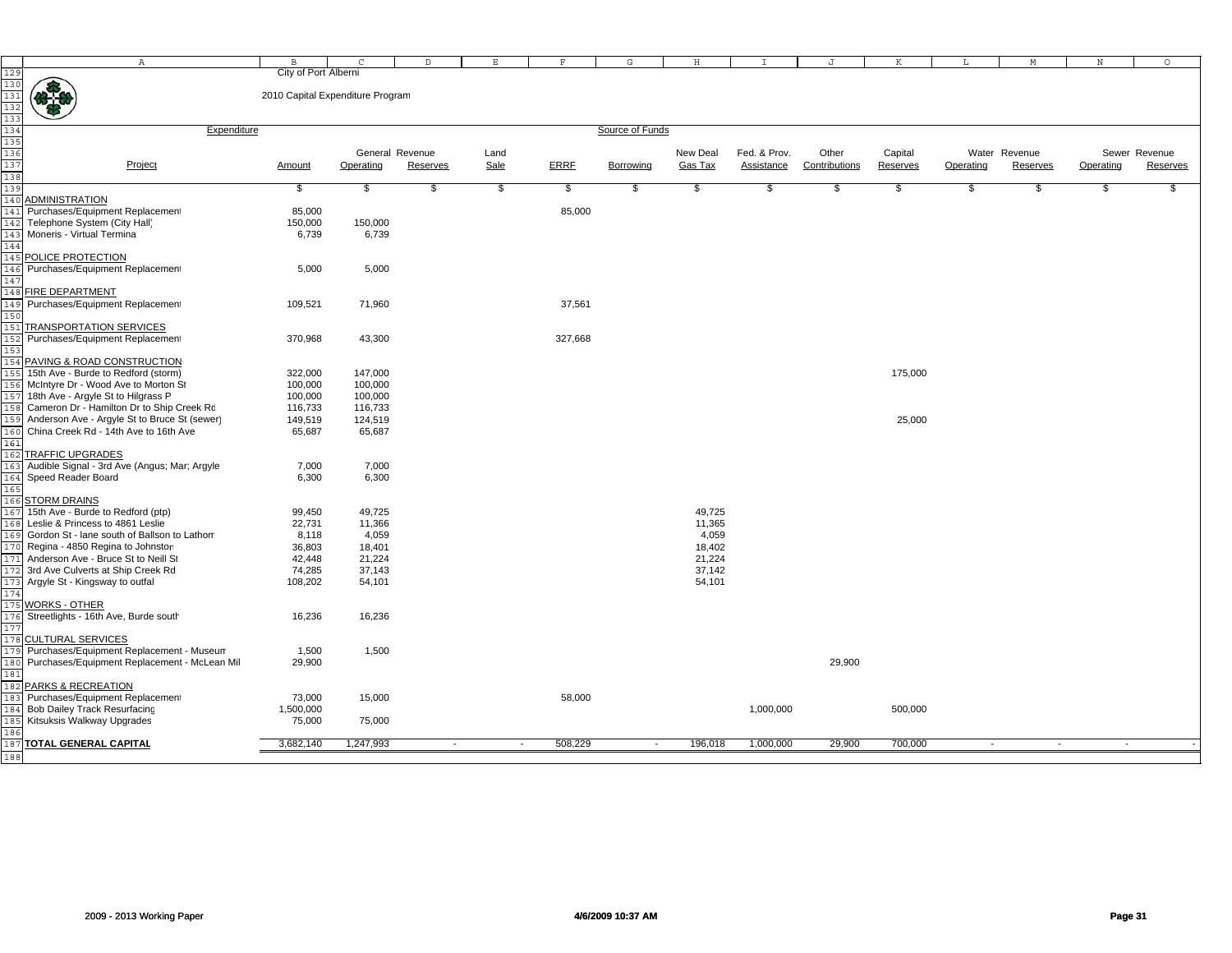|                                                                    |                                                      | $\mathbf{B}$                     | $\mathcal{C}$            | D                        | E      | F           | G                                                    | H                        |                          |               | K              |                          |                          | N         | $\circ$       |
|--------------------------------------------------------------------|------------------------------------------------------|----------------------------------|--------------------------|--------------------------|--------|-------------|------------------------------------------------------|--------------------------|--------------------------|---------------|----------------|--------------------------|--------------------------|-----------|---------------|
|                                                                    | $\mathbb A$                                          |                                  |                          |                          |        |             |                                                      |                          |                          | J             |                | L                        | M                        |           |               |
| 189<br>190<br>191<br>192<br>193<br>194<br>195<br>196<br>197<br>198 |                                                      | City of Port Alberni             |                          |                          |        |             |                                                      |                          |                          |               |                |                          |                          |           |               |
|                                                                    | <b>OF BO</b>                                         |                                  |                          |                          |        |             |                                                      |                          |                          |               |                |                          |                          |           |               |
|                                                                    |                                                      | 2010 Capital Expenditure Program |                          |                          |        |             |                                                      |                          |                          |               |                |                          |                          |           |               |
|                                                                    |                                                      |                                  |                          |                          |        |             |                                                      |                          |                          |               |                |                          |                          |           |               |
|                                                                    | ₩                                                    |                                  |                          |                          |        |             |                                                      |                          |                          |               |                |                          |                          |           |               |
|                                                                    |                                                      |                                  |                          |                          |        |             |                                                      |                          |                          |               |                |                          |                          |           |               |
|                                                                    | Expenditure                                          |                                  |                          |                          |        |             | Source of Funds                                      |                          |                          |               |                |                          |                          |           |               |
|                                                                    |                                                      |                                  |                          |                          |        |             |                                                      |                          |                          |               |                |                          |                          |           |               |
|                                                                    |                                                      |                                  |                          | General Revenue          | Land   |             |                                                      | New Deal                 | Fed. & Prov.             | Other         | Capital        |                          | Water Revenue            |           | Sewer Revenue |
|                                                                    |                                                      |                                  |                          |                          |        |             |                                                      |                          |                          |               |                |                          |                          |           |               |
|                                                                    | Project                                              | Amount                           | Operating                | Reserves                 | Sale   | <b>ERRF</b> | Borrowing                                            | Gas Tax                  | Assistance               | Contributions | Reserves       | Operating                | <b>Reserves</b>          | Operating | Reserves      |
|                                                                    |                                                      |                                  |                          |                          |        |             |                                                      |                          |                          |               |                |                          |                          |           |               |
| 199                                                                |                                                      | \$                               | \$                       | S.                       | \$     | \$          | \$                                                   | \$                       | S.                       | S.            | \$             | \$                       | -\$                      | \$        |               |
|                                                                    | 200 WATER WORKS                                      |                                  |                          |                          |        |             |                                                      |                          |                          |               |                |                          |                          |           |               |
|                                                                    |                                                      |                                  |                          |                          |        |             |                                                      |                          |                          |               |                |                          |                          |           |               |
| 201                                                                | Purchases/Equipment Replacement                      | 22,300                           |                          |                          |        |             |                                                      |                          |                          |               |                | 22,300                   |                          |           |               |
| 202                                                                |                                                      |                                  |                          |                          |        |             |                                                      |                          |                          |               |                |                          |                          |           |               |
|                                                                    | 203 Main Renewals & Upgrades                         |                                  |                          |                          |        |             |                                                      |                          |                          |               |                |                          |                          |           |               |
| 204                                                                | Dead Ends & Distribution Upgrades                    | 100,000                          |                          |                          |        |             |                                                      |                          |                          |               |                | 100,000                  |                          |           |               |
|                                                                    |                                                      |                                  |                          |                          |        |             |                                                      |                          |                          |               |                |                          |                          |           |               |
| 205                                                                |                                                      |                                  |                          |                          |        |             |                                                      |                          |                          |               |                |                          |                          |           |               |
|                                                                    | 206 Installations                                    |                                  |                          |                          |        |             |                                                      |                          |                          |               |                |                          |                          |           |               |
|                                                                    | 207 Polly Point Water Extension - Tseshaht Reserve I | 79,591                           |                          |                          |        |             |                                                      |                          |                          | 39,795        |                | 39,796                   |                          |           |               |
| 208                                                                |                                                      |                                  |                          |                          |        |             |                                                      |                          |                          |               |                |                          |                          |           |               |
|                                                                    |                                                      |                                  |                          |                          |        |             |                                                      |                          |                          |               |                |                          |                          |           |               |
| 209                                                                | Treatment, Pumping & Metering                        |                                  |                          |                          |        |             |                                                      |                          |                          |               |                |                          |                          |           |               |
| 210                                                                | <b>SCADA Communications Upgrades II</b>              | 212,242                          |                          |                          |        |             |                                                      |                          |                          |               |                | 212,242                  |                          |           |               |
| 211                                                                |                                                      |                                  |                          |                          |        |             |                                                      |                          |                          |               |                |                          |                          |           |               |
|                                                                    | 212 TOTAL WATER CAPITAL                              | 414,133                          | $\overline{\phantom{a}}$ | $\sim$                   | $\sim$ |             | $\sim$<br>$\sim$                                     | $\overline{\phantom{a}}$ | $\sim$                   | 39,795        | $\overline{a}$ | 374,338                  | $\overline{\phantom{a}}$ | $\sim$    |               |
|                                                                    |                                                      |                                  |                          |                          |        |             |                                                      |                          |                          |               |                |                          |                          |           |               |
| 213                                                                |                                                      |                                  |                          |                          |        |             |                                                      |                          |                          |               |                |                          |                          |           |               |
| 214                                                                | <b>SEWER SYSTEM</b>                                  |                                  |                          |                          |        |             |                                                      |                          |                          |               |                |                          |                          |           |               |
| 215                                                                | Purchases/Equipment Replacement                      | 8,800                            |                          |                          |        |             |                                                      |                          |                          |               |                |                          |                          | 8,800     |               |
| 216                                                                |                                                      |                                  |                          |                          |        |             |                                                      |                          |                          |               |                |                          |                          |           |               |
|                                                                    |                                                      |                                  |                          |                          |        |             |                                                      |                          |                          |               |                |                          |                          |           |               |
|                                                                    | 217 Renewals / Relines                               |                                  |                          |                          |        |             |                                                      |                          |                          |               |                |                          |                          |           |               |
| 218                                                                | 10th Ave & Dunbar St reline                          | 32,000                           |                          |                          |        |             |                                                      | 16,000                   |                          |               | 16,000         |                          |                          |           |               |
| 219                                                                | 3914 Waterhouse to 14th Ave                          | 8,659                            |                          |                          |        |             |                                                      | 4,329                    |                          |               | 4,330          |                          |                          |           |               |
|                                                                    | 220 2573 12th Ave to Bruce St                        | 8,500                            |                          |                          |        |             |                                                      | 4,250                    |                          |               | 4,250          |                          |                          |           |               |
|                                                                    |                                                      |                                  |                          |                          |        |             |                                                      |                          |                          |               |                |                          |                          |           |               |
| 221                                                                | 2489 Anderson Ave to 12th Ave                        | 18,000                           |                          |                          |        |             |                                                      | 9,000                    |                          |               | 9,000          |                          |                          |           |               |
| 222                                                                | 2463 12th Ave - Neill St to south                    | 45,000                           |                          |                          |        |             |                                                      | 22,500                   |                          |               | 22,500         |                          |                          |           |               |
|                                                                    |                                                      |                                  |                          |                          |        |             |                                                      |                          |                          |               | 21,437         |                          |                          |           |               |
|                                                                    |                                                      |                                  |                          |                          |        |             |                                                      |                          |                          |               |                |                          |                          |           |               |
| 223                                                                | Anderson Ave - 2605 Anderson Ave to Melrose St       | 42,873                           |                          |                          |        |             |                                                      | 21,436                   |                          |               |                |                          |                          |           |               |
| 224                                                                |                                                      |                                  |                          |                          |        |             |                                                      |                          |                          |               |                |                          |                          |           |               |
| 225                                                                | <b>New Sewer Installs</b>                            |                                  |                          |                          |        |             |                                                      |                          |                          |               |                |                          |                          |           |               |
| 226                                                                |                                                      |                                  |                          |                          |        |             |                                                      |                          |                          |               |                |                          |                          |           |               |
|                                                                    |                                                      |                                  |                          |                          |        |             |                                                      |                          |                          |               |                |                          |                          |           |               |
| 227                                                                |                                                      |                                  |                          |                          |        |             |                                                      |                          |                          |               |                |                          |                          |           |               |
| 228                                                                | <b>Treatment &amp; Pumping</b>                       |                                  |                          |                          |        |             |                                                      |                          |                          |               |                |                          |                          |           |               |
| 229                                                                | <b>SCADA Communications Upgrades I</b>               | 106,121                          |                          |                          |        |             |                                                      |                          |                          |               |                |                          |                          | 106,121   |               |
| 23C                                                                |                                                      |                                  |                          |                          |        |             |                                                      |                          |                          |               |                |                          |                          |           |               |
| 231                                                                | <b>TOTAL SEWER CAPITAL</b>                           | 269,953                          | $\overline{\phantom{a}}$ | $\overline{\phantom{a}}$ | $\sim$ |             | $\overline{\phantom{a}}$<br>$\overline{\phantom{a}}$ | 77,515                   | $\overline{\phantom{a}}$ | $\sim$        | 77,517         | $\overline{\phantom{a}}$ | $\sim$                   | 114,921   |               |
|                                                                    |                                                      |                                  |                          |                          |        |             |                                                      |                          |                          |               |                |                          |                          |           |               |
| 232                                                                |                                                      |                                  |                          |                          |        |             |                                                      |                          |                          |               |                |                          |                          |           |               |
| 234                                                                | 233 TOTAL 2010 CAPITAL                               | 4,366,226                        | 1,247,993                | $\overline{\phantom{a}}$ | $\sim$ | 508,229     | $\overline{\phantom{a}}$                             | 273,533                  | 1,000,000                | 69,695        | 777,517        | 374,338                  | $\sim$                   | 114,921   |               |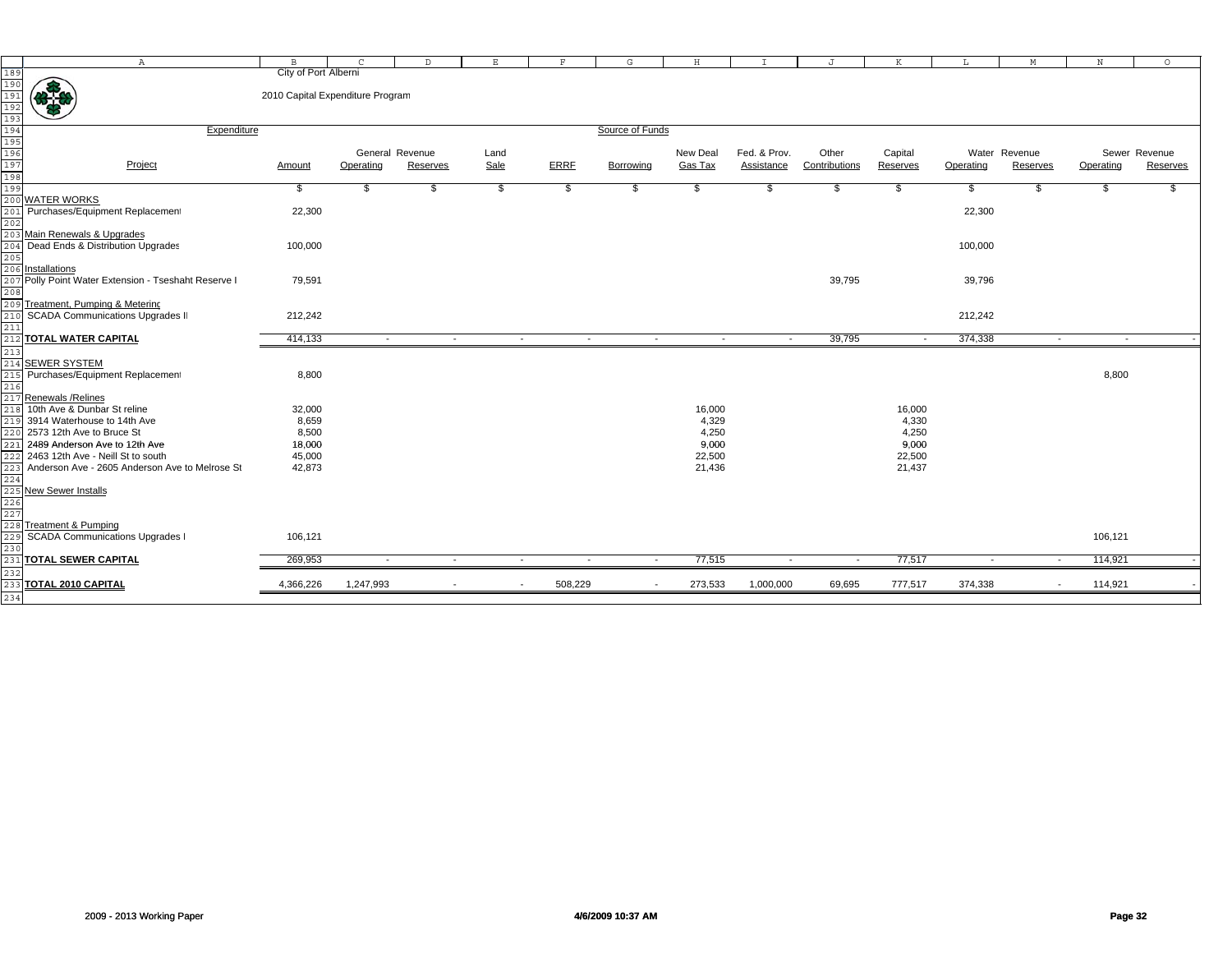|                                 | Α                                                | B                                | $\subset$ | D               | Е    | F                                     | G               | H        |                          | J             | K        | L                        | M             | $\,$ N           | $\circ$       |
|---------------------------------|--------------------------------------------------|----------------------------------|-----------|-----------------|------|---------------------------------------|-----------------|----------|--------------------------|---------------|----------|--------------------------|---------------|------------------|---------------|
| 235                             |                                                  | City of Port Alberni             |           |                 |      |                                       |                 |          |                          |               |          |                          |               |                  |               |
|                                 | <b>OF 33</b>                                     | 2011 Capital Expenditure Program |           |                 |      |                                       |                 |          |                          |               |          |                          |               |                  |               |
|                                 |                                                  |                                  |           |                 |      |                                       |                 |          |                          |               |          |                          |               |                  |               |
| 236<br>237<br>238<br>239<br>240 |                                                  |                                  |           |                 |      |                                       |                 |          |                          |               |          |                          |               |                  |               |
|                                 |                                                  |                                  |           |                 |      |                                       | Source of Funds |          |                          |               |          |                          |               |                  |               |
|                                 | Expenditure                                      |                                  |           |                 |      |                                       |                 |          |                          |               |          |                          |               |                  |               |
| 241                             |                                                  |                                  |           |                 |      |                                       |                 |          |                          |               |          |                          |               |                  |               |
| 242                             |                                                  |                                  |           | General Revenue | Land |                                       |                 | New Deal | Fed. & Prov.             | Other         | Capital  |                          | Water Revenue |                  | Sewer Revenue |
| $\frac{243}{244}$               | Project                                          | Amount                           | Operating | Reserves        | Sale | <b>ERRF</b>                           | Borrowing       | Gas Tax  | Assistance               | Contributions | Reserves | Operating                | Reserves      | Operating        | Reserves      |
|                                 |                                                  |                                  | \$        | \$.             |      | \$.                                   |                 |          |                          | Ŝ,            |          | -S                       | \$            | \$               | \$            |
| 245                             | 246 ADMINISTRATION                               | \$                               |           |                 | \$   |                                       | \$              | \$       | \$                       |               | \$       |                          |               |                  |               |
|                                 |                                                  | 255,000                          |           |                 |      | 255,000                               |                 |          |                          |               |          |                          |               |                  |               |
| 247                             | Purchases/Equipment Replacement                  |                                  |           |                 |      |                                       |                 |          |                          |               |          |                          |               |                  |               |
| 248                             |                                                  |                                  |           |                 |      |                                       |                 |          |                          |               |          |                          |               |                  |               |
| 249                             | POLICE PROTECTION                                |                                  |           |                 |      |                                       |                 |          |                          |               |          |                          |               |                  |               |
| 250                             | Purchases/Equipment Replacement                  | 5,000                            | 5,000     |                 |      |                                       |                 |          |                          |               |          |                          |               |                  |               |
| 251                             | FIRE DEPARTMENT                                  |                                  |           |                 |      |                                       |                 |          |                          |               |          |                          |               |                  |               |
| 252                             | Purchases/Equipment Replacement                  | 723,947                          | 177,000   |                 |      | 546,947                               |                 |          |                          |               |          |                          |               |                  |               |
| 253                             |                                                  |                                  |           |                 |      |                                       |                 |          |                          |               |          |                          |               |                  |               |
| 254<br>255                      | <b>TRANSPORTATION SERVICES</b>                   |                                  |           |                 |      |                                       |                 |          |                          |               |          |                          |               |                  |               |
|                                 | Purchases/Equipment Replacement                  |                                  | 28,510    |                 |      | 371,008                               |                 |          |                          |               |          |                          |               |                  |               |
| 256                             |                                                  | 399,518                          |           |                 |      |                                       |                 |          |                          |               |          |                          |               |                  |               |
| 257                             | 258 PAVING & ROAD CONSTRUCTION                   |                                  |           |                 |      |                                       |                 |          |                          |               |          |                          |               |                  |               |
| 259                             | 6th Ave - Argyle St to Dunbar St (storm/water)   | 270,608                          | 95,608    |                 |      |                                       |                 |          |                          |               | 175,000  |                          |               |                  |               |
| 260                             | Beaver Creek Rd - River Rd to Pierce Rd (water)  | 137,750                          | 112,750   |                 |      |                                       |                 |          |                          |               | 25,000   |                          |               |                  |               |
| 261                             | Gertrude St - Johnston Rd to Compton Rc          | 273,314                          | 273,314   |                 |      |                                       |                 |          |                          |               |          |                          |               |                  |               |
| 262                             |                                                  |                                  |           |                 |      |                                       |                 |          |                          |               |          |                          |               |                  |               |
| 263                             | <b>TRAFFIC UPGRADES</b>                          |                                  |           |                 |      |                                       |                 |          |                          |               |          |                          |               |                  |               |
|                                 | 264 Audible Signal - 3rd Ave (Angus; Mar; Argyle | 7,000                            | 7,000     |                 |      |                                       |                 |          |                          |               |          |                          |               |                  |               |
| 265                             |                                                  |                                  |           |                 |      |                                       |                 |          |                          |               |          |                          |               |                  |               |
|                                 | 266 STORM DRAINS                                 |                                  |           |                 |      |                                       |                 |          |                          |               |          |                          |               |                  |               |
| 267                             | Storm Drain Renewal Project - TBA                | 27,061                           | 13,531    |                 |      |                                       |                 | 13,530   |                          |               |          |                          |               |                  |               |
|                                 | 268 South Morgan Cres Lane - Bishop to east      | 27,050                           | 13,525    |                 |      |                                       |                 | 13,525   |                          |               |          |                          |               |                  |               |
|                                 | 269 Railway Culvert - Stamp Ave                  | 32,473                           | 16,237    |                 |      |                                       |                 | 16,236   |                          |               |          |                          |               |                  |               |
|                                 | 270 Bishop & Haslam                              | 17,665                           | 8,833     |                 |      |                                       |                 | 8,832    |                          |               |          |                          |               |                  |               |
|                                 | 271 Michigan & Tebo                              | 9,385                            | 4,693     |                 |      |                                       |                 | 4,692    |                          |               |          |                          |               |                  |               |
|                                 | 272 6th Ave - Argyle St to Dunbar St (water/ptp  | 54,122                           | 27,061    |                 |      |                                       |                 | 27,061   |                          |               |          |                          |               |                  |               |
| 273                             |                                                  |                                  |           |                 |      |                                       |                 |          |                          |               |          |                          |               |                  |               |
| 274                             | <b>WORKS - OTHER</b>                             |                                  |           |                 |      |                                       |                 |          |                          |               |          |                          |               |                  |               |
| 275                             | Streetlights - 4th Ave - Bute to Napier          | 73,974                           | 73,974    |                 |      |                                       |                 |          |                          |               |          |                          |               |                  |               |
| 276                             |                                                  |                                  |           |                 |      |                                       |                 |          |                          |               |          |                          |               |                  |               |
|                                 | 277 CULTURAL SERVICES                            |                                  |           |                 |      |                                       |                 |          |                          |               |          |                          |               |                  |               |
|                                 | 278 Purchases/Equipment Replacement - Museum     |                                  | 1,500     |                 |      |                                       |                 |          |                          |               |          |                          |               |                  |               |
|                                 | Purchases/Equipment Replacement - McLean Mil     | 1,500<br>29,900                  |           |                 |      |                                       |                 |          |                          | 29,900        |          |                          |               |                  |               |
| 279                             |                                                  |                                  |           |                 |      |                                       |                 |          |                          |               |          |                          |               |                  |               |
| 28C                             | PARKS & RECREATION                               |                                  |           |                 |      |                                       |                 |          |                          |               |          |                          |               |                  |               |
| 281                             | Purchases/Equipment Replacement                  | 15,000                           | 15,000    |                 |      |                                       |                 |          |                          |               |          |                          |               |                  |               |
| 282<br>283                      |                                                  |                                  |           |                 |      |                                       |                 |          |                          |               |          |                          |               |                  |               |
|                                 | 284 TOTAL GENERAL CAPITAL                        | 2,360,267                        | 873,536   | $\sim$          |      | 1,172,955<br>$\overline{\phantom{a}}$ | $\overline{a}$  | 83,876   | $\overline{\phantom{a}}$ | 29,900        | 200,000  | $\overline{\phantom{a}}$ |               | $\sim$<br>$\sim$ |               |
|                                 |                                                  |                                  |           |                 |      |                                       |                 |          |                          |               |          |                          |               |                  |               |
| 285                             |                                                  |                                  |           |                 |      |                                       |                 |          |                          |               |          |                          |               |                  |               |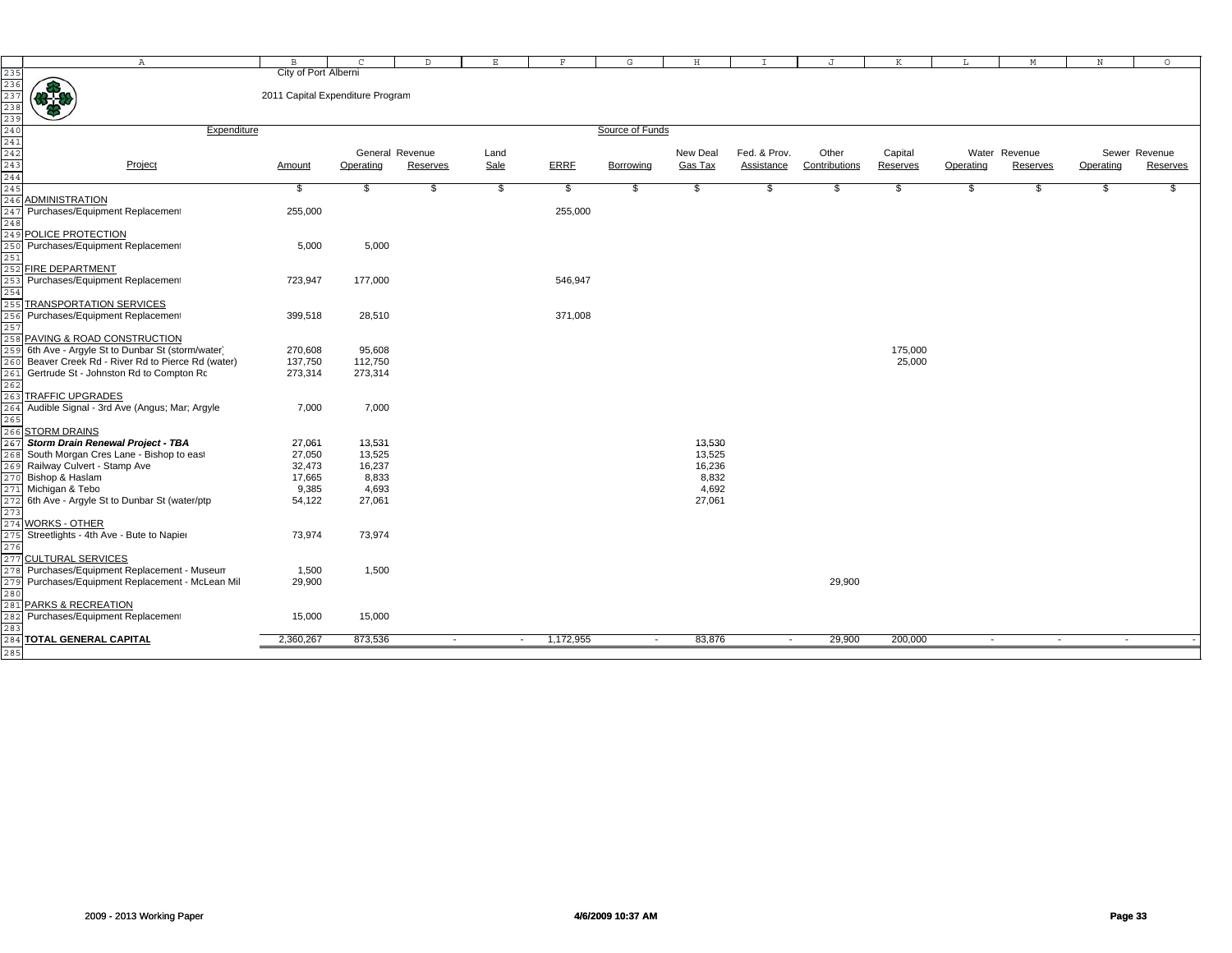|            | $\mathbb{A}$                                                                                                       | $\mathbf{B}$                     | $\mathsf{C}$ | D                        | $\,$ E | F                        | G                        | H        | $^{\rm T}$               | J             | K        | L                        | M                        | $\, {\rm N}$ | $\circ$       |
|------------|--------------------------------------------------------------------------------------------------------------------|----------------------------------|--------------|--------------------------|--------|--------------------------|--------------------------|----------|--------------------------|---------------|----------|--------------------------|--------------------------|--------------|---------------|
|            |                                                                                                                    | City of Port Alberni             |              |                          |        |                          |                          |          |                          |               |          |                          |                          |              |               |
|            |                                                                                                                    |                                  |              |                          |        |                          |                          |          |                          |               |          |                          |                          |              |               |
|            |                                                                                                                    | 2011 Capital Expenditure Program |              |                          |        |                          |                          |          |                          |               |          |                          |                          |              |               |
|            |                                                                                                                    |                                  |              |                          |        |                          |                          |          |                          |               |          |                          |                          |              |               |
|            |                                                                                                                    |                                  |              |                          |        |                          |                          |          |                          |               |          |                          |                          |              |               |
|            |                                                                                                                    |                                  |              |                          |        |                          |                          |          |                          |               |          |                          |                          |              |               |
|            | Expenditure                                                                                                        |                                  |              |                          |        |                          | Source of Funds          |          |                          |               |          |                          |                          |              |               |
|            | 286<br>287<br>289<br>289<br>291<br>291<br>295<br>295<br>295<br>296<br>297<br>296<br>297<br>298<br>Purchases/Equipr |                                  |              |                          |        |                          |                          |          |                          |               |          |                          |                          |              |               |
|            |                                                                                                                    |                                  |              |                          |        |                          |                          |          |                          |               |          |                          |                          |              |               |
|            |                                                                                                                    |                                  |              | General Revenue          | Land   |                          |                          | New Deal | Fed. & Prov.             | Other         | Capital  |                          | Water Revenue            |              | Sewer Revenue |
|            | Project                                                                                                            | Amount                           | Operating    | Reserves                 | Sale   | <b>ERRF</b>              | Borrowing                | Gas Tax  | Assistance               | Contributions | Reserves | Operating                | <b>Reserves</b>          | Operating    | Reserves      |
|            |                                                                                                                    |                                  |              |                          |        |                          |                          |          |                          |               |          |                          |                          |              |               |
|            |                                                                                                                    |                                  |              |                          |        |                          |                          |          |                          |               |          |                          |                          |              |               |
|            |                                                                                                                    | \$                               | \$           | \$                       | \$     | -S                       | \$                       | \$       | \$                       | \$            | \$       | \$                       | \$.                      | £.           |               |
|            |                                                                                                                    |                                  |              |                          |        |                          |                          |          |                          |               |          |                          |                          |              |               |
|            | Purchases/Equipment Replacement                                                                                    | 6,800                            |              |                          |        |                          |                          |          |                          |               |          | 6,800                    |                          |              |               |
|            |                                                                                                                    |                                  |              |                          |        |                          |                          |          |                          |               |          |                          |                          |              |               |
| 299        |                                                                                                                    |                                  |              |                          |        |                          |                          |          |                          |               |          |                          |                          |              |               |
|            | 300 Main Renewals & Upgrades                                                                                       |                                  |              |                          |        |                          |                          |          |                          |               |          |                          |                          |              |               |
| 301        | Dead Ends & Distribution Upgrades                                                                                  | 100,000                          |              |                          |        |                          |                          |          |                          |               |          | 100,000                  |                          |              |               |
| 302        | Argyle St - 10th Ave to Kingsway Phase                                                                             | 162,365                          |              |                          |        |                          |                          |          |                          |               |          | 162,365                  |                          |              |               |
|            | 303 6th Ave - Argyle St to Dunbar St (storm/ptp                                                                    | 129,892                          |              |                          |        |                          |                          |          |                          |               |          | 129,892                  |                          |              |               |
|            |                                                                                                                    |                                  |              |                          |        |                          |                          |          |                          |               |          |                          |                          |              |               |
| 304        |                                                                                                                    |                                  |              |                          |        |                          |                          |          |                          |               |          |                          |                          |              |               |
|            | 305 Installations                                                                                                  |                                  |              |                          |        |                          |                          |          |                          |               |          |                          |                          |              |               |
|            |                                                                                                                    |                                  |              |                          |        |                          |                          |          |                          |               |          |                          |                          |              |               |
| 306<br>307 |                                                                                                                    |                                  |              |                          |        |                          |                          |          |                          |               |          |                          |                          |              |               |
|            |                                                                                                                    |                                  |              |                          |        |                          |                          |          |                          |               |          |                          |                          |              |               |
| 308        | Treatment, Pumping & Metering                                                                                      |                                  |              |                          |        |                          |                          |          |                          |               |          |                          |                          |              |               |
|            |                                                                                                                    |                                  |              |                          |        |                          |                          |          |                          |               |          |                          |                          |              |               |
| 309<br>310 |                                                                                                                    |                                  |              |                          |        |                          |                          |          |                          |               |          |                          |                          |              |               |
|            | <b>311 TOTAL WATER CAPITAL</b>                                                                                     | 399,057                          |              |                          |        |                          |                          |          |                          |               |          | 399,057                  |                          |              |               |
|            |                                                                                                                    |                                  | $\sim$       | $\sim$                   | $\sim$ | $\sim$                   | $\sim$                   | $\sim$   | $\sim$                   | $\sim$        | $\sim$   |                          | $\sim$                   | $\sim$       |               |
| 312        |                                                                                                                    |                                  |              |                          |        |                          |                          |          |                          |               |          |                          |                          |              |               |
| 313        | <b>SEWER SYSTEM</b>                                                                                                |                                  |              |                          |        |                          |                          |          |                          |               |          |                          |                          |              |               |
|            | 314 Purchases/Equipment Replacement                                                                                | 10,100                           |              |                          |        |                          |                          |          |                          |               |          |                          |                          | 10,100       |               |
|            |                                                                                                                    |                                  |              |                          |        |                          |                          |          |                          |               |          |                          |                          |              |               |
|            |                                                                                                                    |                                  |              |                          |        |                          |                          |          |                          |               |          |                          |                          |              |               |
|            | 316 Renewals / Relines                                                                                             |                                  |              |                          |        |                          |                          |          |                          |               |          |                          |                          |              |               |
| 317        | 3541 11th Ave to North Park Dr (twin)                                                                              | 42,637                           |              |                          |        |                          |                          | 21,318   |                          |               | 21,319   |                          |                          |              |               |
| 318        | 2673 9th Ave (replace)                                                                                             | 24,216                           |              |                          |        |                          |                          | 12,108   |                          |               | 12,108   |                          |                          |              |               |
|            | 3819 9th Ave to Morton St                                                                                          | 13,249                           |              |                          |        |                          |                          | 6,624    |                          |               | 6,625    |                          |                          |              |               |
|            |                                                                                                                    |                                  |              |                          |        |                          |                          |          |                          |               |          |                          |                          |              |               |
| 320        | 3855 9th Ave to Morton St                                                                                          | 28,684                           |              |                          |        |                          |                          | 14,342   |                          |               | 14,342   |                          |                          |              |               |
| 321        |                                                                                                                    |                                  |              |                          |        |                          |                          |          |                          |               |          |                          |                          |              |               |
| 322        | New Sewer Installs                                                                                                 |                                  |              |                          |        |                          |                          |          |                          |               |          |                          |                          |              |               |
|            | Pierce Rd - Beaver Creek to west                                                                                   | 163,988                          |              |                          |        |                          |                          |          |                          |               |          |                          |                          | 163,988      |               |
| 323        |                                                                                                                    |                                  |              |                          |        |                          |                          |          |                          |               |          |                          |                          |              |               |
| 324        |                                                                                                                    |                                  |              |                          |        |                          |                          |          |                          |               |          |                          |                          |              |               |
| 325        | Treatment & Pumping                                                                                                |                                  |              |                          |        |                          |                          |          |                          |               |          |                          |                          |              |               |
|            | <b>SCADA Communication Upgrades II</b>                                                                             | 108,243                          |              |                          |        |                          |                          |          |                          |               |          |                          |                          | 108,243      |               |
| 327        |                                                                                                                    |                                  |              |                          |        |                          |                          |          |                          |               |          |                          |                          |              |               |
|            | 328 TOTAL SEWER CAPITAL                                                                                            | 391,117                          |              |                          |        | $\overline{\phantom{a}}$ |                          | 54,392   |                          |               | 54,394   | $\overline{\phantom{a}}$ |                          | 282,331      |               |
|            |                                                                                                                    |                                  | $\sim$       | $\overline{\phantom{a}}$ | $\sim$ |                          | $\sim$                   |          | $\sim$                   | $\sim$        |          |                          | $\sim$                   |              |               |
| 329        |                                                                                                                    |                                  |              |                          |        |                          |                          |          |                          |               |          |                          |                          |              |               |
|            | 330 TOTAL 2011 CAPITAL                                                                                             | 3,150,441                        | 873,536      |                          | $\sim$ | 1,172,955                | $\overline{\phantom{a}}$ | 138,268  | $\overline{\phantom{a}}$ | 29,900        | 254,394  | 399,057                  | $\overline{\phantom{a}}$ | 282,331      |               |
| 331        |                                                                                                                    |                                  |              |                          |        |                          |                          |          |                          |               |          |                          |                          |              |               |
|            |                                                                                                                    |                                  |              |                          |        |                          |                          |          |                          |               |          |                          |                          |              |               |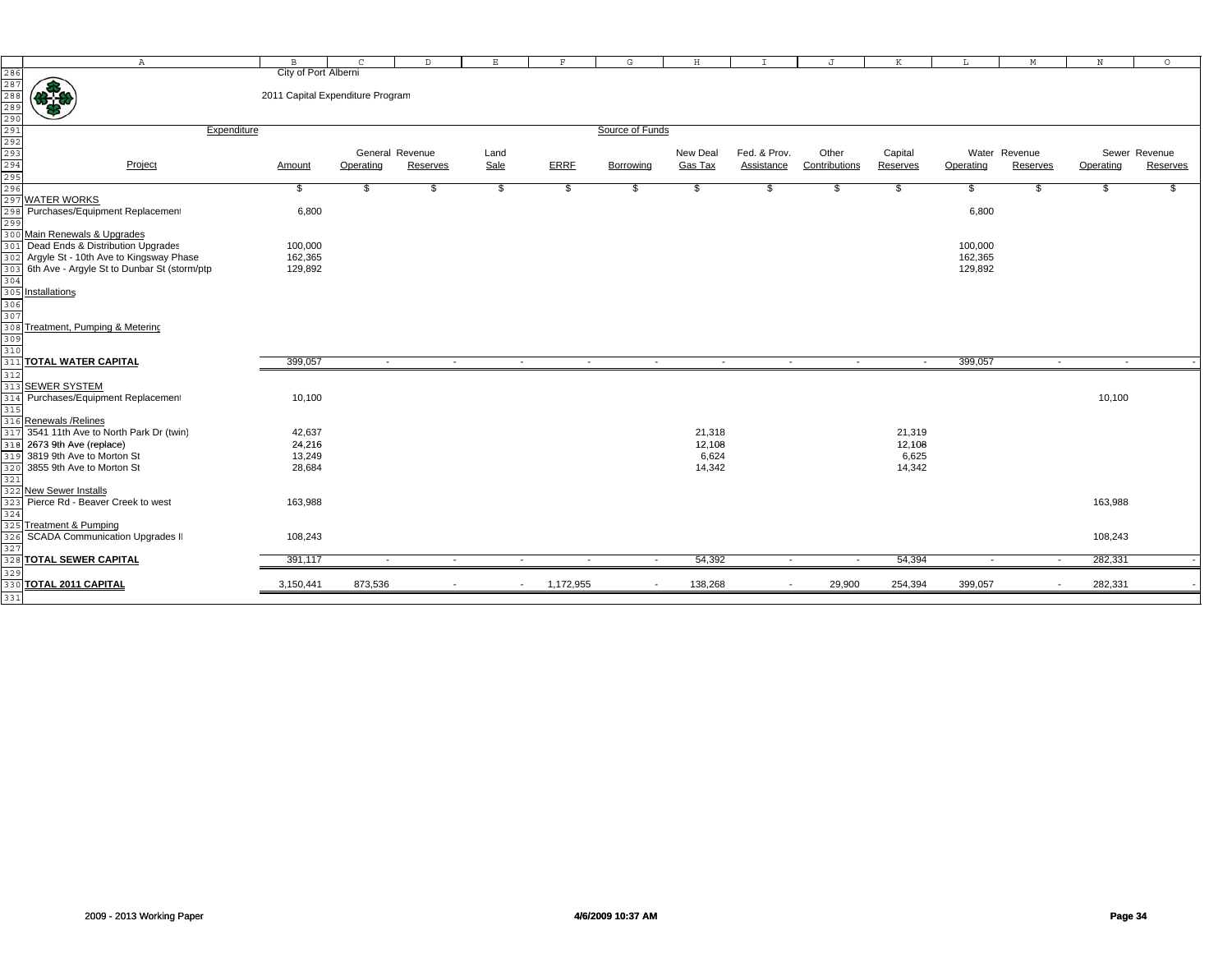|                                                                           | $\mathbb{A}$                                 | $\mathbf{B}$                     | $\mathsf{C}$ | D               | $\mathbf E$ | F           | G                        | H        | T            | J             | K        | L                        | M             | $\, {\rm N}$ | $\circ$       |
|---------------------------------------------------------------------------|----------------------------------------------|----------------------------------|--------------|-----------------|-------------|-------------|--------------------------|----------|--------------|---------------|----------|--------------------------|---------------|--------------|---------------|
| 332<br>333<br>334<br>335<br>336<br>336<br>337<br>338<br>339<br>340<br>341 |                                              | City of Port Alberni             |              |                 |             |             |                          |          |              |               |          |                          |               |              |               |
|                                                                           |                                              |                                  |              |                 |             |             |                          |          |              |               |          |                          |               |              |               |
|                                                                           | <b>33 88</b>                                 | 2012 Capital Expenditure Program |              |                 |             |             |                          |          |              |               |          |                          |               |              |               |
|                                                                           |                                              |                                  |              |                 |             |             |                          |          |              |               |          |                          |               |              |               |
|                                                                           |                                              |                                  |              |                 |             |             |                          |          |              |               |          |                          |               |              |               |
|                                                                           | Expenditure                                  |                                  |              |                 |             |             | Source of Funds          |          |              |               |          |                          |               |              |               |
|                                                                           |                                              |                                  |              |                 |             |             |                          |          |              |               |          |                          |               |              |               |
|                                                                           |                                              |                                  |              | General Revenue | Land        |             |                          | New Deal | Fed. & Prov. | Other         | Capital  |                          | Water Revenue |              | Sewer Revenue |
|                                                                           |                                              |                                  |              |                 |             |             |                          |          |              |               |          |                          |               |              |               |
|                                                                           | Project                                      | Amount                           | Operating    | Reserves        | Sale        | <b>ERRF</b> | Borrowing                | Gas Tax  | Assistance   | Contributions | Reserves | Operating                | Reserves      | Operating    | Reserves      |
|                                                                           |                                              |                                  |              |                 |             |             |                          |          |              |               |          |                          |               |              |               |
|                                                                           |                                              | \$                               | \$           | SS.             | \$          | S,          | S                        | S.       | -86          | S.            | \$       | \$                       | -S            | \$.          |               |
| 343                                                                       | <b>ADMINISTRATION</b>                        |                                  |              |                 |             |             |                          |          |              |               |          |                          |               |              |               |
| 344                                                                       | Purchases/Equipment Replacement              | 85,000                           |              |                 |             | 85,000      |                          |          |              |               |          |                          |               |              |               |
| 345                                                                       | Asset Management System                      | 15,000                           | 15,000       |                 |             |             |                          |          |              |               |          |                          |               |              |               |
| 346                                                                       | Information Services Office Upgrade          | 25,000                           | 25,000       |                 |             |             |                          |          |              |               |          |                          |               |              |               |
| 347                                                                       |                                              |                                  |              |                 |             |             |                          |          |              |               |          |                          |               |              |               |
|                                                                           | 348 POLICE PROTECTION                        |                                  |              |                 |             |             |                          |          |              |               |          |                          |               |              |               |
| 349                                                                       | Purchases/Equipment Replacement              | 5,000                            | 5,000        |                 |             |             |                          |          |              |               |          |                          |               |              |               |
|                                                                           |                                              |                                  |              |                 |             |             |                          |          |              |               |          |                          |               |              |               |
| 351                                                                       | FIRE DEPARTMENT                              |                                  |              |                 |             |             |                          |          |              |               |          |                          |               |              |               |
| 352                                                                       | Purchases/Equipment Replacement              | 157,170                          | 81,400       |                 |             | 75,770      |                          |          |              |               |          |                          |               |              |               |
|                                                                           |                                              |                                  |              |                 |             |             |                          |          |              |               |          |                          |               |              |               |
|                                                                           | <b>TRANSPORTATION SERVICES</b>               |                                  |              |                 |             |             |                          |          |              |               |          |                          |               |              |               |
| 354                                                                       |                                              |                                  |              |                 |             |             |                          |          |              |               |          |                          |               |              |               |
| 355                                                                       | Purchases/Equipment Replacement              | 829,500                          | 16,826       |                 |             | 812,674     |                          |          |              |               |          |                          |               |              |               |
|                                                                           |                                              |                                  |              |                 |             |             |                          |          |              |               |          |                          |               |              |               |
| 357                                                                       | PAVING & ROAD CONSTRUCTION                   |                                  |              |                 |             |             |                          |          |              |               |          |                          |               |              |               |
| 358                                                                       | 3rd Ave - Dunbar St to Redford St (sewer)    | 259,459                          | 234,459      |                 |             |             |                          |          |              |               | 25,000   |                          |               |              |               |
| 359                                                                       | 6th Ave - Wallace St to Roger St             | 331,224                          | 156,224      |                 |             |             |                          |          |              |               | 175,000  |                          |               |              |               |
| 360                                                                       | Elizabeth St - Burke Rd to Arrowsmith Rc     | 218,608                          | 218,608      |                 |             |             |                          |          |              |               |          |                          |               |              |               |
| 361                                                                       |                                              |                                  |              |                 |             |             |                          |          |              |               |          |                          |               |              |               |
| 362                                                                       | <b>TRAFFIC UPGRADES</b>                      |                                  |              |                 |             |             |                          |          |              |               |          |                          |               |              |               |
|                                                                           |                                              |                                  |              |                 |             |             |                          |          |              |               |          |                          |               |              |               |
| 363<br>364                                                                |                                              |                                  |              |                 |             |             |                          |          |              |               |          |                          |               |              |               |
| 365                                                                       | <b>STORM DRAINS</b>                          |                                  |              |                 |             |             |                          |          |              |               |          |                          |               |              |               |
| 366                                                                       | Haslam - Bishop to Tebo                      | 57,434                           | 28,717       |                 |             |             |                          | 28,717   |              |               |          |                          |               |              |               |
| 367                                                                       | Johnston Rd at Cherry Creek Rd               | 33,785                           | 16,893       |                 |             |             |                          | 16,892   |              |               |          |                          |               |              |               |
|                                                                           |                                              |                                  |              |                 |             |             |                          |          |              |               |          |                          |               |              |               |
| 368                                                                       | 4829 Margaret to south                       | 22,082                           | 11,041       |                 |             |             |                          | 11,041   |              |               |          |                          |               |              |               |
|                                                                           |                                              |                                  |              |                 |             |             |                          |          |              |               |          |                          |               |              |               |
|                                                                           | 370 WORKS - OTHER                            |                                  |              |                 |             |             |                          |          |              |               |          |                          |               |              |               |
| 371                                                                       | City Hall Backup Power Generator             | 39,030                           | 39,030       |                 |             |             |                          |          |              |               |          |                          |               |              |               |
| 372                                                                       | <b>Bus Shelters</b>                          | 32,473                           | 32,473       |                 |             |             |                          |          |              |               |          |                          |               |              |               |
| 373                                                                       |                                              |                                  |              |                 |             |             |                          |          |              |               |          |                          |               |              |               |
|                                                                           | <b>CULTURAL SERVICES</b>                     |                                  |              |                 |             |             |                          |          |              |               |          |                          |               |              |               |
|                                                                           | Purchases/Equipment Replacement - Museum     | 1,500                            | 1,500        |                 |             |             |                          |          |              |               |          |                          |               |              |               |
| 376                                                                       | Purchases/Equipment Replacement - McLean Mil | 29,900                           |              |                 |             |             |                          |          |              | 29,900        |          |                          |               |              |               |
|                                                                           |                                              |                                  |              |                 |             |             |                          |          |              |               |          |                          |               |              |               |
|                                                                           | 378 PARKS & RECREATION                       |                                  |              |                 |             |             |                          |          |              |               |          |                          |               |              |               |
| 379                                                                       | Purchases/Equipment Replacement              | 15,000                           | 15,000       |                 |             |             |                          |          |              |               |          |                          |               |              |               |
| 380                                                                       | Echo Centre Sound System                     | 26,000                           | 26,000       |                 |             |             |                          |          |              |               |          |                          |               |              |               |
|                                                                           | Rec Park Tennis Courts                       |                                  |              |                 |             |             |                          |          |              |               |          |                          |               |              |               |
| 381                                                                       |                                              | 35,000                           | 35,000       |                 |             |             |                          |          |              |               |          |                          |               |              |               |
| 382                                                                       |                                              |                                  |              |                 |             |             |                          |          |              |               |          |                          |               |              |               |
|                                                                           | <b>383 TOTAL GENERAL CAPITAL</b>             | 2,218,165                        | 958,171      |                 | $\sim$      | 973,444     | $\overline{\phantom{a}}$ | 56,650   | $\sim$       | 29,900        | 200,000  | $\overline{\phantom{a}}$ |               |              |               |
| 384                                                                       |                                              |                                  |              |                 |             |             |                          |          |              |               |          |                          |               |              |               |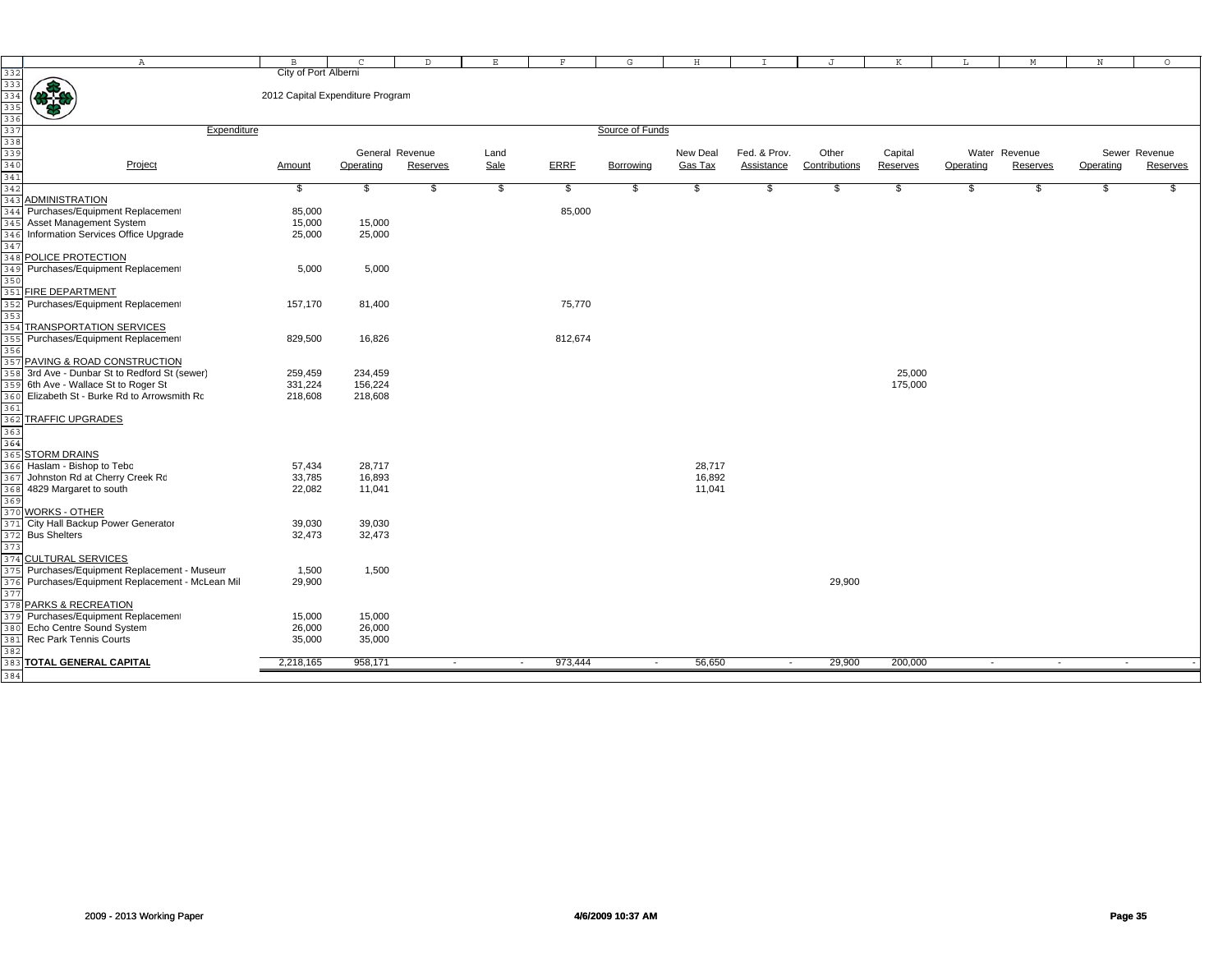|                                                                    | Α                                                  | $\, {\bf B}$                     | $\mathcal{C}$            | $\mathbb D$              | Ε                        | F.          | G               | H                        |                          | J                        | K        | L         | M              | $\, {\rm N}$             | $\circ$       |
|--------------------------------------------------------------------|----------------------------------------------------|----------------------------------|--------------------------|--------------------------|--------------------------|-------------|-----------------|--------------------------|--------------------------|--------------------------|----------|-----------|----------------|--------------------------|---------------|
|                                                                    |                                                    | City of Port Alberni             |                          |                          |                          |             |                 |                          |                          |                          |          |           |                |                          |               |
| 385<br>386<br>387<br>388<br>389<br>390<br>391<br>392<br>393<br>394 | 好好                                                 |                                  |                          |                          |                          |             |                 |                          |                          |                          |          |           |                |                          |               |
|                                                                    |                                                    | 2012 Capital Expenditure Program |                          |                          |                          |             |                 |                          |                          |                          |          |           |                |                          |               |
|                                                                    |                                                    |                                  |                          |                          |                          |             |                 |                          |                          |                          |          |           |                |                          |               |
|                                                                    | S                                                  |                                  |                          |                          |                          |             |                 |                          |                          |                          |          |           |                |                          |               |
|                                                                    | Expenditure                                        |                                  |                          |                          |                          |             | Source of Funds |                          |                          |                          |          |           |                |                          |               |
|                                                                    |                                                    |                                  |                          |                          |                          |             |                 |                          |                          |                          |          |           |                |                          |               |
|                                                                    |                                                    |                                  |                          | General Revenue          | Land                     |             |                 | New Deal                 | Fed. & Prov.             | Other                    | Capital  |           | Water Revenue  |                          | Sewer Revenue |
|                                                                    | Project                                            | <b>Amount</b>                    | Operating                | Reserves                 | Sale                     | <b>ERRF</b> | Borrowing       | Gas Tax                  | Assistance               | Contributions            | Reserves | Operating | Reserves       | Operating                | Reserves      |
|                                                                    |                                                    |                                  |                          |                          |                          |             |                 |                          |                          |                          |          |           |                |                          |               |
| 395                                                                |                                                    | \$                               | -\$                      | \$                       | \$                       | \$          | \$              | S.                       | \$                       | S.                       | \$       | \$        | -\$            | \$                       |               |
|                                                                    | 396 WATER WORKS                                    |                                  |                          |                          |                          |             |                 |                          |                          |                          |          |           |                |                          |               |
|                                                                    | 397 Purchases/Equipment Replacement                | 3,300                            |                          |                          |                          |             |                 |                          |                          |                          |          | 3,300     |                |                          |               |
| 398                                                                |                                                    |                                  |                          |                          |                          |             |                 |                          |                          |                          |          |           |                |                          |               |
|                                                                    | 399 Main Renewals & Upgrades                       |                                  |                          |                          |                          |             |                 |                          |                          |                          |          |           |                |                          |               |
|                                                                    | 400 Dead Ends & Distribution Upgrades              | 100,000                          |                          |                          |                          |             |                 |                          |                          |                          |          | 100,000   |                |                          |               |
|                                                                    | 401 Beaufort - May to east                         | 39,747                           |                          |                          |                          |             |                 |                          |                          |                          |          | 39,747    |                |                          |               |
|                                                                    | 402 Beale - May to east                            | 33,122                           |                          |                          |                          |             |                 |                          |                          |                          |          | 33,122    |                |                          |               |
|                                                                    | 403 Arrowsmith - May to east                       | 38,643                           |                          |                          |                          |             |                 |                          |                          |                          |          | 38,643    |                |                          |               |
| 404                                                                | Helen St to Merrifield                             | 21,327                           |                          |                          |                          |             |                 |                          |                          |                          |          | 21,327    |                |                          |               |
| 405                                                                |                                                    |                                  |                          |                          |                          |             |                 |                          |                          |                          |          |           |                |                          |               |
|                                                                    | 406 Installations                                  |                                  |                          |                          |                          |             |                 |                          |                          |                          |          |           |                |                          |               |
| 407                                                                |                                                    |                                  |                          |                          |                          |             |                 |                          |                          |                          |          |           |                |                          |               |
| 408                                                                |                                                    |                                  |                          |                          |                          |             |                 |                          |                          |                          |          |           |                |                          |               |
|                                                                    | 409 Treatment, Pumping & Metering                  |                                  |                          |                          |                          |             |                 |                          |                          |                          |          |           |                |                          |               |
|                                                                    | 410 Lizard Lake - Automatic Level Transmitter      | 11,374                           |                          |                          |                          |             |                 |                          |                          |                          |          | 11,374    |                |                          |               |
| 411                                                                |                                                    |                                  |                          |                          |                          |             |                 |                          |                          |                          |          |           |                |                          |               |
| 412                                                                | TOTAL WATER CAPITAL                                | 247,513                          | $\overline{\phantom{a}}$ | $\overline{\phantom{a}}$ | $\sim$                   | $\sim$      | $\sim$          | $\overline{\phantom{a}}$ | $\sim$                   | $\overline{\phantom{a}}$ | $\sim$   | 247,513   | $\sim$         | $\overline{\phantom{a}}$ |               |
|                                                                    |                                                    |                                  |                          |                          |                          |             |                 |                          |                          |                          |          |           |                |                          |               |
| 413                                                                |                                                    |                                  |                          |                          |                          |             |                 |                          |                          |                          |          |           |                |                          |               |
|                                                                    | 414 SEWER SYSTEM                                   |                                  |                          |                          |                          |             |                 |                          |                          |                          |          |           |                |                          |               |
| 415                                                                | Purchases/Equipment Replacement                    | 5,300                            |                          |                          |                          |             |                 |                          |                          |                          |          |           |                | 5,300                    |               |
| 416                                                                |                                                    |                                  |                          |                          |                          |             |                 |                          |                          |                          |          |           |                |                          |               |
|                                                                    | 417 Renewals / Relines                             |                                  |                          |                          |                          |             |                 |                          |                          |                          |          |           |                |                          |               |
|                                                                    | 418 Lane east of 9th Ave - Neill south (twin)      | 78,892                           |                          |                          |                          |             |                 | 39,446                   |                          |                          | 39,446   |           |                |                          |               |
|                                                                    | 419 3rd Ave - Dunbar to Redford (Argyle forcemain) | 276,020                          |                          |                          |                          |             | 276,020         |                          |                          |                          |          |           |                |                          |               |
| 420                                                                |                                                    |                                  |                          |                          |                          |             |                 |                          |                          |                          |          |           |                |                          |               |
|                                                                    | 421 New Sewer Installs                             |                                  |                          |                          |                          |             |                 |                          |                          |                          |          |           |                |                          |               |
| 422                                                                |                                                    |                                  |                          |                          |                          |             |                 |                          |                          |                          |          |           |                |                          |               |
| 423                                                                |                                                    |                                  |                          |                          |                          |             |                 |                          |                          |                          |          |           |                |                          |               |
|                                                                    | 424 Treatment & Pumping                            |                                  |                          |                          |                          |             |                 |                          |                          |                          |          |           |                |                          |               |
| 425                                                                |                                                    |                                  |                          |                          |                          |             |                 |                          |                          |                          |          |           |                |                          |               |
| 426                                                                |                                                    |                                  |                          |                          |                          |             |                 |                          |                          |                          |          |           |                |                          |               |
|                                                                    | 427 TOTAL SEWER CAPITAL                            | 360,212                          | $\sim$                   | $\sim$                   | $\sim$                   | $\sim$      | 276,020         | 39,446                   | $\overline{\phantom{a}}$ | $\sim$                   | 39,446   | $\sim$    | $\sim$         | 5,300                    |               |
| 428                                                                |                                                    |                                  |                          |                          |                          |             |                 |                          |                          |                          |          |           |                |                          |               |
|                                                                    | 429 TOTAL 2012 CAPITAL                             | 2,825,890                        | 958,171                  | $\overline{\phantom{a}}$ | $\overline{\phantom{a}}$ | 973,444     | 276,020         | 96,096                   | $\overline{\phantom{a}}$ | 29,900                   | 239,446  | 247,513   | $\blacksquare$ | 5,300                    |               |
| 430                                                                |                                                    |                                  |                          |                          |                          |             |                 |                          |                          |                          |          |           |                |                          |               |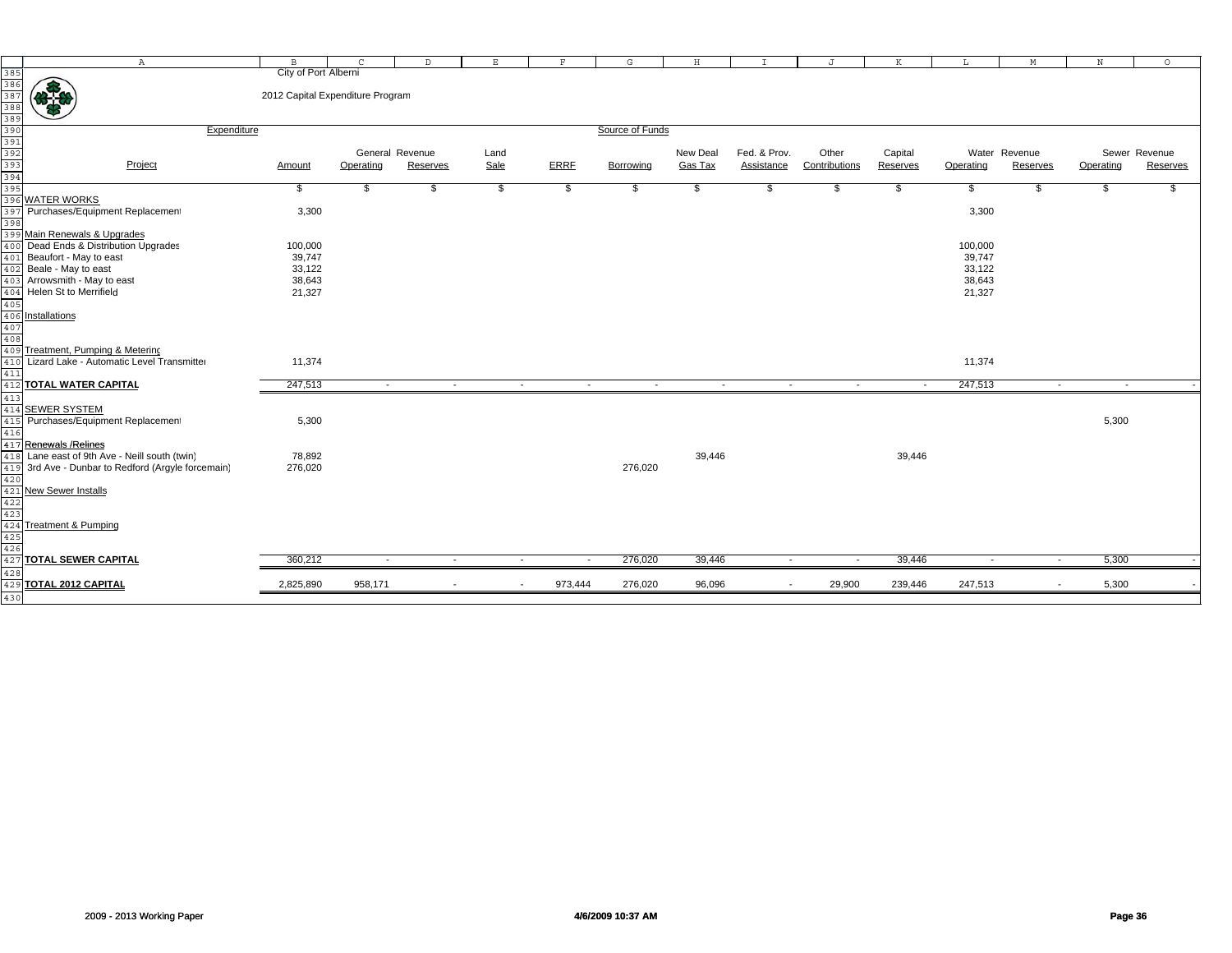|                                                                                                                                                                         | $\mathbb{A}$                                 | B                                | C               | D                        | E      | F           | G               | H        | I.           | J             | K        | L                        | M                        | N         | $\circ$       |  |
|-------------------------------------------------------------------------------------------------------------------------------------------------------------------------|----------------------------------------------|----------------------------------|-----------------|--------------------------|--------|-------------|-----------------|----------|--------------|---------------|----------|--------------------------|--------------------------|-----------|---------------|--|
| $\begin{array}{r} 431 \\ 432 \\ \hline 433 \\ \hline 434 \\ \hline 435 \\ \hline 436 \\ \hline 437 \\ \hline 438 \\ \hline 439 \\ \hline 440 \\ \hline 441 \end{array}$ |                                              | City of Port Alberni             |                 |                          |        |             |                 |          |              |               |          |                          |                          |           |               |  |
|                                                                                                                                                                         | (1)                                          |                                  |                 |                          |        |             |                 |          |              |               |          |                          |                          |           |               |  |
|                                                                                                                                                                         |                                              | 2013 Capital Expenditure Program |                 |                          |        |             |                 |          |              |               |          |                          |                          |           |               |  |
|                                                                                                                                                                         | 38                                           |                                  |                 |                          |        |             |                 |          |              |               |          |                          |                          |           |               |  |
|                                                                                                                                                                         |                                              |                                  |                 |                          |        |             |                 |          |              |               |          |                          |                          |           |               |  |
|                                                                                                                                                                         | Expenditure                                  |                                  |                 |                          |        |             | Source of Funds |          |              |               |          |                          |                          |           |               |  |
|                                                                                                                                                                         |                                              |                                  |                 |                          |        |             |                 |          |              |               |          |                          |                          |           |               |  |
|                                                                                                                                                                         |                                              |                                  | General Revenue |                          | Land   |             |                 | New Deal | Fed. & Prov. | Other         | Capital  |                          | Water Revenue            |           | Sewer Revenue |  |
|                                                                                                                                                                         | Project                                      | Amount                           | Operating       | Reserves                 | Sale   | <b>ERRF</b> | Borrowing       | Gas Tax  | Assistance   | Contributions | Reserves | Operating                | Reserves                 | Operating | Reserves      |  |
|                                                                                                                                                                         |                                              |                                  |                 |                          |        |             |                 |          |              |               |          |                          |                          |           |               |  |
|                                                                                                                                                                         |                                              | \$                               | \$              | \$                       | \$     | \$          | \$              | \$       | \$           | \$            | \$       | \$                       | \$                       | \$        |               |  |
| 442                                                                                                                                                                     | <b>ADMINISTRATION</b>                        |                                  |                 |                          |        |             |                 |          |              |               |          |                          |                          |           |               |  |
|                                                                                                                                                                         | Purchases/Equipment Replacement              | 85,000                           |                 |                          |        | 85,000      |                 |          |              |               |          |                          |                          |           |               |  |
| 443                                                                                                                                                                     |                                              |                                  |                 |                          |        |             |                 |          |              |               |          |                          |                          |           |               |  |
| 444                                                                                                                                                                     |                                              |                                  |                 |                          |        |             |                 |          |              |               |          |                          |                          |           |               |  |
| 445                                                                                                                                                                     | POLICE PROTECTION                            |                                  |                 |                          |        |             |                 |          |              |               |          |                          |                          |           |               |  |
| 446                                                                                                                                                                     | Purchases/Equipment Replacement              | 5,000                            | 5,000           |                          |        |             |                 |          |              |               |          |                          |                          |           |               |  |
| 447                                                                                                                                                                     |                                              |                                  |                 |                          |        |             |                 |          |              |               |          |                          |                          |           |               |  |
| 448                                                                                                                                                                     | <b>FIRE DEPARTMENT</b>                       |                                  |                 |                          |        |             |                 |          |              |               |          |                          |                          |           |               |  |
| 449                                                                                                                                                                     | Purchases/Equipment Replacement              | 116,250                          | 116,250         |                          |        |             |                 |          |              |               |          |                          |                          |           |               |  |
| 450                                                                                                                                                                     |                                              |                                  |                 |                          |        |             |                 |          |              |               |          |                          |                          |           |               |  |
| 451<br>452                                                                                                                                                              | <b>TRANSPORTATION SERVICES</b>               |                                  |                 |                          |        |             |                 |          |              |               |          |                          |                          |           |               |  |
|                                                                                                                                                                         | Purchases/Equipment Replacement              | 568,649                          | 46,808          |                          |        | 521,841     |                 |          |              |               |          |                          |                          |           |               |  |
| 453                                                                                                                                                                     |                                              |                                  |                 |                          |        |             |                 |          |              |               |          |                          |                          |           |               |  |
| 454                                                                                                                                                                     | PAVING & ROAD CONSTRUCTION                   |                                  |                 |                          |        |             |                 |          |              |               |          |                          |                          |           |               |  |
| 455                                                                                                                                                                     | 7th Ave - Redford St to Bute St (storm)      | 218,608                          | 218,608         |                          |        |             |                 |          |              |               |          |                          |                          |           |               |  |
| 456                                                                                                                                                                     | 7th Ave - Bute St to Burde St (storm)        | 230,753                          | 230,753         |                          |        |             |                 |          |              |               |          |                          |                          |           |               |  |
| 457                                                                                                                                                                     | 7th Ave - Burde St to North Park Dr (storm)  | 182,173                          | 182,173         |                          |        |             |                 |          |              |               |          |                          |                          |           |               |  |
| 458                                                                                                                                                                     | 6th Ave - Redford to Wallace                 | 220,000                          | 45,000          |                          |        |             |                 |          |              |               | 175,000  |                          |                          |           |               |  |
|                                                                                                                                                                         |                                              |                                  |                 |                          |        |             |                 |          |              |               |          |                          |                          |           |               |  |
| 460                                                                                                                                                                     | <b>TRAFFIC UPGRADES</b>                      |                                  |                 |                          |        |             |                 |          |              |               |          |                          |                          |           |               |  |
| 461                                                                                                                                                                     |                                              |                                  |                 |                          |        |             |                 |          |              |               |          |                          |                          |           |               |  |
| 462                                                                                                                                                                     |                                              |                                  |                 |                          |        |             |                 |          |              |               |          |                          |                          |           |               |  |
| 463                                                                                                                                                                     | <b>STORM DRAINS</b>                          |                                  |                 |                          |        |             |                 |          |              |               |          |                          |                          |           |               |  |
| 464                                                                                                                                                                     | 7th Ave - Redford St to Bute St (ptp)        | 59,620                           | 29,810          |                          |        |             |                 | 29,810   |              |               |          |                          |                          |           |               |  |
| 465                                                                                                                                                                     | 7th Ave - Bute St to Burde St (ptp)          | 62,933                           | 31,467          |                          |        |             |                 | 31,466   |              |               |          |                          |                          |           |               |  |
| 466                                                                                                                                                                     | 7th Ave - Burde St to North Park Dr (ptp)    | 49,684                           | 24,842          |                          |        |             |                 | 24,842   |              |               |          |                          |                          |           |               |  |
| 46'                                                                                                                                                                     |                                              |                                  |                 |                          |        |             |                 |          |              |               |          |                          |                          |           |               |  |
| 468                                                                                                                                                                     | <b>WORKS - OTHER</b>                         |                                  |                 |                          |        |             |                 |          |              |               |          |                          |                          |           |               |  |
|                                                                                                                                                                         | Streetlight Upgrade - Helen St               | 88,326                           | 88,326          |                          |        |             |                 |          |              |               |          |                          |                          |           |               |  |
| 469                                                                                                                                                                     |                                              |                                  |                 |                          |        |             |                 |          |              |               |          |                          |                          |           |               |  |
| 470                                                                                                                                                                     |                                              |                                  |                 |                          |        |             |                 |          |              |               |          |                          |                          |           |               |  |
|                                                                                                                                                                         | 471 CULTURAL SERVICES                        |                                  |                 |                          |        |             |                 |          |              |               |          |                          |                          |           |               |  |
| 472                                                                                                                                                                     | Purchases/Equipment Replacement - Museum     | 1,500                            | 1,500           |                          |        |             |                 |          |              |               |          |                          |                          |           |               |  |
| 473                                                                                                                                                                     | Purchases/Equipment Replacement - McLean Mil | 29,900                           |                 |                          |        |             |                 |          |              | 29,900        |          |                          |                          |           |               |  |
| 474                                                                                                                                                                     |                                              |                                  |                 |                          |        |             |                 |          |              |               |          |                          |                          |           |               |  |
| 475                                                                                                                                                                     | <b>PARKS &amp; RECREATION</b>                |                                  |                 |                          |        |             |                 |          |              |               |          |                          |                          |           |               |  |
| 476                                                                                                                                                                     | Purchases/Equipment Replacement              | 185,000                          | 15,000          |                          |        | 170,000     |                 |          |              |               |          |                          |                          |           |               |  |
| 477                                                                                                                                                                     | Weaver Playground                            | 50,000                           | 50,000          |                          |        |             |                 |          |              |               |          |                          |                          |           |               |  |
|                                                                                                                                                                         |                                              |                                  |                 |                          |        |             |                 |          |              |               |          |                          |                          |           |               |  |
|                                                                                                                                                                         | 479 TOTAL GENERAL CAPITAL                    | 2,153,396                        | 1,085,537       | $\overline{\phantom{a}}$ | $\sim$ | 776,841     | $\sim$          | 86,118   | $\sim$       | 29,900        | 175,000  | $\overline{\phantom{a}}$ | $\overline{\phantom{a}}$ | $\sim$    |               |  |
| 480                                                                                                                                                                     |                                              |                                  |                 |                          |        |             |                 |          |              |               |          |                          |                          |           |               |  |